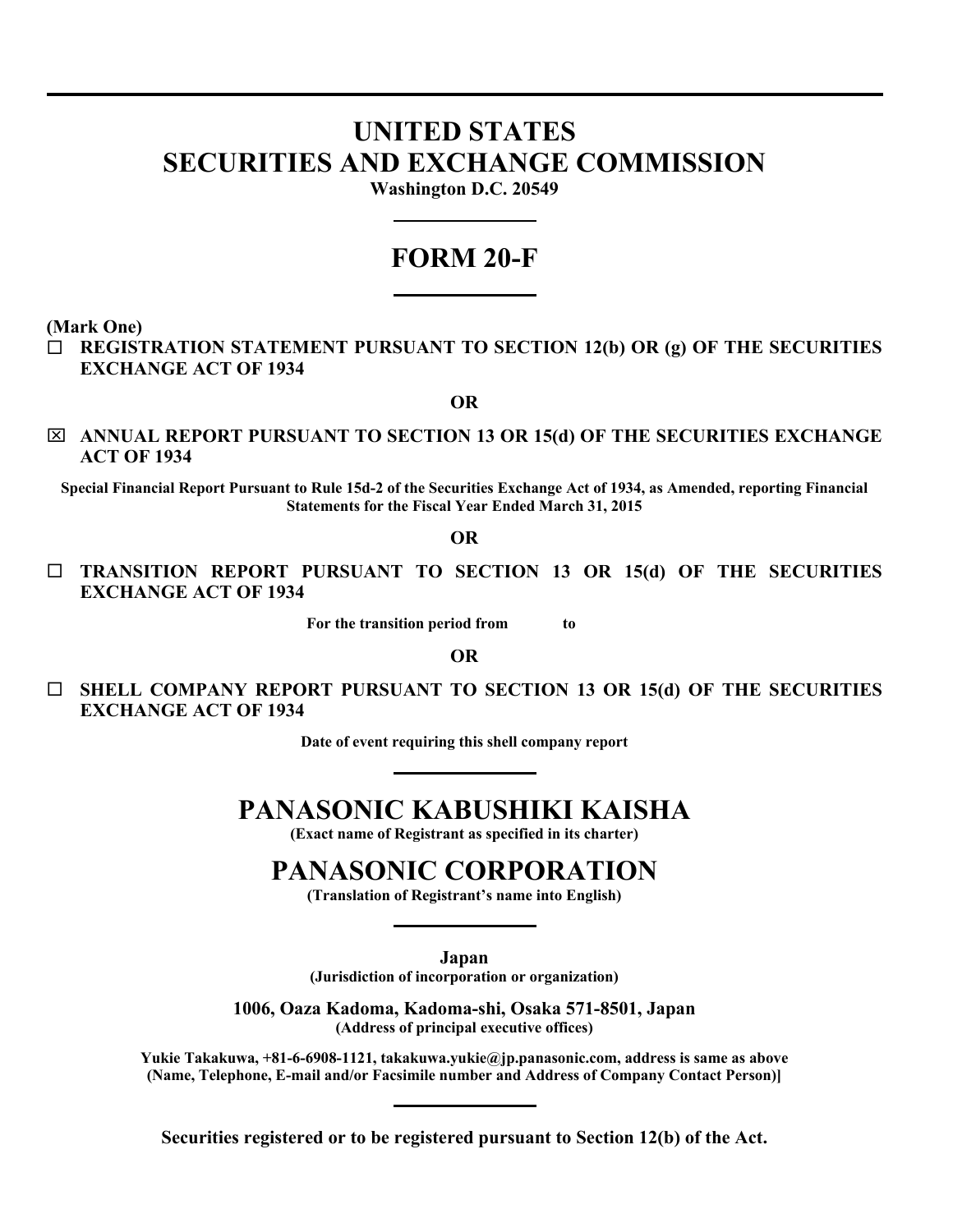**Title of each class Name of each exchange on which registered** 

**None None**

**Securities registered or to be registered pursuant to Section 12(g) of the Act.** 

#### **None (Title of Class)**

## **Securities for which there is a reporting obligation pursuant to Section 15(d) of the Act.**

#### Title of class

### Common Stock

Indicate the number of outstanding shares (excluding treasury stock) of each of the issuer's classes of capital or common stock as of the close of the period covered by the annual report.

|                                                                 | Outstanding as of                     |                                          |  |
|-----------------------------------------------------------------|---------------------------------------|------------------------------------------|--|
| <b>Title of Class</b>                                           | <b>March 31, 2015</b><br>(Japan Time) | <b>March 31, 2015</b><br>(New York Time) |  |
| <b>Common Stock</b>                                             | 2,311,264,479                         |                                          |  |
| American Depositary Shares, each representing 1 share of Common |                                       |                                          |  |

Stock 21,848,266

Indicate by check mark if the registrant is a well-known seasoned issuer, as defined in Rule 405 of the Securities Act. Yes  $\square$  No  $\boxtimes$ .

If this report is an annual or transition report, indicate by check mark if the registrant is not required to file reports pursuant to Section 13 or 15(d) of the Securities Exchange Act of 1934. Yes  $\square$  No  $\boxtimes$ .

Indicate by check mark whether the Company (1) has filed all reports required to be filed by Sections 13 or 15 (d) of the Securities Exchange Act of 1934 during the preceding 12 months (or for such shorter period that the Company was required to file such reports), and (2) has been subject to such filing requirements for the past 90 days. Yes  $\boxtimes$  No  $\Box$ .

Indicate by check mark whether the registrant has submitted electronically and posted on its corporate Web site, if any, every Interactive Data File required to be submitted and posted pursuant to Rule 405 of Regulation S-T (§232.405 of this chapter) during the preceding 12 months (or for such shorter period that the registrant was required to submit and post such files). Yes  $\boxtimes$  No  $\Box$ .

Indicate by check mark whether the registrant is a large accelerated filer, an accelerated filer, or a nonaccelerated filer. See definition of "accelerated filer and large accelerated filer" in Rule 12b-2 of the Exchange Act. (Check one):

Large accelerated filer  $\square$  Accelerated filer  $\square$  Non-accelerated filer  $\square$ .

Indicate by check mark which basis of accounting the registrant has used to prepare the financial statements included in this filing:

U.S. GAAP  $\boxtimes$  International Financial Reporting Standards as issued by the International Accounting Standards Board  $\square$  Other  $\square$ 

If "Other" has been checked in response to the previous question, indicate by check mark which financial statement item the registrant has elected to follow.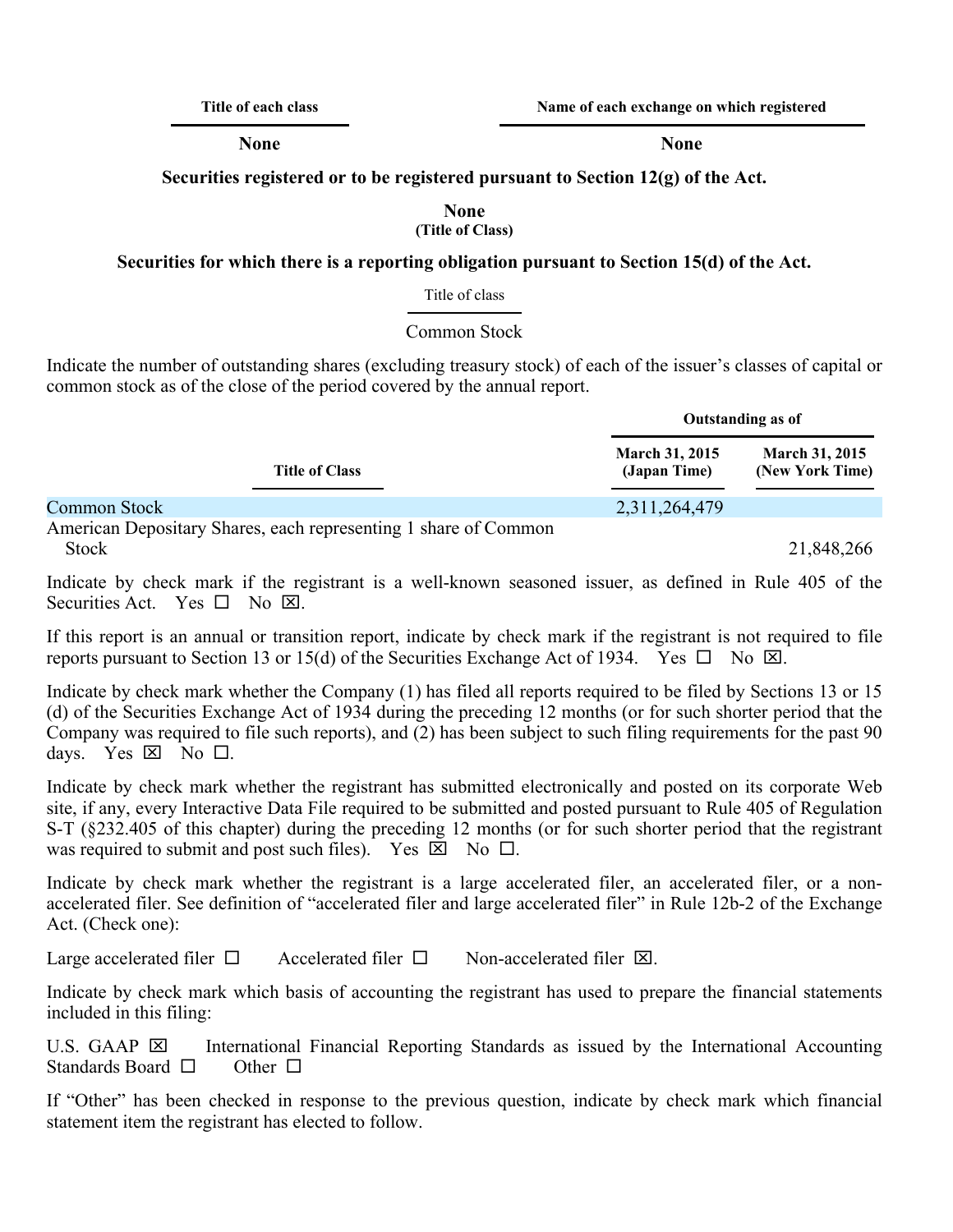Item 17  $\Box$  Item 18  $\Box$ 

If this is an annual report, indicate by check mark whether the registrant is a shell company (as defined in Rule 12b-2 of the Exchange Act). Yes  $\square$  No  $\square$ .

This form contains 83 pages.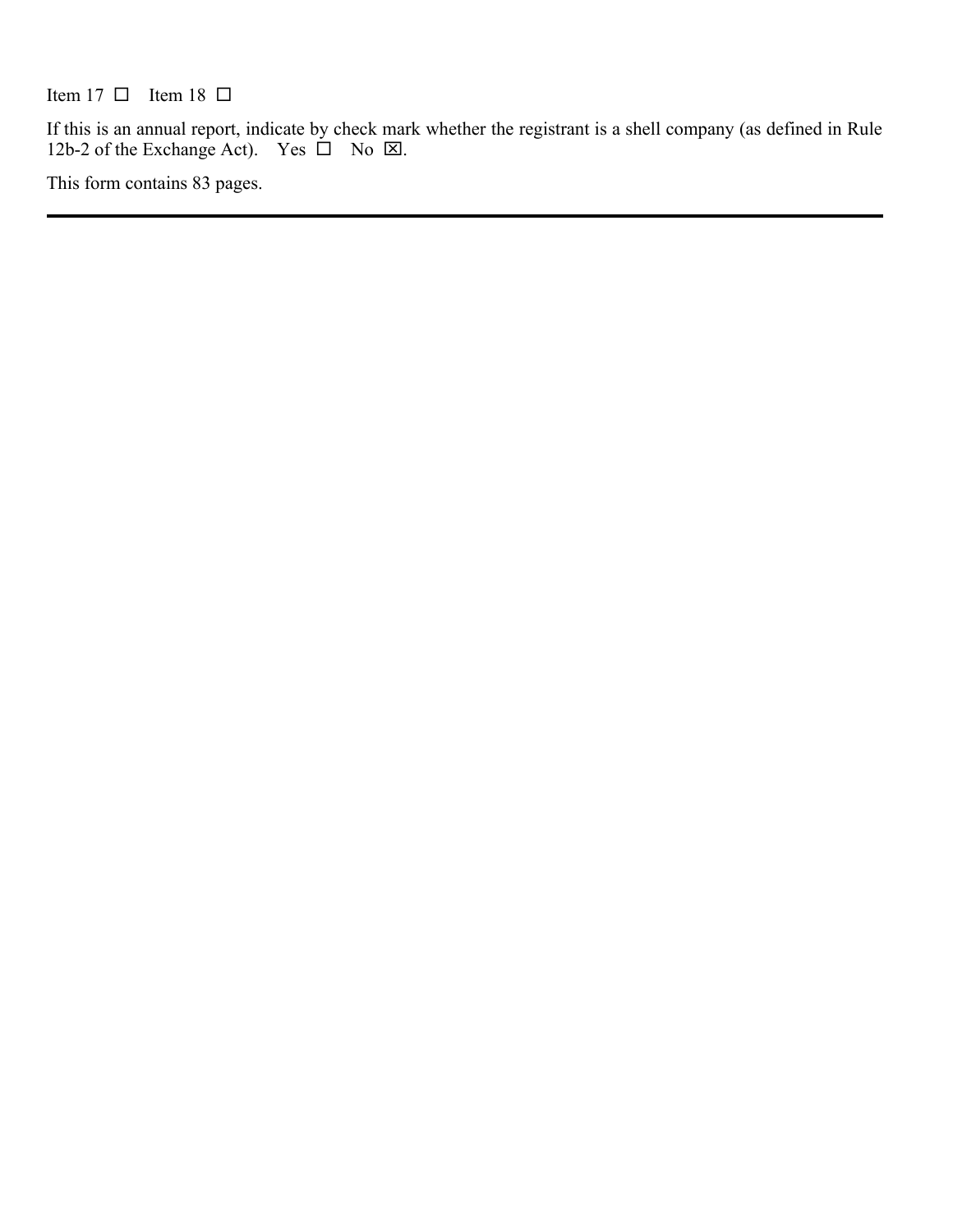# **CONTENTS**

|                                                                                      | Page |
|--------------------------------------------------------------------------------------|------|
| <b>Explanatory Note</b>                                                              |      |
| Index of Consolidated Financial Statements of Panasonic Corporation and Subsidiaries |      |
| Index to Exhibits                                                                    | 83.  |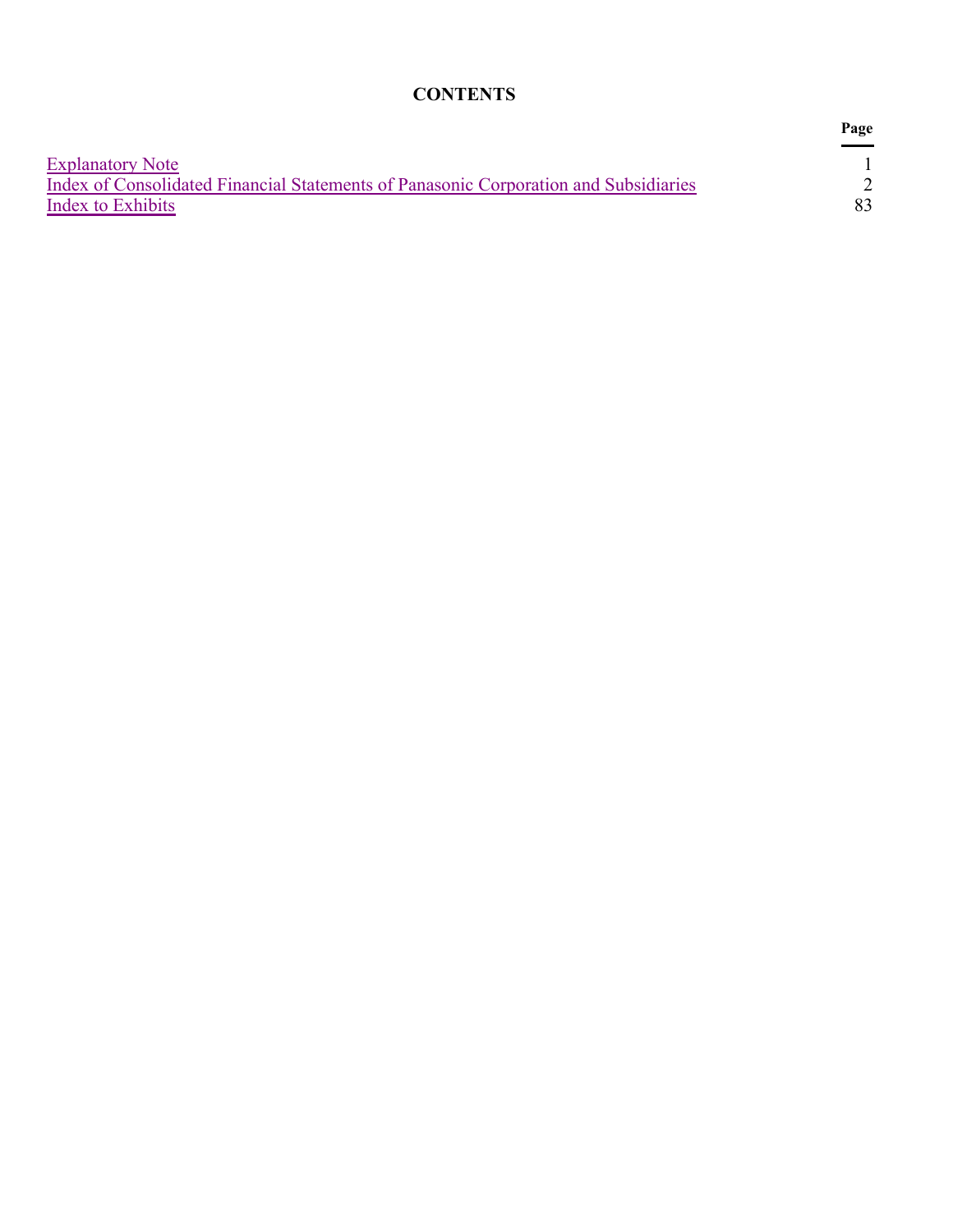#### - 1 -

#### **EXPLANATORY NOTE**

We are filing this report on Form 20-F as a special report pursuant to Rule 15d-2 under the Securities Exchange Act of 1934. Rule 15d-2 under the Securities and Exchange Act of 1934 provides generally that if a foreign private issuer files a registration statement under the Securities Act of 1933, which does not contain certified financial statements for the company's last full fiscal year, then the company must, within the later of 90 days after the effective date of the registration statement or six months following the end of the company's latest full fiscal year, file a special financial report furnishing certified financial statements for the last full fiscal year.

Our registration statement on Form F-4 (Registration No. 333-203685), declared effective by the Securities and Exchange Commission on May 1, 2015, did not contain certified financial statements for the fiscal year ended March 31, 2015. In accordance with Rule 15d-2, this special report is filed under cover of Form 20-F and contains only financial statements for the fiscal year ended March 31, 2015.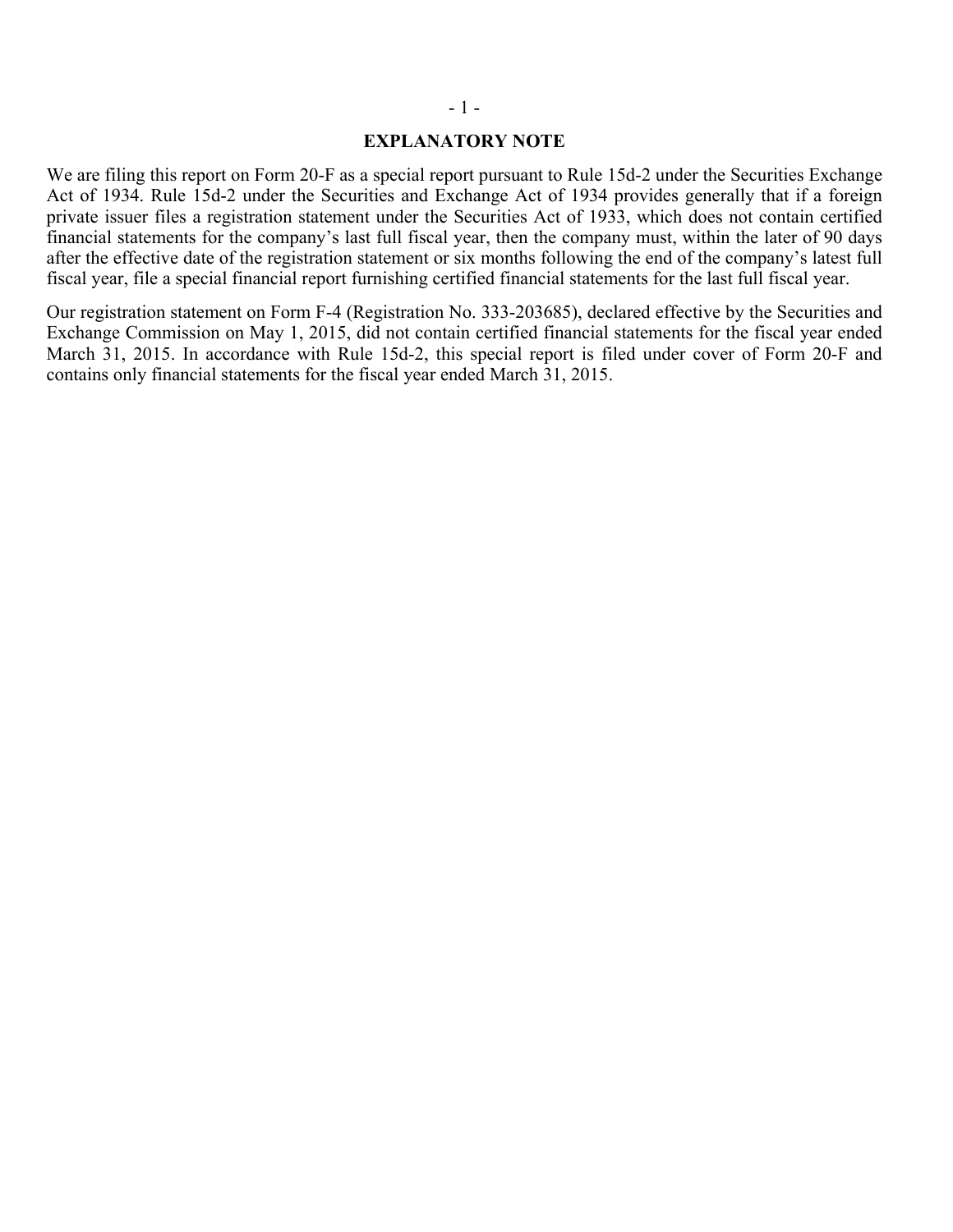- 2 -

**Page**

Index of Consolidated Financial Statements of Panasonic Corporation and Subsidiaries:

| Report of Independent Registered Public Accounting Firm                                                                      | 3              |
|------------------------------------------------------------------------------------------------------------------------------|----------------|
| Consolidated Balance Sheets as of March 31, 2015 and 2014                                                                    | $\overline{4}$ |
| Consolidated Statements of Operations for the years ended March 31, 2015, 2014 and 2013                                      | 6              |
| Consolidated Statements of Comprehensive Income (Loss) for the years ended March 31, 2015,<br>2014 and 2013                  |                |
| Consolidated Statements of Equity for the years ended March 31, 2015, 2014 and 2013                                          | 8              |
| Consolidated Statements of Cash Flows for the years ended March 31, 2015, 2014 and 2013                                      | 9              |
| <b>Notes to Consolidated Financial Statements</b>                                                                            | 12             |
| Schedule for the years ended March 31, 2015, 2014 and 2013:                                                                  |                |
| Schedule II Valuation and Qualifying Accounts and Reserves for the years ended March 31,<br>2015, 2014 and 2013 <sup>1</sup> | 81             |

 All other schedules are omitted as permitted by the rules and regulations of the Securities and Exchange Commission as the required information is presented in the consolidated financial statements or notes thereto, or the schedules are not applicable. 1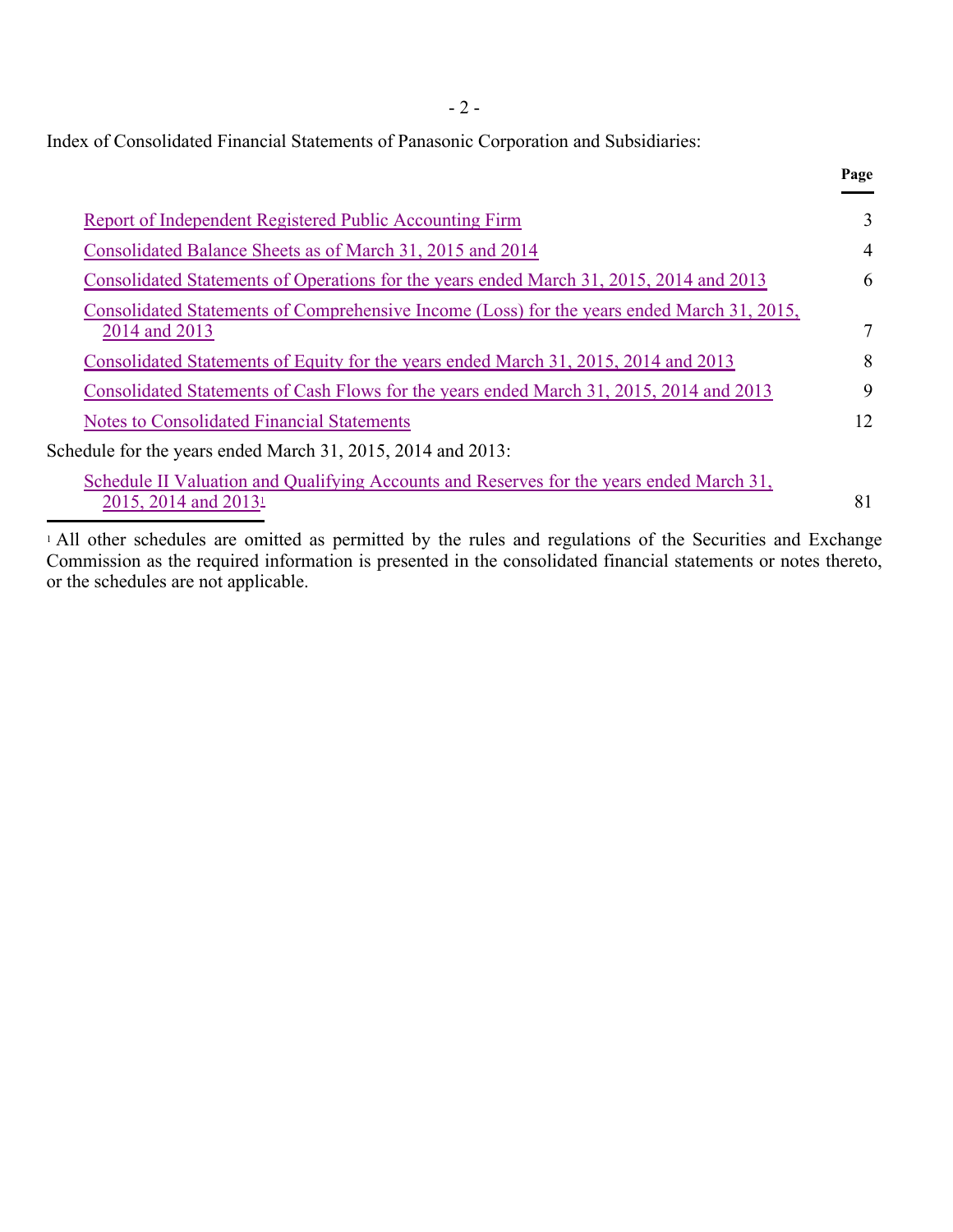## **Report of Independent Registered Public Accounting Firm**

The Board of Directors and Stockholders Panasonic Corporation:

We have audited the accompanying consolidated balance sheets of Panasonic Corporation and subsidiaries (the "Company") as of March 31, 2015 and 2014, and the related consolidated statements of operations, comprehensive income (loss), equity, and cash flows for each of the years in the three-year period ended March 31, 2015. In connection with our audits of the consolidated financial statements, we also have audited financial statement schedule as listed in the accompanying index. These consolidated financial statements and financial statement schedule are the responsibility of the Company's management. Our responsibility is to express an opinion on these consolidated financial statements and financial statement schedule based on our audits.

We conducted our audits in accordance with the standards of the Public Company Accounting Oversight Board (United States). Those standards require that we plan and perform the audit to obtain reasonable assurance about whether the financial statements are free of material misstatement. An audit includes examining, on a test basis, evidence supporting the amounts and disclosures in the financial statements. An audit also includes assessing the accounting principles used and significant estimates made by management, as well as evaluating the overall financial statement presentation. We believe that our audits provide a reasonable basis for our opinion.

In our opinion, the consolidated financial statements referred to above present fairly, in all material respects, the financial position of Panasonic Corporation and subsidiaries as of March 31, 2015 and 2014, and the results of their operations and their cash flows for each of the years in the three-year period ended March 31, 2015, in conformity with U.S. generally accepted accounting principles. Also in our opinion, the related financial statement schedule, when considered in relation to the basic consolidated financial statements taken as a whole, present fairly, in all material respects, the information set forth therein.

/s/ KPMG AZSA LLC

Osaka, Japan June 26, 2015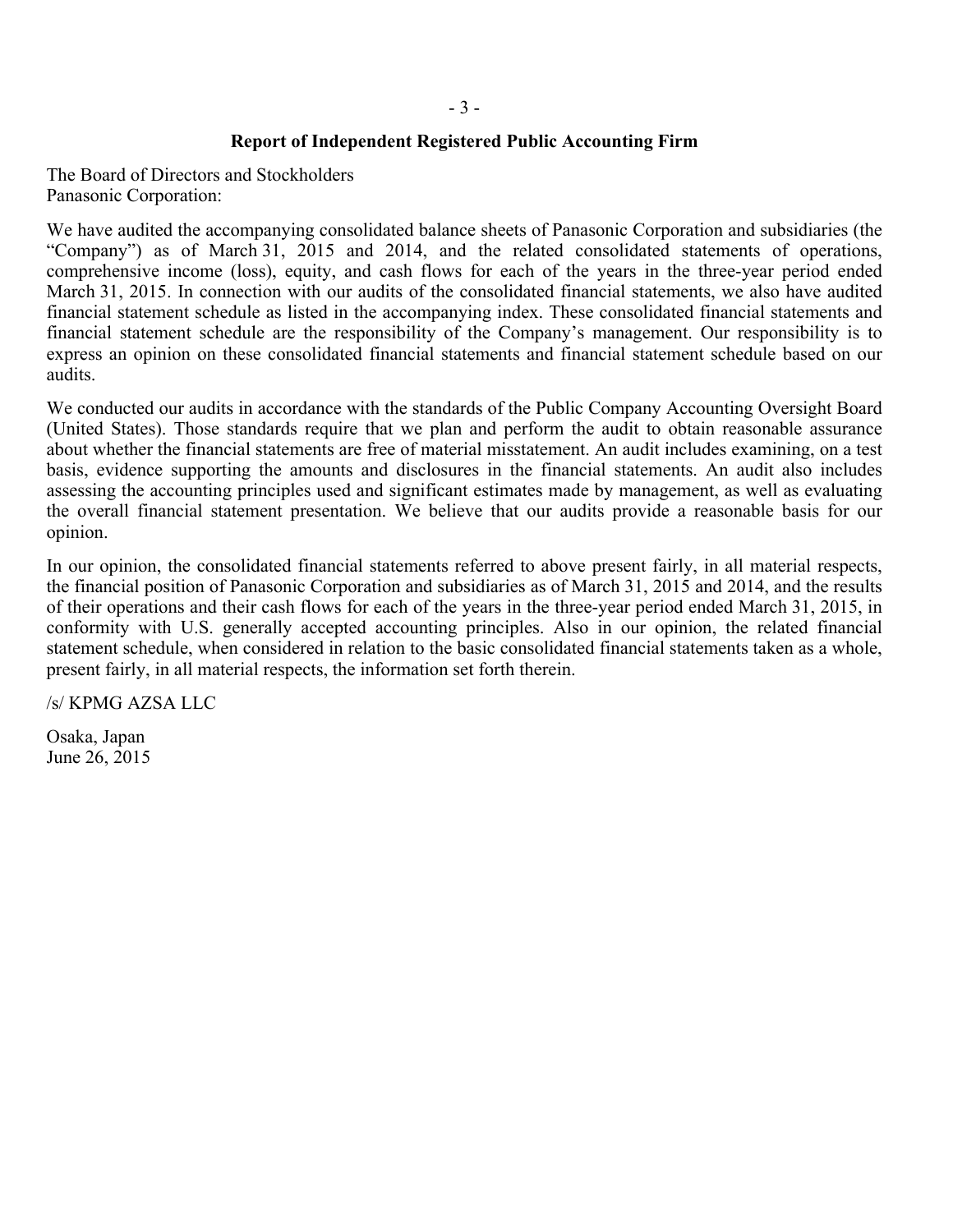- 4 -

### **PANASONIC CORPORATION AND SUBSIDIARIES Consolidated Balance Sheets March 31, 2015 and 2014**

|                                                |           | Yen (millions) |  |  |
|------------------------------------------------|-----------|----------------|--|--|
|                                                | March 31  |                |  |  |
| <b>Assets</b>                                  | 2015      | 2014           |  |  |
| Current assets:                                |           |                |  |  |
| Cash and cash equivalents (Note 8)             | 1,280,408 | 592,467        |  |  |
| Time deposits (Note 8)                         | 18,470    |                |  |  |
| Trade receivables (Note 16):                   |           |                |  |  |
| Related companies                              | 14,673    | 18,672         |  |  |
| <b>Notes</b>                                   | 78,916    | 73,450         |  |  |
| Accounts                                       | 923,452   | 939,787        |  |  |
| Allowance for doubtful receivables             | (24, 947) | (24, 476)      |  |  |
| Net trade receivables                          | 992,094   | 1,007,433      |  |  |
|                                                |           |                |  |  |
| Inventories (Note 2)                           | 762,670   | 750,681        |  |  |
| Other current assets (Notes 6, 10 and 17)      | 359,098   | 303,411        |  |  |
| Total current assets                           | 3,412,740 | 2,653,992      |  |  |
| Investments and advances:                      |           |                |  |  |
| Associated companies (Note 3)                  | 175,824   | 156,506        |  |  |
| Other investments and advances (Notes 4 and 8) | 137,845   | 115,298        |  |  |
| Total investments and advances                 | 313,669   | 271,804        |  |  |
| Property, plant and equipment (Notes 5 and 6): |           |                |  |  |
| Land                                           | 268,658   | 283,305        |  |  |
| <b>Buildings</b>                               | 1,422,561 | 1,453,550      |  |  |
| Machinery and equipment                        | 2,776,617 | 2,728,925      |  |  |
| Construction in progress                       | 54,358    | 44,220         |  |  |
|                                                | 4,522,194 | 4,510,000      |  |  |
| Less accumulated depreciation                  | 3,147,363 | 3,084,551      |  |  |
|                                                |           |                |  |  |
| Net property, plant and equipment              | 1,374,831 | 1,425,449      |  |  |
|                                                |           |                |  |  |
| Other assets:                                  |           |                |  |  |
| Goodwill (Notes 7 and 21)                      | 457,103   | 473,377        |  |  |
| Intangible assets (Notes 5, 6, 7 and 21)       | 172,898   | 203,591        |  |  |
| Other assets (Notes 9 and 10)                  | 225,706   | 184,781        |  |  |
| Total other assets                             | 855,707   | 861,749        |  |  |
|                                                | 5,956,947 | 5,212,994      |  |  |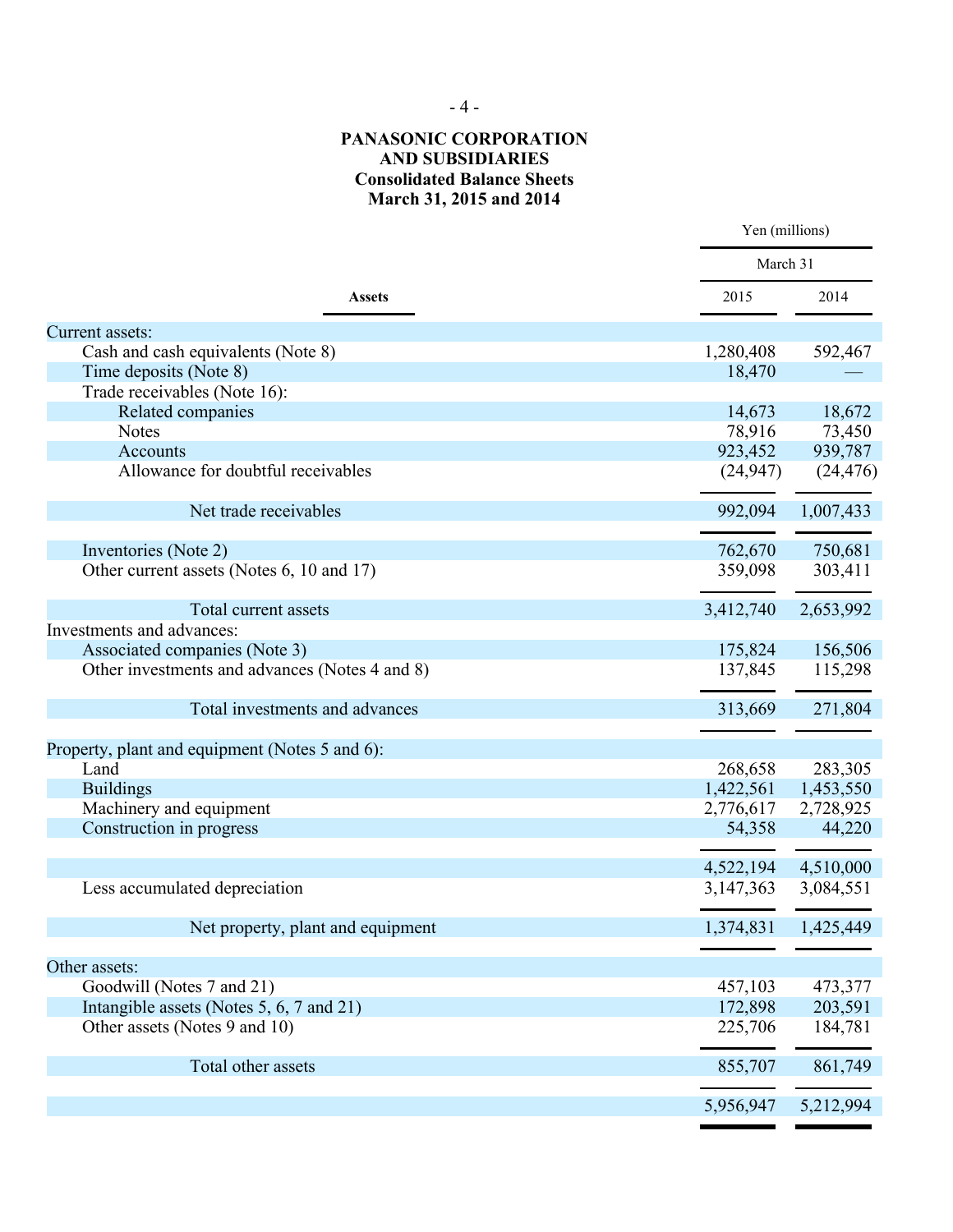# - 5 -

## **PANASONIC CORPORATION AND SUBSIDIARIES Consolidated Balance Sheets—(Continued) March 31, 2015 and 2014**

|                                                                              | Yen (millions) |            |
|------------------------------------------------------------------------------|----------------|------------|
|                                                                              | March 31,      |            |
| <b>Liabilities and Equity</b>                                                | 2015           | 2014       |
| Current liabilities:                                                         |                |            |
| Short-term debt, including current portion of long-term debt (Notes 5 and 8) | 260,531        | 84,738     |
| Trade payables:                                                              |                |            |
| Related companies                                                            | 55,500         | 43,525     |
| <b>Notes</b>                                                                 | 236,958        | 200,355    |
| Accounts                                                                     | 690,847        | 693,135    |
| Total trade payables                                                         | 983,305        | 937,015    |
|                                                                              |                |            |
| Accrued income taxes (Note 10)                                               | 39,733         | 40,454     |
| Accrued payroll                                                              | 206,686        | 217,246    |
| Other accrued expenses (Notes 15 and 19)                                     | 887,585        | 799,959    |
| Deposits and advances from customers                                         | 79,277         | 75,520     |
| Employees' deposits                                                          | 584            | 5,146      |
| Other current liabilities (Notes 9, 10 and 17)                               | 275,099        | 277,781    |
| Total current liabilities                                                    | 2,732,800      | 2,437,859  |
|                                                                              |                |            |
| Noncurrent liabilities:                                                      |                |            |
| Long-term debt (Notes 5 and 8)                                               | 712,385        | 557,374    |
| Retirement and severance benefits (Note 9)                                   | 332,661        | 430,701    |
| Other liabilities (Note 10)                                                  | 186,549        | 200,622    |
| Total noncurrent liabilities                                                 | 1,231,595      | 1,188,697  |
| Equity:                                                                      |                |            |
| Panasonic Corporation shareholders' equity:                                  |                |            |
| Common stock (Note 12):                                                      |                |            |
| Authorized-4,950,000,000 shares                                              |                |            |
| Issued—2,453,053,497 shares                                                  | 258,740        | 258,740    |
| Capital surplus (Notes 12 and 13)                                            | 984,111        | 1,109,501  |
| Retained earnings (Note 12)                                                  | 1,021,241      | 878,742    |
| Accumulated other comprehensive income (loss) (Note 14):                     |                |            |
| Cumulative translation adjustments                                           | 11,858         | (167,219)  |
| Unrealized holding gains of available-for-sale securities (Note 4)           | 14,285         | 6,027      |
| Unrealized gains (losses) of derivative instruments (Note 17)                | 3,135          | (237)      |
| Pension liability adjustments (Note 9)                                       | (222, 529)     | (290, 270) |
| Total accumulated other comprehensive loss                                   | (193, 251)     | (451,699)  |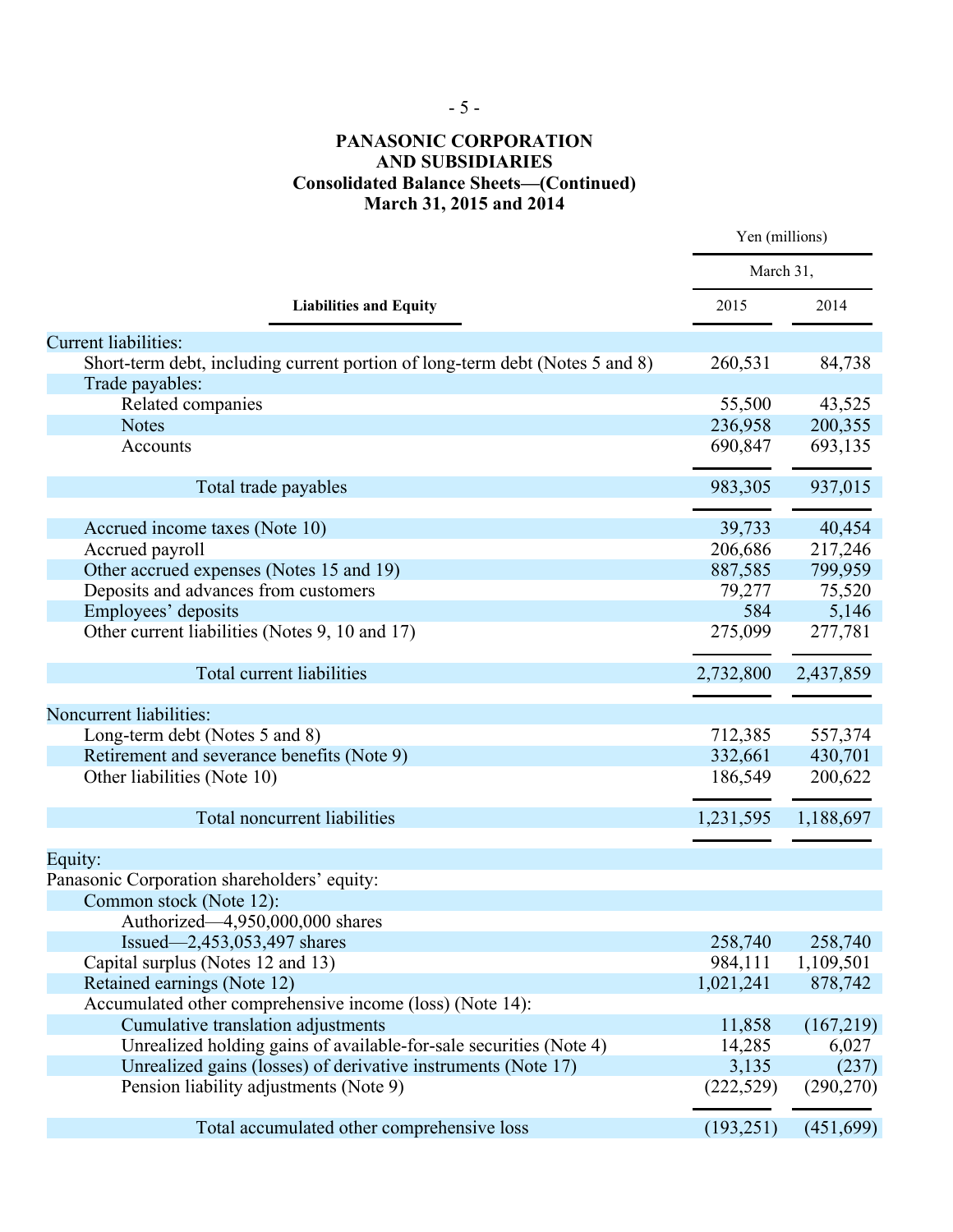| Treasury stock, at cost (Note 12):                                                  |            |            |
|-------------------------------------------------------------------------------------|------------|------------|
| 141,789,018 shares as of March 31, 2015, 141,496,296 shares as of<br>March 31, 2014 | (247, 548) | (247, 132) |
| Total Panasonic Corporation shareholders' equity                                    | 1,823,293  | 1,548,152  |
|                                                                                     |            |            |
| Noncontrolling interests                                                            | 169,259    | 38,286     |
|                                                                                     |            |            |
| Total equity                                                                        | 1,992,552  | 1,586,438  |
| Commitments and contingent liabilities (Notes 5 and 19)                             |            |            |
|                                                                                     |            |            |
|                                                                                     | 5,956,947  | 5,212,994  |
|                                                                                     |            |            |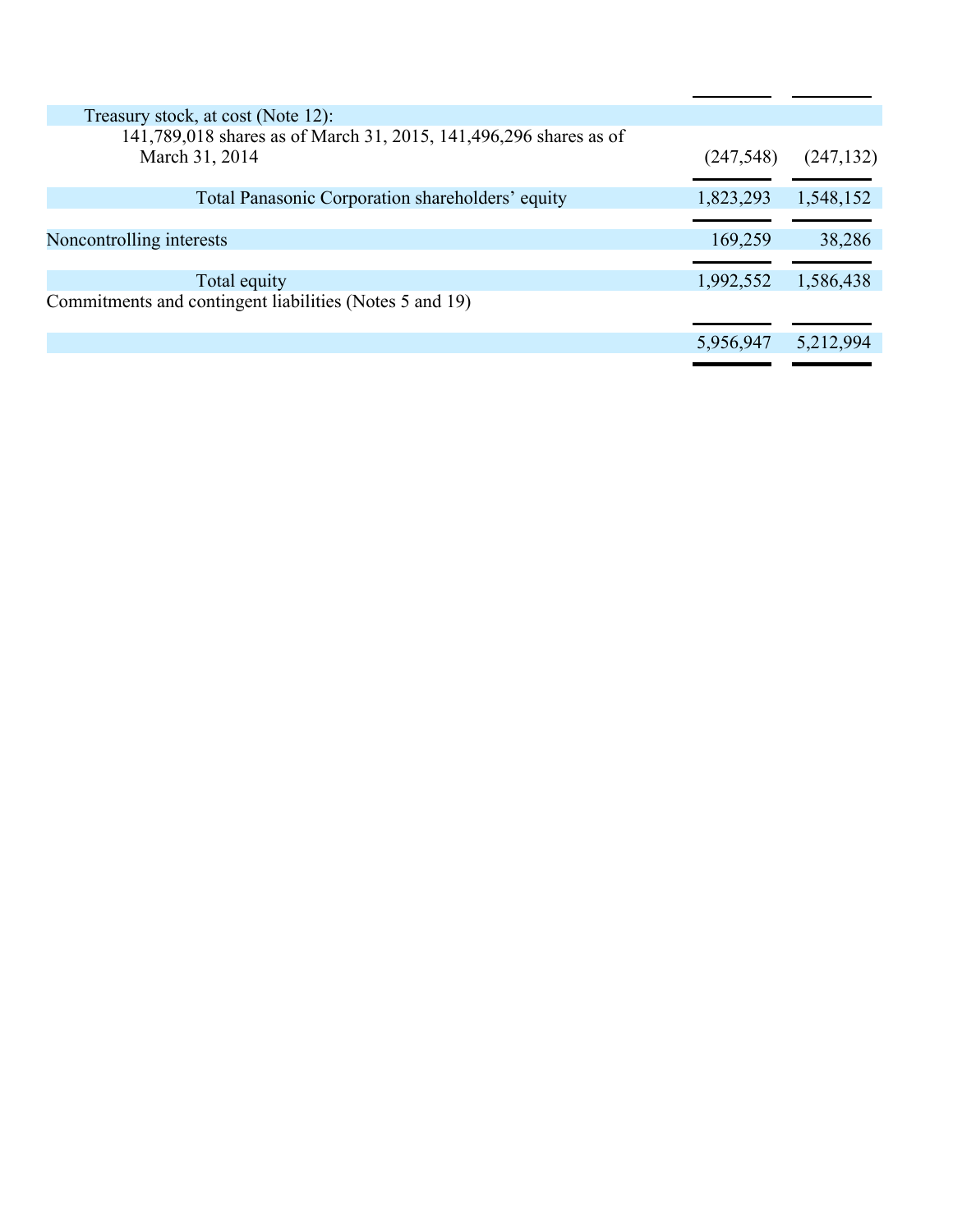## **PANASONIC CORPORATION AND SUBSIDIARIES Consolidated Statements of Operations Years ended March 31, 2015, 2014 and 2013**

|                                                                 | Yen (millions) |                      |             |  |
|-----------------------------------------------------------------|----------------|----------------------|-------------|--|
|                                                                 |                | Year ended March 31, |             |  |
|                                                                 | 2015           | 2014                 | 2013        |  |
| Revenues, costs and expenses:                                   |                |                      |             |  |
| Net sales:                                                      |                |                      |             |  |
| Related companies                                               | 150,832        | 129,045              | 135,006     |  |
| Other                                                           | 7,564,205      | 7,607,496            | 7,168,039   |  |
| Total net sales                                                 | 7,715,037      | 7,736,541            | 7,303,045   |  |
| Cost of sales (Notes 14, 16, 17, and 19)                        | (5, 527, 213)  | (5,638,869)          | (5,419,888) |  |
| Selling, general and administrative expenses (Note 16 and 22)   | (1,805,911)    | (1,792,558)          | (1,722,221) |  |
| Interest income                                                 | 14,975         | 10,632               | 9,326       |  |
| Dividends received                                              | 1,466          | 1,992                | 3,686       |  |
| Other income (Notes 3, 4, 9, 14, 16 and 17)                     | 95,784         | 243,488              | 91,807      |  |
| Interest expense (Note 8)                                       | (17, 566)      | (21, 911)            | (25,601)    |  |
| Impairment losses of long-lived assets (Note 6)                 | (40, 032)      | (103,763)            | (138, 138)  |  |
| Goodwill impairment (Note 7)                                    | (16,001)       | (8,069)              | (250, 583)  |  |
| Other deductions (Notes 4, 6, 14, 15, 16 and 17)                | (238, 083)     | (221, 258)           | (249, 819)  |  |
| Income (loss) before income taxes                               | 182,456        | 206,225              | (398, 386)  |  |
| Provision for income taxes (Note 10):                           |                |                      |             |  |
| Current                                                         | 106,107        | 92,817               | 66,532      |  |
| Deferred                                                        | (108, 088)     | (3,152)              | 318,141     |  |
|                                                                 | (1,981)        | 89,665               | 384,673     |  |
| Equity in earnings of associated companies (Note 3)             | 11,929         | 5,085                | 7,891       |  |
| Net income (loss)                                               | 196,366        | 121,645              | (775, 168)  |  |
| Less net income (loss) attributable to noncontrolling interests | 16,881         | 1,203                | (20,918)    |  |
| Net income (loss) attributable to Panasonic                     |                |                      |             |  |
| Corporation                                                     | 179,485        | 120,442              | (754, 250)  |  |
|                                                                 |                |                      |             |  |
|                                                                 |                | Yen                  |             |  |
| Net income (loss) attributable to Panasonic Corporation common  |                |                      |             |  |
| shareholders per share (Note 11):                               |                |                      |             |  |
| <b>Basic</b>                                                    | 77.65          | 52.10                | (326.28)    |  |
| Diluted                                                         | 77.64          |                      |             |  |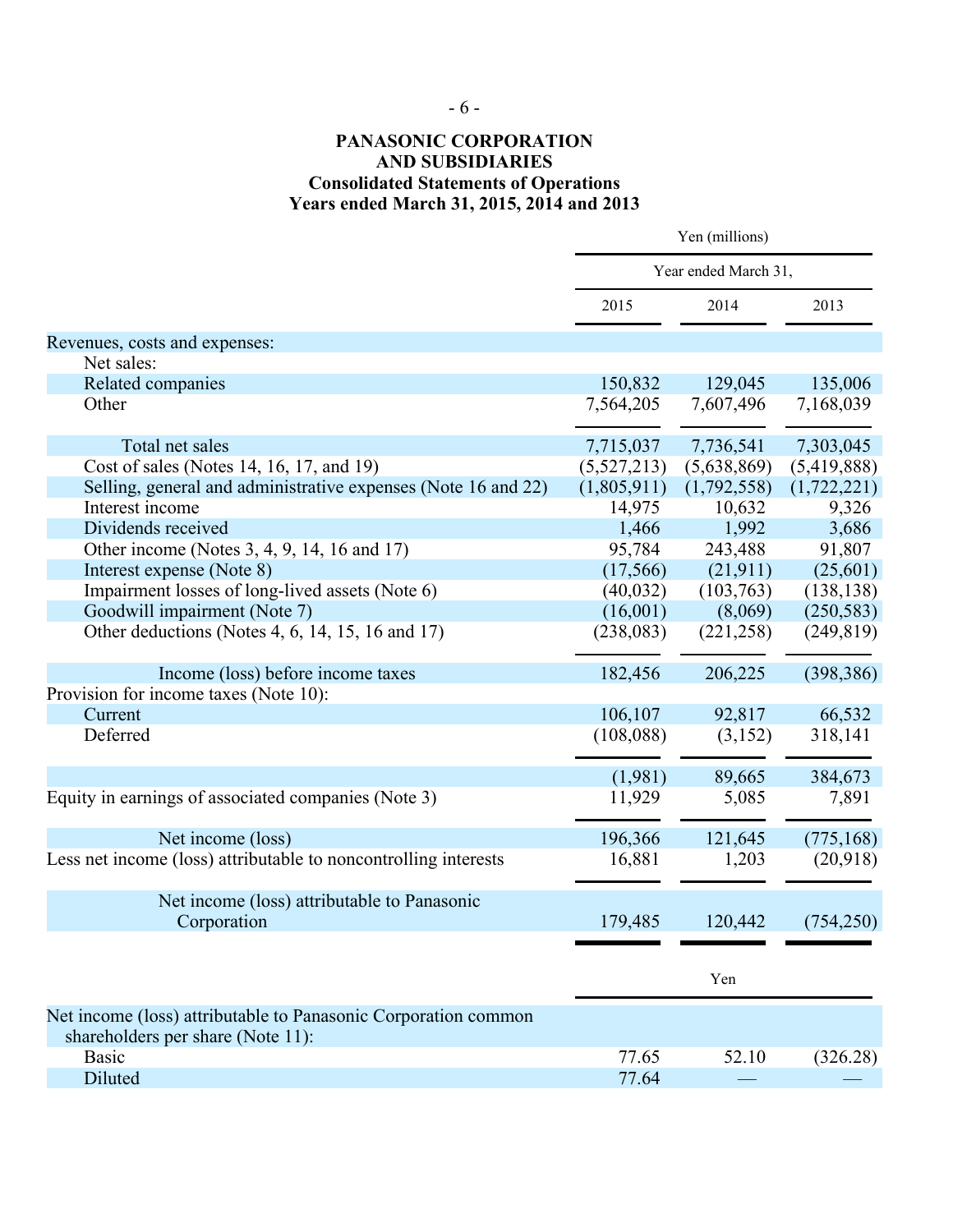## **PANASONIC CORPORATION AND SUBSIDIARIES Consolidated Statements of Comprehensive Income (Loss) Years ended March 31, 2015, 2014 and 2013**

|                                                                           | Yen (millions)<br>Year ended March 31, |         |            |
|---------------------------------------------------------------------------|----------------------------------------|---------|------------|
|                                                                           |                                        |         |            |
|                                                                           | 2015                                   | 2014    | 2013       |
| Net income (loss)                                                         | 196,366                                | 121,645 | (775, 168) |
| Other comprehensive income (loss), net of tax (Note 14):                  |                                        |         |            |
| <b>Translation adjustments</b>                                            | 193,690                                | 136,633 | 198,287    |
| Unrealized holding gains (losses) of available-for-sale securities        | 8,351                                  | 6,201   | (13, 416)  |
| Unrealized gains (losses) of derivative instruments                       | 3,445                                  | 4,300   | (845)      |
| Pension liability adjustments                                             | 68,027                                 | 38,551  | (62, 481)  |
|                                                                           |                                        |         |            |
|                                                                           | 273,513                                | 185,685 | 121,545    |
|                                                                           |                                        |         |            |
| Comprehensive income (loss)                                               | 469,879                                | 307,330 | (653, 623) |
|                                                                           |                                        |         |            |
| Less comprehensive income (loss) attributable to noncontrolling interests | 31,946                                 | 10,358  | (6,299)    |
|                                                                           |                                        |         |            |
| Comprehensive income (loss) attributable to Panasonic Corporation         | 437,933                                | 296,972 | (647, 324) |
|                                                                           |                                        |         |            |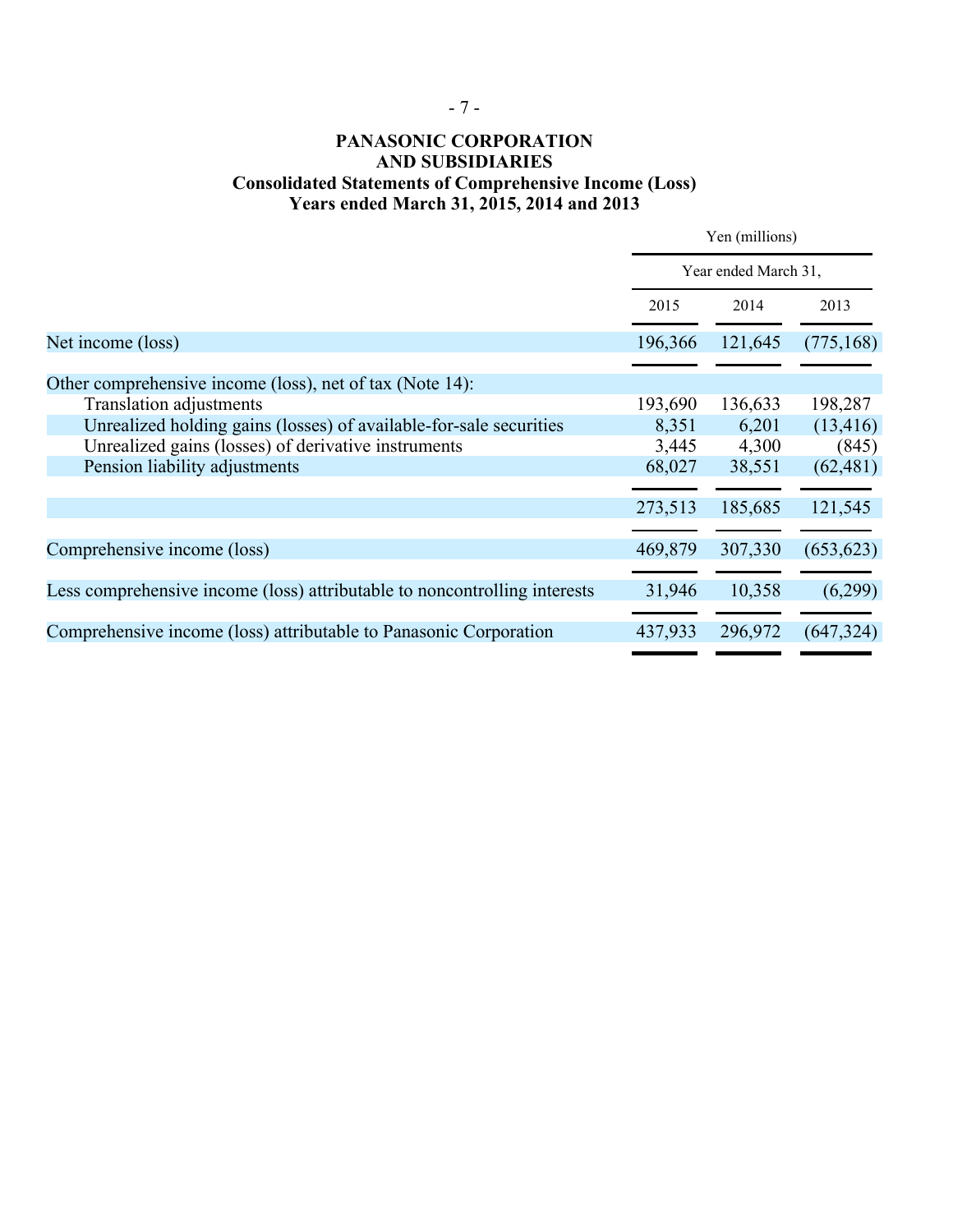#### **PANASONIC CORPORATION AND SUBSIDIARIES Consolidated Statements of Equity Years ended March 31, 2015, 2014 and 2013**

|                                                                                   | Yen (millions)<br>Year ended March 31, |            |            |
|-----------------------------------------------------------------------------------|----------------------------------------|------------|------------|
|                                                                                   |                                        |            |            |
|                                                                                   | 2015                                   | 2014       | 2013       |
| Common stock:                                                                     |                                        |            |            |
| Balance at beginning of period                                                    | 258,740                                | 258,740    | 258,740    |
| Balance at end of period                                                          | 258,740                                | 258,740    | 258,740    |
| Capital surplus:                                                                  |                                        |            |            |
| Balance at beginning of period                                                    | 1,109,501                              | 1,110,686  | 1,117,530  |
| Equity transactions with noncontrolling interests and others (Note 13)            | (125,390)                              | (1, 185)   | (6, 844)   |
| Balance at end of period                                                          | 984,111                                | 1,109,501  | 1,110,686  |
| Retained earnings:                                                                |                                        |            |            |
| Balance at beginning of period                                                    | 878,742                                | 769,863    | 1,535,689  |
| Sale of treasury stock                                                            | (1)                                    | (5)        | (17)       |
| Cash dividends to Panasonic Corporation stockholders (Note 12)                    | (36,985)                               | (11,558)   | (11, 559)  |
| Net income (loss) attributable to Panasonic Corporation                           | 179,485                                | 120,442    | (754, 250) |
| Balance at end of period                                                          | 1,021,241                              | 878,742    | 769,863    |
| Accumulated other comprehensive income (loss):                                    |                                        |            |            |
| Balance at beginning of period                                                    | (451, 699)                             | (628, 229) | (735, 155) |
| Other comprehensive income, net of tax (Note 14)                                  | 258,448                                | 176,530    | 106,926    |
| Balance at end of period                                                          | (193, 251)                             | (451,699)  | (628, 229) |
| Treasury stock (Note 12):                                                         |                                        |            |            |
| Balance at beginning of period                                                    | (247, 132)                             | (247, 028) | (247, 018) |
| Sale of treasury stock                                                            | 10                                     | 12         | 25         |
| Repurchase of common stock                                                        | (426)                                  | (116)      | (35)       |
| Balance at end of period                                                          | (247, 548)                             | (247, 132) | (247, 028) |
|                                                                                   |                                        |            |            |
| Noncontrolling interests:                                                         |                                        |            |            |
| Balance at beginning of period                                                    | 38,286                                 | 40,241     | 47,780     |
| Cash dividends paid to noncontrolling interests                                   | (22, 244)                              | (13,628)   | (10, 549)  |
| Net income (loss) attributable to noncontrolling interests                        | 16,881                                 | 1,203      | (20,918)   |
| Other comprehensive income, net of tax (Note 14)                                  | 15,065                                 | 9,155      | 14,619     |
| Equity transactions with noncontrolling interests and others (Notes 13 and<br>21) | 121,271                                | 1,315      | 9,309      |
| Balance at end of period                                                          | 169,259                                | 38,286     | 40,241     |
|                                                                                   |                                        |            |            |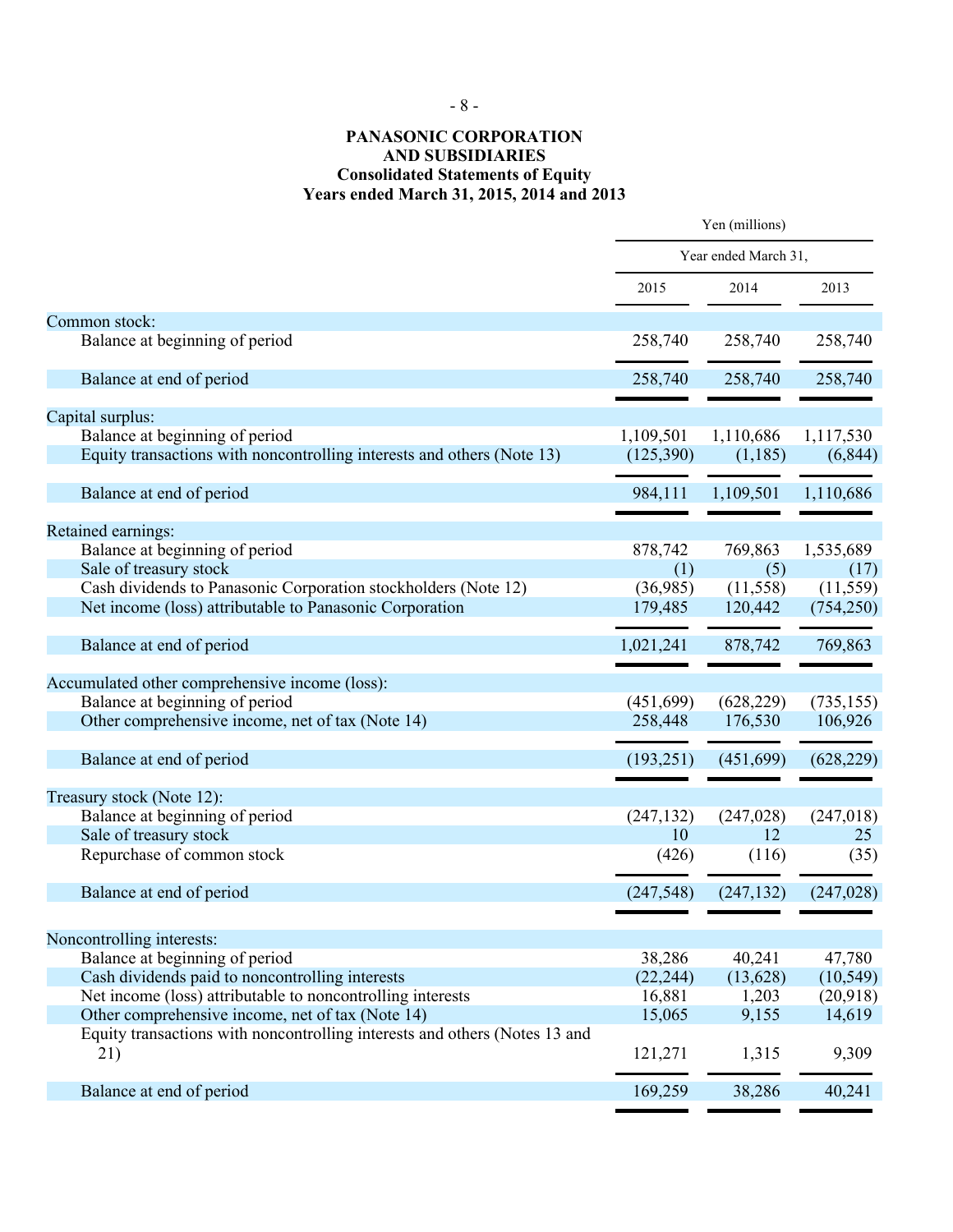## - 9 -

## **PANASONIC CORPORATION AND SUBSIDIARIES Consolidated Statements of Cash Flows Years ended March 31, 2015, 2014 and 2013**

|                                                                                             | Yen (millions)       |                     |                  |
|---------------------------------------------------------------------------------------------|----------------------|---------------------|------------------|
|                                                                                             | Year ended March 31, |                     |                  |
|                                                                                             | 2015                 | 2014                | 2013             |
| Cash flows from operating activities (Note 16):                                             |                      |                     |                  |
| Net income (loss)                                                                           | 196,366              | 121,645             | (775, 168)       |
| Adjustments to reconcile net income (loss) to net cash provided by<br>operating activities: |                      |                     |                  |
| Depreciation and amortization                                                               | 286,528              | 331,083             | 339,367          |
| Net gains on sale of investments (Note 4)                                                   | (8,261)              | (25,769)            | (29, 125)        |
| Provision for doubtful receivables                                                          | 5,918                | 8,218               | 6,641            |
| Deferred income taxes (Note 10)                                                             | (108,088)            | (3,152)             | 318,141          |
| Write-down of investment securities (Note 4)                                                | 1,023                | 142                 | 4,017            |
| Impairment losses on long-lived assets and goodwill (Notes 6<br>and $7)$                    | 56,033               | 111,832             | 388,721          |
| Cash effects of changes in, excluding acquisition:                                          |                      |                     |                  |
| Trade receivables<br>Inventories                                                            | 68,901<br>5,993      | (34, 882)<br>64,601 | 128,088          |
| Other current assets                                                                        | 15,885               | 35,714              | 64,625<br>51,168 |
| Trade payables                                                                              | 6,509                | 124,467             | (68, 282)        |
| Accrued income taxes                                                                        | (4,757)              | 11,572              | 4,817            |
| Accrued expenses and other current liabilities                                              | 52,106               | 32,875              | (117,098)        |
| Retirement and severance benefits                                                           | (40, 634)            | (140, 422)          | (8, 811)         |
| Deposits and advances from customers                                                        | 2,232                | 1,363               | 3,247            |
| Other, net                                                                                  | (44,291)             | (57, 337)           | 28,402           |
|                                                                                             |                      |                     |                  |
| Net cash provided by operating activities                                                   | 491,463              | 581,950             | 338,750          |
|                                                                                             |                      |                     |                  |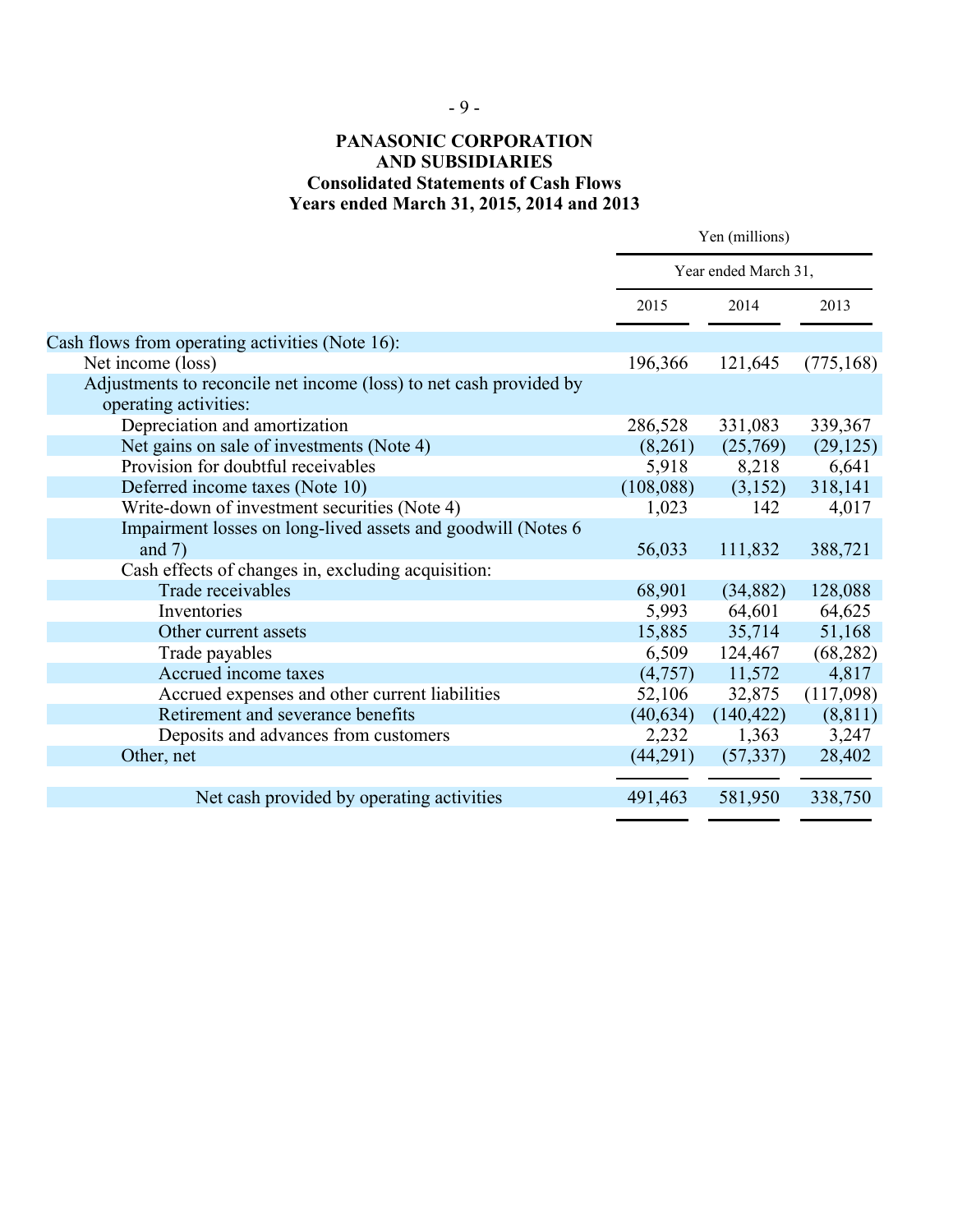# $-10-$

## PANASONIC CORPORATION AND SUBSIDIARIES Consolidated Statements of Cash Flows—(Continued) Years ended March 31, 2015, 2014 and 2013

|                                                                        | Yen (millions)       |            |            |
|------------------------------------------------------------------------|----------------------|------------|------------|
|                                                                        | Year ended March 31, |            |            |
|                                                                        | 2015                 | 2014       | 2013       |
| Cash flows from investing activities (Note 16):                        |                      |            |            |
| Proceeds from disposals of investments and advances (Note 4)           | 43,625               | 63,185     | 195,401    |
| Increase in investments and advances                                   | (19, 647)            | (18,226)   | (4,144)    |
| Capital expenditures                                                   | (224, 162)           | (201, 735) | (320, 168) |
| Proceeds from disposals of property, plant and equipment               | 80,168               | 53,321     | 146,562    |
| (Increase) decrease in time deposits, net                              | (18, 470)            | 1,674      | 36,795     |
| Proceeds from sale of consolidated subsidiaries                        | 31,700               | 176,489    | 6,685      |
| Purchase of shares of newly consolidated subsidiaries, net of acquired |                      |            |            |
| companies' cash and cash equivalents (Note 21)                         | (6,340)              | (45, 455)  | (3,383)    |
| Other, net                                                             | (24, 882)            | (17, 125)  | (41, 342)  |
|                                                                        |                      |            |            |
| Net cash provided by (used in) investing activities                    | (138,008)            | 12,128     | 16,406     |
|                                                                        |                      |            |            |
| Cash flows from financing activities (Note 16):                        |                      |            |            |
| Decrease in short-term debt with maturities of three months or less,   |                      |            |            |
| net                                                                    | (28, 379)            | (135,699)  | (25, 168)  |
| Proceeds from short-term debt with maturities longer than three        |                      |            |            |
| months                                                                 | 15,106               | 11,469     | 433,820    |
| Repayments of short-term debt with maturities longer than three        |                      |            |            |
| months                                                                 | (16,958)             | (35, 163)  | (650, 938) |
| Proceeds from long-term debt                                           | 402,248              |            | 648        |
| Repayments of long-term debt                                           | (46, 031)            | (342,761)  | (226, 320) |
| Dividends paid to Panasonic Corporation shareholders (Note 12)         | (36,985)             | (11, 558)  | (11, 559)  |
| Dividends paid to noncontrolling interests                             | (22, 244)            | (13,628)   | (10, 549)  |
| Repurchase of common stock (Note 12)                                   | (426)                | (116)      | (35)       |
| Sale of treasury stock (Note 12)                                       | 9                    | 7          | 8          |
| Purchase of noncontrolling interests                                   | (4,157)              | (4,025)    | (940)      |
| Other, net                                                             | (4,568)              | (841)      | (25)       |
|                                                                        |                      |            |            |
| Net cash provided by (used in) financing activities                    | 257,615              | (532,315)  | (491, 058) |
|                                                                        |                      |            |            |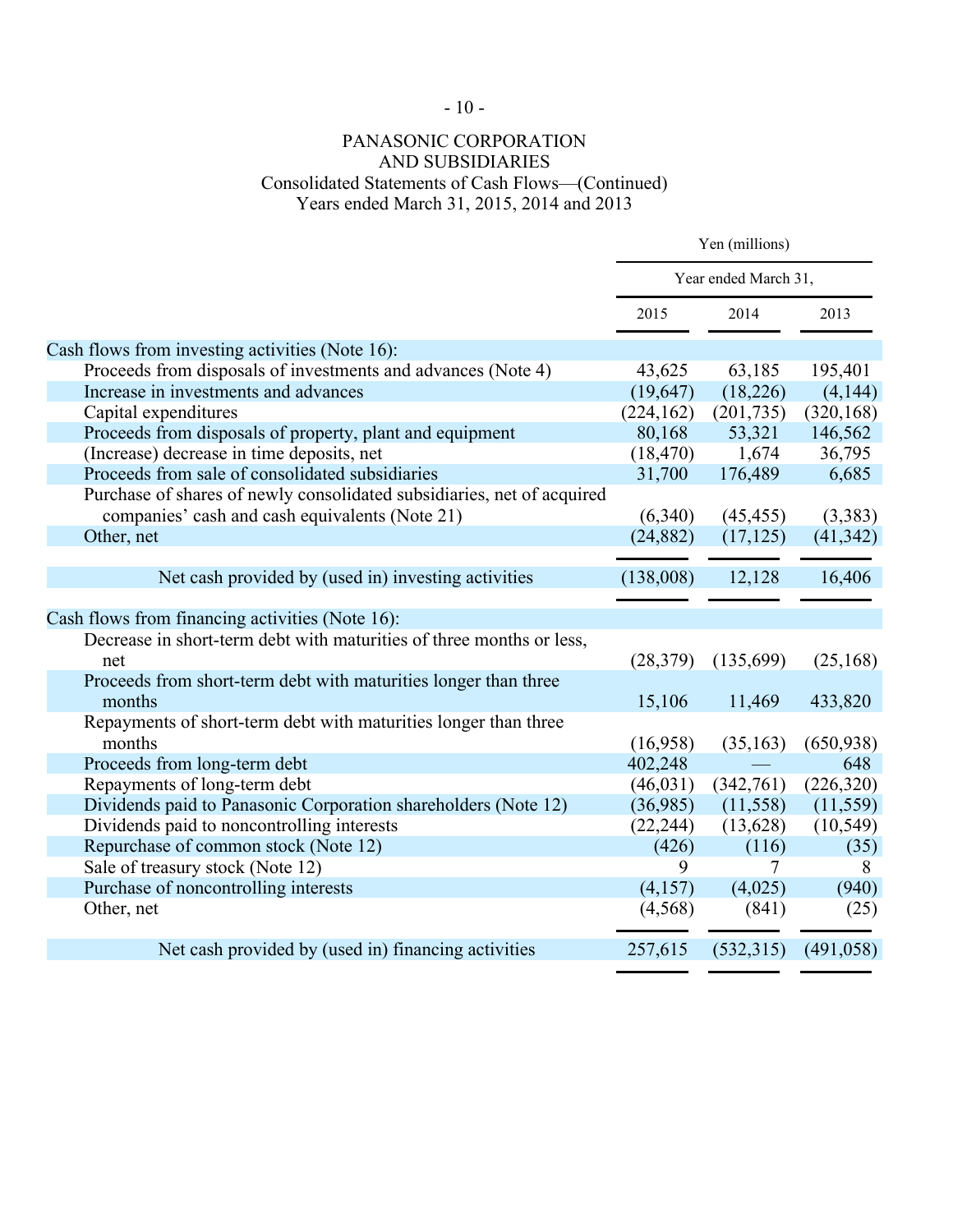# $\sim 11$  -

## PANASONIC CORPORATION AND SUBSIDIARIES Consolidated Statements of Cash Flows—(Continued) Years ended March 31, 2015, 2014 and 2013

|                                                              |           | Yen (millions)<br>Year ended March 31. |           |  |
|--------------------------------------------------------------|-----------|----------------------------------------|-----------|--|
|                                                              |           |                                        |           |  |
|                                                              | 2015      | 2014                                   | 2013      |  |
| Effect of exchange rate changes on cash and cash equivalents | 76,871    | 34,421                                 | 57,774    |  |
| Net increase (decrease) in cash and cash equivalents         | 687,941   | 96,184                                 | (78, 128) |  |
| Cash and cash equivalents at beginning of year               | 592,467   | 496,283                                | 574,411   |  |
| Cash and cash equivalents at end of year                     | 1,280,408 | 592,467                                | 496,283   |  |
|                                                              |           |                                        |           |  |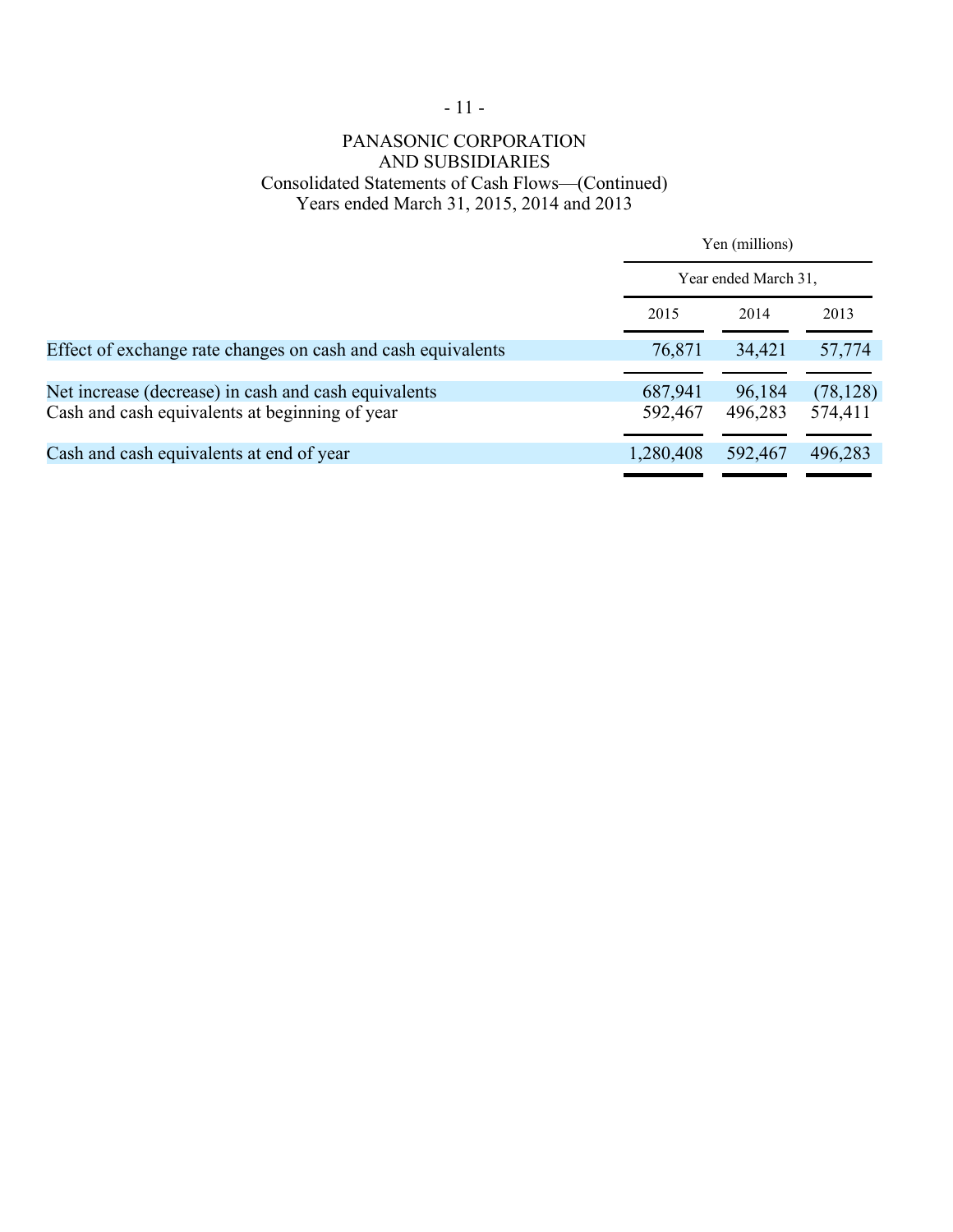#### **PANASONIC CORPORATION AND SUBSIDIARIES Notes to Consolidated Financial Statements**

#### (1) Summary of Significant Accounting Policies

#### (a) **Description of Business**

Panasonic Corporation (hereinafter, the "Company," including consolidated subsidiaries, unless the context otherwise requires) is one of the world's leading producers of electronic and electric products. The Company currently offers a comprehensive range of products, systems and components for consumer, business and industrial use based on sophisticated electronics and precision technology, expanding to building materials and equipment, and housing business.

Sales by segment for the year ended March 31, 2015 were as follows: Appliances—22%, Eco Solutions—21%, AVC Networks—14%, Automotive & Industrial Systems—34%, and Other— 9%. A sales breakdown for the year ended March 31, 2015 by geographical market was as follows: Japan—48%, North and South America—16%, Europe—9%, and Asia and Others—27%.

The Company is not dependent on a single supplier, and has no significant difficulty in obtaining raw materials from suppliers.

#### (b) **Basis of Presentation of Consolidated Financial Statements**

The Company and its domestic subsidiaries maintain their books of account in conformity with financial accounting standards of Japan, and its foreign subsidiaries in conformity with those of the countries of their domicile.

The consolidated financial statements presented herein have been prepared in a manner that reflects adjustments which are necessary to conform with U.S. generally accepted accounting principles (U.S. GAAP).

#### (c) **Principles of Consolidation**

The consolidated financial statements include the accounts of the Company and its majorityowned, controlled subsidiaries. The Company also consolidates entities in which controlling interest exists through variable interests in accordance with the provisions of Financial Accounting Standards Board (FASB) Accounting Standards Codification (ASC) 810, "Consolidation." All significant intercompany balances and transactions have been eliminated in consolidation. Investments in companies and joint ventures over which the Company has the ability to exercise significant influence (generally through a 20% to 50% voting interest) are included in "Investments and advances– Associated companies" in the consolidated balance sheets.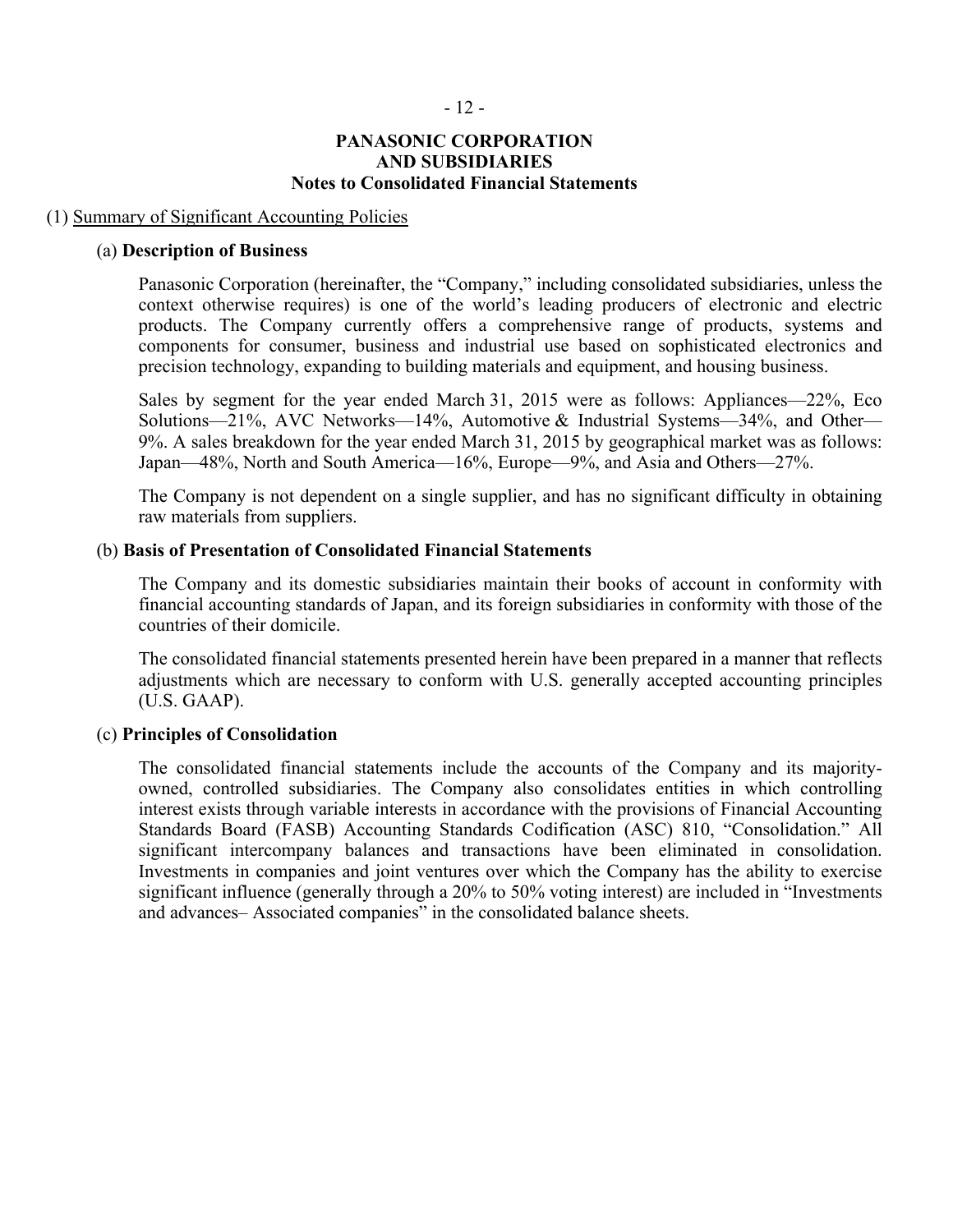### (d) **Revenue Recognition**

The Company generates revenue principally through the sale of consumer and industrial products, equipment, and supplies. The Company recognizes revenue when persuasive evidence of an arrangement exists, delivery has occurred, and title and risk of loss have been transferred to the customer or services have been rendered, the sales price is fixed or determinable, and collectibility is reasonably assured.

Revenue from sales of products is generally recognized when the products are received by customers. Revenue from sales of certain products with customer acceptance provisions related to their functionality is recognized when the product is received by the customer and the specific criteria of the product functionality are successfully tested and demonstrated.

The Company enters into arrangements with multiple elements, which may include any combination of products or equipment, installation and maintenance. The Company allocates revenue to each element based on its relative selling price if such element meets the criteria for treatment as a separate unit of accounting as prescribed in the provisions of ASC 605, "Revenue Recognition." Revenue from sales of products or equipment is generally recognized upon completion of installation or upon acceptance by customers if installation is not required. Maintenance revenue is recognized on a straight-line basis over the term of the maintenance agreement.

The Company's policy is to accept product returns only in the case that the products are defective. The Company issues contractual product warranties under which it guarantees the performance of products delivered and services rendered for a certain period of time. A liability for the estimated product warranty related cost is established at the time revenue is recognized, and is included in "Other accrued expenses." Estimates for accrued warranty cost are primarily based on historical experience and current information on repair cost.

Historically, the Company has made certain allowances related to sales to its consumer business distributors. Such allowances are generally provided to compensate the distributors for price adjustments due to a decline in the product's value, and are classified as a reduction of revenue on the consolidated statements of operations. Estimated price adjustments are accrued when the related sales are recognized. The estimate is made based primarily on the historical experience and specific arrangements made with the distributors.

The Company also occasionally offers incentive programs to its distributors in the form of rebates. These rebates are accrued at the latter of the date at which the related revenue is recognized or the date at which the incentive is offered, and are recorded as reductions of sales in accordance with the provisions of ASC 605.

Taxes collected from customers and remitted to governmental authorities are accounted for on a net basis and therefore are excluded from revenues in the consolidated statements of operations.

#### (e) **Leases (See Note 5)**

The Company accounts for leases in accordance with the provisions of ASC 840, "Leases." Leases of assets under certain conditions are recorded as capital leases in property, plant and equipment in the consolidated balance sheets.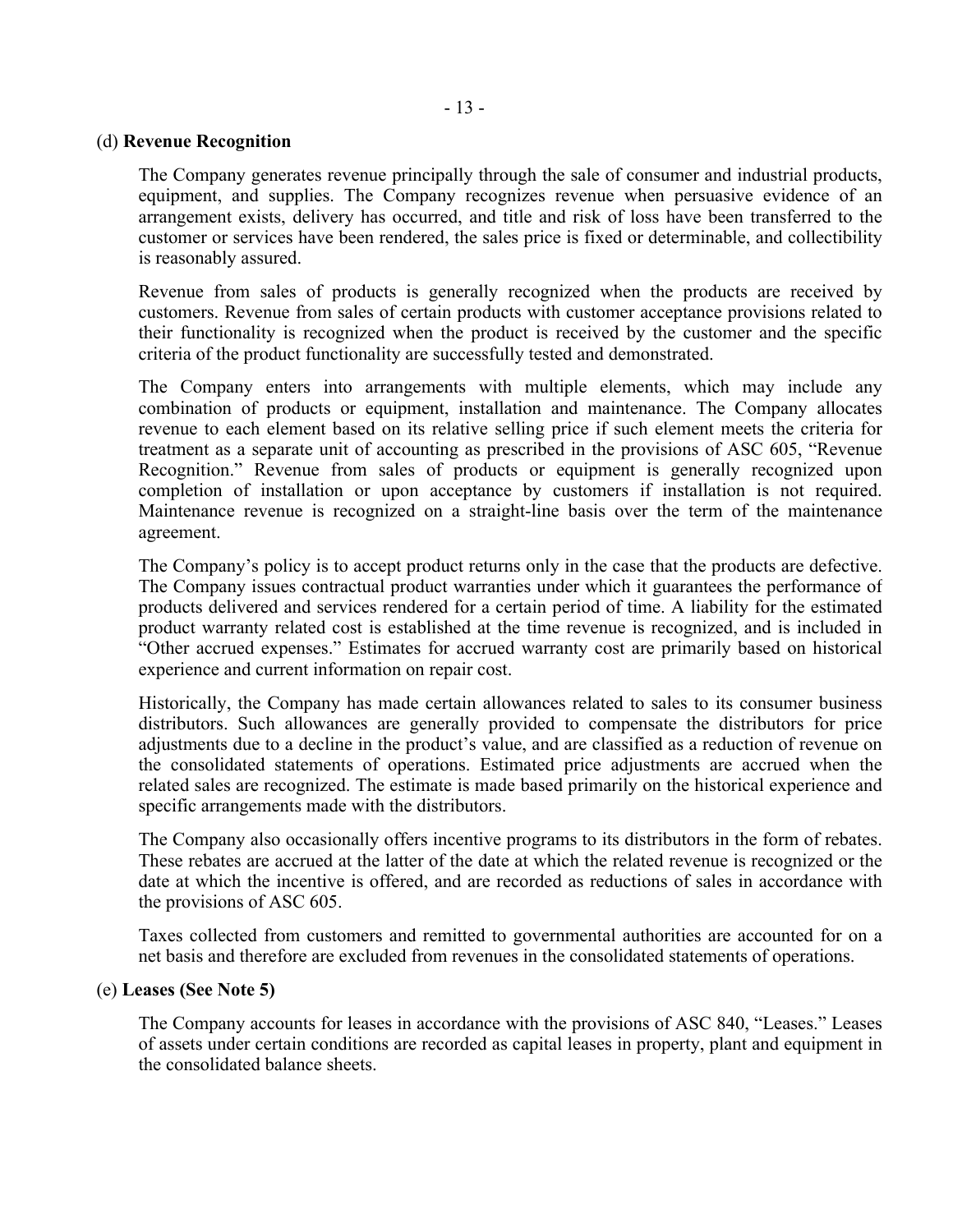#### (f) **Inventories (See Note 2)**

Finished goods and work in process are stated at the lower of cost (average) or market. Raw materials are stated at cost, principally on a first-in, first-out basis or average basis, not in excess of current replacement cost.

#### (g) **Foreign Currency Translation (See Note 14)**

Foreign currency financial statements are translated in accordance with the provisions of ASC 830, "Foreign Currency Matters," under which all assets and liabilities are translated into yen at yearend rates and income and expense accounts are translated at weighted-average rates. Adjustments resulting from the translation of financial statements are reflected under the caption, "Accumulated other comprehensive income (loss)," a separate component of equity.

#### (h) **Property, Plant and Equipment**

Property, plant and equipment are stated at cost, less accumulated depreciation and accumulated impairment. Depreciation is computed primarily using the straight-line method based on the following estimated useful lives:

| <b>Buildings</b>        | 5 to 50 years |
|-------------------------|---------------|
| Machinery and equipment | 2 to 10 years |

#### (i) **Goodwill and Other Intangible Assets (See Notes 6 and 7)**

Goodwill represents the excess of costs over the fair value of net assets of businesses acquired. The Company applies the provisions of ASC 350, "Intangibles—Goodwill and Other." Goodwill and intangible assets determined to have an indefinite useful life are not amortized, and are instead reviewed for impairment at least annually based on an assessment of current estimated fair value. The goodwill impairment test is a two-step test. Under the first step, the fair value of the reporting unit is compared with its carrying value (including goodwill). If the fair value of the reporting unit is less than its carrying value, an indication of goodwill impairment exists for the reporting unit and the enterprise must perform the second step of the impairment test (measurement). If the fair value of the reporting unit exceeds its carrying amount, the second step does not need to be performed. Under the second step, an impairment loss is recognized for any excess of the carrying amount of the reporting unit's goodwill over the implied fair value of that goodwill. The implied fair value of goodwill is determined by allocating the fair value of the reporting unit in a manner similar to a purchase price allocation in business combinations. The residual fair value after this allocation is the implied fair value of the reporting unit goodwill. Fair value of the reporting unit is determined using the guideline merged and acquired company method, guideline public company method, and a discounted cash flow analysis. The provisions of ASC 350 also requires that intangible assets with estimable useful lives be amortized over their respective estimated useful lives to their estimated residual values, and reviewed for impairment based on an assessment of the undiscounted cash flows expected to be generated by the asset, whenever impairment indications are presented. An impairment charge is recognized for the amount by which the carrying amount of the asset exceeds the fair value of the asset.

#### (j) **Investments and Advances (See Notes 3, 4 and 14)**

Investments and advances primarily consist of investments in and advances to associated companies, cost method investments, available-for-sale securities, and long-term deposits. Cost method investments and long-term deposits are recorded at historical cost.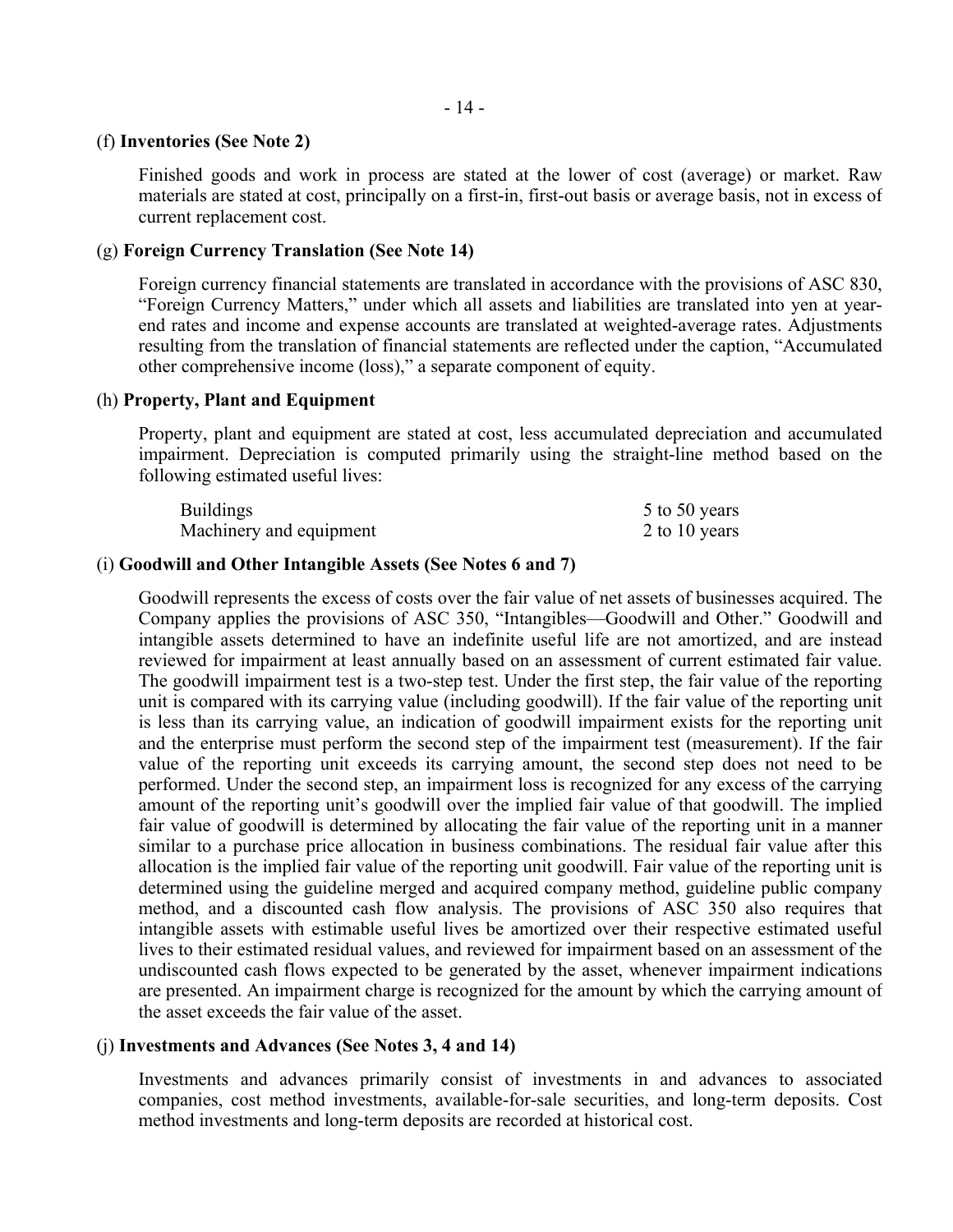The equity method is used to account for investments in associated companies in which the Company exerts significant influence over operating and financial policies, generally having a 20% to 50% voting interest, and corporate joint ventures. The Company also uses the equity method for certain investees if the minority shareholders have substantive participating rights. Under the equity method of accounting, investments are stated at their underlying net equity value after elimination of intercompany profits. The cost method is used when the Company does not have significant influence.

The excess of cost of the stock of the associated companies over the Company's share of their net assets at the acquisition date, included in the equity investment balance, is recognized as equity method goodwill. Such equity method goodwill is not amortized and is instead tested for impairment as part of the equity method investment.

The Company accounts for debt and marketable equity securities in accordance with the provisions of ASC 320, "Investments—Debt and Equity Securities."

The provisions of ASC 320 require that certain investments in debt and marketable equity securities be classified as held-to-maturity, trading, or available-for-sale securities. The Company classifies its existing marketable equity securities other than investments in associated companies and all debt securities as available-for-sale. Available-for-sale securities are carried at fair value with unrealized holding gains or losses included as a component of accumulated other comprehensive income (loss), net of applicable taxes.

Realized gains and losses are determined on the average cost method and reflected in earnings.

On a continuous basis, but no less frequently than at the end of each quarter, the Company evaluates the carrying amount of each of the investments in associated companies, cost method investments and available-for-sale securities for possible other-than-temporary impairment. Factors considered in assessing whether an indication of other-than-temporary impairment exists include the period of time the fair value has been below the carrying amount or cost basis of investment, financial condition and prospects of each investee, and other relevant factors.

Investments in associated companies, cost method investments and available-for-sale securities are reduced to fair value by a charge to earnings when impairment is considered to be other than temporary. Impairment is measured based on the amount by which the carrying amount or cost basis of the investment exceeds its fair value. Fair value is determined based on quoted market prices, discounted cash flows or other valuation techniques as appropriate.

#### (k) **Allowance for Doubtful Receivables**

An allowance for doubtful trade receivables and advances is provided at an amount calculated based on historical experience, while specific allowances for doubtful trade receivables and advances are provided for the estimated amounts considered to be uncollectible after reviewing individual collectibility.

#### (l) **Income Taxes (See Note 10)**

Income taxes are accounted for under the asset and liability method. Deferred tax assets and liabilities are recognized for the future tax consequences attributable to differences between the financial statement carrying amounts of existing assets and liabilities and their respective tax bases, and operating loss and tax credit carryforwards.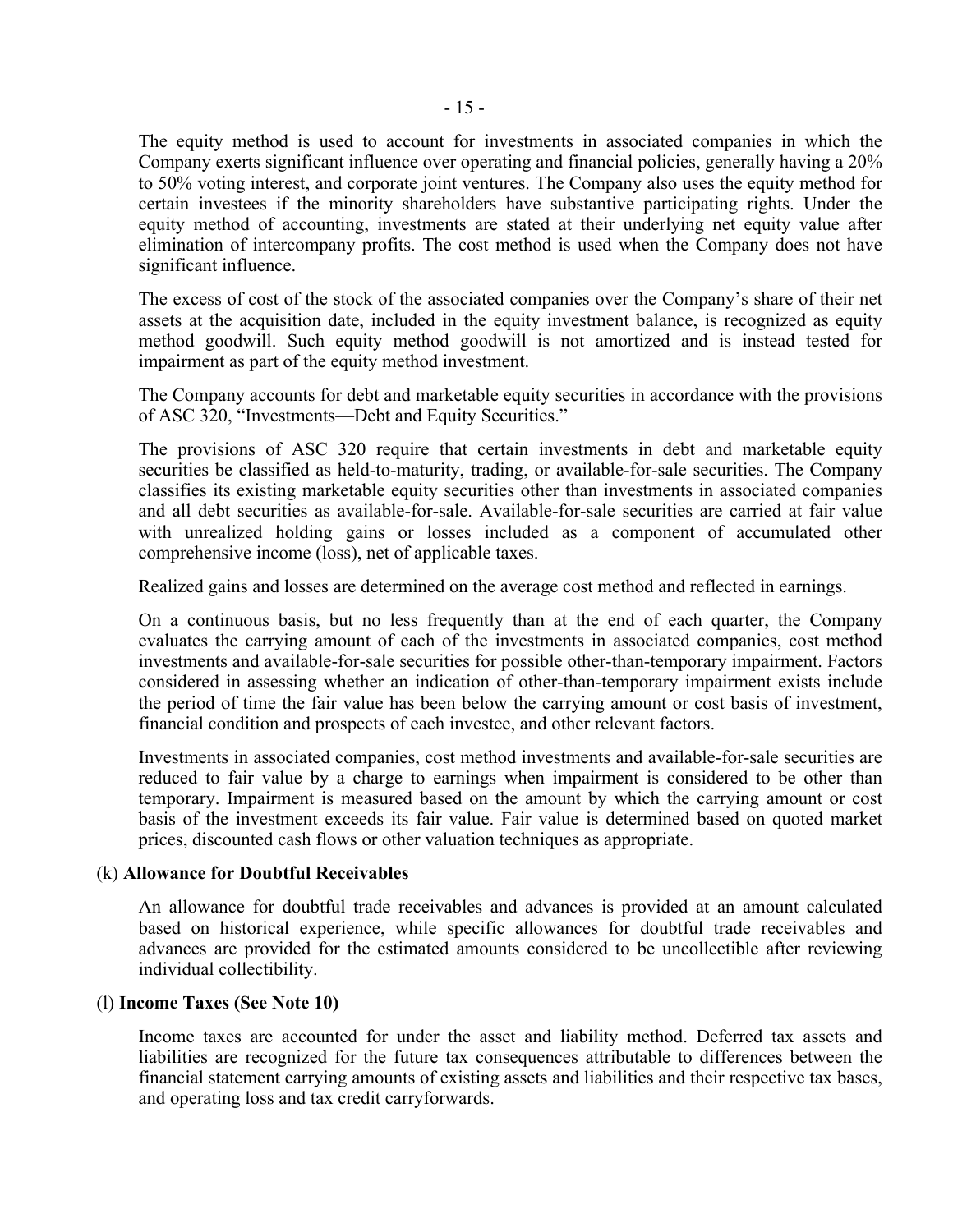Deferred tax assets and liabilities are measured using enacted tax rates expected to be applied to taxable income in the years in which those temporary differences are expected to reverse. The effect on deferred tax assets and liabilities of a change in tax rates is recognized in income in the period that the change in tax rate is enacted.

The Company accounts for uncertainty in tax positions in accordance with the provisions of ASC 740, "Income Taxes." The Company recognizes the effect of income tax positions only if those positions are more likely than not of being sustained. Recognized income tax positions are measured at the largest amount that is greater than 50% likely of being realized. Changes in recognition or measurement are reflected in the period in which the change in judgment occurs. The Company records interest and penalties related to unrecognized tax benefits in "Provision for income taxes—Current" in the consolidated statements of operations.

#### (m) **Advertising (See Note 16)**

Advertising costs are expensed as incurred.

#### (n) **Net Income (Loss) per Share (See Note 11)**

The Company accounts for net income (loss) per share in accordance with the provisions of ASC 260, "Earnings Per Share." This Codification Section establishes standards for computing net income (loss) per share and requires dual presentation of basic and diluted net income (loss) per share on the face of the statements of operations for all entities with complex capital structures.

Under the provisions of ASC 260, basic net income (loss) per share is computed based on the weighted-average number of common shares outstanding during each period, and diluted net income (loss) per share assumes the dilution that could occur if securities or other contracts to issue common stock were exercised or converted into common stock or resulted in the issuance of common stock.

#### (o) **Cash Equivalents**

Cash equivalents include all highly liquid debt instruments purchased with a maturity of three months or less.

#### (p) **Derivative Financial Instruments (See Notes 14 and 17)**

Derivative financial instruments utilized by the Company are comprised principally of foreign exchange contracts, cross currency swaps and commodity futures used to hedge currency risk and commodity price risk.

The Company accounts for derivative instruments in accordance with the provisions of ASC 815, "Derivatives and Hedging." On the date the derivative contract is entered into, the Company ordinarily designates the derivative as either a hedge of the fair value of a recognized asset or liability or of an unrecognized firm commitment ("fair-value" hedge), a hedge of a forecasted transaction or of the variability of cash flows to be received or paid related to a recognized asset or liability ("cash-flow" hedge), or a foreign-currency fair-value or cash-flow hedge ("foreigncurrency" hedge). The Company formally documents all relationships between hedging instruments and hedged items, as well as its risk management objective and strategy for undertaking various hedge transactions. The Company also formally assesses, both at the hedge's inception and on a quarterly basis, whether the derivatives that are used in hedging transactions are highly effective in offsetting changes in fair values or cash flows of hedged items.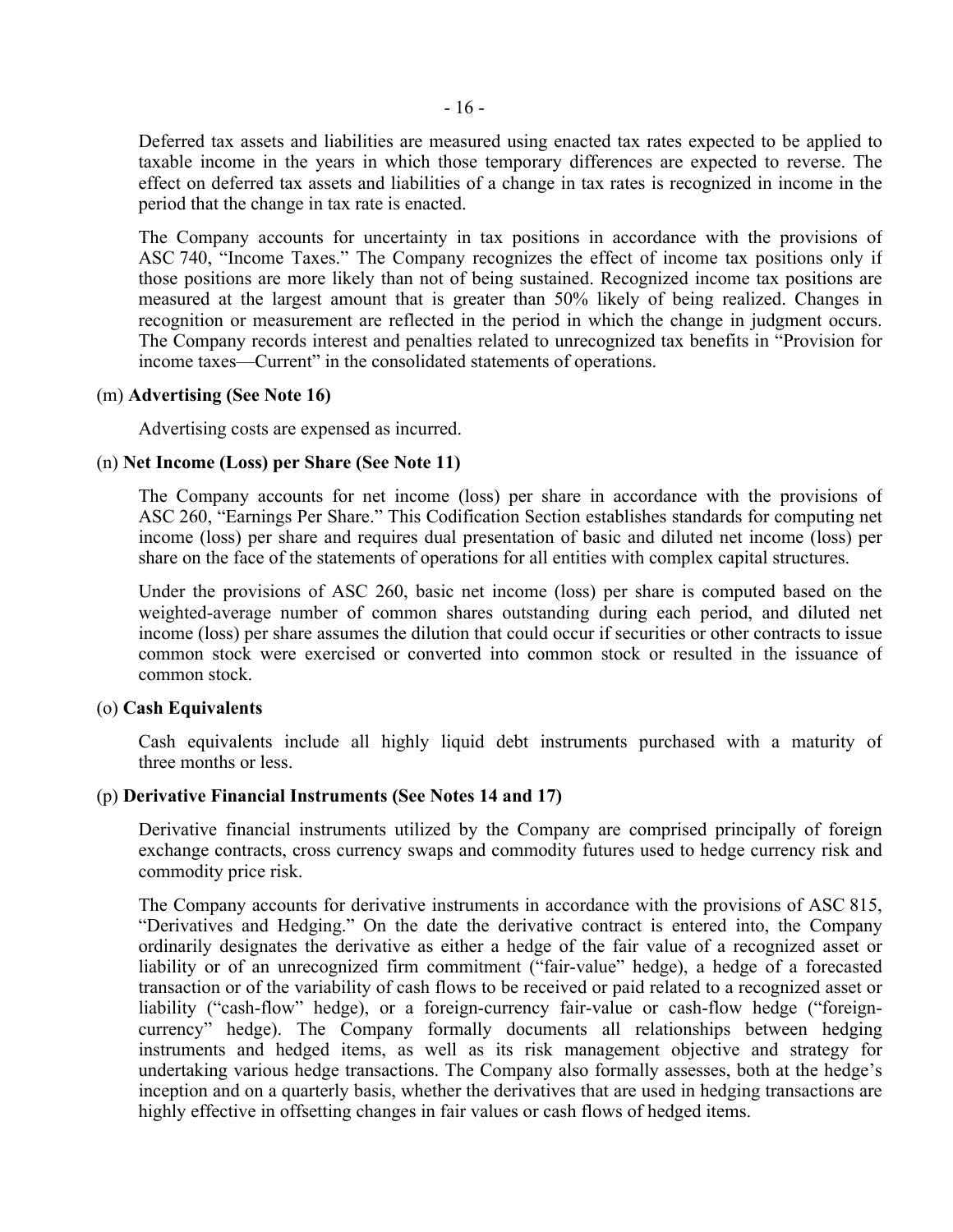Changes in the fair value of a derivative that is highly effective and that is designated and qualifies as a fair-value hedge, along with the loss or gain on the hedged asset or liability or unrecognized firm commitment of the hedged item that is attributable to the hedged risk, are recorded in earnings. Changes in the fair value of a derivative that is highly effective and that is designated and qualifies as a cash-flow hedge are recorded in other comprehensive income (loss), until earnings are affected by the variability in cash flows of the designated hedged item. Changes in the fair value of derivatives that are highly effective as hedges and that are designated and qualify as foreign-currency hedges are recorded in either earnings or other comprehensive income (loss), depending on whether the hedge transaction is a fair-value hedge or a cash-flow hedge. The ineffective portion of the change in fair value of a derivative instrument that qualifies as a cashflow hedge is reported in earnings.

#### (q) **Impairment of Long-Lived Assets (See Note 6)**

The Company accounts for impairment or disposition of long-lived assets in accordance with the provisions of ASC 360, "Property, Plant, and Equipment." In accordance with the provisions of ASC 360, long-lived assets, such as property, plant and equipment, and purchased intangibles subject to amortization, are reviewed for impairment whenever events or changes in circumstances indicate that the carrying amount of an asset or asset group may not be recoverable. Recoverability of assets to be held and used is measured by a comparison of the carrying amount of an asset to the estimated undiscounted future cash flows expected to be generated by the asset. If the carrying amount of an asset exceeds its estimated future cash flows, an impairment charge is recognized for the amount by which the carrying amount of the asset or asset group exceeds its fair value.

#### (r) **Restructuring Charges (See Note 15)**

The Company accounts for costs associated with exit or disposal activities in accordance with the provisions of ASC 420, "Exit or Disposal Cost Obligations." Pursuant to the provisions of ASC 420, liabilities for restructuring costs are recognized when the liability is incurred, which may be subsequent to the date when the Company has committed to a restructuring plan.

#### (s) **Segment Information (See Note 20)**

The Company accounts for segment information in accordance with the provisions of ASC 280, "Segment Reporting." Pursuant to the provisions of ASC 280, the segments are the components of the Company for which separate financial information is available that is evaluated regularly by the chief operating decision maker of the Company in deciding how to allocate resources and in assessing performance.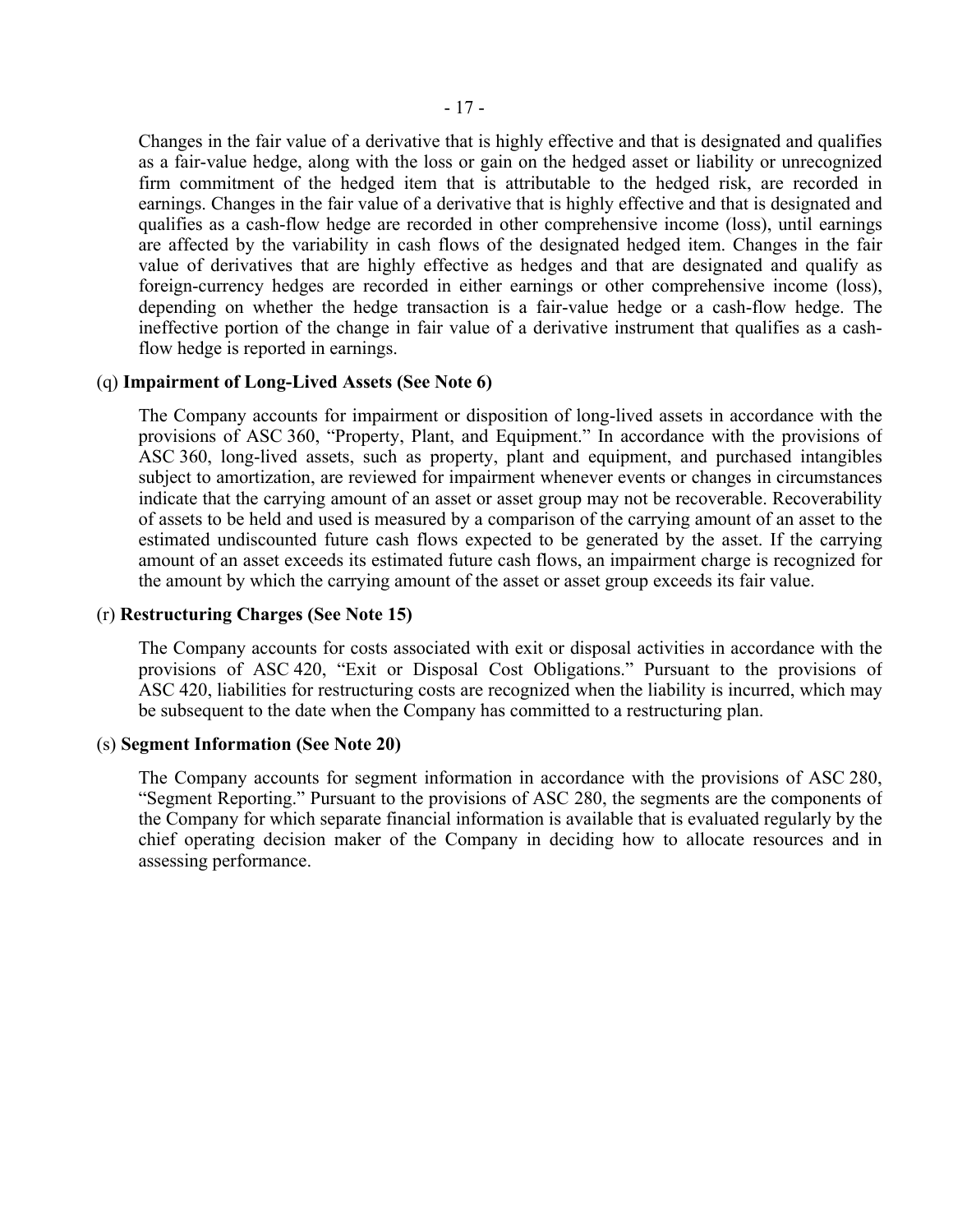#### (t) **Fair Value Measurements (See Note 18)**

The provisions of ASC 820, "Fair Value Measurements and Disclosures," define fair value and establish a fair value hierarchy that prioritizes the inputs to valuation techniques used to measure fair value. The three levels of the fair value hierarchy are as follows:

- Level 1 Quoted prices (unadjusted) in active markets for identical assets.
- Level 2 Quoted prices for similar assets or liabilities in active markets, quoted prices for identical or similar assets or liabilities in markets that are not active, inputs other than quoted prices that are observable, and inputs that are derived principally from or corroborated by observable market data by correlation or other means.
- Level 3 Unobservable inputs for the asset or liability.

The Company utilizes valuation techniques that maximize the use of observable inputs and minimize the use of unobservable inputs to the extent possible.

The Company maintains policies and procedures to value assets and liabilities using the best and most relevant data available. With regards to Level 3 valuations, the Company performs a variety of procedures to assess the reasonableness of the valuations quarterly or annually. These reviews are performed by the accounting section and approved by the President and the Chief Financial Officer of the Company. This detailed review may include the use of a third-party valuation firm.

#### (u) **Retirement and Severance Benefits (See Note 9)**

The Company accounts for the defined benefit pension plans and the lump-sum payment plans in accordance with the provisions of ASC 715, "Compensation-Retirement Benefits." In accordance with the provisions, funded status of defined benefit pension plans (that is the balance of plan assets less benefit obligations) is recognized on the consolidated balance sheets and pension liability adjustments, net of tax, are recorded in the "Accumulated other comprehensive income  $(\text{loss})$ ."

Actuarial net gains and losses in excess of the corridor (10% of benefit obligations or fair value of plan assets, whichever is greater) are amortized over the average remaining service period of employees, except for the plan described as follows.

The Company and certain domestic subsidiaries made a transition from the defined benefit pension plan to a defined contribution pension plan, effective after the date of transition with respect to employees' future service. Actuarial net gains and losses related to the defined benefit pension plan that are maintained for employees' past service in excess of the corridor are amortized over the average remaining life expectancy of plan participants.

#### (v) **Stock-Based Compensation (See Note 22)**

The Company accounts for stock-based compensation in accordance with the provisions of ASC 718, "Compensation—Stock Compensation." The provisions of ASC 718, address accounting and disclosure requirements with measurement of the cost of employee service using a fair-valuebased method of accounting for stock-based employee compensation plans.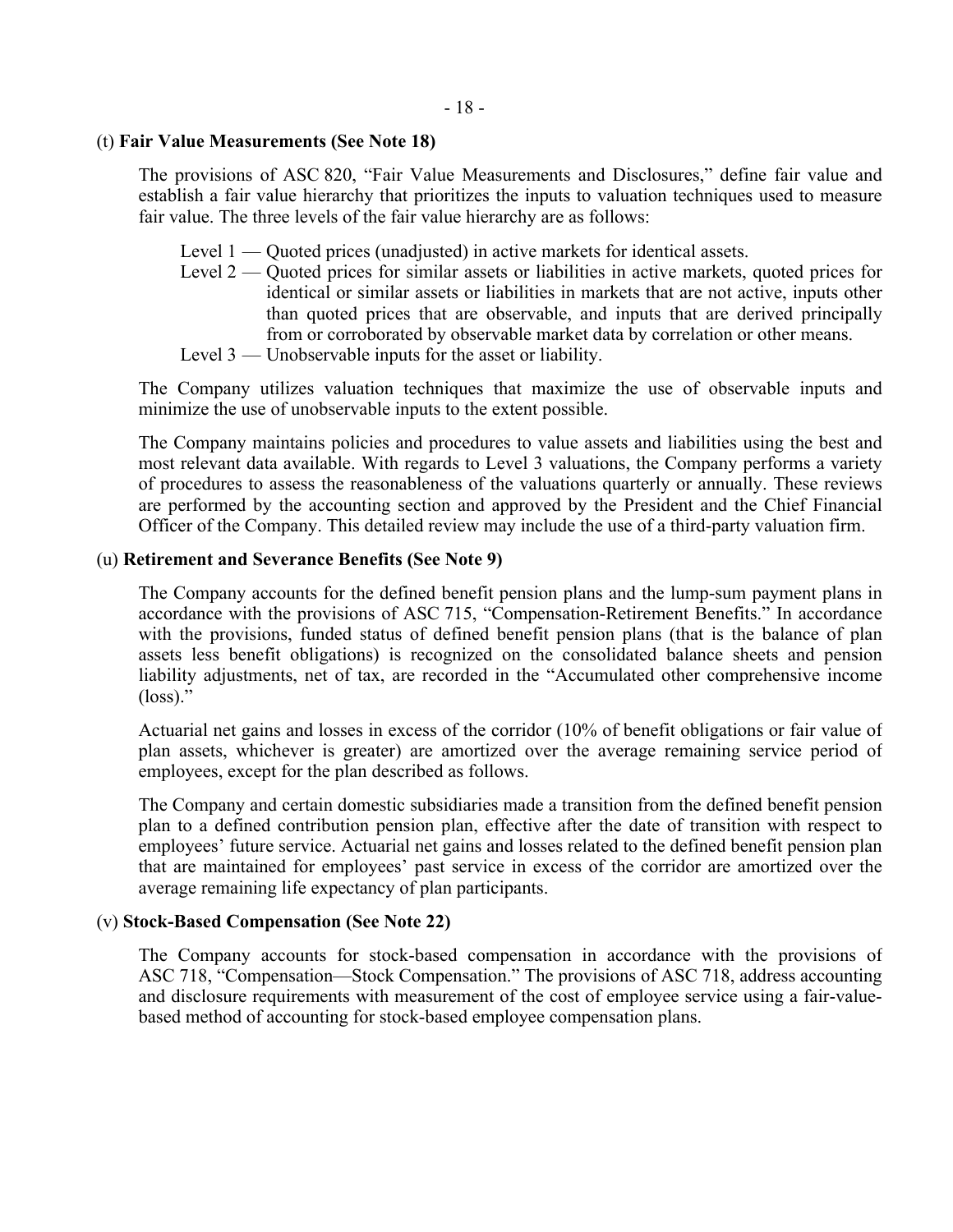#### (w) **Use of Estimates**

The preparation of consolidated financial statements requires management to make estimates and assumptions that affect the reported amounts of assets and liabilities and disclosure of contingent assets and liabilities at the date of the consolidated financial statements, and the reported amounts of revenues and expenses during the reporting period. Actual results could differ from those estimates. Significant estimates and assumptions are used in the valuation and disclosure of revenue recognition, allowance for doubtful receivables, valuation of inventories, impairment of long-lived assets, impairment of goodwill, environmental liabilities, valuation of deferred tax assets, uncertain tax positions, employee retirement and severance benefit plans and assets acquired and liabilities assumed in business combinations.

#### (x) **Subsequent Events**

Management evaluated the subsequent events through June 26, 2015, the issuance date of the Company's consolidated financial statements.

#### (y) **Adoption of New Accounting Standards**

On April 1, 2014, the Company adopted Accounting Standards Update (ASU) 2013-05, "Parent's Accounting for the Cumulative Translation Adjustment upon Derecognition of Certain Subsidiaries or Groups of Assets within a Foreign Entity or of an Investment in a Foreign Entity." ASU 2013-05, which amends ASC 830, "Foreign Currency Matters," requires a cumulative translation adjustment, to be released into net income when an entity ceases to have a controlling financial interest in a subsidiary or group of assets within a consolidated foreign entity and the sale or transfer results in the complete or substantially complete liquidation of the foreign entity. The adoption of ASU 2013-05 did not have a material effect on the Company's consolidated financial statements.

On April 1, 2014, the Company adopted ASU 2013-11, "Presentation of an Unrecognized Tax Benefit When a Net Operating Loss Carryforward, a Similar Tax Loss, or a Tax Credit Carryforward Exists." ASU 2013-11 requires an unrecognized tax benefit, to be presented in the financial statements as a reduction to a deferred tax asset for a net operating loss carryforward for tax purposes, a similar tax loss, or a tax credit carryforward. The adoption of ASU 2013-11 did not have a material effect on the Company's consolidated financial statements.

#### (2) Inventories

Inventories as of March 31, 2015 and 2014 are summarized as follows:

|                 |         | Yen (millions) |
|-----------------|---------|----------------|
|                 |         | March 31,      |
|                 | 2015    | 2014           |
| Finished goods  | 473,640 | 449,820        |
| Work in process | 121,183 | 128,323        |
| Raw materials   | 167,847 | 172,538        |
|                 |         |                |
|                 | 762,670 | 750,681        |
|                 |         |                |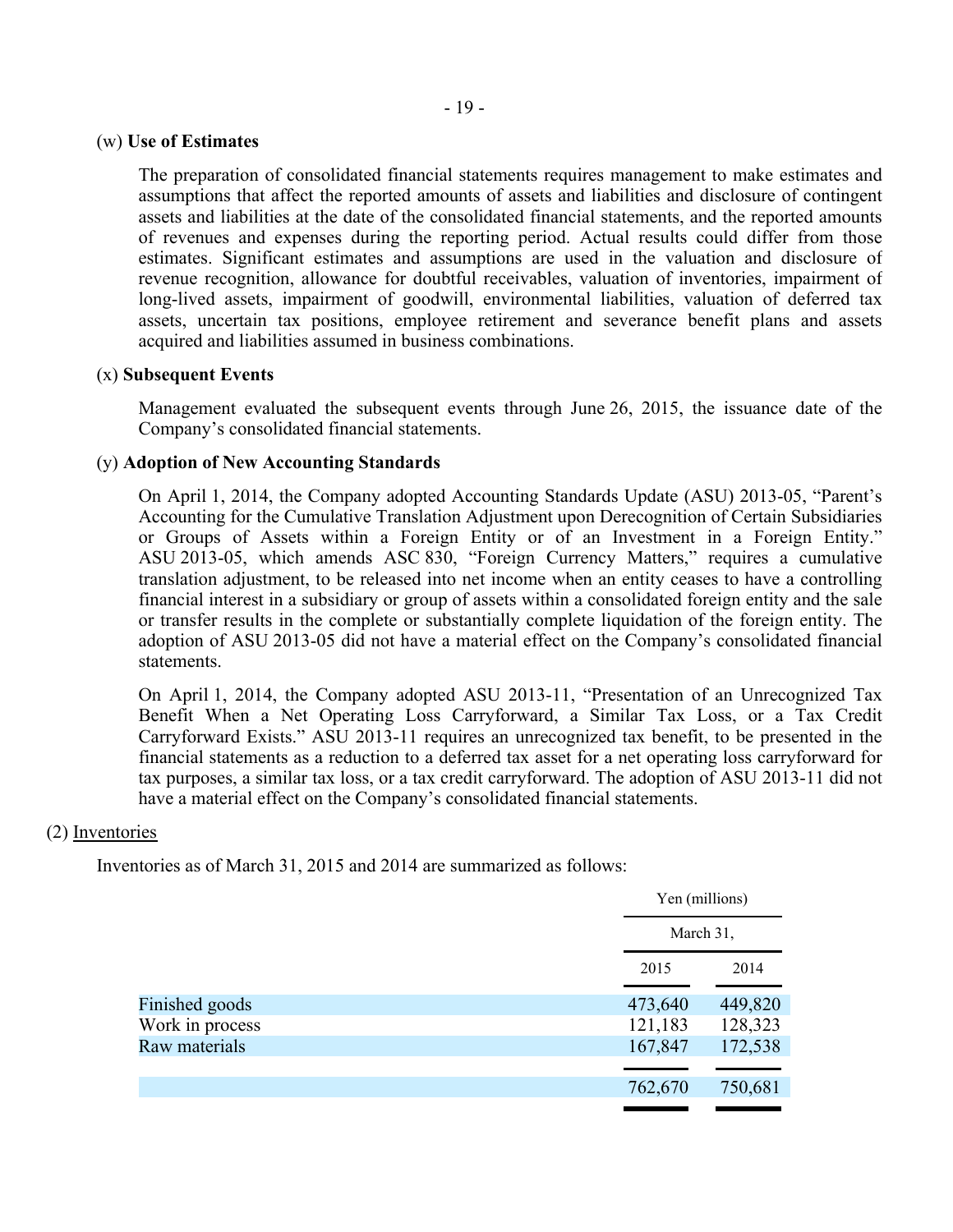#### (3) Investments in and Advances to, and Transactions with Associated Companies

The most significant associated companies among Panasonic Group are Sumitomo Mitsui Trust Panasonic Finance Co., Ltd. (SMTPFC), Panasonic Healthcare Holdings Co., Ltd. (PHCHD) and Socionext Inc. As of March 31, 2015, the Company has 15.1% of the voting rights in SMTPFC, 20.0% of the voting rights in PHCHD and 20.0% of the voting rights in Socionext Inc. The Company applies the equity method to account for its investments in SMTPFC as the Company holds significant influence over operating and financial policies of SMTPFC.

On March 31, 2014, Panasonic acquired 20.0% of the voting rights in PHCHD, a company affiliated with investment funds managed by Kohlberg Kravis Roberts & Co. L.P., making PHCHD an associated company accounted for under the equity method. In addition, on the same date, Panasonic sold all of the shares of Panasonic Healthcare Co., Ltd. (PHC), a consolidated subsidiary of Panasonic which manufactures and sells healthcare devices, to PHCHD, which resulted in a gain of 78,699 million yen in other income for the year ended March 31, 2014. By owning 20.0% of the voting rights in PHCHD, Panasonic will fulfill its responsibilities to its customers to a certain extent in respect of a business which is conducted under the brand name of Panasonic.

Certain financial information in respect of associated companies in aggregate as of March 31, 2015 and 2014, and for the years ended March 31, 2015, 2014 and 2013 is as follows:

|                                |         | Yen (millions)     |           |  |  |
|--------------------------------|---------|--------------------|-----------|--|--|
|                                |         | 2015               | 2014      |  |  |
| Current assets                 |         | 1,392,490          | 1,291,814 |  |  |
| Other assets                   |         | 417,394            | 372,151   |  |  |
|                                |         | 1,809,884          | 1,663,965 |  |  |
| <b>Current liabilities</b>     |         | 680,040            | 668,126   |  |  |
| Other liabilities              |         | 542,026            | 494,400   |  |  |
| Net assets                     |         | 587,818            | 501,439   |  |  |
| Company's equity in net assets |         | 167,878<br>145,115 |           |  |  |
|                                |         | Yen (millions)     |           |  |  |
|                                | 2015    | 2014               | 2013      |  |  |
| Net sales                      | 861,995 | 828,452            | 856,307   |  |  |
| Gross profit                   | 208,378 | 186,299            | 172,443   |  |  |
| Net income                     | 41,891  | 26,031             | 25,521    |  |  |

Purchases and dividends received from associated companies for the years ended March 31, 2015, 2014 and 2013 are as follows:

|                    |         | Yen (millions) |         |  |  |
|--------------------|---------|----------------|---------|--|--|
|                    | 2015    | 2014           | 2013    |  |  |
| Purchases          | 202,318 | 124,581        | 105,923 |  |  |
| Dividends received | 3,136   | 3.229          | 3,418   |  |  |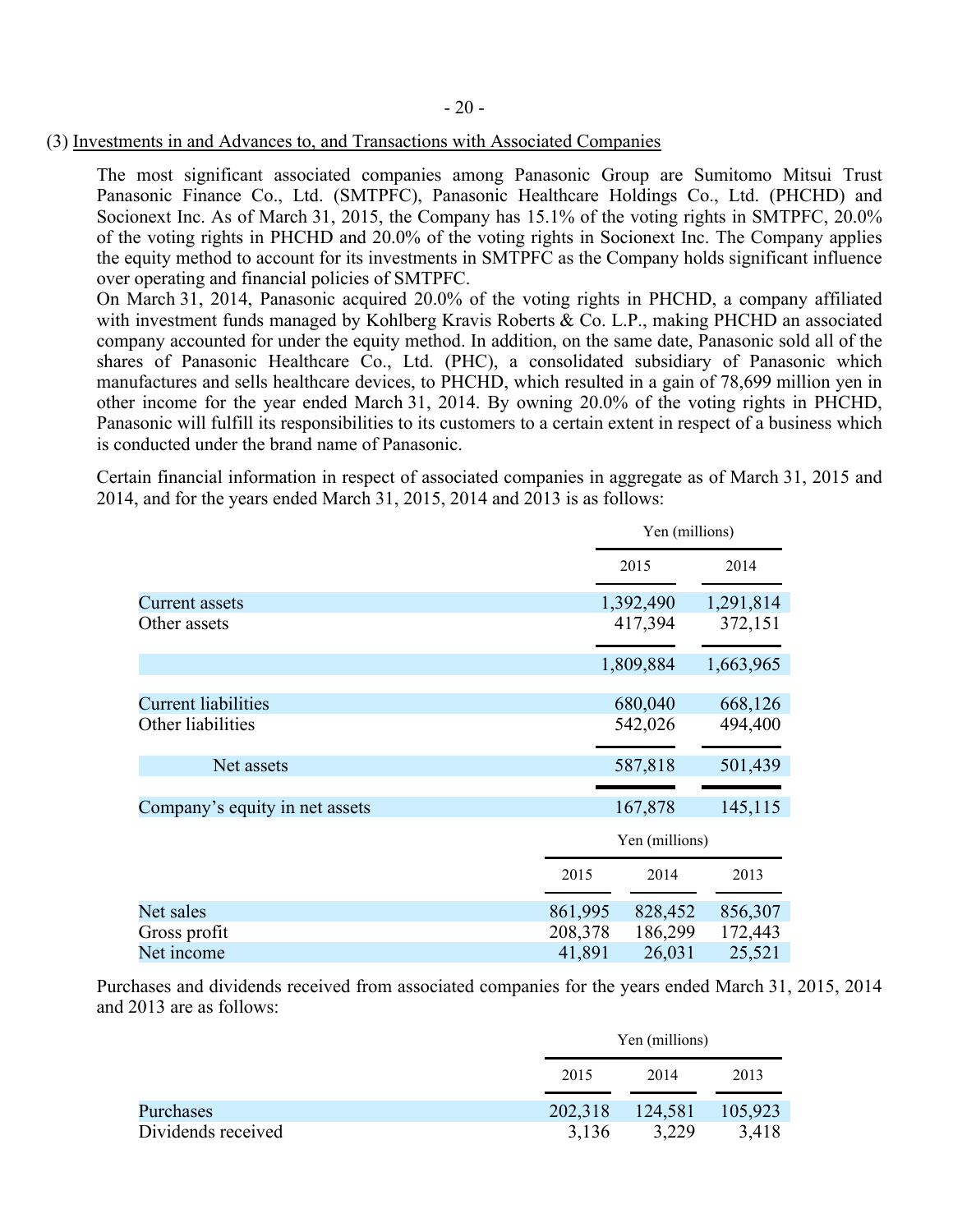Retained earnings include undistributed earnings of associated companies in the amount of 53,100 million yen and 49,166 million yen as of March 31, 2015 and 2014, respectively.

Investments in associated companies include marketable equity securities which have quoted market values as of March 31, 2015 and 2014 and its comparison with the related carrying amounts is as follows:

|                 |       | Yen (millions) |
|-----------------|-------|----------------|
|                 | 2015  | 2014           |
| Carrying amount |       | 3,635 24,293   |
| Market value    | 5,604 | 37,992         |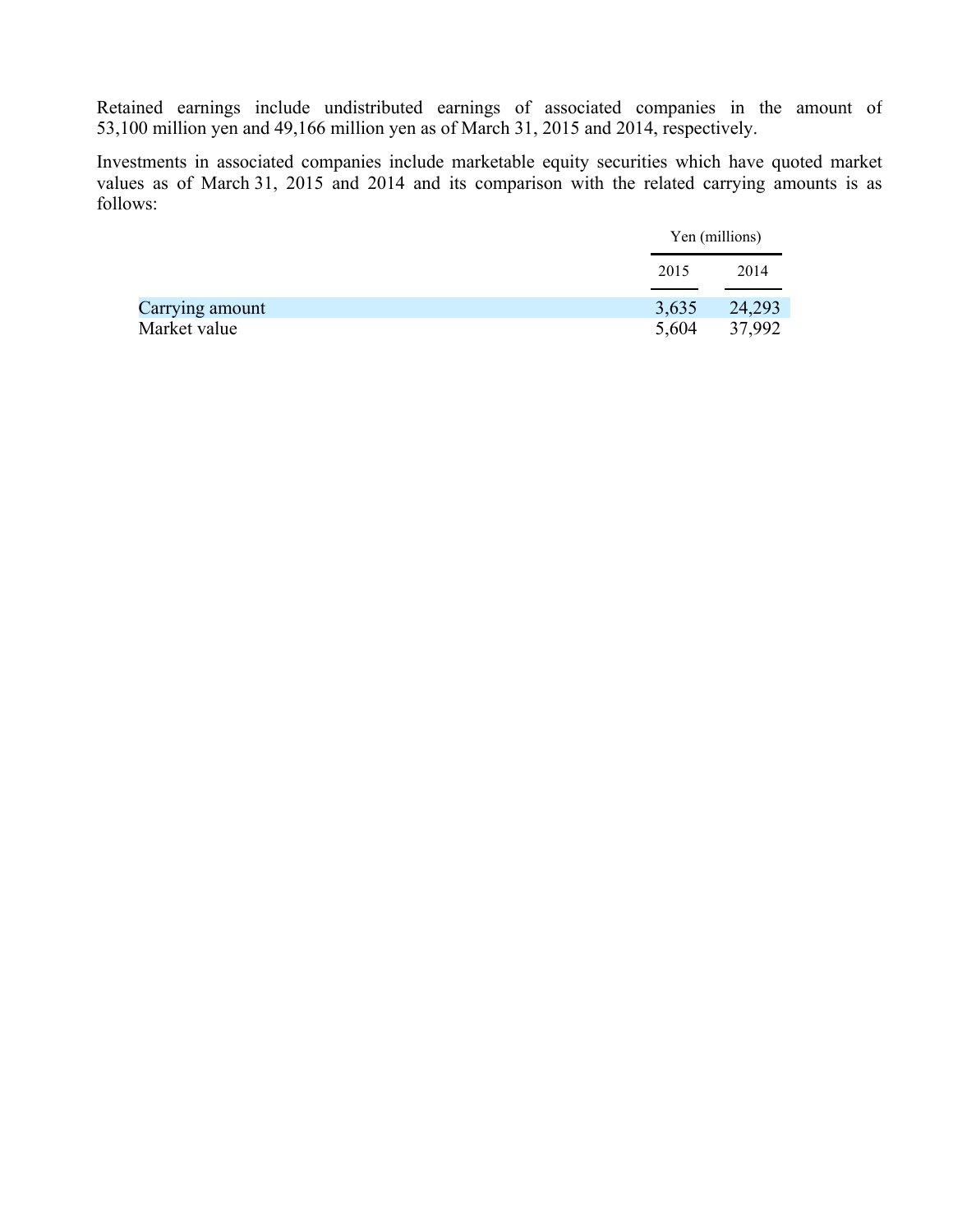## (4) Investments in Securities

The Company classifies its existing marketable equity securities, other than investments in associated companies, and all debt securities as available-for-sale.

The cost, fair value, gross unrealized holding gains and gross unrealized holding losses of availanullblefor-sale securities included in other investments and advances as of March 31, 2015 and 2014 are as follows:

| Yen (millions)                                                                                                                                                                                        |                                         |                                          |                                          |  |  |
|-------------------------------------------------------------------------------------------------------------------------------------------------------------------------------------------------------|-----------------------------------------|------------------------------------------|------------------------------------------|--|--|
| 2015                                                                                                                                                                                                  |                                         |                                          |                                          |  |  |
| Fair<br>Cost<br>value<br>Noncurrent:<br>21,753<br>74,556<br>Equity securities<br>Corporate and government bonds<br>2,355<br>2,371<br>Other debt securities<br>2<br>$\overline{2}$<br>24,110<br>76,929 | Gross<br>unrealized<br>holding<br>gains | Gross<br>unrealized<br>holding<br>losses |                                          |  |  |
|                                                                                                                                                                                                       |                                         |                                          |                                          |  |  |
|                                                                                                                                                                                                       |                                         | 52,805                                   | $\overline{2}$                           |  |  |
|                                                                                                                                                                                                       |                                         | 16                                       |                                          |  |  |
|                                                                                                                                                                                                       |                                         |                                          |                                          |  |  |
|                                                                                                                                                                                                       |                                         | 52,821                                   | $\overline{2}$                           |  |  |
| Yen (millions)                                                                                                                                                                                        |                                         |                                          |                                          |  |  |
|                                                                                                                                                                                                       |                                         |                                          |                                          |  |  |
|                                                                                                                                                                                                       |                                         | 2014                                     |                                          |  |  |
| Cost                                                                                                                                                                                                  | Fair<br>value                           | Gross<br>unrealized<br>holding<br>gains  | Gross<br>unrealized<br>holding<br>losses |  |  |
|                                                                                                                                                                                                       |                                         |                                          |                                          |  |  |
| 18,825                                                                                                                                                                                                | 63,101                                  | 44,283                                   | 7                                        |  |  |
| 1,674                                                                                                                                                                                                 | 1,694                                   | 20                                       |                                          |  |  |
| 16                                                                                                                                                                                                    | 16                                      |                                          |                                          |  |  |
|                                                                                                                                                                                                       |                                         |                                          |                                          |  |  |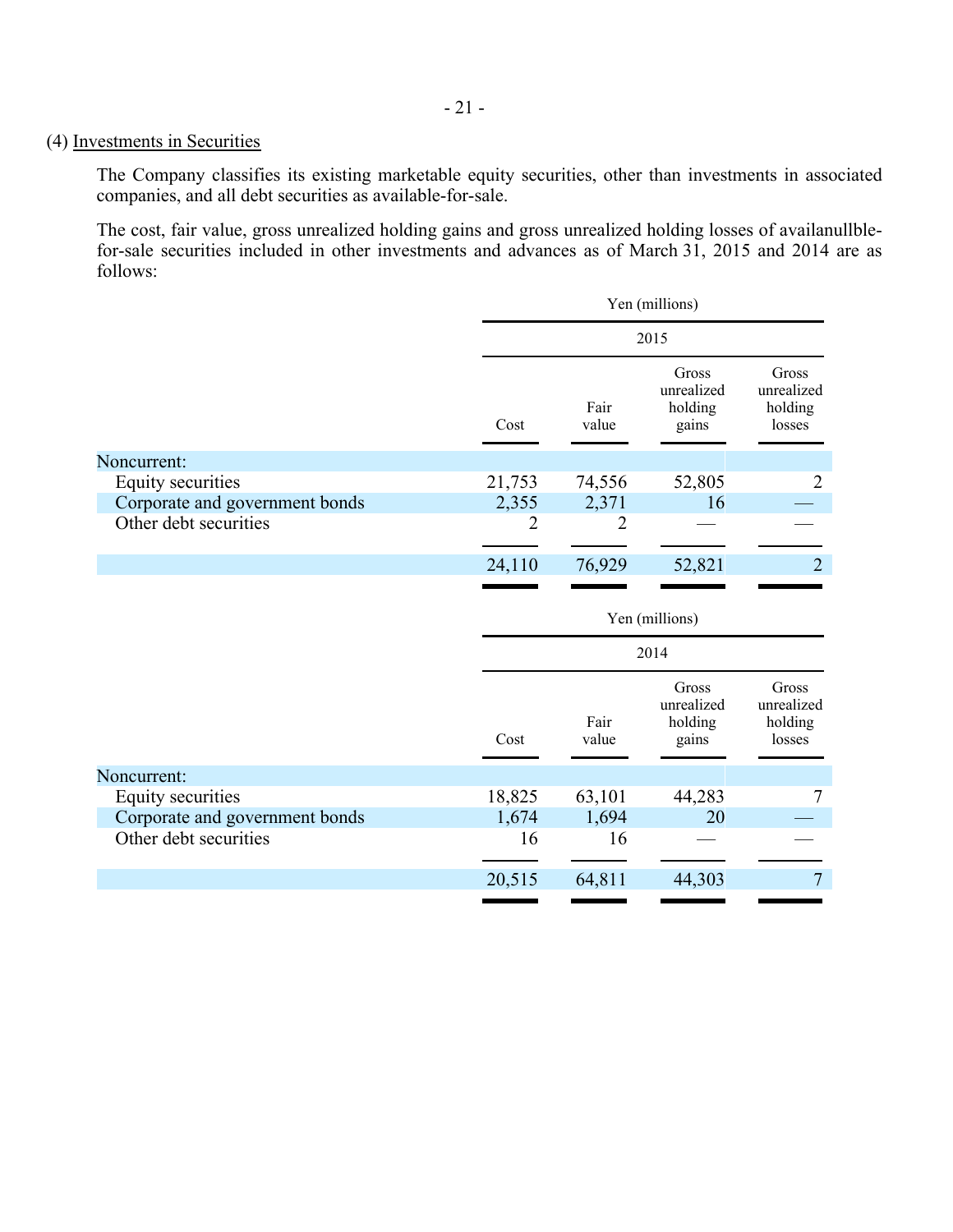|                                        | Yen (millions) |               |        |               |  |  |
|----------------------------------------|----------------|---------------|--------|---------------|--|--|
|                                        | 2015           |               | 2014   |               |  |  |
|                                        | Cost           | Fair<br>value | Cost   | Fair<br>value |  |  |
| Due after one year through five years  | 2,357          | 2,373         | 1,377  | 1,381         |  |  |
| Due after five years through ten years |                |               | 313    | 329           |  |  |
| <b>Equity securities</b>               | 21,753         | 74,556        | 18,825 | 63,101        |  |  |
|                                        |                |               |        |               |  |  |
|                                        | 24,110         | 76,929        | 20,515 | 64,811        |  |  |

Maturities of investments in available-for-sale securities as of March 31, 2015 and 2014 are as follows:

Proceeds from sale of available-for-sale securities for the years ended March 31, 2015, 2014 and 2013 were 11,185 million yen, 45,376 million yen and 144,139 million yen, respectively. The gross realized gains on sale of available-for-sale securities for the years ended March 31, 2015, 2014 and 2013 were 1,561 million yen, 23,734 million yen and 32,440 million yen, respectively. Gross realized losses for the years ended March 31, 2015, 2014 and 2013 were 5 million yen, zero and 2,734 million yen, respectively. The cost of securities sold in computing gross realized gains and losses is determined by the average cost method.

During the years ended March 31, 2015 and 2014, the Company did not incur a write-down for otherthan-temporary impairment of available-for-sale securities. During the year ended March 31, 2013, the Company incurred a write-down of 4,000 million yen, for other-than-temporary impairment of availablefor-sale securities, mainly reflecting the aggravated market condition of certain industries in Japan. The write-down is included in other deductions in the consolidated statements of operations.

Gross unrealized holding losses on investments in available-for-sale securities and the fair value of the related investments, aggregated by investment category and length of time that individual securities have been in a continuous unrealized loss position, as of March 31, 2015 and 2014 are as follows:

|                          |               |                                          | Yen (millions) |                      |               |                      |  |  |  |  |       |
|--------------------------|---------------|------------------------------------------|----------------|----------------------|---------------|----------------------|--|--|--|--|-------|
|                          |               | 2015                                     |                |                      |               |                      |  |  |  |  |       |
|                          |               | Less than 12 months<br>12 months or more |                |                      |               |                      |  |  |  |  | Total |
|                          | Fair<br>value | Unrealized<br>losses                     | Fair<br>value  | Unrealized<br>losses | Fair<br>value | Unrealized<br>losses |  |  |  |  |       |
| <b>Equity securities</b> | 491           | 2                                        |                |                      | 491           | 2                    |  |  |  |  |       |
|                          |               |                                          |                |                      |               |                      |  |  |  |  |       |
|                          | 491           | $\overline{2}$                           |                |                      | 491           | $\overline{2}$       |  |  |  |  |       |
|                          |               |                                          |                |                      |               |                      |  |  |  |  |       |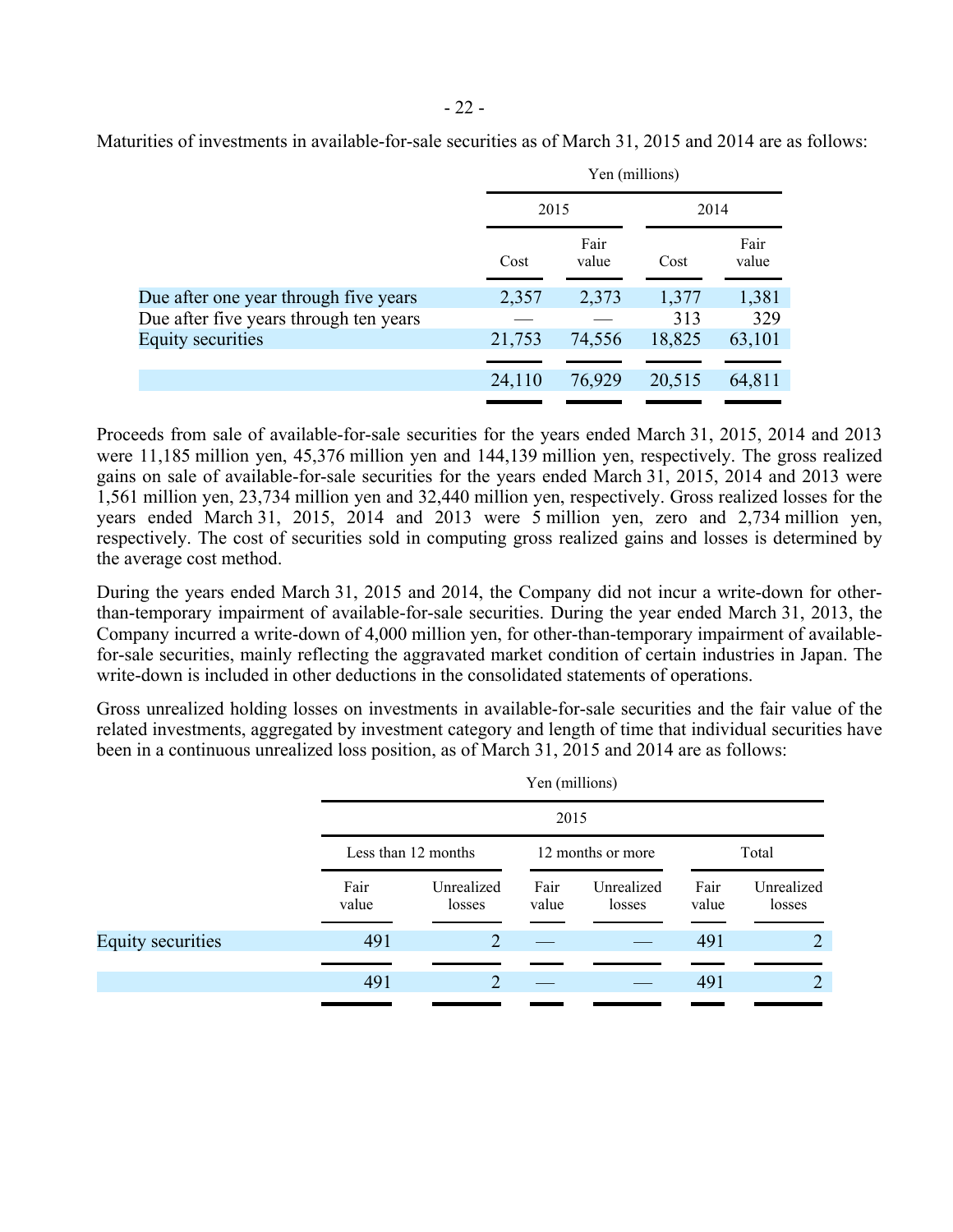|                   |               | Yen (millions)<br>2014                   |               |                      |               |                      |  |       |  |  |
|-------------------|---------------|------------------------------------------|---------------|----------------------|---------------|----------------------|--|-------|--|--|
|                   |               |                                          |               |                      |               |                      |  |       |  |  |
|                   |               | 12 months or more<br>Less than 12 months |               |                      |               |                      |  | Total |  |  |
|                   | Fair<br>value | Unrealized<br>losses                     | Fair<br>value | Unrealized<br>losses | Fair<br>value | Unrealized<br>losses |  |       |  |  |
| Equity securities | 89            | $\tau$                                   |               |                      | 89            | 7                    |  |       |  |  |
|                   | 89            |                                          |               |                      | 89            |                      |  |       |  |  |
|                   |               |                                          |               |                      |               |                      |  |       |  |  |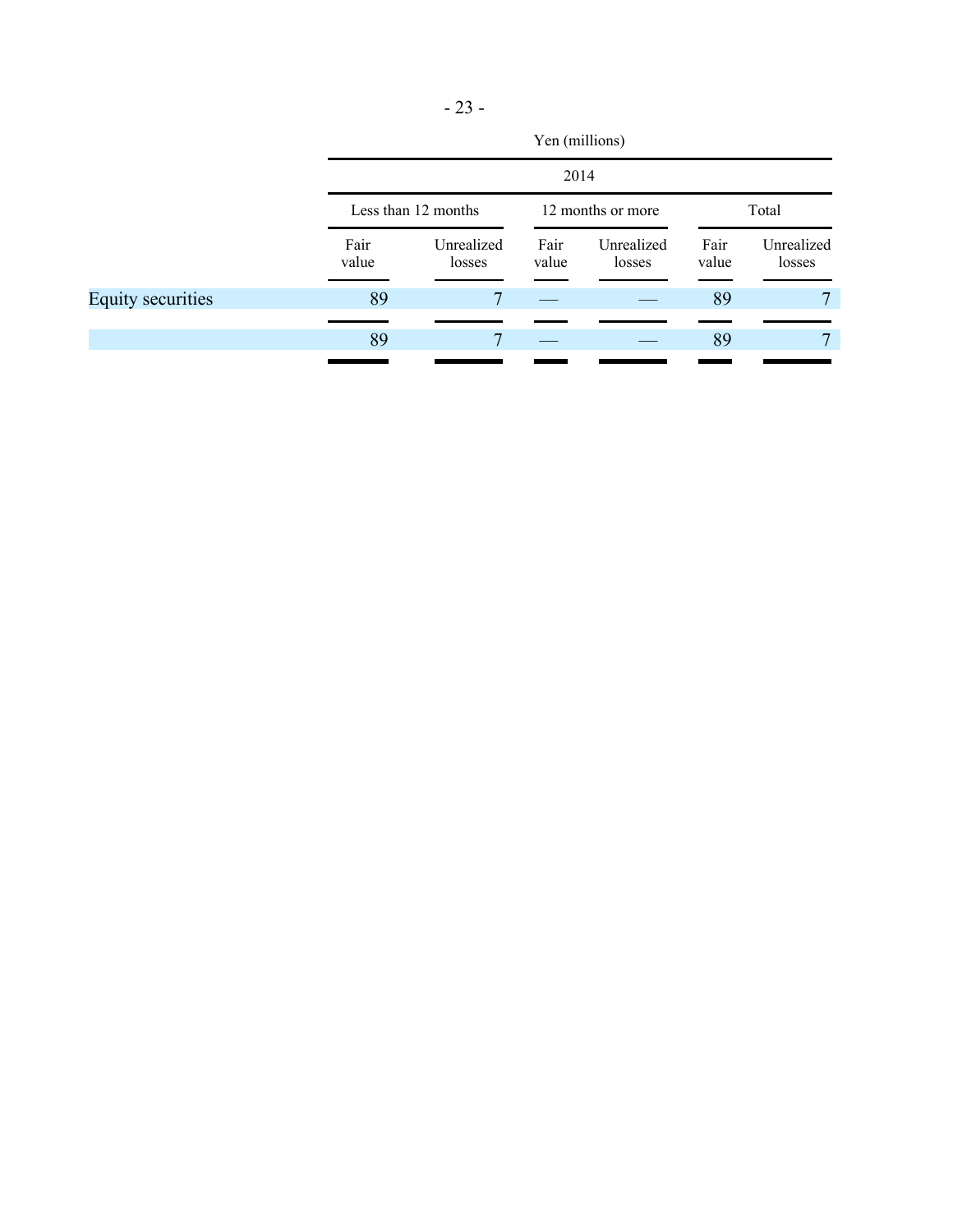The gross unrealized loss position has been continuing for a relatively short period of time. Based on this and other relevant factors, management has determined that these investments are not considered otherthan-temporarily impaired. The Company did not have investment securities that had been in a continuous loss position for twelve months or more as of March 31, 2015 and 2014.

The carrying amounts of the Company's cost method investments totaled 21,877 million yen and 20,677 million yen as of March 31, 2015 and 2014, respectively. For substantially all such investments, the Company did not evaluate for impairment losses, as there were no significant events or changes that might have affected the fair value of investments were observed. A part of such investments was considered other-than-temporarily impaired and the Company recorded a write-down of 1,023 million yen, 142 million yen and 17 million yen for the years ended March 31, 2015, 2014 and 2013, respectively.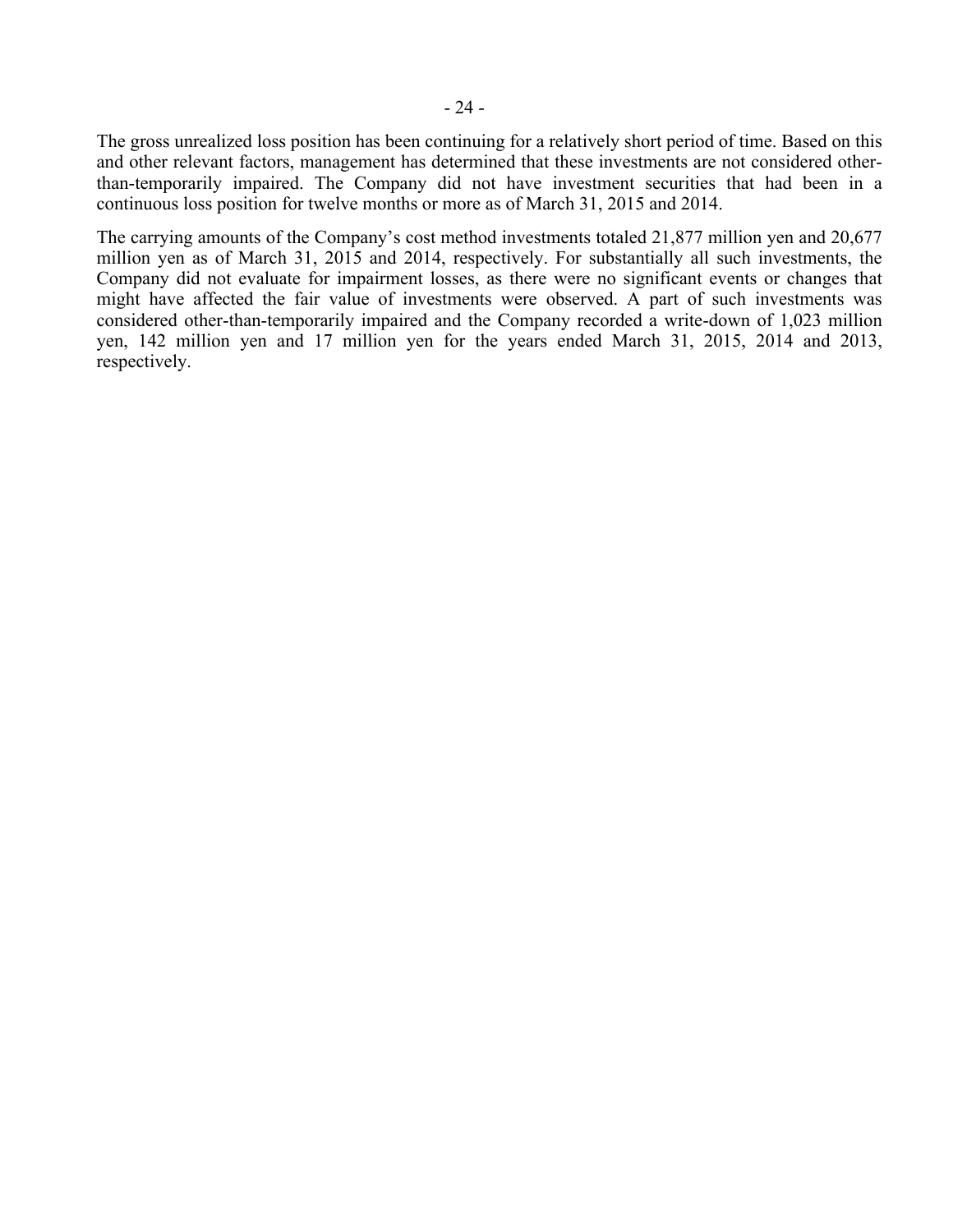#### (5) Leases

The Company has capital and operating leases for certain land, buildings, machinery and equipment, and finite-lived intangible assets with SMTPFC and other third parties.

During the years ended March 31, 2015 and 2014, proceeds from sale of assets subject to subsequent lease-back were not material to the Company. During the years ended March 31, 2013, the Company sold and leased back certain land, buildings, and machinery and equipment for 68,071 million yen. The base lease term ranges up to ten years. The resulting leases are being accounted for as operating leases or capital leases.

The Company has options to purchase certain leased assets, mainly leased machinery and equipment, or to terminate the leases and guarantee a specified value of the leased assets, subject to certain conditions, during or at the end of the lease term. With respect to leased land and buildings, there are no future commitments, obligations, provisions, or circumstances that require or result in the Company's continuing involvement.

As of March 31, 2015 and 2014, the gross book value of land, buildings, machinery and equipment, and finite-lived intangible assets under capital leases, including the above-mentioned sale-leaseback transactions was 35,488 million yen and 32,257 million yen, and the related accumulated amortization recorded was 15,063 million yen and 12,878 million yen, respectively.

Rental expenses for operating leases, including the above-mentioned sale-leaseback transactions were 39,331 million yen, 41,536 million yen and 41,297 million yen for the years ended March 31, 2015, 2014 and 2013, respectively.

Future minimum lease payments under non-cancelable capital leases and operating leases as of March 31, 2015 are as follows:

|                                             | Yen (millions)    |                     |
|---------------------------------------------|-------------------|---------------------|
| Year ending March 31                        | Capital<br>leases | Operating<br>leases |
| 2016                                        | 9,665             | 31,013              |
| 2017                                        | 9,094             | 16,303              |
| 2018                                        | 8,425             | 6,758               |
| 2019                                        | 7,787             | 5,413               |
| 2020                                        | 5,695             | 4,436               |
| Thereafter                                  | 2,079             | 12,325              |
| Total minimum lease payments                | 42,745            | 76,248              |
| Less amount representing interest           | 2,566             |                     |
| Present value of net minimum lease payments | 40,179            |                     |
| Less current portion                        | 8,857             |                     |
| Long-term capital lease obligations         | 31,322            |                     |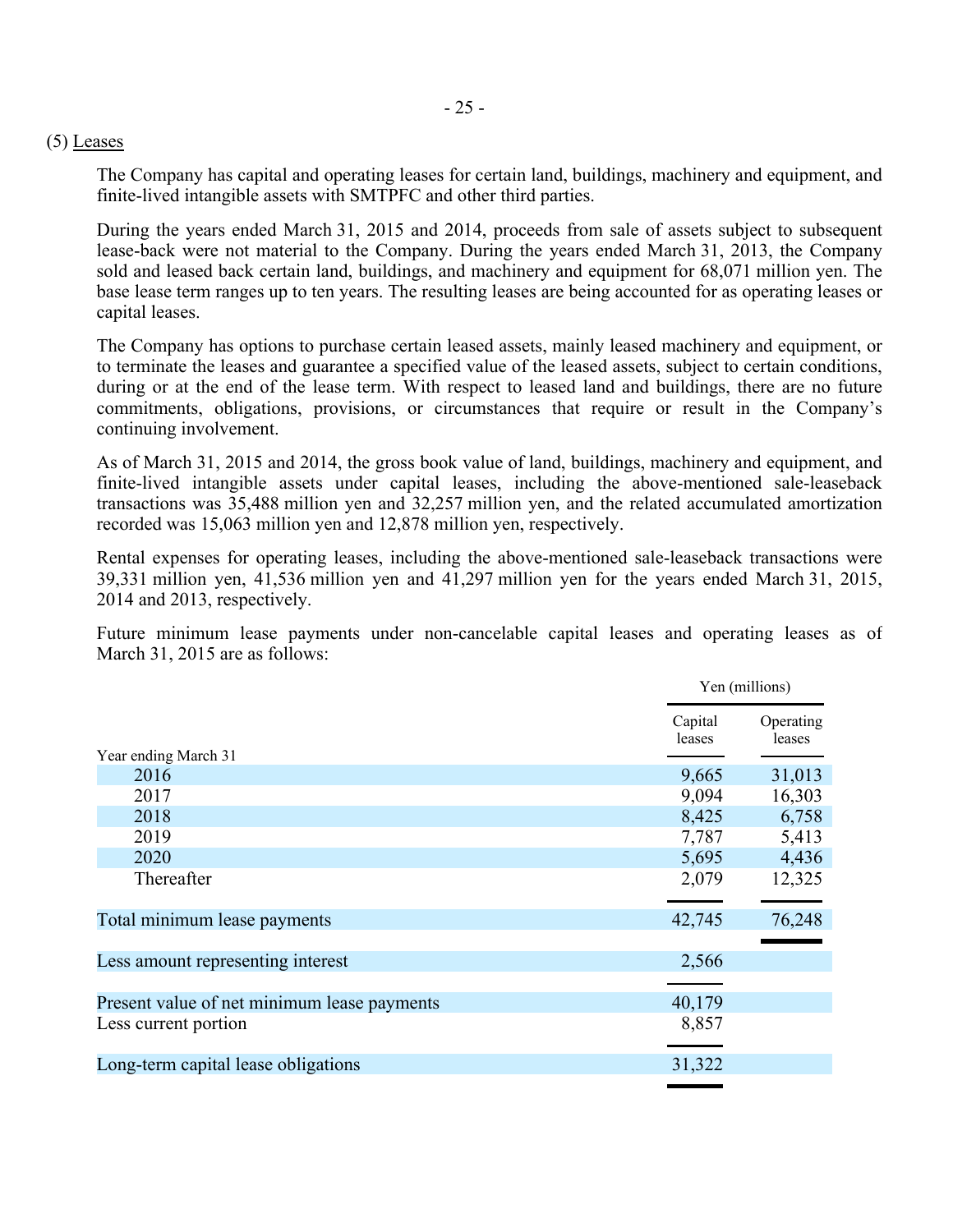#### (6) Long-Lived Assets

The Company periodically reviews the recorded value of its long-lived assets to determine if the future cash flows to be derived from these assets or related asset group will be sufficient to recover the remaining recorded asset values. Impairment losses are not charged to segment profit. Impairment losses by segment for the years ended March 31 2015, 2014 and 2013 are as follows:

|                                                          | Yen (millions) |         |         |
|----------------------------------------------------------|----------------|---------|---------|
|                                                          | 2015           | 2014    | 2013    |
| Appliances                                               | 3,801          | 6,681   | 6       |
| Eco Solutions                                            | 5,275          | 7,117   | 76,995  |
| <b>AVC Networks</b>                                      | 3,876          | 25,563  | 5,984   |
| Automotive & Industrial Systems                          | 22,556         | 56,632  | 50,722  |
| Other                                                    | 4,364          | 6,424   | 3,010   |
| Assets which are not allocated to any operating segments | 160            | 1,346   | 1,421   |
|                                                          |                |         |         |
| Consolidated total                                       | 40,032         | 103,763 | 138,138 |
|                                                          |                |         |         |

The Company recorded impairment losses of 22,556 million yen for the year ended March 31, 2015 for certain machinery of manufacturing facilities and other assets related to certain device businesses in "Automotive & Industrial Systems" segment. As a result of downturn in profitability due to decline in demand, the Company estimated that the carrying amounts would not be recoverable through future cash flows. The fair value of machinery was mainly determined through an appraisal based on the repurchase cost.

The Company recorded impairment losses for the year ended March 31, 2014 for certain machinery related to domestic flat TV manufacturing facilities in "AVC Networks" segment and "Automotive & Industrial Systems" segment. As a result of continuous substantial decline of product prices, the Company estimated that the carrying amounts would not be recoverable through future cash flows based on of the Company's mid-term financial forecast of the business. The fair value was mainly determined through an appraisal based on the repurchase cost.

The Company recorded impairment losses for the year ended March 31, 2014 for certain machinery of domestic and foreign manufacturing facilities related to the resin-based multi-layer printed circuit board business, and thin and high density interposer business among the printed circuit board business in "Automotive & Industrial Systems" segment. As a result of the decision to discontinue these businesses, the Company estimated that the carrying amounts would not be recoverable through future cash flows. The fair value of machinery was mainly determined through an appraisal based on the repurchase cost.

The Company recorded impairment losses for the year ended March 31, 2014 for certain land, buildings, and machinery related to domestic and foreign semiconductor business in "Automotive & Industrial Systems" segment. As a result of the decline in market demand and per unit selling price, the Company estimated that the carrying amounts would not be recoverable through future cash flows through the business restructuring activities. The fair value was mainly determined through an appraisal based on the repurchase cost.

The Company classified certain buildings and other assets related to a domestic flat TV manufacturing plant as assets held for sale in accordance with the provision of ASC 360. These assets are included in other current assets in the consolidated balance sheet as of March 31, 2014. Furthermore, the Company recognized a loss of 31,412 million yen regarding these assets as the carrying amount was higher than fair value less cost to sell. This loss is included in other deductions in the consolidated statement of operations for the year ended March 31, 2014.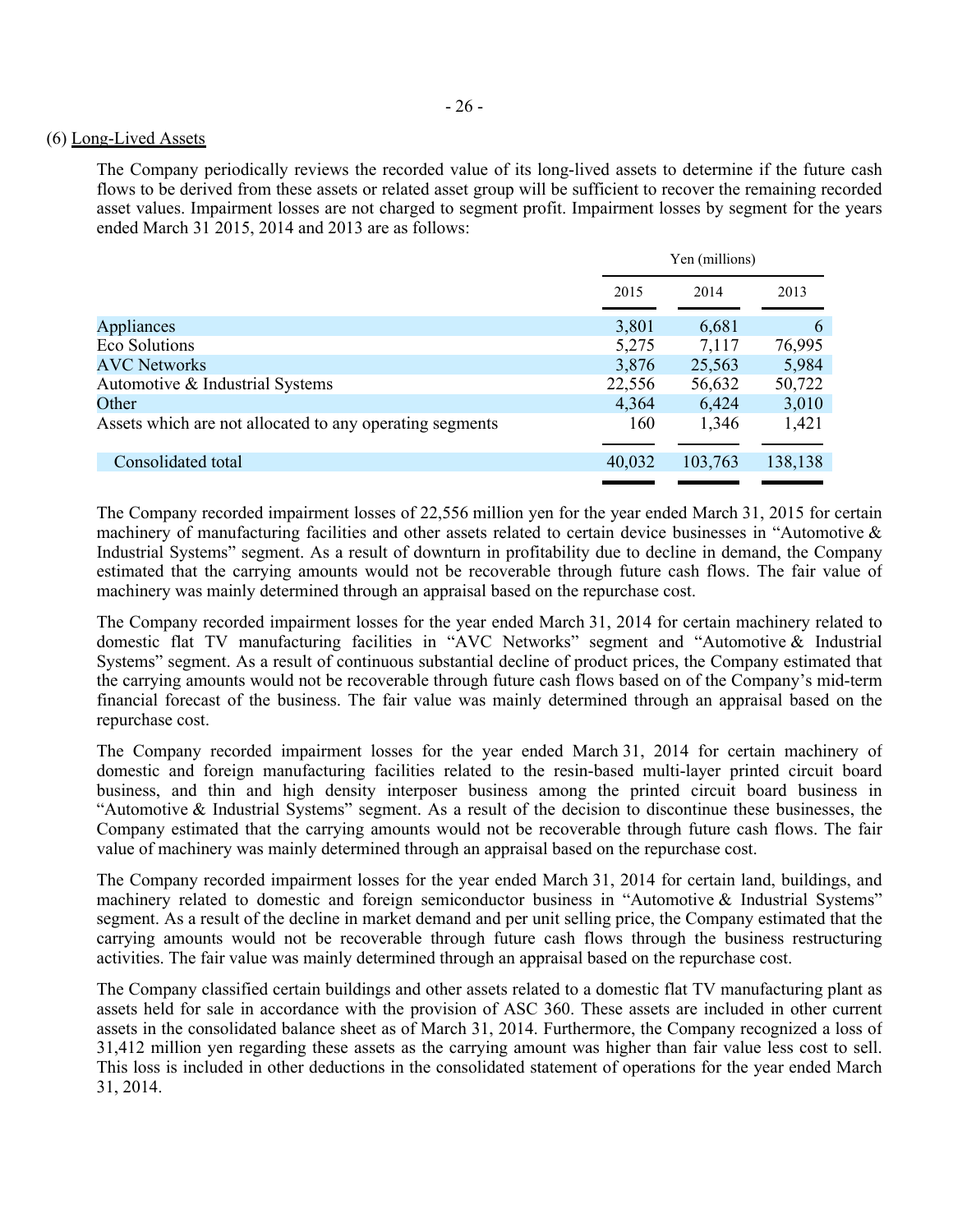The Company recorded impairment losses for the year ended March 31, 2013 for certain machinery and finite-lived intangible assets, such as patents and know-how and trademark, related to solar battery business in "Eco Solutions" segment. 73,894 million yen of impairment losses related to finite-lived intangible assets. As a result of the continuous substantial decline of product prices, the Company revised its strategies for sales and investment and estimated that the carrying amounts would not be recoverable through future cash flows. The fair value of finite-lived intangible assets was mainly determined based on the excess earnings method and the relief-from-royalty method. The fair value of machinery was determined through an appraisal based on the repurchase cost.

The Company recorded impairment losses for the year ended March 31, 2013 for certain land, buildings, machinery and finite-lived intangible assets, such as patents and know-how, related to consumer lithiumion battery business in "Automotive & Industrial Systems" segment. 13,658 million yen of impairment losses were related to finite-lived intangible assets. As a result of the continuous substantial decline of product prices, the Company revised its strategies for sales and investment and estimated that the carrying amounts would not be recoverable through future cash flows. The fair value of finite-lived intangible assets was mainly determined based on the excess earnings method and the relief-fromroyalty method. The fair value of land, buildings and machinery was determined through an appraisal based on the repurchase cost.

The Company classified certain buildings related to a domestic flat TV manufacturing plant as assets held for sale in accordance with the provisions of ASC 360. These assets are included in other current assets in the consolidated balance sheet as of March 31, 2013. Furthermore, the Company recognized a loss of 39,874 million yen regarding these assets as the carrying amount was higher than fair value less cost to sell. This loss is included in other deductions in the consolidated statement of operations for the year ended March 31, 2013.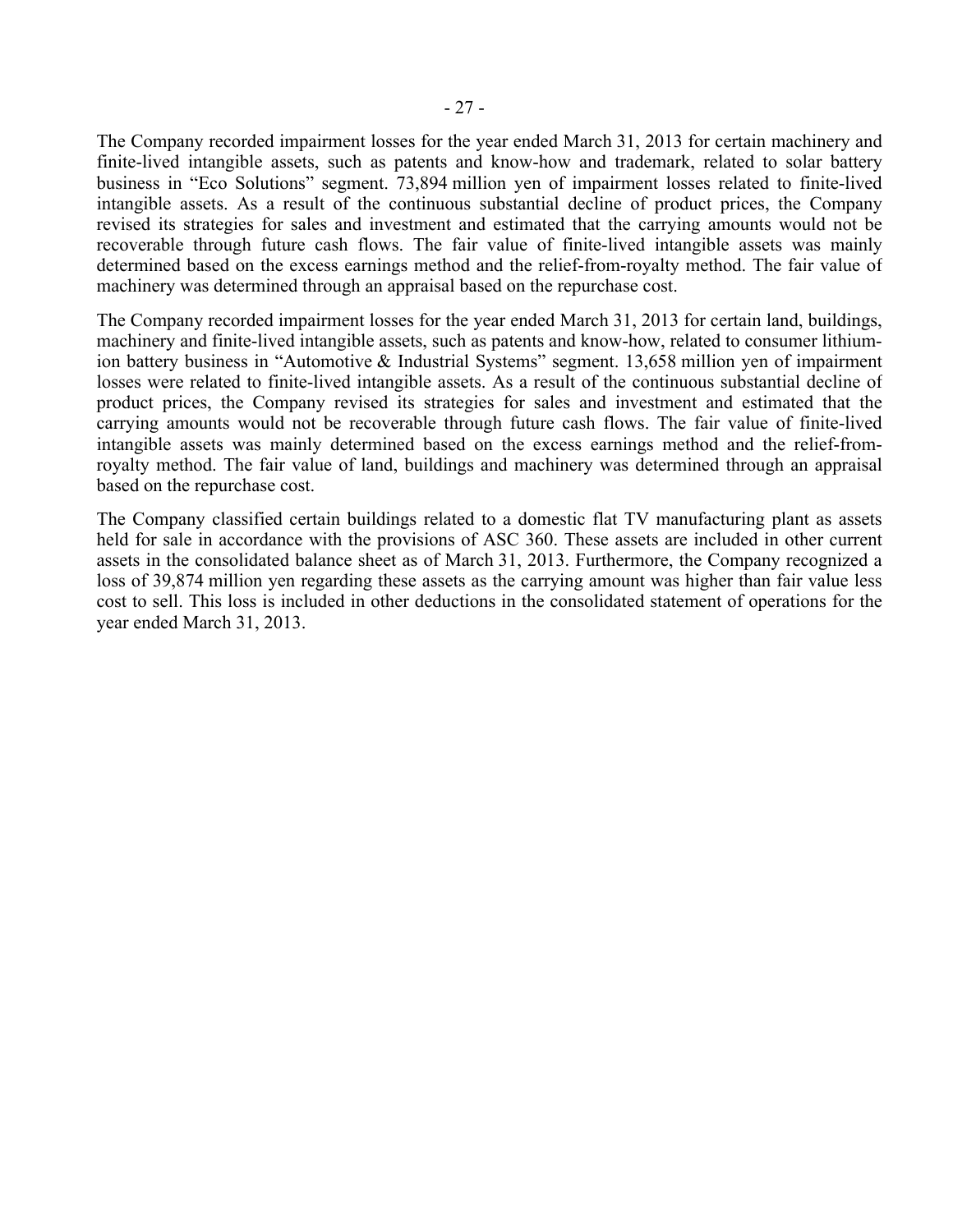## (7) Goodwill and Other Intangible Assets

The changes in the carrying amount of goodwill by segment for the years ended March 31, 2015 and 2014 are as follows:

|                                                    |            |                  | Yen (millions)         |                                       |          |            |
|----------------------------------------------------|------------|------------------|------------------------|---------------------------------------|----------|------------|
|                                                    | Appliances | Eco<br>Solutions | <b>AVC</b><br>Networks | Automotive<br>& Industrial<br>Systems | Other    | Total      |
| Balance as of March 31, 2013:                      |            |                  |                        |                                       |          |            |
| Goodwill                                           | 40,951     | 183,582          | 254,537                | 459,669                               | 58,482   | 997,221    |
| Accumulated impairment losses                      | (3,745)    | (72, 197)        | (168, 356)             | (240,777)                             |          | (485, 075) |
|                                                    | 37,206     | 111,385          | 86,181                 | 218,892                               | 58,482   | 512,146    |
| Goodwill acquired during the<br>year               |            | 23,145           |                        |                                       |          | 23,145     |
| Goodwill impaired during the<br>year               |            |                  |                        | (8,069)                               |          | (8,069)    |
| Goodwill disposed of during the<br>year            |            |                  |                        |                                       | (54,200) | (54,200)   |
| <b>Translation adjustments</b>                     |            | 355              |                        |                                       |          | 355        |
| Balance as of March 31, 2014:                      |            |                  |                        |                                       |          |            |
| Goodwill                                           | 40,951     | 207,082          | 254,537                | 459,669                               | 4,282    | 966,521    |
| Accumulated impairment losses                      | (3,745)    | (72, 197)        | (168, 356)             | (248, 846)                            |          | (493, 144) |
|                                                    | 37,206     | 134,885          | 86,181                 | 210,823                               | 4,282    | 473,377    |
| Goodwill acquired during the                       |            |                  |                        |                                       |          |            |
| year                                               |            | 22               | 5,181                  |                                       |          | 5,203      |
| Goodwill impaired during the<br>year               |            |                  | (8, 415)               | (7,586)                               |          | (16,001)   |
| Goodwill disposed of during the<br>year and others | 2,171      |                  | (3,499)                | (3,214)                               | (3,204)  | (7,746)    |
| <b>Translation adjustments</b>                     |            | 2,270            |                        |                                       |          | 2,270      |
| Balance as of March 31, 2015:                      |            |                  |                        |                                       |          |            |
| Goodwill                                           | 43,122     | 209,374          | 256,219                | 456,455                               | 1,078    | 966,248    |
| Accumulated impairment losses                      | (3,745)    | (72, 197)        | (176, 771)             | (256, 432)                            |          | (509, 145) |
|                                                    | 39,377     | 137,177          | 79,448                 | 200,023                               | 1,078    | 457,103    |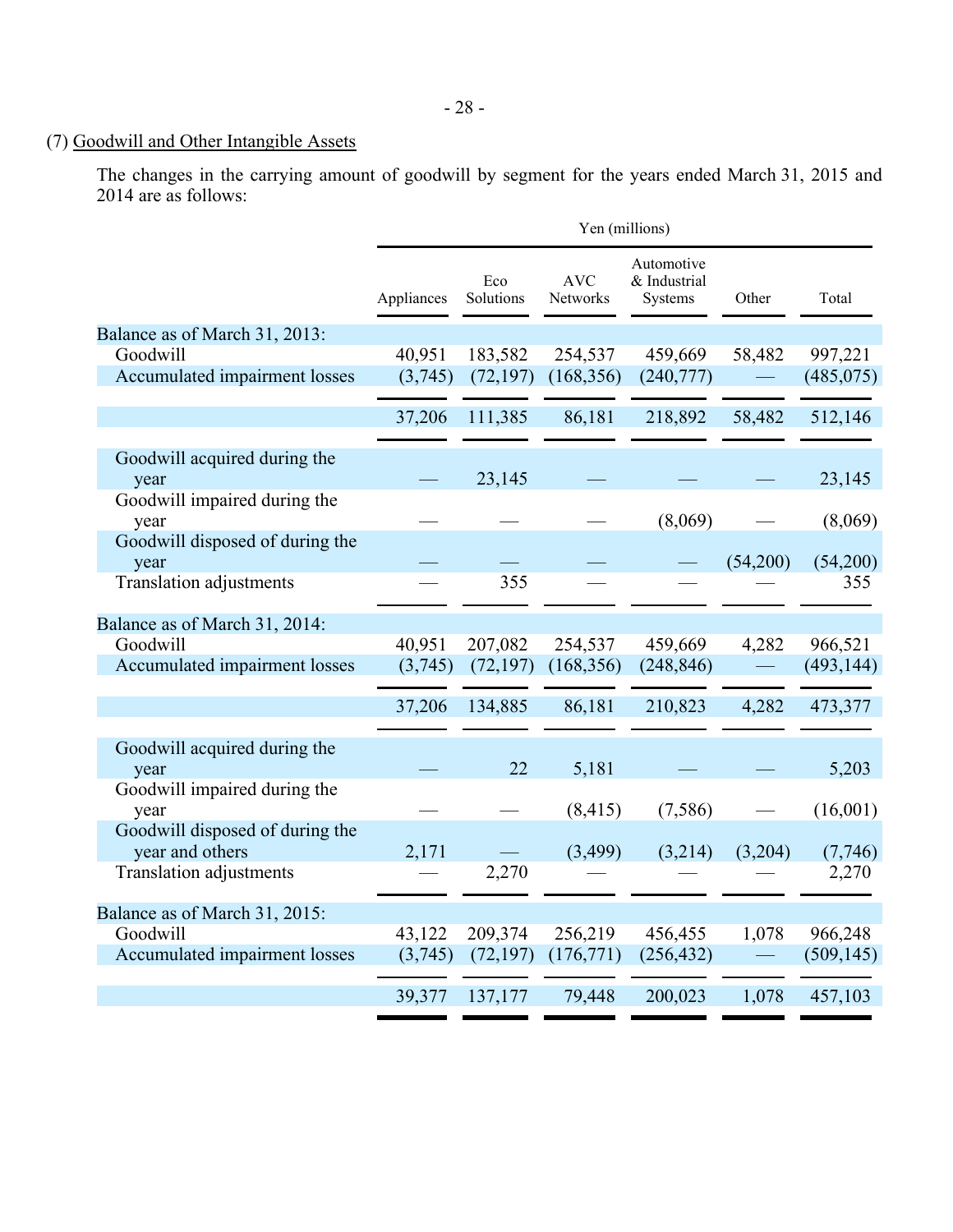The carrying amount of goodwill by segment shown above is the total amount of goodwill allocated to reporting units for impairment test by segment and the allocation does not agree with that used for internal management purposes.

The Company recorded impairment losses of 8,415 million yen for the year ended March 31, 2015 related to goodwill of certain businesses in "AVC Networks" segments. The Company also recorded impairment losses of 7,586 million yen for the year ended March 31, 2015 related to goodwill of certain device business in "Automotive & Industrial Systems" segments. These impairments were due to a downturn in profitability of each business and the fair value was determined mainly based on the discounted cash flow method.

Goodwill related to "Other" segment decreased mainly as a result of disposition of the healthcare business in the year ended March 31, 2014.

The Company recorded impairment losses of 72,197 million yen for the year ended March 31, 2013 related to goodwill of solar battery business in "Eco Solutions" segment. This impairment was due to the continuous substantial decline of product prices and reversal of strategies for sales and investments which resulted in a decrease in the estimated fair value of the reporting unit. The fair value was determined based on the combination of discounted cash flow method, guideline public company method and guideline transaction method.

The Company recorded impairment losses of 91,007 million yen for the year ended March 31, 2013 related to goodwill of mobile phone business in "AVC Networks" segment. This impairment was due to the decline in market share in Japan and the revision of the overseas development strategy which resulted in a decrease in the estimated fair value of the reporting unit. The fair value was determined based on the combination of discounted cash flow method, guideline public company method and guideline transaction method.

The Company recorded impairment losses of 74,574 million yen for the year ended March 31, 2013 related to goodwill of consumer lithium-ion battery business in "Automotive & Industrial Systems" segment. This impairment was due to the continuous substantial decline of product prices and reversal of strategies for sales and investment which resulted in a decrease in the estimated fair value of the reporting unit. The fair value was determined based on the combination of discounted cash flow method, guideline public company method and guideline transaction method.

The Company recorded impairment losses of 12,805 million yen for the year ended March 31, 2013 related to certain businesses in "Automotive & Industrial Systems" segment. These impairments were due to a downturn in profitability and the fair values were mainly determined based on the combination of discounted cash flow method and guideline public company method.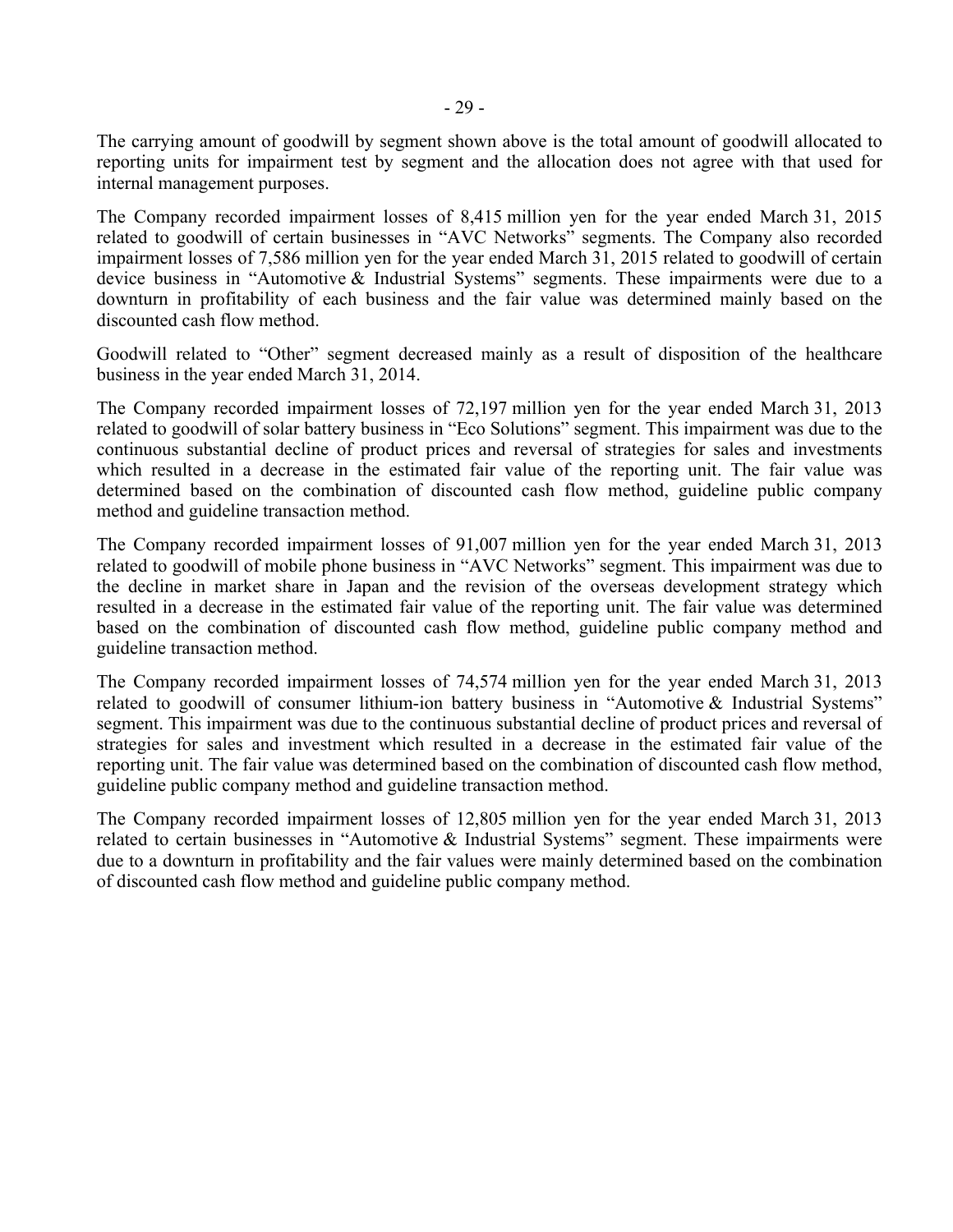| Intangible assets, excluding goodwill, as of March 31, 2015 and 2014 are as follows: |  |  |  |
|--------------------------------------------------------------------------------------|--|--|--|
|                                                                                      |  |  |  |

|                                    | Yen (millions)              |                             |                             |                             |  |
|------------------------------------|-----------------------------|-----------------------------|-----------------------------|-----------------------------|--|
|                                    |                             | 2015                        |                             | 2014                        |  |
|                                    | Gross<br>carrying<br>amount | Accumulated<br>amortization | Gross<br>carrying<br>amount | Accumulated<br>amortization |  |
| Finite-lived intangible assets:    |                             |                             |                             |                             |  |
| Patents and know-how               | 143,464                     | 90,107                      | 171,320                     | 99,091                      |  |
| Software                           | 340,844                     | 287,781                     | 320,435                     | 266,967                     |  |
| Other                              | 94,270                      | 40,730                      | 100,798                     | 37,021                      |  |
|                                    | 578,578                     | 418,618                     | 592,553                     | 403,079                     |  |
|                                    |                             |                             |                             |                             |  |
|                                    |                             |                             | Yen (millions)              |                             |  |
|                                    |                             |                             | 2015                        | 2014                        |  |
| Indefinite-lived intangible assets |                             |                             | 12,938                      | 14,117                      |  |

- 30 -

Aggregate amortization expense for finite-lived intangible assets for the years ended March 31, 2015, 2014 and 2013 was 44,129 million yen, 51,994 million yen and 61,373 million yen, respectively. Estimated amortization expense for the next five years is as follows:

|                      | Yen (millions) |
|----------------------|----------------|
| Year ending March 31 |                |
| 2016                 | 34,181         |
| 2017                 | 27,994         |
| 2018                 | 21,802         |
| 2019                 | 14,838         |
| 2020                 | 9,493          |

There were no impairment losses of indefinite-lived intangible assets for the years ended March 31, 2015, 2014 and 2013. Impairment losses of finite-lived intangible assets are included in impairment losses of long-lived assets discussed in Note 6.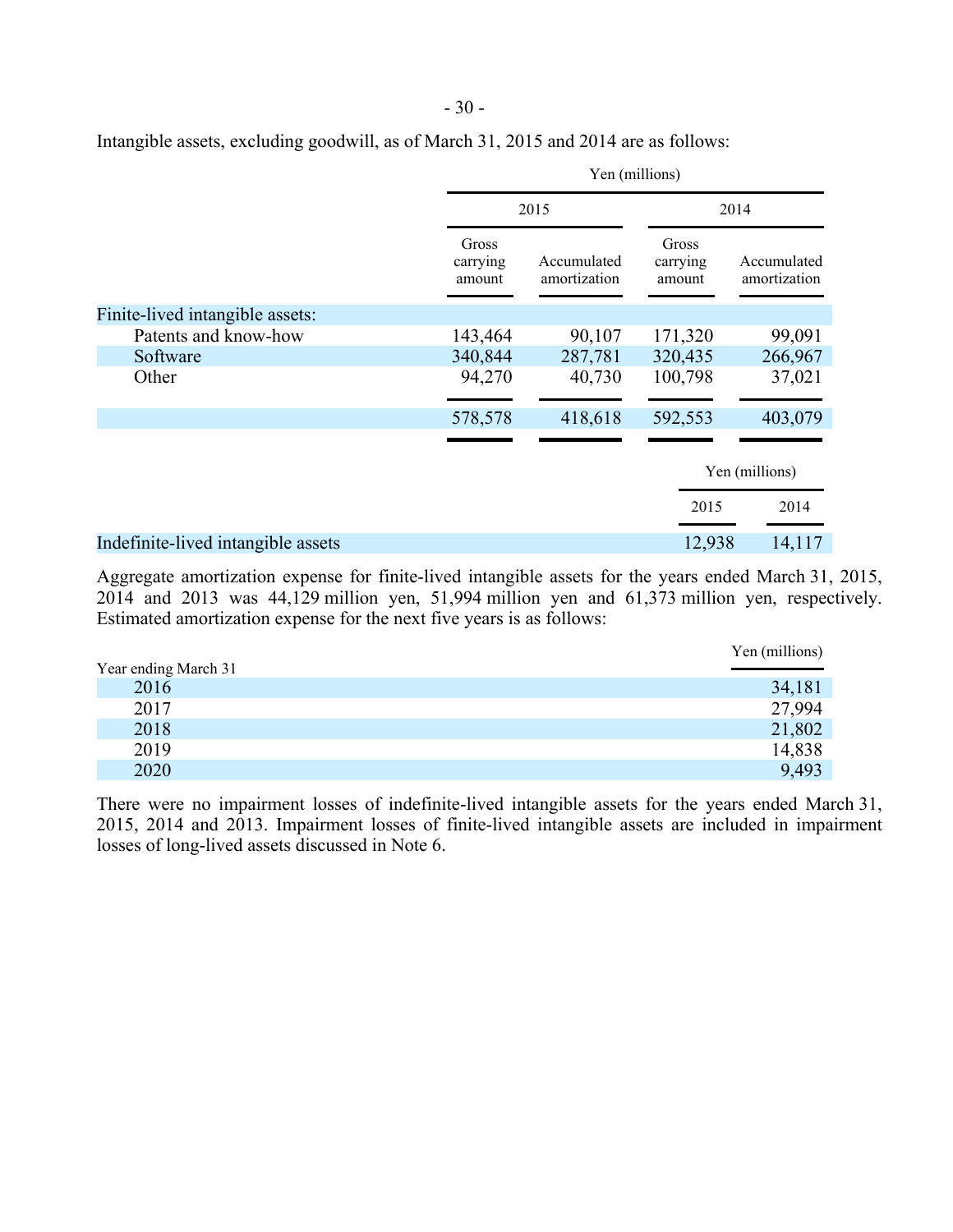# (8) Long-term Debt and Short-term Borrowings

Long-term debt as of March 31, 2015 and 2014 is set forth below:

|                                                                                                                                                 | Yen (millions) |         |
|-------------------------------------------------------------------------------------------------------------------------------------------------|----------------|---------|
|                                                                                                                                                 | 2015           | 2014    |
| Unsecured Straight bond, due 2014, interest 2.02% *1                                                                                            |                | 31,769  |
| Unsecured Straight bond, due 2015, interest 1.66% *2                                                                                            | 40,000         | 39,999  |
| Unsecured Straight bond, due 2016, interest 0.752%                                                                                              | 200,000        | 200,000 |
| Unsecured Straight bond, due 2018, interest 1.081%                                                                                              | 150,000        | 150,000 |
| Unsecured Straight bond, due 2019, interest 2.05%                                                                                               | 100,000        | 100,000 |
| Unsecured Straight bond, due 2019, interest 1.593% *2                                                                                           | 30,000         | 30,000  |
| Unsecured Straight bond, due 2020, interest 0.387%                                                                                              | 220,000        |         |
| Unsecured Straight bond, due 2022, interest 0.568%                                                                                              | 80,000         |         |
| Unsecured Straight bond, due 2025, interest 0.934%                                                                                              | 100,000        |         |
| Unsecured bank loans, due 2014 - 2016, effective interest 4.6% for the<br>year ended March 31, 2015 and 4.0% for the year ended March 31,       |                |         |
| 2014                                                                                                                                            | 1,236          | 1,821   |
| Secured bank loans by subsidiaries, due 2015 - 2020, effective interest<br>1.68% for the year ended March 31, 2015 and 1.76% for the year ended |                |         |
| March 31, 2014                                                                                                                                  | 614            | 825     |
| Capital lease obligations                                                                                                                       | 40,179         | 44,541  |
|                                                                                                                                                 | 962,029        | 598,955 |
| Less current portion                                                                                                                            | 249,644        | 41,581  |
|                                                                                                                                                 | 712,385        | 557,374 |
|                                                                                                                                                 |                |         |

\*1 Bond originally issued by SANYO Electric Co., Ltd. (SANYO) was transferred to the Company during the year ended March 31, 2012.

\*2 Bonds originally issued by Panasonic Electric Works Co., Ltd. (PEW) were transferred to the Company during the year ended March 31, 2012.

The aggregate annual maturities of long-term debt after March 31, 2015 are as follows:

|                      | Yen (millions) |
|----------------------|----------------|
| Year ending March 31 |                |
| 2016                 | 249,644        |
| 2017                 | 9,154          |
| 2018                 | 158,127        |
| 2019                 | 107,605        |
| 2020                 | 255,521        |
| 2021 and thereafter  | 181,978        |

As is customary in Japan, short-term and long-term bank loans are made under general agreements which provide that security and guarantees for future and present indebtedness will be given upon request of the bank, and that the bank shall have the right, when the obligations become due, or in the event of their default, to offset cash deposits against such obligations due to the bank. As of March 31, 2015 and 2014, loans subject to such general agreements amounted to 614 million yen and 825 million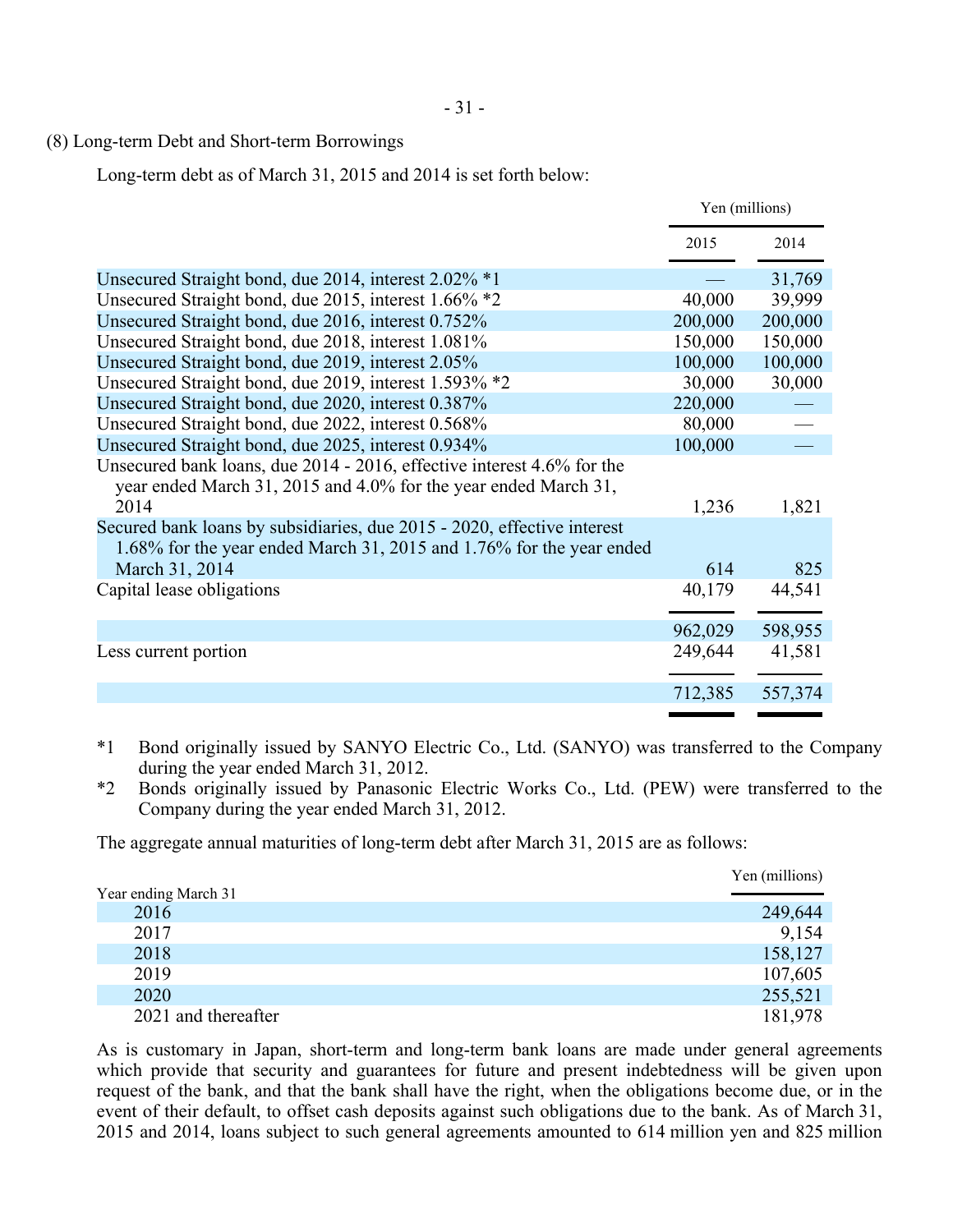yen, respectively.

Each of the loan agreements grants the lender the right to request additional security or mortgages on certain assets. As of March 31, 2015 and 2014, investments and advances with a book value of 1,531 million yen and 1,754 million yen, respectively, were pledged as collateral by subsidiaries for secured loans from banks.

The weighted-average interest rate on short-term debt outstanding as of March 31, 2015 and 2014 was 8.3% and 7.6%, respectively.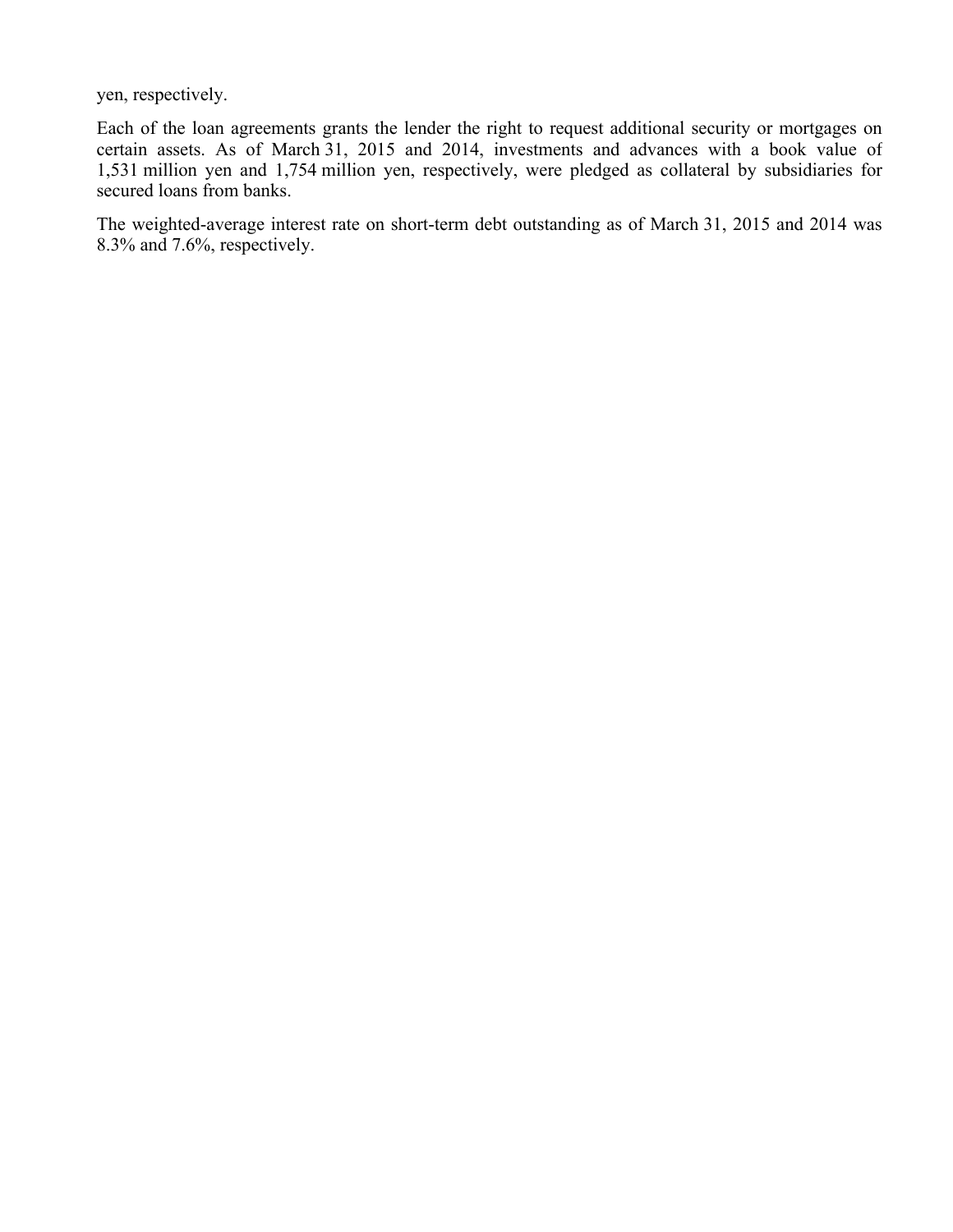### (9) Retirement and Severance Benefits

The Company and certain subsidiaries have contributory, funded benefit pension plans covering substantially all employees who meet eligibility requirements. Benefits under the plans are primarily based on the combination of years of service and compensation.

In addition to the plans described above, upon retirement or termination of employment for reasons other than dismissal, employees are entitled to lump-sum payments based on the current rate of pay and length of service. If the termination is involuntary or caused by death, the severance payment is greater than in the case of voluntary termination. The lump-sum payment plans are not funded.

Effective April 1, 2002, the Company and some of the subsidiaries amended their benefit pension plans by introducing a "point-based benefits system," and changing their lump-sum payment plans to cash balance pension plans. Under the point-based benefits system, benefits are calculated based on accumulated points allocated to employees each year according to their job classification and years of service. Under the cash balance pension plans, each participant has an account which is credited yearly based on the current rate of pay and market-related interest rate.

Effective July 1, 2013, the Company and certain domestic subsidiaries decided to make a transition from the defined benefit pension plan to a defined contribution pension plan with respect to employees' future service. Under the provision of ASC 715, upon this transition, any decrease in projected benefit obligations (PBO) due to plan amendments in the past remaining in pension liability adjustments under accumulated other comprehensive income (loss) is required to be immediately recognized in earnings. Accordingly, the Company recognized a curtailment gain of 79,762 million yen in other income in the consolidated statement of operations for the year ended March 31, 2014.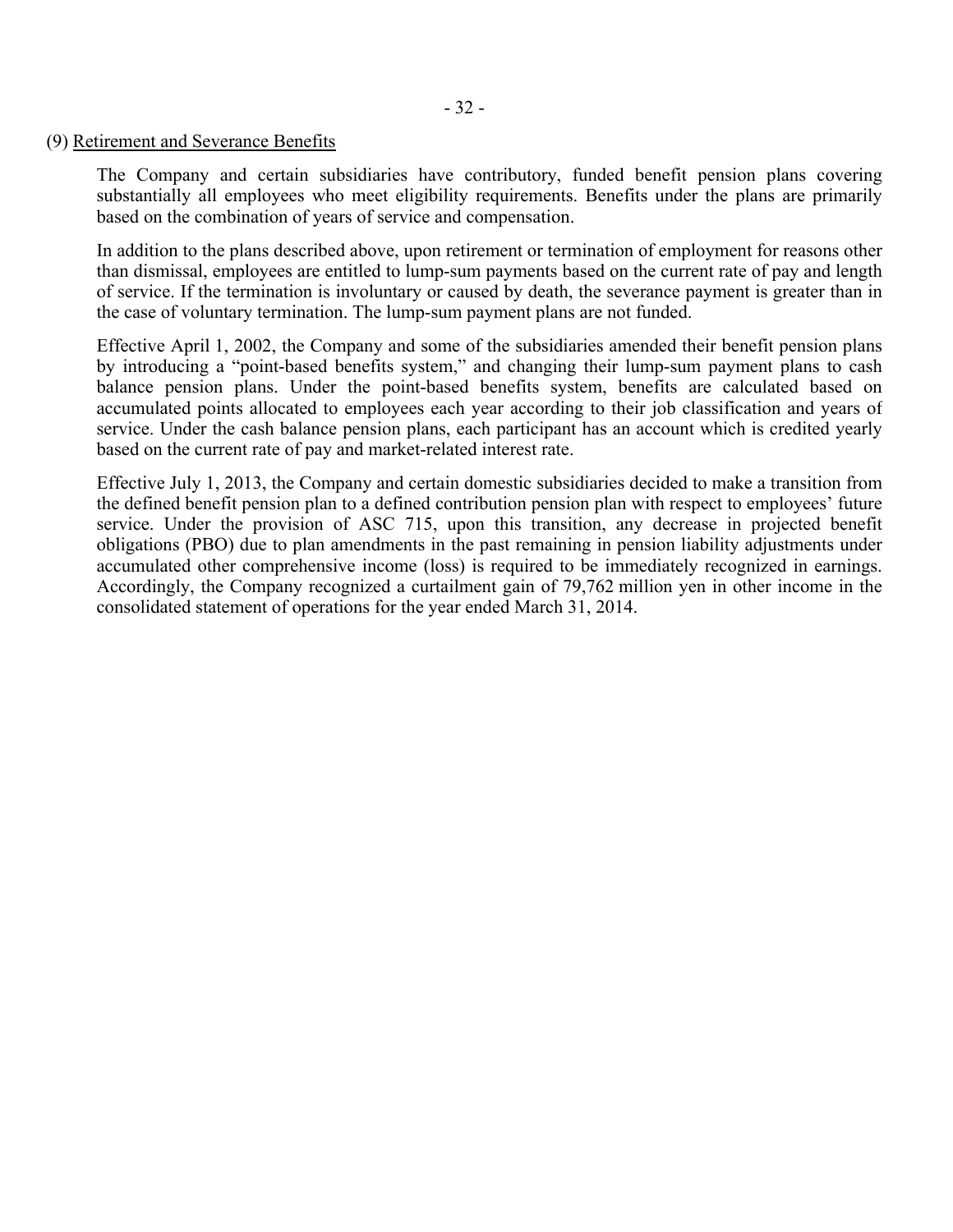Reconciliations of beginning and ending balances of the benefit obligations of the contributory, funded benefit pension plans, the unfunded lump-sum payment plans, and the cash balance pension plans, and the fair value of the plan assets as of March 31, 2015 and 2014 are as follows:

|                                                |            | Yen (millions) |  |
|------------------------------------------------|------------|----------------|--|
|                                                | 2015       | 2014           |  |
| Change in benefit obligations:                 |            |                |  |
| Benefit obligations at beginning of year       | 2,330,507  | 2,461,033      |  |
| Service cost                                   | 16,553     | 26,570         |  |
| Interest cost                                  | 38,164     | 40,103         |  |
| Prior service benefit                          | (3,519)    | 644            |  |
| Actuarial loss (gain)                          | 91,068     | (32, 151)      |  |
| Benefits paid                                  | (126,088)  | (120, 589)     |  |
| Effect of sale of consolidated subsidiaries    | (7, 870)   | (41,389)       |  |
| Foreign currency translation                   | 11,652     | 16,859         |  |
| Curtailments, settlements and other            | (6,062)    | (20, 573)      |  |
| Benefit obligations at end of year             | 2,344,405  | 2,330,507      |  |
| Change in plan assets:                         |            |                |  |
| Fair value of plan assets at beginning of year | 1,907,726  | 1,842,631      |  |
| Actual return on plan assets                   | 187,308    | 107,350        |  |
| <b>Employer contributions</b>                  | 57,987     | 97,170         |  |
| Benefits paid                                  | (120, 239) | (112, 922)     |  |
| Effect of sale of consolidated subsidiaries    | (5,348)    | (35, 198)      |  |
| Foreign currency translation                   | 8,044      | 13,356         |  |
| Curtailments, settlements and other            | (4,989)    | (4,661)        |  |
| Fair value of plan assets at end of year       | 2,030,489  | 1,907,726      |  |
|                                                |            |                |  |
| <b>Funded status</b>                           | (313,916)  | (422, 781)     |  |
|                                                |            |                |  |

The accumulated benefit obligation for the pension plans was 2,294,738 million yen and 2,267,561 million yen as of March 31, 2015 and 2014, respectively.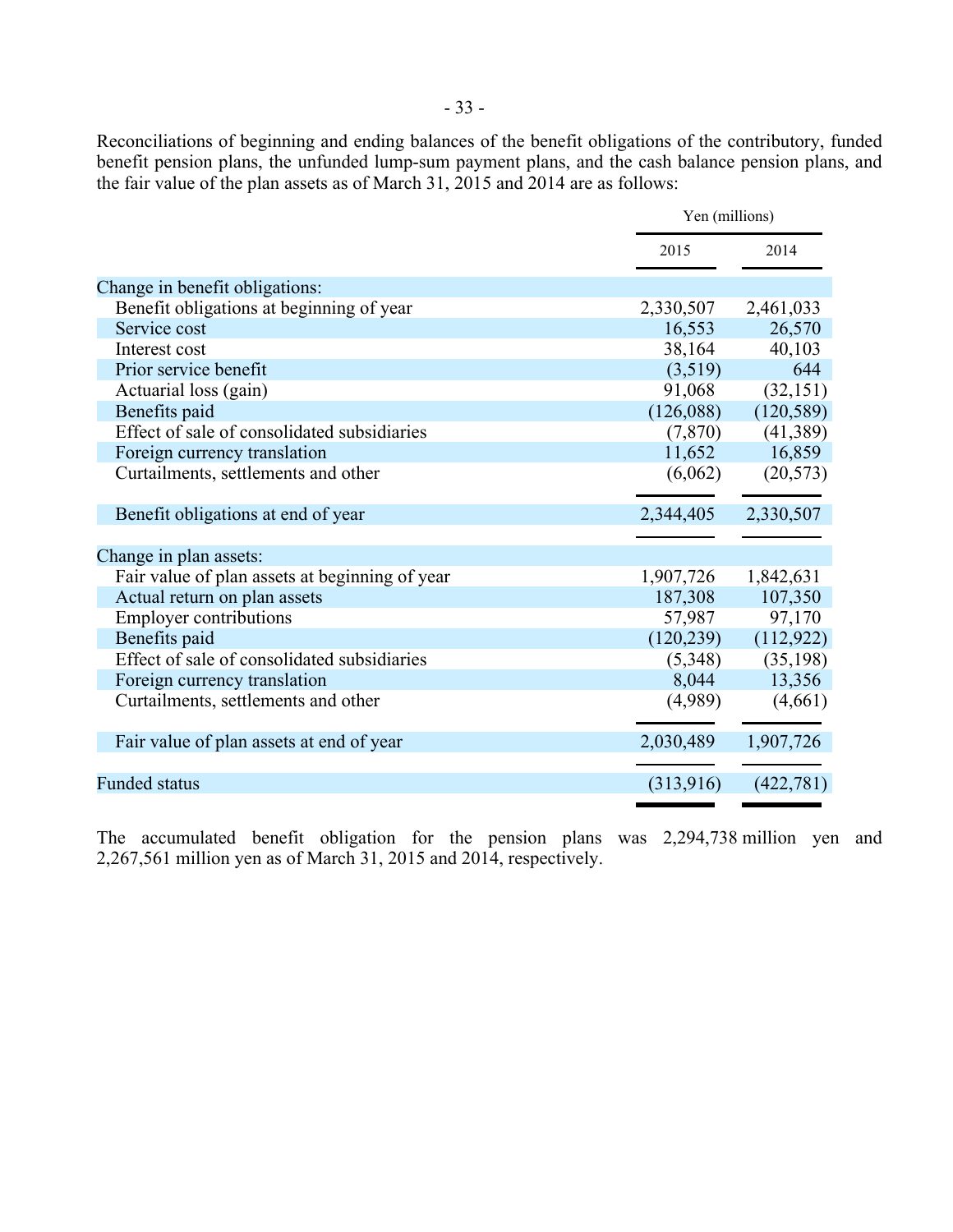The projected benefit obligations and the fair value of plan assets for the pension plans with projected benefit obligations in excess of plan assets, and the accumulated benefit obligations and the fair value of plan assets for the pension plans with accumulated benefit obligations in excess of plan assets as of March 31, 2015 and 2014 are as follows:

|                                                                                      | Yen (millions) |           |
|--------------------------------------------------------------------------------------|----------------|-----------|
|                                                                                      | 2015           | 2014      |
| Plans with projected benefit obligations in excess of plan<br>assets:                |                |           |
| Projected benefit obligations                                                        | 2,183,899      | 2,173,332 |
| Fair value of plan assets<br>Plans with accumulated benefit obligations in excess of | 1,848,497      | 1,739,314 |
| plan assets:                                                                         |                |           |
| Accumulated benefit obligations                                                      | 2,147,556      | 2,125,670 |
| Fair value of plan assets                                                            | 1,848,497      | 1,739,314 |

Accounts recognized in the consolidated balance sheets as of March 31, 2015 and 2014 consist of:

|                                   |           | Yen (millions) |  |
|-----------------------------------|-----------|----------------|--|
|                                   | 2015      | 2014           |  |
| Other assets                      | 21,486    | 11,237         |  |
| Other current liabilities         | (2,741)   | (3,317)        |  |
| Retirement and severance benefits | (332,661) | (430,701)      |  |
|                                   |           |                |  |
|                                   | (313,916) | (422,781)      |  |
|                                   |           |                |  |

Amounts recognized in accumulated other comprehensive income (loss) as of March 31, 2015 and 2014 consist of:

|                       |          | Yen (millions) |  |
|-----------------------|----------|----------------|--|
|                       | 2015     | 2014           |  |
| Prior service benefit | (13,946) | (14, 551)      |  |
| <b>Actuarial loss</b> | 420,583  | 489,951        |  |
|                       | 406,637  | 475,400        |  |
|                       |          |                |  |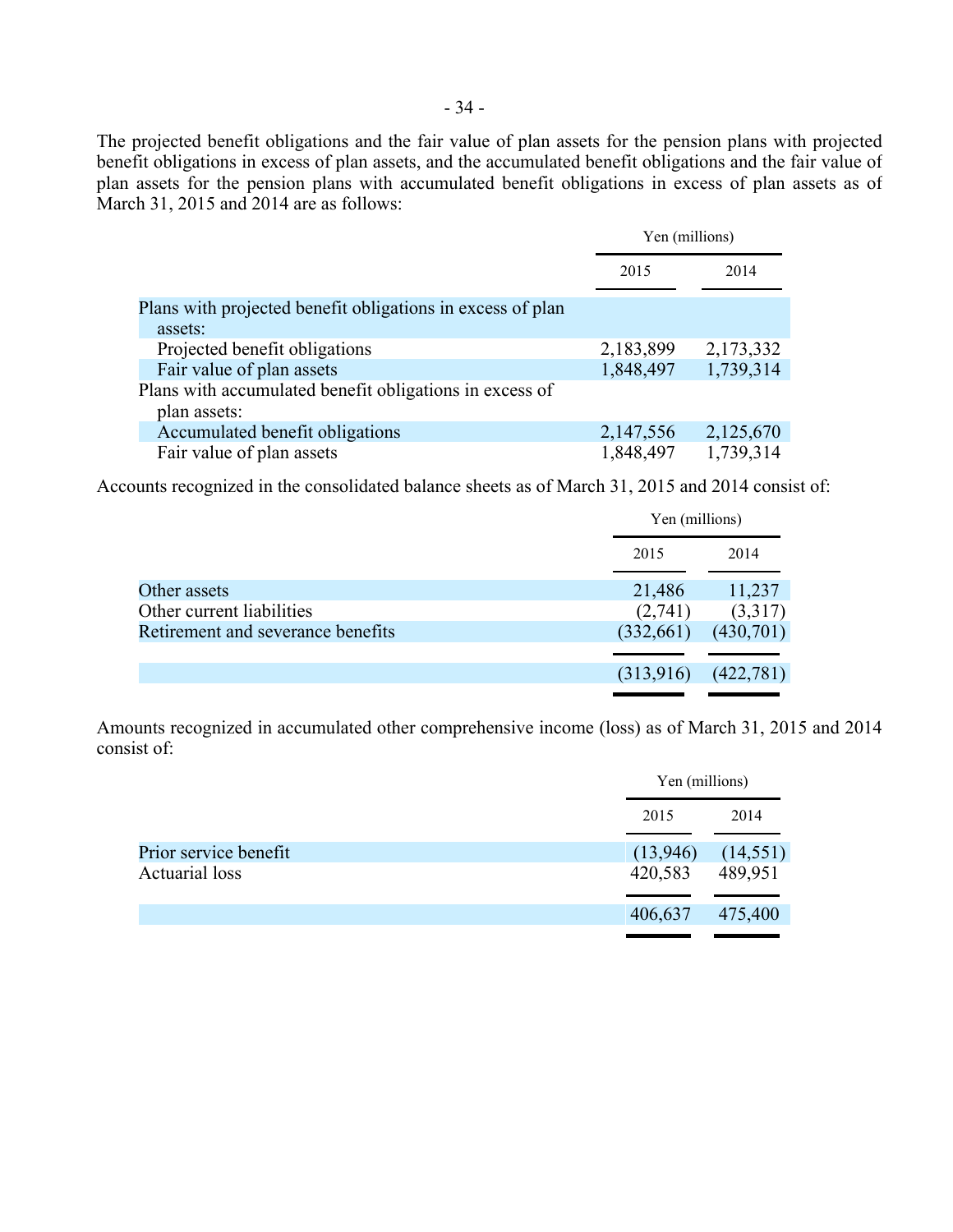Net periodic benefit cost for the contributory, funded benefit pension plans, the unfunded lump-sum payment plans, and the cash balance pension plans of the Company for the years ended March 31, 2015, 2014 and 2013 consists of the following components:

|                                                | Yen (millions) |           |           |
|------------------------------------------------|----------------|-----------|-----------|
|                                                | 2015           | 2014      | 2013      |
| Service cost—benefits earned during the year   | 16,553         | 26,570    | 55,123    |
| Interest cost on projected benefit obligation  | 38,164         | 40,103    | 51,621    |
| Expected return on plan assets                 | (53, 104)      | (50, 593) | (53,764)  |
| Amortization of prior service benefit          | (4,124)        | (4,520)   | (22, 458) |
| Recognized actuarial loss                      | 16,836         | 21,341    | 30,335    |
| Losses (gains) on curtailments and settlements | 8,323          | (77, 938) | 2,209     |
| Net periodic benefit cost                      | 22,648         | (45, 037) | 63,066    |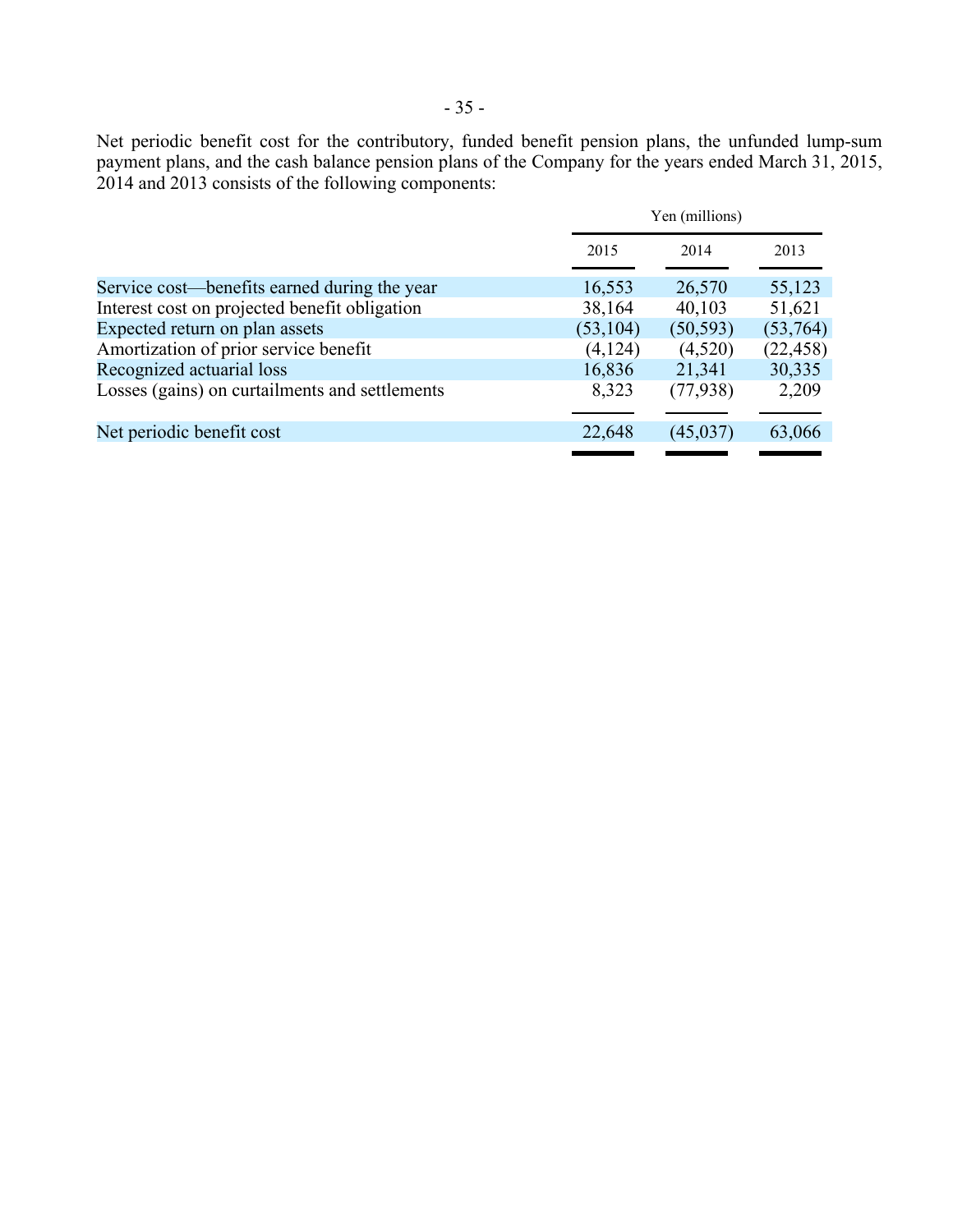The estimated prior service benefit and actuarial loss for the defined benefit pension plans that will be amortized from accumulated other comprehensive income (loss) into net periodic benefit cost for the year ending March 31, 2016 are gains of 4,396 million yen and losses of 23,114 million yen, respectively.

Weighted-average assumptions used to determine benefit obligations as of March 31, 2015 and 2014 are as follows:

|                               | 2015    | 2014    |
|-------------------------------|---------|---------|
| Discount rate                 | $1.3\%$ | $1.6\%$ |
| Rate of compensation increase | $4.0\%$ | 2.8%    |

Weighted-average assumptions used to determine net periodic benefit cost for the years ended March 31, 2015, 2014 and 2013 are as follows:

|                                | 2015    | 2014    | 2013    |
|--------------------------------|---------|---------|---------|
|                                |         |         |         |
| Discount rate                  | $1.6\%$ | $1.6\%$ | $2.2\%$ |
| Expected return on plan assets | $2.7\%$ | 2.7%    | $3.1\%$ |
| Rate of compensation increase  | $2.8\%$ | $1.7\%$ | $1.8\%$ |

The expected return on plan assets is determined based on the portfolio as a whole and not on the sum of the returns on individual asset categories, considering long-term historical returns, asset allocation, and future estimates of long-term investment returns.

Each plan of the Company has a different investment policy, which is designed to ensure sufficient plan assets are available to provide future payments of pension benefits to the eligible plan participants and is individually monitored for compliance and appropriateness on an on-going basis. Considering the expected long-term rate of return on plan assets, each plan of the Company establishes a "basic" portfolio comprised of the optimal combination of equity securities and debt securities. Plan assets are invested in individual equity and debt securities using the guidelines of the "basic" portfolio in order to generate a total return that will satisfy the expected return on a mid-term to long-term basis. The Company evaluates the difference between expected return and actual return of invested plan assets on an annual basis to determine if such differences necessitate a revision in the formulation of the "basic" portfolio. The Company revises the "basic" portfolio when and to the extent considered necessary to achieve the expected long-term rate of return on plan assets.

The Company's pension plan assets allocation is approximately 25% for equity securities, approximately 50% for debt securities, and approximately 25% for other investments, primarily in life insurance company general accounts.

For the Company's major defined benefit pension plans, equity investments are mainly investments in listed equity securities, broadly in Japanese equity, developed international equity and emerging markets. The investments in debt securities are comprised primarily of government, municipal, and corporate bonds. The Company mainly chooses debt securities with rating above BBB, high liquidity and appropriate repayment, and has appropriately diversified the investments by sector and geography. As for investments in life insurance company general accounts, the contracts with the insurance companies include a guaranteed interest rate and return of capital. Other investments include fund-offunds investment, equity long/short hedge funds investment and private equity investment. Fund-offunds investment and equity long/short hedge funds investment are primarily invested in listed equity securities with trading frequency and a stable return, while private equity investment is diversified products with low correlation.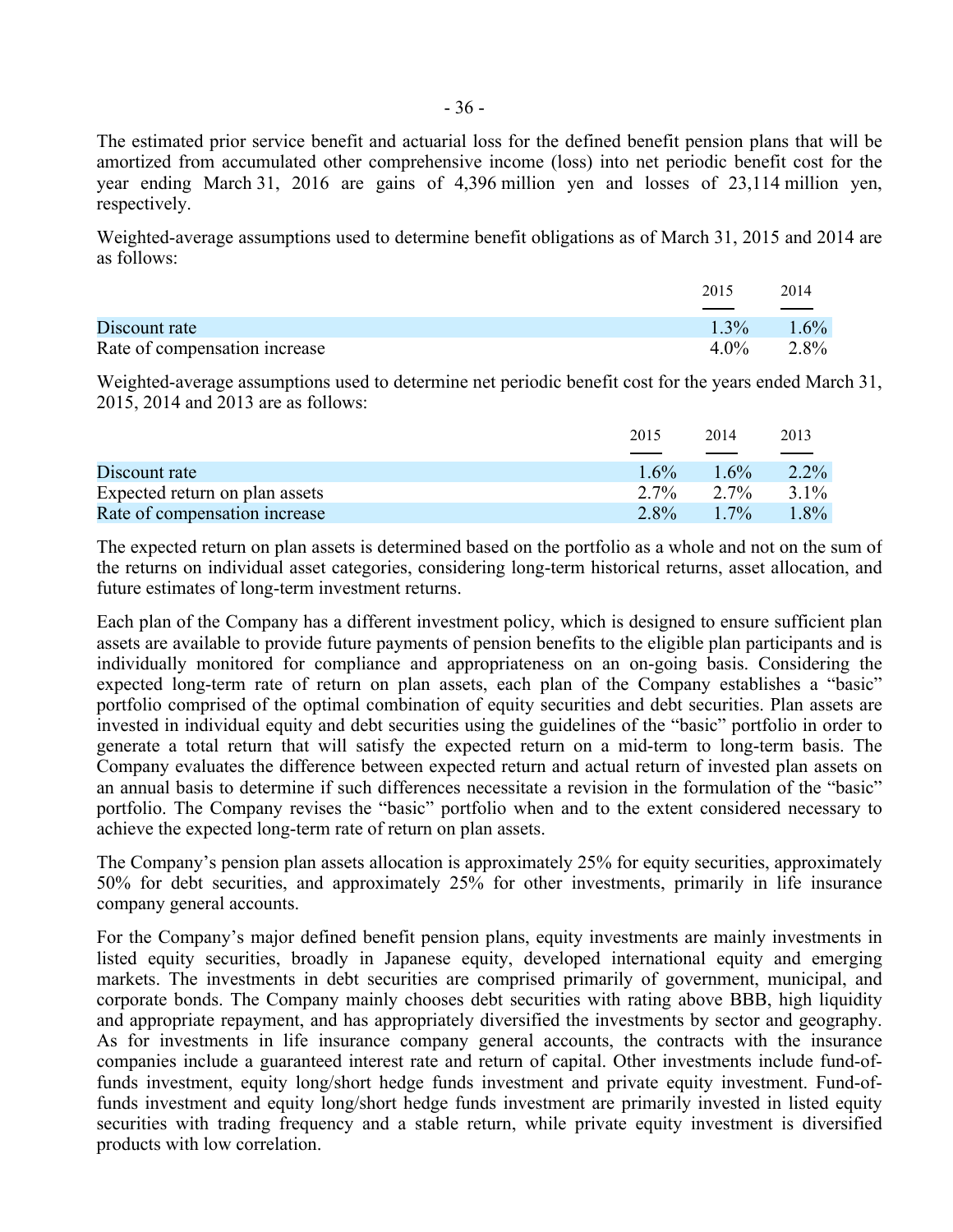|                                         | Yen (millions) |           |         |           |
|-----------------------------------------|----------------|-----------|---------|-----------|
|                                         | Level 1        | Level 2   | Level 3 | Total     |
| Cash and cash equivalents               | 97,301         |           |         | 97,301    |
| Equity securities:                      |                |           |         |           |
| Japanese companies                      | 23,513         |           |         | 23,513    |
| Foreign companies                       | 59,391         |           |         | 59,391    |
| Commingled funds (a)                    |                | 425,552   |         | 425,552   |
| Debt securities:                        |                |           |         |           |
| Government and Municipal bonds          | 56,651         |           |         | 56,651    |
| Corporate bonds                         |                | 14,212    |         | 14,212    |
| Commingled funds (b)                    |                | 916,009   |         | 916,009   |
| Life insurance company general accounts |                | 310,894   |         | 310,894   |
| Other $(c)$                             |                | 116,949   | 10,017  | 126,966   |
|                                         |                |           |         |           |
| Total                                   | 236,856        | 1,783,616 | 10,017  | 2,030,489 |
|                                         |                |           |         |           |

The fair values of the Company's pension plan assets as of March 31, 2014, by asset category are as follows:

|                                         | Yen (millions) |           |         |           |
|-----------------------------------------|----------------|-----------|---------|-----------|
|                                         | Level 1        | Level 2   | Level 3 | Total     |
| Cash and cash equivalents               | 92,408         |           |         | 92,408    |
| Equity securities:                      |                |           |         |           |
| Japanese companies                      | 40,800         |           |         | 40,800    |
| Foreign companies                       | 56,650         |           |         | 56,650    |
| Commingled funds (a)                    |                | 360,772   |         | 360,772   |
| Debt securities:                        |                |           |         |           |
| Government and Municipal bonds          | 67,857         |           |         | 67,857    |
| Corporate bonds                         |                | 10,611    |         | 10,611    |
| Commingled funds (b)                    |                | 866,270   |         | 866,270   |
| Life insurance company general accounts |                | 274,639   |         | 274,639   |
| Other $(c)$                             |                | 121,521   | 16,198  | 137,719   |
|                                         |                |           |         |           |
| Total                                   | 257,715        | 1,633,813 | 16,198  | 1,907,726 |
|                                         |                |           |         |           |

- (a) These funds invest mainly in listed equity securities, approximately 60% Japanese companies and 40% foreign companies.
- (b) These funds primarily invest in Japanese government bonds and foreign government bonds.
- (c) Other investments primarily include fund-of-funds investment, equity long/short hedge funds investment, private equity investment and collateralized loan obligation investment.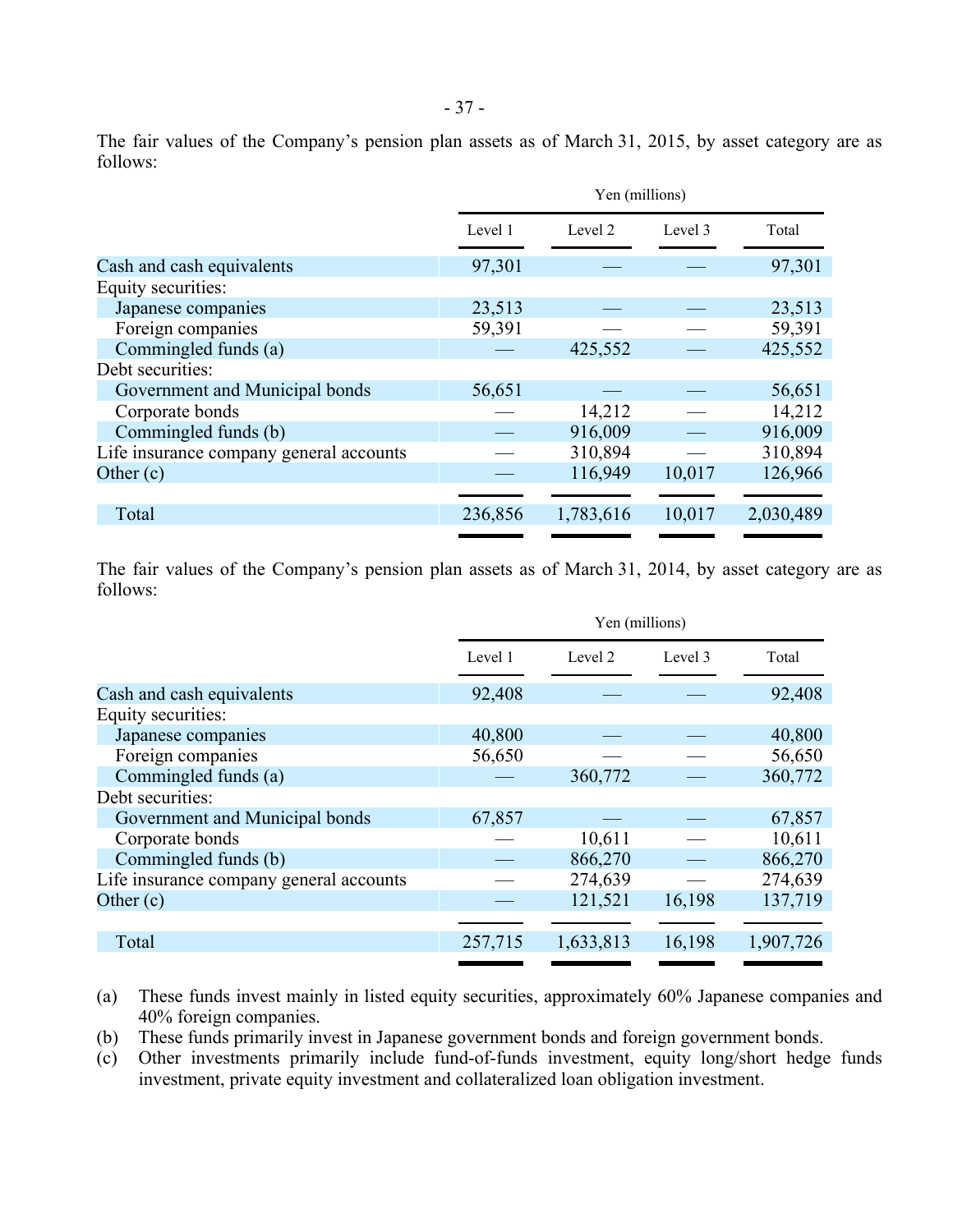The three levels of the fair value hierarchy are discussed in Note 18.

Level 1 assets are comprised principally of equity securities and government and municipal bonds, which are valued using unadjusted quoted market price in active markets with sufficient volume and frequency of transactions.

Level 2 assets are comprised principally of commingled funds, which are valued at their net asset values that are calculated by the fund and have daily liquidity, corporate bonds, which are valued based on quoted prices for identical assets in markets that are not active, and life insurance company general accounts, which are valued at conversion value. Fund-of-funds investment and hedge funds investment that use equity long/short strategies, which primarily invest in listed equity securities and debt securities, are valued based on net asset value.

Level 3 assets are comprised principally of collateralized loan obligation investment and private equity investment, which are valued based on prices and other relevant information such as similar market transactions and latest financial information available.

A reconciliation of the beginning and ending balances of level 3 assets as of March 31, 2015 and 2014 is as follows:

|                                              | Yen (millions)                    |                |          |  |
|----------------------------------------------|-----------------------------------|----------------|----------|--|
|                                              | Collateralized loan<br>obligation | Private equity | Total    |  |
| Balance as of April 1, 2013                  | 7,374                             | 11,392         | 18,766   |  |
| Realized gains (losses)                      | 2,350                             | 111            | 2,461    |  |
| Unrealized gains (losses) relating to assets |                                   |                |          |  |
| held                                         | (491)                             | (96)           | (587)    |  |
| Purchases, sales, issuances and settlements, |                                   |                |          |  |
| net                                          | (1, 438)                          | (2,033)        | (3,471)  |  |
| Transfers out of Level 3                     | (863)                             | (108)          | (971)    |  |
|                                              |                                   |                |          |  |
| Balance as of March 31, 2014                 | 6,932                             | 9,266          | 16,198   |  |
|                                              |                                   |                |          |  |
| Realized gains (losses)                      | (2,286)                           | 962            | (1,324)  |  |
| Unrealized gains (losses) relating to assets |                                   |                |          |  |
| held                                         | 2,472                             | 190            | 2,662    |  |
| Purchases, sales, issuances and settlements, |                                   |                |          |  |
| net                                          | (6,522)                           | (614)          | (7, 136) |  |
| Transfers out of Level 3                     | (111)                             | (272)          | (383)    |  |
|                                              |                                   |                |          |  |
| Balance as of March 31, 2015                 | 485                               | 9,532          | 10,017   |  |
|                                              |                                   |                |          |  |

The Company expects to contribute 37,276 million yen to its defined benefit plans for the year ending March 31, 2016.

The benefits expected to be paid from the defined pension plans for each of the years ending March 31, 2016 through 2020 are 119,107 million yen, 116,608 million yen, 118,896 million yen, 120,325 million yen and 119,483 million yen, respectively. The aggregate benefits expected to be paid in the five year period for the years ending March 31, 2021 through 2025 are 606,524 million yen. The expected benefits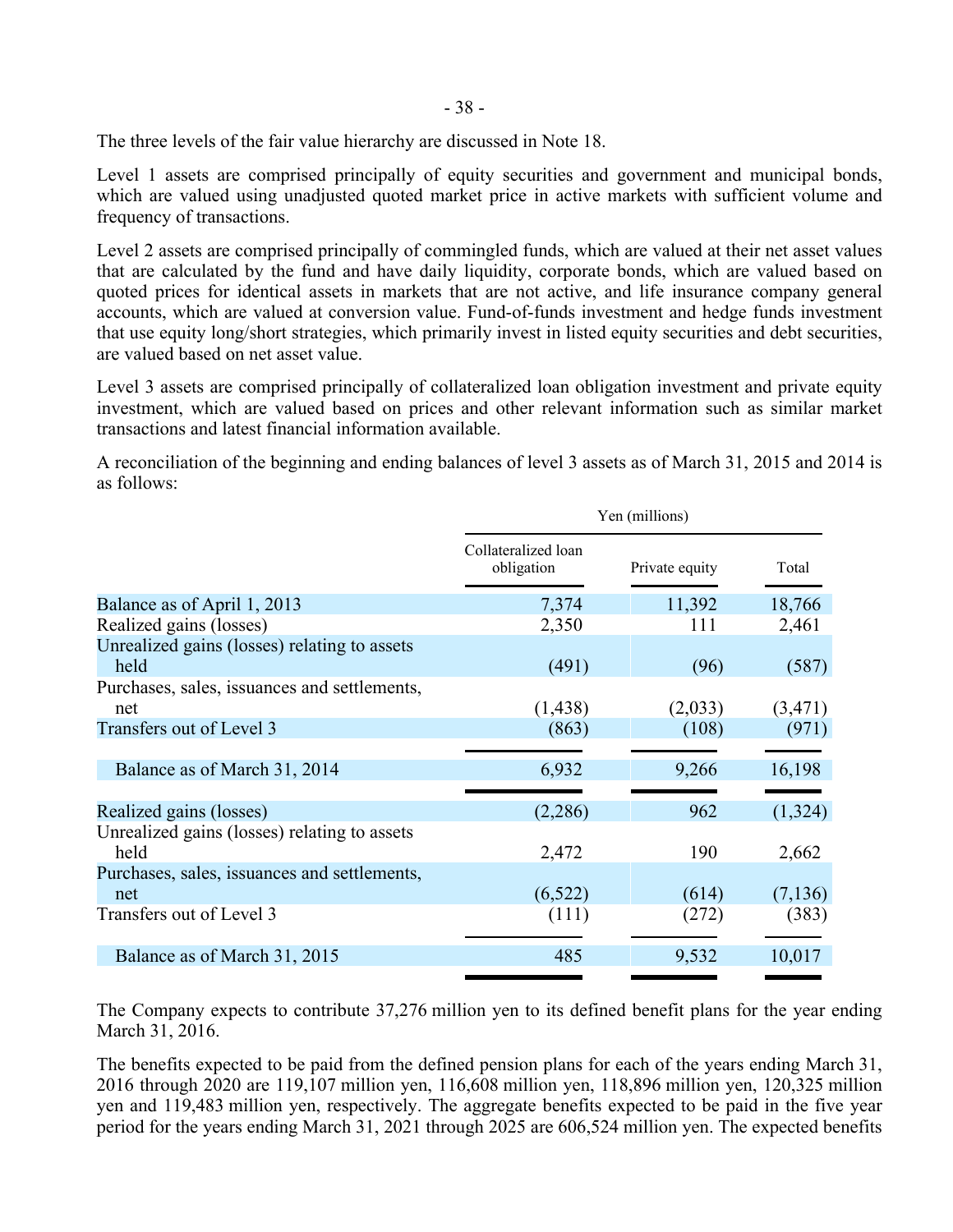to be paid are based on the same assumptions used to measure the Company's benefit obligation as of March 31, 2015 including estimated future employee service.

The amount of cost recognized for the Company's and certain subsidiaries' contributions to the defined contribution plans for the years ended March 31, 2015 and 2014 were 29,478 million yen and 23,450 million yen, respectively.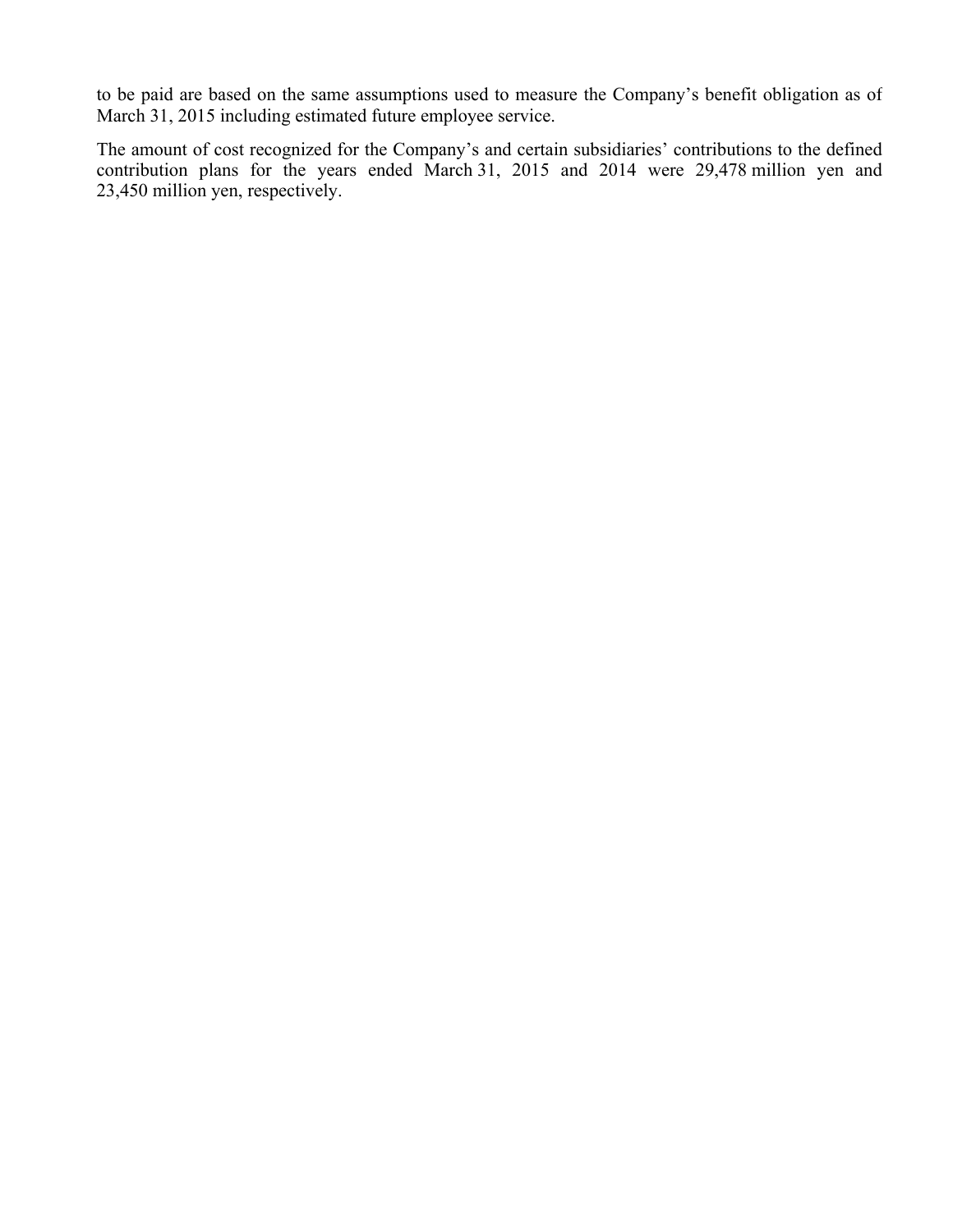# (10) Income Taxes

Income (loss) before income taxes and income taxes for the years ended March 31, 2015, 2014 and 2013 are summarized as follows:

|                                   | Yen (millions) |         |            |  |
|-----------------------------------|----------------|---------|------------|--|
|                                   | Domestic       | Foreign | Total      |  |
| For the year ended March 31, 2015 |                |         |            |  |
| Income before income taxes        | 2,795          | 179,661 | 182,456    |  |
| Income taxes:                     |                |         |            |  |
| Current                           | 30,494         | 75,613  | 106,107    |  |
| Deferred                          | (109, 174)     | 1,086   | (108, 088) |  |
| Total income taxes                | (78, 680)      | 76,699  | (1,981)    |  |
|                                   |                |         |            |  |
| For the year ended March 31, 2014 |                |         |            |  |
| Income before income taxes        | 56,792         | 149,433 | 206,225    |  |
| Income taxes:                     |                |         |            |  |
| Current                           | 35,305         | 57,512  | 92,817     |  |
| Deferred                          | 2,998          | (6,150) | (3,152)    |  |
| Total income taxes                | 38,303         | 51,362  | 89,665     |  |
| For the year ended March 31, 2013 |                |         |            |  |
| Income (loss) before income taxes | (450, 544)     | 52,158  | (398, 386) |  |
| Income taxes:                     |                |         |            |  |
| Current                           | 29,970         | 36,562  | 66,532     |  |
| Deferred                          | 311,882        | 6,259   | 318,141    |  |
|                                   |                |         |            |  |
| Total income taxes                | 341,852        | 42,821  | 384,673    |  |

The Company and its subsidiaries in Japan are subject to a National corporate tax of 25.50%, an Inhabitant tax of approximately 20.1% (applied to a National corporate tax) varying by local jurisdiction, and a deductible Enterprise tax of approximately 7.4% varying by local jurisdiction, which, in aggregate, resulted in a combined statutory tax rate in Japan of approximately 35.4% for the year ended March 31, 2015.

The Company and its subsidiaries in Japan are subject to a National corporate tax of 28.05%, an Inhabitant tax of approximately 20.2% (applied to a National corporate tax) varying by local jurisdiction, and a deductible Enterprise tax of approximately 7.4% varying by local jurisdiction, which, in aggregate, resulted in a combined statutory tax rate in Japan of approximately 37.8% for the years ended March 31, 2014 and 2013.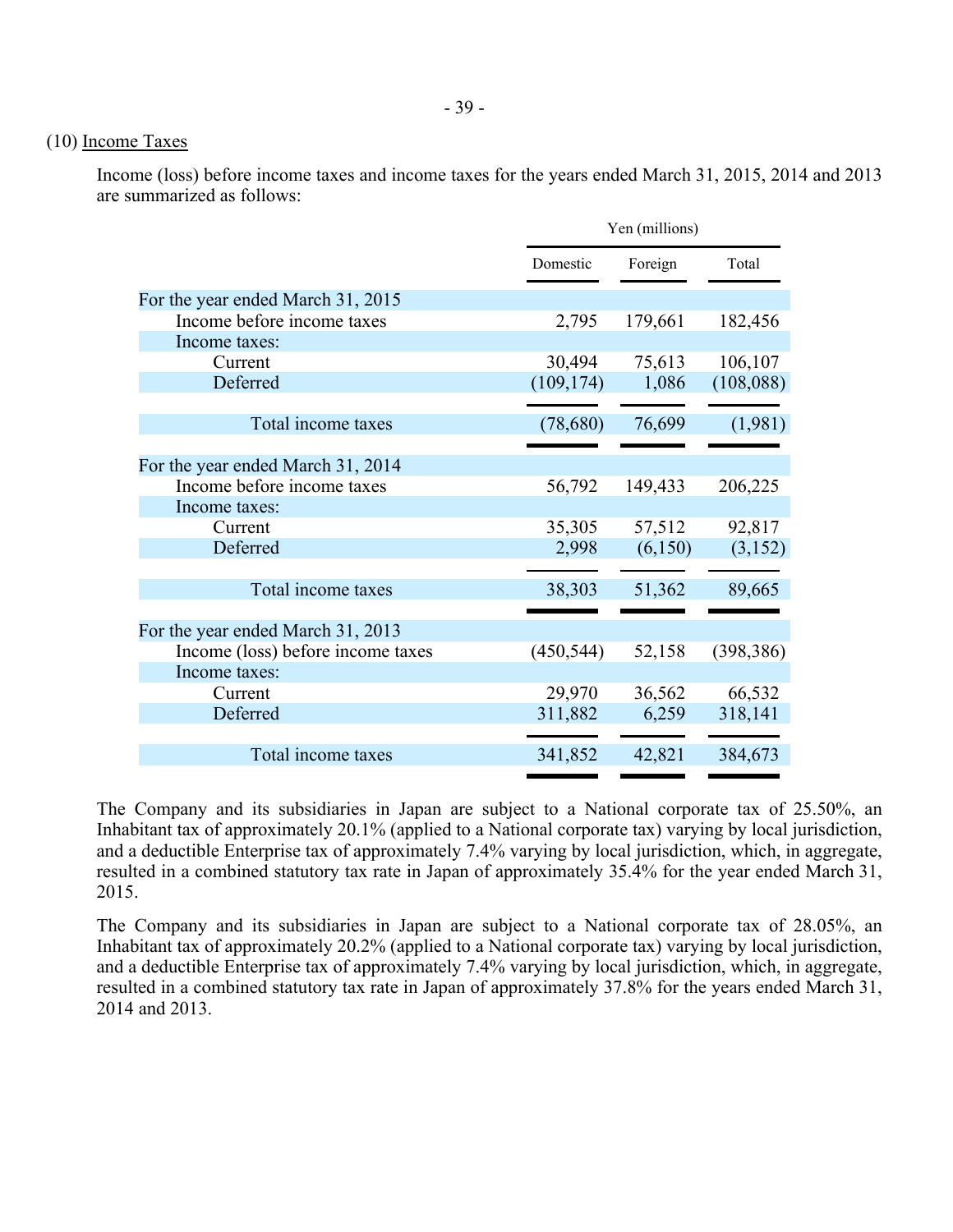The effective tax rates for the years ended March 31, 2015, 2014 and 2013 differ from the combined statutory tax rates for the following reasons:

|                                                | 2015      | 2014  | 2013       |
|------------------------------------------------|-----------|-------|------------|
| Combined statutory tax rate                    | 35.4%     | 37.8% | $(37.8)\%$ |
| Lower tax rates of overseas subsidiaries       | (11.7)    | (9.1) | (0.8)      |
| Expenses not deductible for tax purposes       | 2.8       | 1.3   | 0.6        |
| Change in valuation allowance allocated to     |           |       |            |
| income tax expenses :                          |           |       |            |
| -Foreign tax credit carryforwards              | 8.2       | 5.7   | 3.5        |
| -Change in judgement and others                | (57.1)    | 7.1   | 106.3      |
| Tax effects on outside basis difference in     |           |       |            |
| subsidiaries                                   | 4.1       | (1.8) | (0.6)      |
| Goodwill impairment                            | 5.3       | 15    | 23.8       |
| Effect of enacted changes in Japanese tax laws |           |       |            |
| and rates                                      | 13.3      |       |            |
| Other                                          | (1.4)     | 10    | 16         |
|                                                |           |       |            |
| Effective tax rate                             | $(1.1)\%$ | 43.5% | 96.6%      |
|                                                |           |       |            |

During the year ended March 31, 2015, changes in Japanese corporate tax law and statutory tax rates to be applied to taxable income from the following years were enacted in Japan, where the statutory tax rate will be reduced to 32.1%, as well as net operating loss deduction limit will be reduced from the current 80% to 50% of taxable income both in two steps by 2018. Income taxes for the year ended March 31, 2015 included the effect to deferred tax assets and liabilities which resulted from the change of the aforementioned tax rates and a reduction in the net operating loss deduction limit for net operating loss.

During the year ended March 31, 2012, changes in Japanese corporate tax law and statutory tax rates to be applied to taxable income from the following years in two steps were enacted in Japan. During the year ended March 31, 2014, Japanese corporate tax law which changed the applicable fiscal year of the second reductions in rates was enacted. Income taxes for the year ended March 31, 2014 included the effect to deferred tax assets and liabilities which resulted from the change of the aforementioned tax rates. This effect resulted in an expense which was not material to the Company.

Included in provision for income taxes for the year ended March 31, 2015 was an income tax benefit associated with decreases in valuation allowance on deferred tax assets of 130,159 million yen in Panasonic Corporation. This change in the judgment is primarily a result of new positive evidence based on the improvement in its profitability in recent years and expectations for future years, reflecting the Company's successful implementation of business restructurings, eliminating a number of unprofitable businesses and shifting its resources to key target areas and markets with future growth potential. The Company's conclusion that it is more likely than not that 130,159 million of gross deferred tax assets net of valuation allowance will be realized is based, among other things, on management's estimate of future taxable income, which is based on internal projections that consider historical performance, multiple internal scenarios and assumptions, as well as external data that management believes is reasonable. If events are identified that affect the Company's ability to utilize its deferred tax assets, the analysis will be updated to determine if any adjustments to the valuation allowance are required. If actual results differ significantly from the current estimates of future taxable income, the deferred tax assets may need to be reduced in the near term. Conversely, better than expected results and continued positive results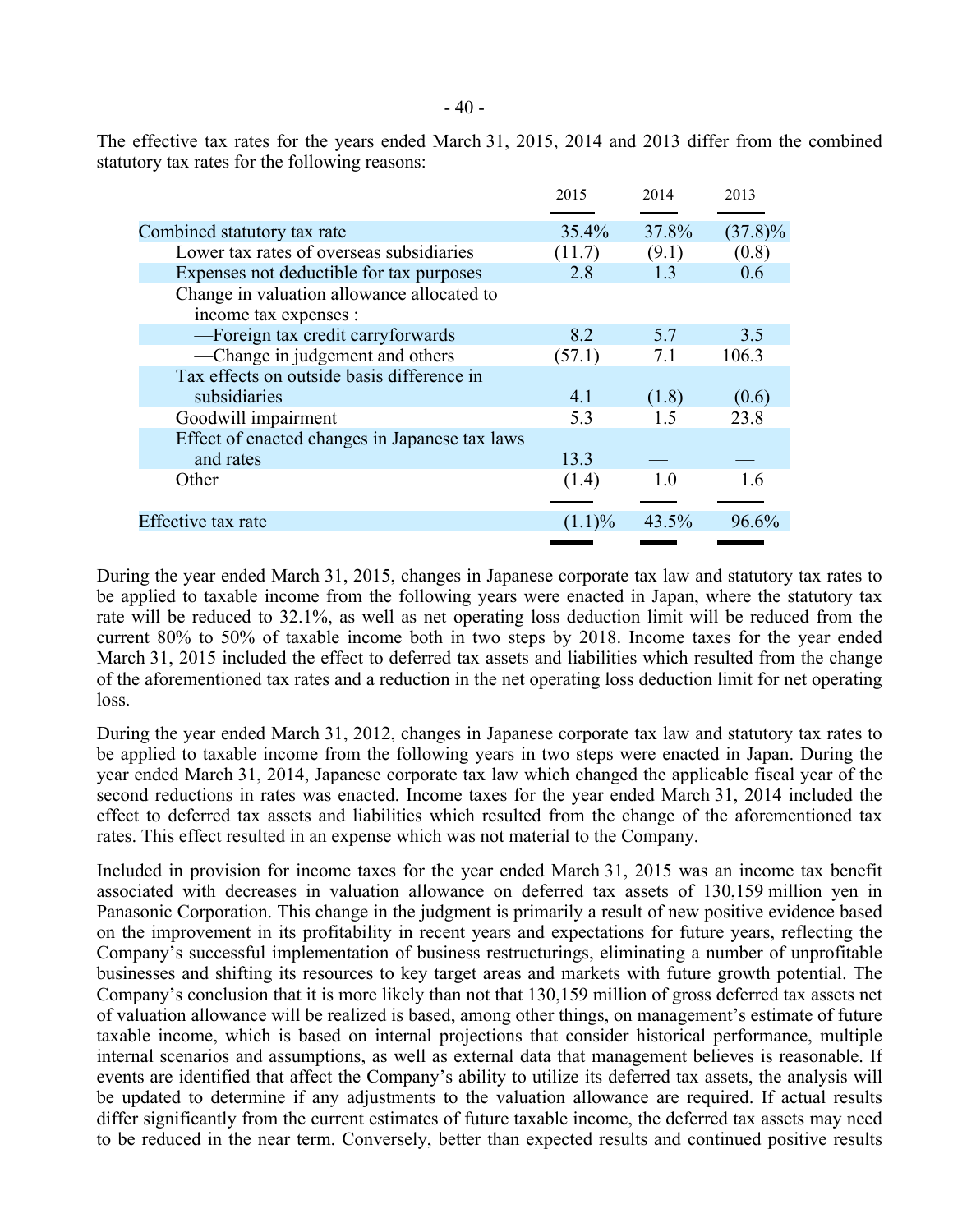and trends could result in further reversal of the deferred tax valuation allowance. Adjustment to the beginning-of-the-year balance of valuation allowances as a result of change in judgment for Panasonic Corporation as well as for a certain domestic subsidiary for the year ended March 31, 2015 was 130,939 million yen.

The tax benefit of net operating loss carryforwards recognized for the years ended March 31, 2015, 2014 and 2013 were 21,824 million yen, 69,937 million yen and 29,779 million yen, respectively.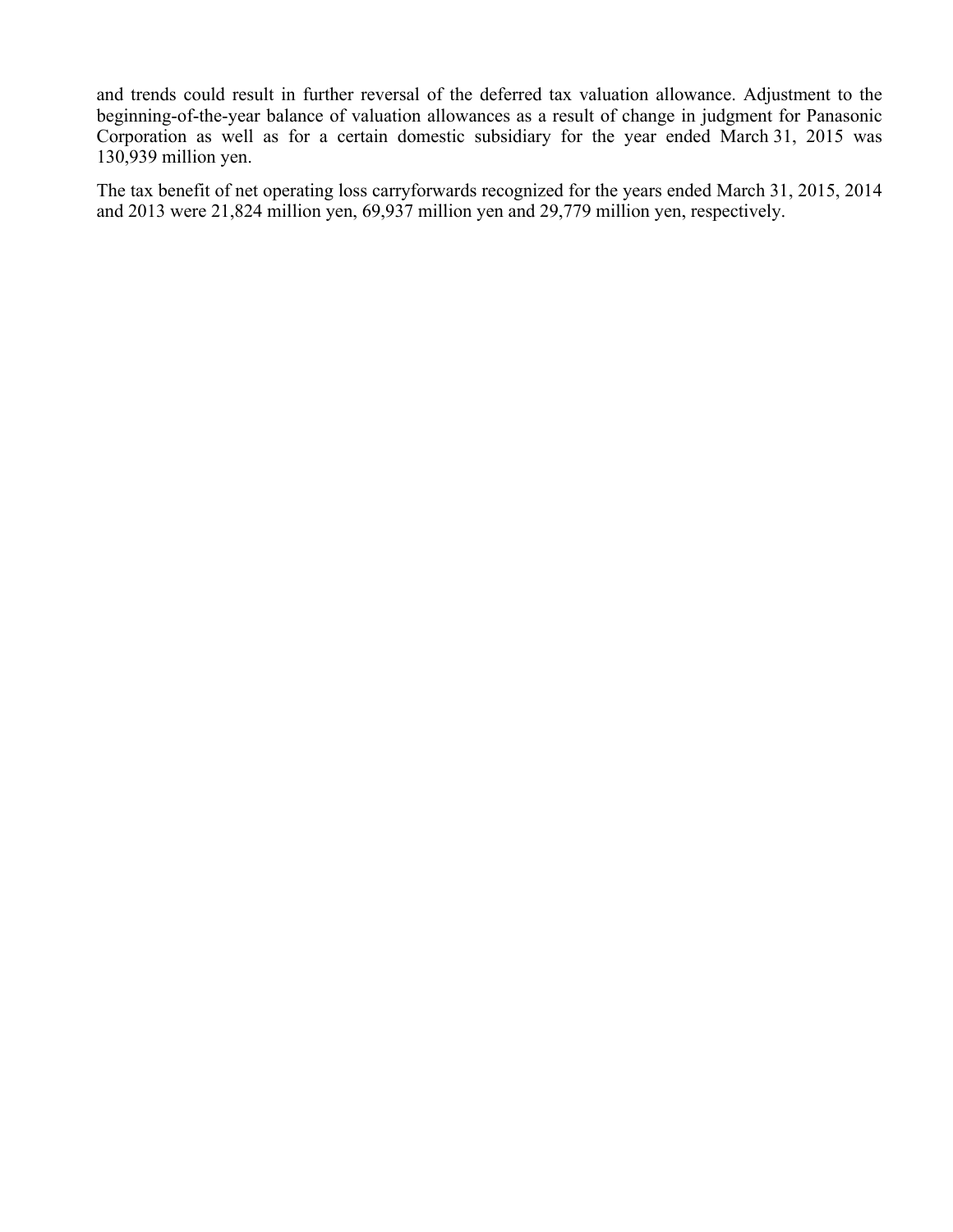The tax effects of temporary differences that give rise to significant portions of the deferred tax assets and deferred tax liabilities as of March 31, 2015 and 2014 are presented below:

|                                                                     | Yen (millions) |           |
|---------------------------------------------------------------------|----------------|-----------|
|                                                                     | 2015           | 2014      |
| Deferred tax assets:                                                |                |           |
| Inventory valuation                                                 | 85,301         | 84,452    |
| Expenses accrued for financial statement purposes but not currently |                |           |
| included in taxable income                                          | 221,166        | 216,429   |
| Property, plant and equipment                                       | 178,370        | 201,226   |
| Retirement and severance benefits                                   | 117,877        | 156,401   |
| Tax loss carryforwards                                              | 660,861        | 778,933   |
| Other                                                               | 140,509        | 143,947   |
|                                                                     |                |           |
| Total gross deferred tax assets                                     | 1,404,084      | 1,581,388 |
| Less valuation allowance                                            | 1,085,573      | 1,367,498 |
| Net deferred tax assets                                             | 318,511        | 213,890   |
|                                                                     |                |           |
| Deferred tax liabilities:                                           |                |           |
| Net unrealized holding gains of available-for-sale securities       | (15, 728)      | (14,385)  |
| Intangible assets                                                   | (27,008)       | (40, 817) |
| Other                                                               | (38,607)       | (44, 010) |
|                                                                     |                |           |
| Total gross deferred tax liabilities                                | (81, 343)      | (99,212)  |
|                                                                     |                |           |
| Net deferred tax assets                                             | 237,168        | 114,678   |
|                                                                     |                |           |

In assessing the realizability of deferred tax assets, management considers whether it is more likely than not that some portion or all of the deferred tax assets will not be realized. The ultimate realization of deferred tax assets is dependent upon the generation of future taxable income during the periods in which those temporary differences and loss carryforwards become deductible. Management considers the scheduled reversal of deferred tax liabilities, projected future taxable income, and tax planning strategies in making this assessment. Based upon the level of historical taxable income and projections for future taxable income over the periods in which the deferred tax assets are deductible, management believes it is more likely than not that the Company will realize the benefits of these deductible differences and loss carryforwards, net of the existing valuation allowances as of March 31, 2015 and 2014.

The net change in total valuation allowance for the years ended March 31, 2015, 2014 and 2013 was a decrease of 281,925 million yen, of which a decrease due to the expiration of tax loss carryfowards amounted to 79,878 million yen and change in tax rate and law amounted to 99,311 million yen, a decrease of 65,582 million yen, of which a decrease due to the expiration of tax loss carryfowards amounted to 95,412 million yen, and an increase of 403,255 million yen, respectively.

As of March 31, 2015, the Company had, for income tax purposes, net operating loss carryforwards of approximately 2,233,341 million yen, of which 2,081,792 million yen expire from the year ending March 31, 2016 through 2024 and the remaining balance will expire thereafter or do not expire. As of March 31, 2015, the Company had, for income tax purposes, tax credit carryforwards of approximately 37,785 million yen, which expire within the years ending March 31, 2016 through 2018.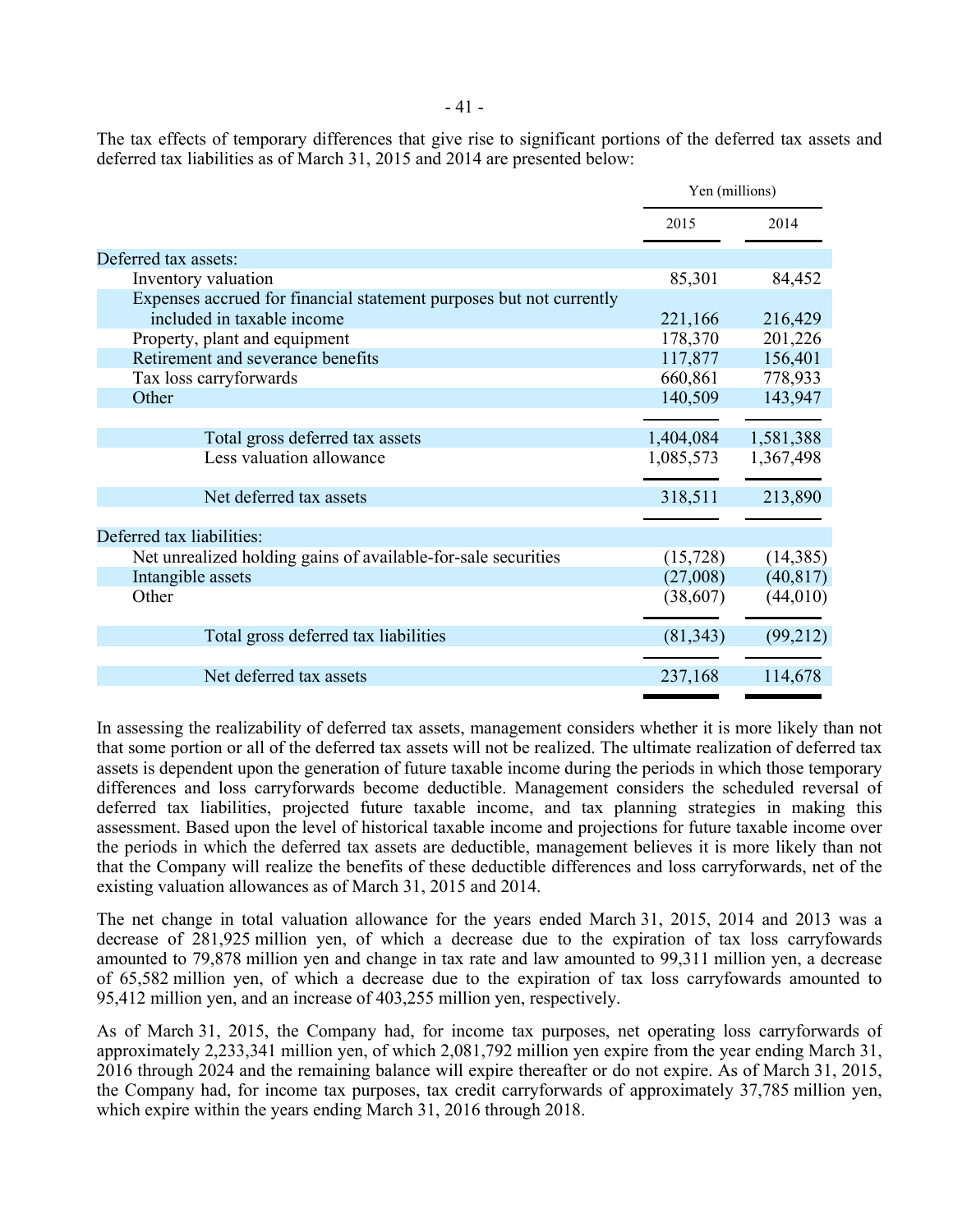Net deferred tax assets and liabilities as of March 31, 2015 and 2014 are reflected in the accompanying consolidated balance sheets under the following captions:

|                           | Yen (millions) |          |
|---------------------------|----------------|----------|
|                           | 2015           | 2014     |
| Other current assets      | 142,603        | 88,052   |
| Other assets              | 149,363        | 125,086  |
| Other current liabilities | (3,871)        | (9,067)  |
| Other liabilities         | (50, 927)      | (89,393) |
| Net deferred tax assets   | 237,168        | 114,678  |

The Company has not recognized a deferred tax liability for temporary differences associated with investments in foreign subsidiaries and foreign corporate joint ventures of 811,686 million yen as of March 31, 2015, because the related earnings are not planned to remit to the parent and are to be indefinitely reinvested. A deferred tax liability will be recognized when the Company no longer plans to indefinitely reinvest undistributed earnings, and current tax will be incurred upon distribution from or sale of subsidiaries. The calculation of related unrecognized deferred tax liability is not practicable.

A reconciliation of the beginning and ending amounts of unrecognized tax benefits for the years ended March 31, 2015, 2014 and 2013 is as follows:

|                                                |           | Yen (millions) |           |  |  |
|------------------------------------------------|-----------|----------------|-----------|--|--|
|                                                | 2015      | 2014           | 2013      |  |  |
| Balance at beginning of year                   | (14,618)  | (15, 126)      | (15,311)  |  |  |
| Increase related to prior year tax positions   | (7, 843)  | (3,036)        | (678)     |  |  |
| Decrease related to prior year tax positions   | 1,744     | 2,081          | 3,529     |  |  |
| Increase related to current year tax positions | (3,663)   | (2,720)        | (2,138)   |  |  |
| Change in consolidated subsidiaries            |           | 3,390          |           |  |  |
| Lapse of statute of limitations                | 2,888     |                |           |  |  |
| <b>Settlements</b>                             | 2,469     | 1,599          | 50        |  |  |
| <b>Translation adjustments</b>                 | (1,298)   | (806)          | (578)     |  |  |
|                                                |           |                |           |  |  |
| Balance at end of year                         | (20, 321) | (14,618)       | (15, 126) |  |  |
|                                                |           |                |           |  |  |

As of March 31, 2015, 2014 and 2013, the total amount of unrecognized tax benefits are 18,741 million yen, 13,527 million yen and 14,675 million yen, respectively, that if recognized, would reduce the effective tax rate. The Company has accrued interests and penalties related to unrecognized tax benefits and the amount of interest and penalties included in provision for income taxes and cumulative amount accrued were not material as of and for the years ended March 31, 2015, 2014 and 2013.

The Company files income tax returns in Japan and various foreign tax jurisdictions. There are a number of subsidiaries which operate within each of the Company's major jurisdictions resulting in a range of open tax years. The open tax years for Panasonic Corporation are for the year ended March 31, 2014 and thereafter. The open tax years for the significant subsidiaries in the United States of America, which is the other major tax jurisdiction besides Japan, are for the year ended March 31, 2012 and thereafter.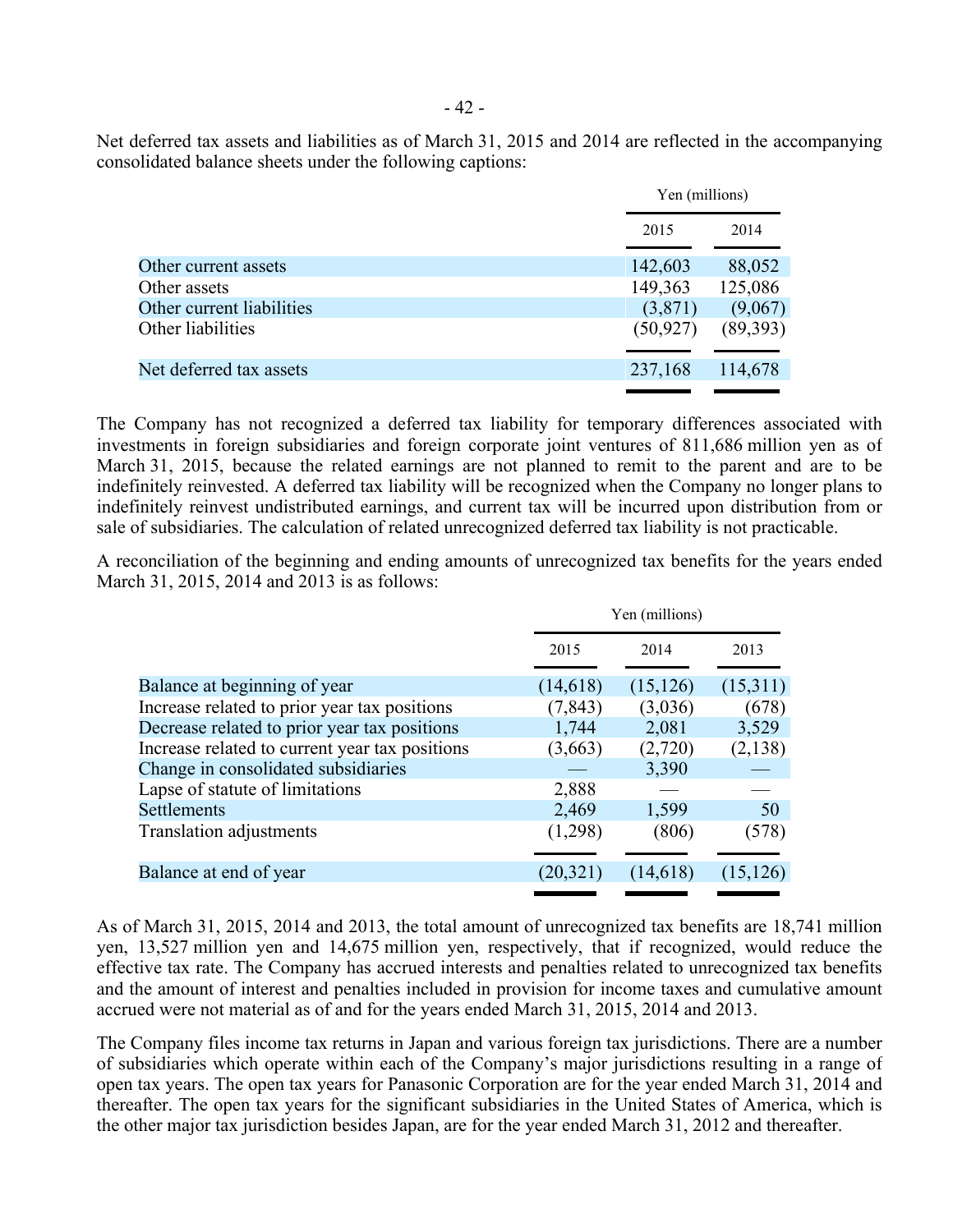# (11) Net Income (Loss) Attributable to Panasonic Corporation Common Shareholders per Share

A reconciliation of the numerators and denominators of the basic and diluted net income (loss) attributable to Panasonic Corporation common shareholders per share computation for the years ended March 31, 2015, 2014 and 2013 are as follows:

|                                                                                              | Yen (millions)       |                      |               |  |  |
|----------------------------------------------------------------------------------------------|----------------------|----------------------|---------------|--|--|
|                                                                                              | Year ended March 31, |                      |               |  |  |
|                                                                                              | 2015                 | 2014                 | 2013          |  |  |
| Net income (loss) attributable to Panasonic<br>Corporation common shareholders               | 179,485              | 120,442              | (754,250)     |  |  |
|                                                                                              |                      | Number of shares     |               |  |  |
|                                                                                              | Year ended March 31, |                      |               |  |  |
|                                                                                              | 2015                 | 2014                 | 2013          |  |  |
| Average common shares outstanding<br>Dilutive effect:                                        | 2,311,472,371        | 2,311,618,296        | 2,311,683,353 |  |  |
| Stock options                                                                                | 139,101              |                      |               |  |  |
| Diluted common shares outstanding                                                            | 2,311,611,472        |                      |               |  |  |
|                                                                                              |                      | Yen                  |               |  |  |
|                                                                                              |                      | Year ended March 31, |               |  |  |
|                                                                                              | 2015                 | 2014                 | 2013          |  |  |
| Net income (loss) attributable to Panasonic<br>Corporation common shareholders per<br>share: |                      |                      |               |  |  |
| <b>Basic</b>                                                                                 | 77.65                | 52.10                | (326.28)      |  |  |
| Diluted                                                                                      | 77.64                |                      |               |  |  |

Diluted net income attributable to Panasonic Corporation common shareholders per share for the years ended March 31, 2014 and 2013 have been omitted because the Company did not have potentially dilutive common shares that were outstanding for the periods.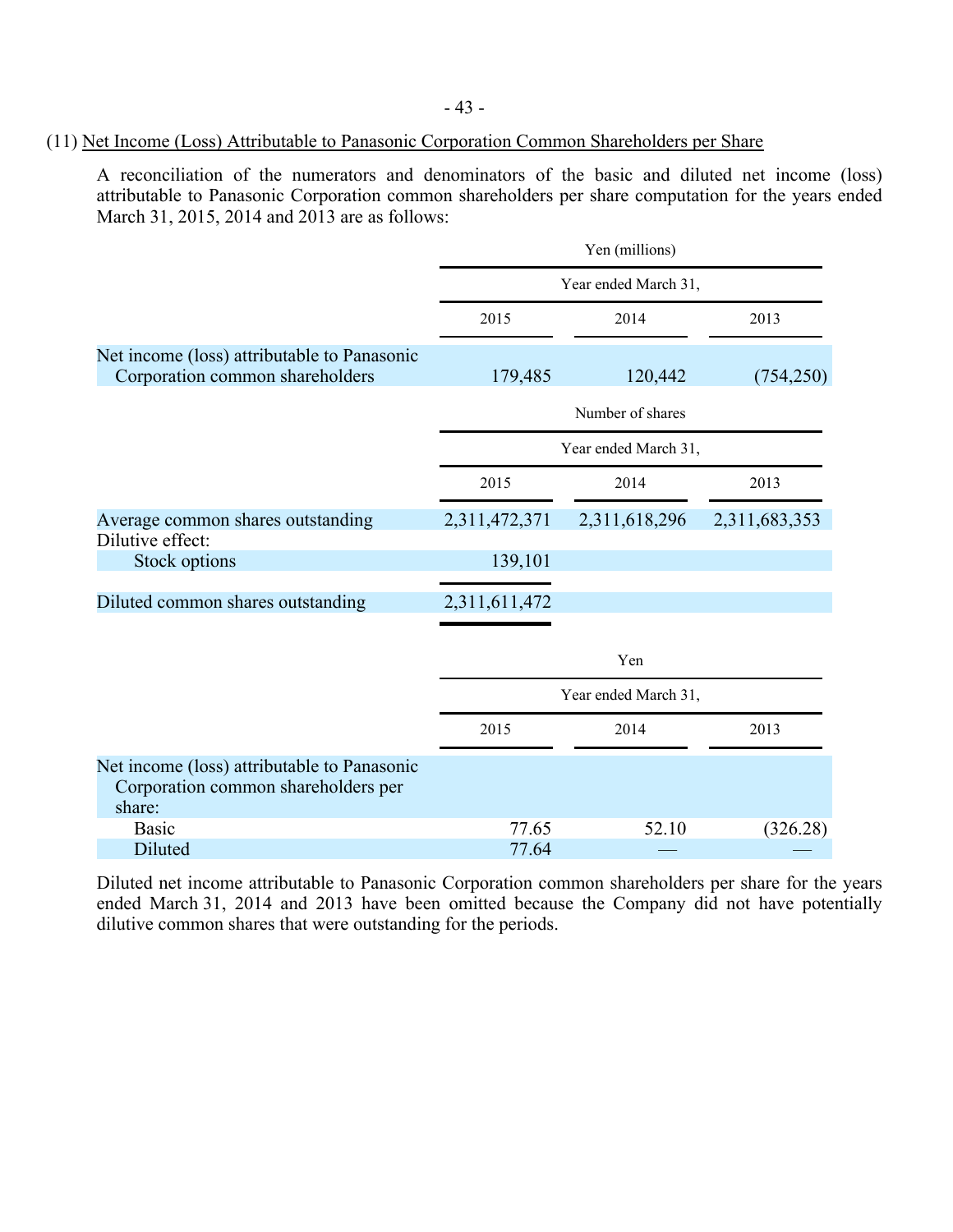### (12) Stockholders' Equity

The Company may repurchase its common stock from the market pursuant to the Company Law of Japan. For the years ended March 31, 2015, 2014 and 2013, respectively, 298,329 shares, 108,780 shares and 57,369 shares were repurchased.

The Company sold 5,607 shares, 6,858 shares and 14,291 shares of its treasury stock for the years ended March 31, 2015, 2014 and 2013, respectively.

The Company Law of Japan provides that an amount equal to 10% of cash dividends be appropriated as a capital reserve or legal reserve until the aggregated amount of capital reserve and legal reserve equals 25% of stated capital. The capital reserve and legal reserve are not available for dividends but may be transferred to capital surplus or retained earnings or stated capital upon approval at the shareholders' meeting.

Cash dividends and transfers to the legal reserve charged to retained earnings during the years ended March 31, 2015, 2014 and 2013 represent dividends paid out during the periods and related appropriation to the legal reserve. Cash dividends per share paid during the years ended March 31, 2015, 2014 and 2013 amounted to 16.00 yen, 5.00 yen and 5.00 yen, respectively. The accompanying consolidated financial statements do not include any provisions for the year-end dividend of 10.00 yen per share, totaling approximately 23,113 million yen in respect of the year ended March 31, 2015 approved by the board of directors in April 2015.

In accordance with the Company Law of Japan, there are certain restrictions on payment of dividends in connection with the treasury stock repurchased. As a result of restrictions on the treasury stock repurchased, retained earnings of 247,807 million yen as of March 31, 2015 were restricted as to the payment of cash dividends.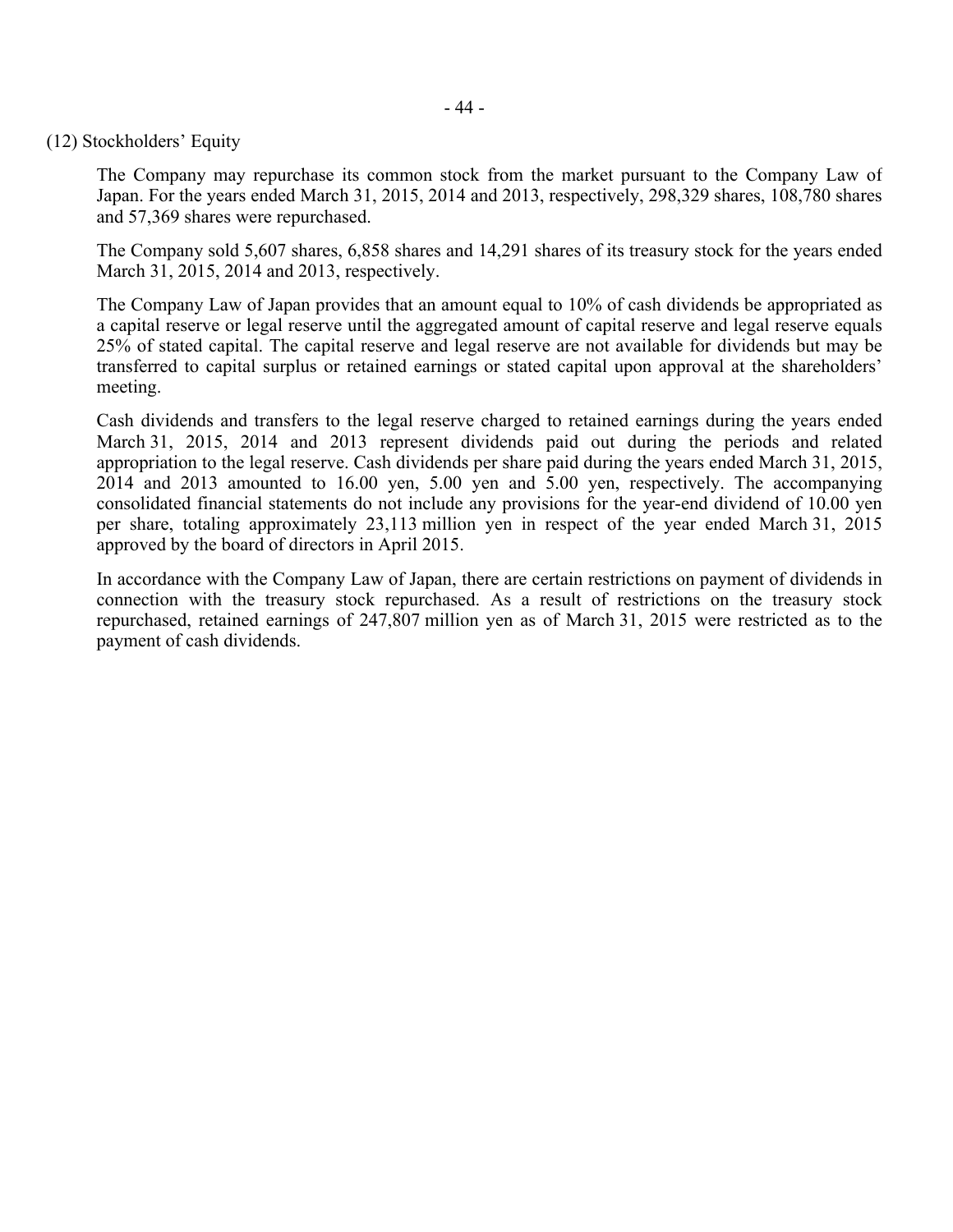# (13) Equity Transactions with Noncontrolling Interests

Net income (loss) attributable to Panasonic Corporation and transfers (to) from noncontrolling interests for the years ended March 31, 2015, 2014 and 2013 are as follows:

| Year ended March 31, |         |                |  |
|----------------------|---------|----------------|--|
| 2015                 | 2014    | 2013           |  |
| 179,485              | 120,442 | (754,250)      |  |
| (125,610)            | (1,185) | (6, 844)       |  |
| (125,610)            | (1,185) | (6, 844)       |  |
| 53,875               | 119,257 | (761, 094)     |  |
|                      |         | Yen (millions) |  |

The Company purchased additional shares of Panasonic Plasma Display Co., Ltd. and other subsidiaries during the year ended March 31, 2015.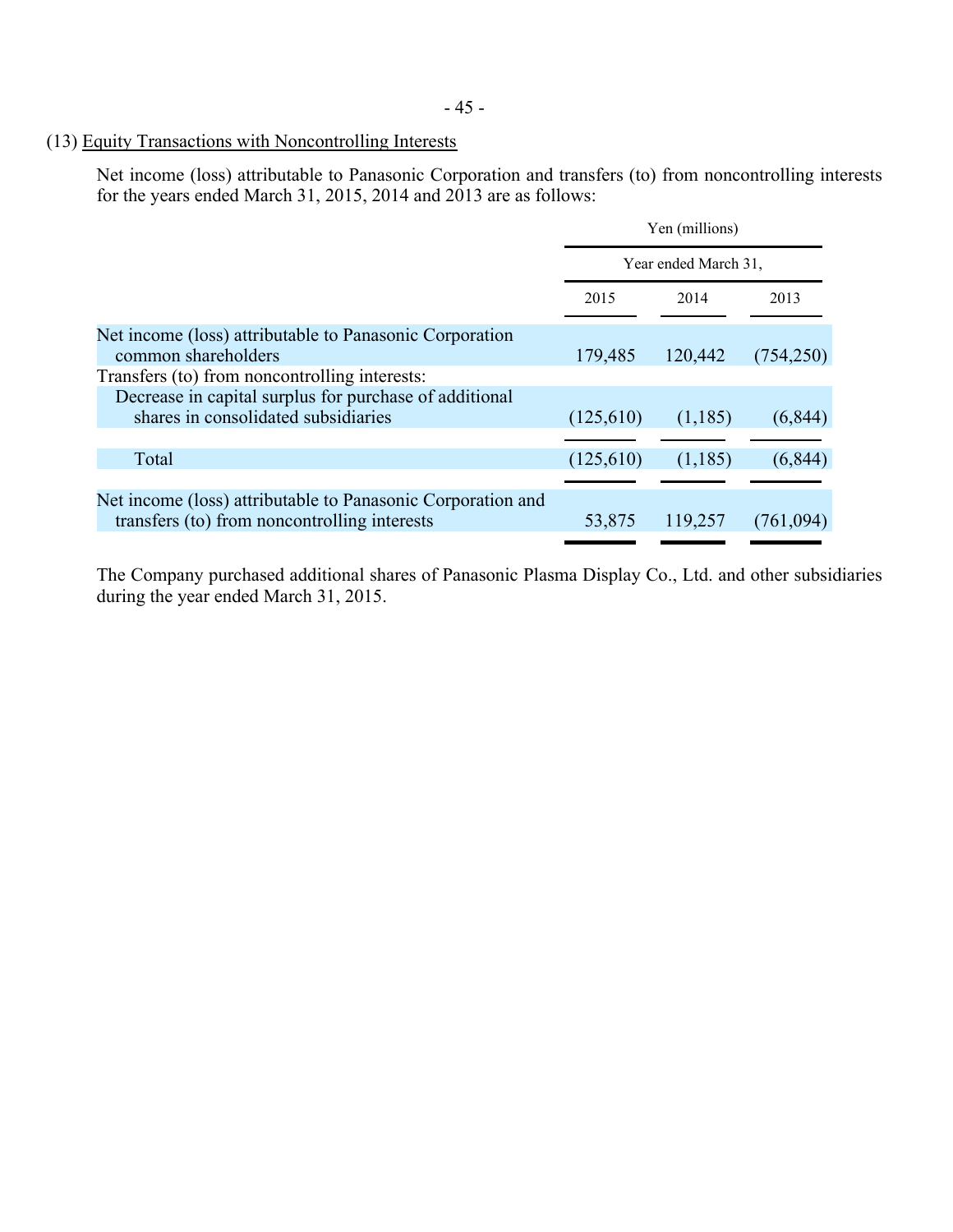# (14) Other Comprehensive Income (Loss)

Components of other comprehensive income (loss) for the years ended March 31, 2015, 2014 and 2013 are as follows:

|                                                                                                             | Yen (millions)             |                                                                                       |                                                                            |                                     |            |
|-------------------------------------------------------------------------------------------------------------|----------------------------|---------------------------------------------------------------------------------------|----------------------------------------------------------------------------|-------------------------------------|------------|
|                                                                                                             | Translation<br>adjustments | Unrealized<br>holding<br>gains<br>(losses) of<br>available-<br>for-sale<br>securities | Unrealized<br>holding<br>gains<br>(losses) of<br>derivative<br>instruments | Pension<br>liability<br>adjustments | Total      |
| Accumulated other comprehensive income                                                                      |                            |                                                                                       |                                                                            |                                     |            |
| (loss)—Balance as of April 1, 2012                                                                          | (482, 168)                 | 13,283                                                                                | (3,728)                                                                    | (262, 542)                          | (735, 155) |
| Arising during the period:                                                                                  |                            |                                                                                       |                                                                            |                                     |            |
| Pre-tax amount                                                                                              | 195,825                    | 4,131                                                                                 | 13,922                                                                     | (72, 417)                           | 141,461    |
| Income tax (expense) benefit                                                                                |                            | (1,508)                                                                               | (2,900)                                                                    | 909                                 | (3,499)    |
| Net-of-tax amount                                                                                           | 195,825                    | 2,623                                                                                 | 11,022                                                                     | (71, 508)                           | 137,962    |
| Reclassification adjustment for (gains) losses<br>included in net income:                                   |                            |                                                                                       |                                                                            |                                     |            |
| Pre-tax amount                                                                                              | 2,462                      | (25,706)                                                                              | (12, 953)                                                                  | 10,605                              | (25, 592)  |
| Income tax (expense) benefit                                                                                |                            | 9,667                                                                                 | 1,086                                                                      | (1,578)                             | 9,175      |
| Net-of-tax amount                                                                                           | 2,462                      | (16,039)                                                                              | (11, 867)                                                                  | 9,027                               | (16, 417)  |
| Other comprehensive income (loss), net of tax                                                               | 198,287                    | (13, 416)                                                                             | (845)                                                                      | (62, 481)                           | 121,545    |
| Other comprehensive income (loss)<br>attributable to noncontrolling interests, net-<br>of-tax amount        | 13,134                     | 85                                                                                    |                                                                            | 1,400                               | 14,619     |
| Accumulated other comprehensive income<br>(loss)—Balance as of March 31, 2013<br>Arising during the period: | (297, 015)                 | (218)                                                                                 | (4,573)                                                                    | (326, 423)                          | (628, 229) |
| Pre-tax amount                                                                                              | 139,689                    | 45,347                                                                                | (7, 781)                                                                   | 113,379                             | 290,634    |
| Income tax (expense) benefit                                                                                |                            | (16,793)                                                                              | 501                                                                        | (16,758)                            | (33,050)   |
| Net-of-tax amount                                                                                           | 139,689                    | 28,554                                                                                | (7,280)                                                                    | 96,621                              | 257,584    |
| Reclassification adjustment for (gains) losses<br>included in net income:                                   |                            |                                                                                       |                                                                            |                                     |            |
| Pre-tax amount                                                                                              | (3,056)                    | (35, 937)                                                                             | 12,120                                                                     | (61, 117)                           | (87,990)   |
| Income tax (expense) benefit                                                                                |                            | 13,584                                                                                | (540)                                                                      | 3,047                               | 16,091     |
| Net-of-tax amount                                                                                           | (3,056)                    | (22, 353)                                                                             | 11,580                                                                     | (58,070)                            | (71, 899)  |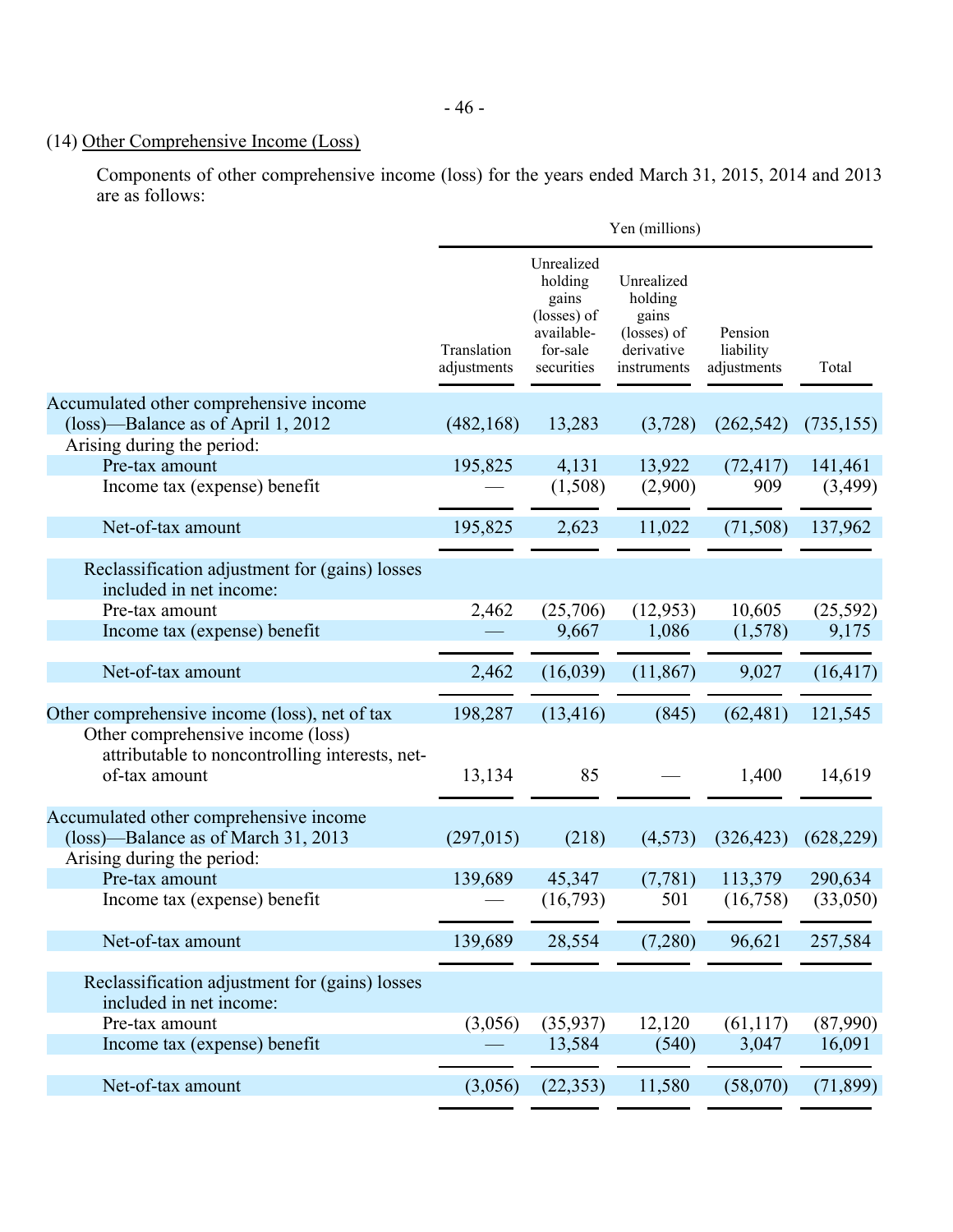|                                                                                                             | Yen (millions)             |                                                                                       |                                                                            |                                     |            |
|-------------------------------------------------------------------------------------------------------------|----------------------------|---------------------------------------------------------------------------------------|----------------------------------------------------------------------------|-------------------------------------|------------|
|                                                                                                             | Translation<br>adjustments | Unrealized<br>holding<br>gains<br>(losses) of<br>available-<br>for-sale<br>securities | Unrealized<br>holding<br>gains<br>(losses) of<br>derivative<br>instruments | Pension<br>liability<br>adjustments | Total      |
| Other comprehensive income (loss), net of tax<br>Other comprehensive income (loss)                          | 136,633                    | 6,201                                                                                 | 4,300                                                                      | 38,551                              | 185,685    |
| attributable to noncontrolling interests,<br>net-of-tax amount                                              | 6,837                      | (44)                                                                                  | (36)                                                                       | 2,398                               | 9,155      |
| Accumulated other comprehensive income<br>(loss)—Balance as of March 31, 2014<br>Arising during the period: | (167,219)                  | 6,027                                                                                 | (237)                                                                      | (290, 270)                          | (451, 699) |
| Pre-tax amount                                                                                              | 190,233                    | 12,952                                                                                | 9,614                                                                      | 47,728                              | 260,527    |
| Income tax (expense) benefit                                                                                |                            | (3,598)                                                                               | (2, 727)                                                                   | (433)                               | (6,758)    |
| Net-of-tax amount                                                                                           | 190,233                    | 9,354                                                                                 | 6,887                                                                      | 47,295                              | 253,769    |
| Reclassification adjustment for (gains)<br>losses included in net income:                                   |                            |                                                                                       |                                                                            |                                     |            |
| Pre-tax amount                                                                                              | 3,457                      | (1, 554)                                                                              | (5,567)                                                                    | 21,035                              | 17,371     |
| Income tax (expense) benefit                                                                                |                            | 551                                                                                   | 2,125                                                                      | (303)                               | 2,373      |
| Net-of-tax amount                                                                                           | 3,457                      | (1,003)                                                                               | (3, 442)                                                                   | 20,732                              | 19,744     |
| Other comprehensive income (loss), net of tax<br>Other comprehensive income (loss)                          | 193,690                    | 8,351                                                                                 | 3,445                                                                      | 68,027                              | 273,513    |
| attributable to noncontrolling interests,<br>net-of-tax amount                                              | 14,613                     | 93                                                                                    | 73                                                                         | 286                                 | 15,065     |
| Accumulated other comprehensive income<br>(loss)—Balance as of March 31, 2015                               | 11,858                     | 14,285                                                                                | 3,135                                                                      | (222, 529)                          | (193, 251) |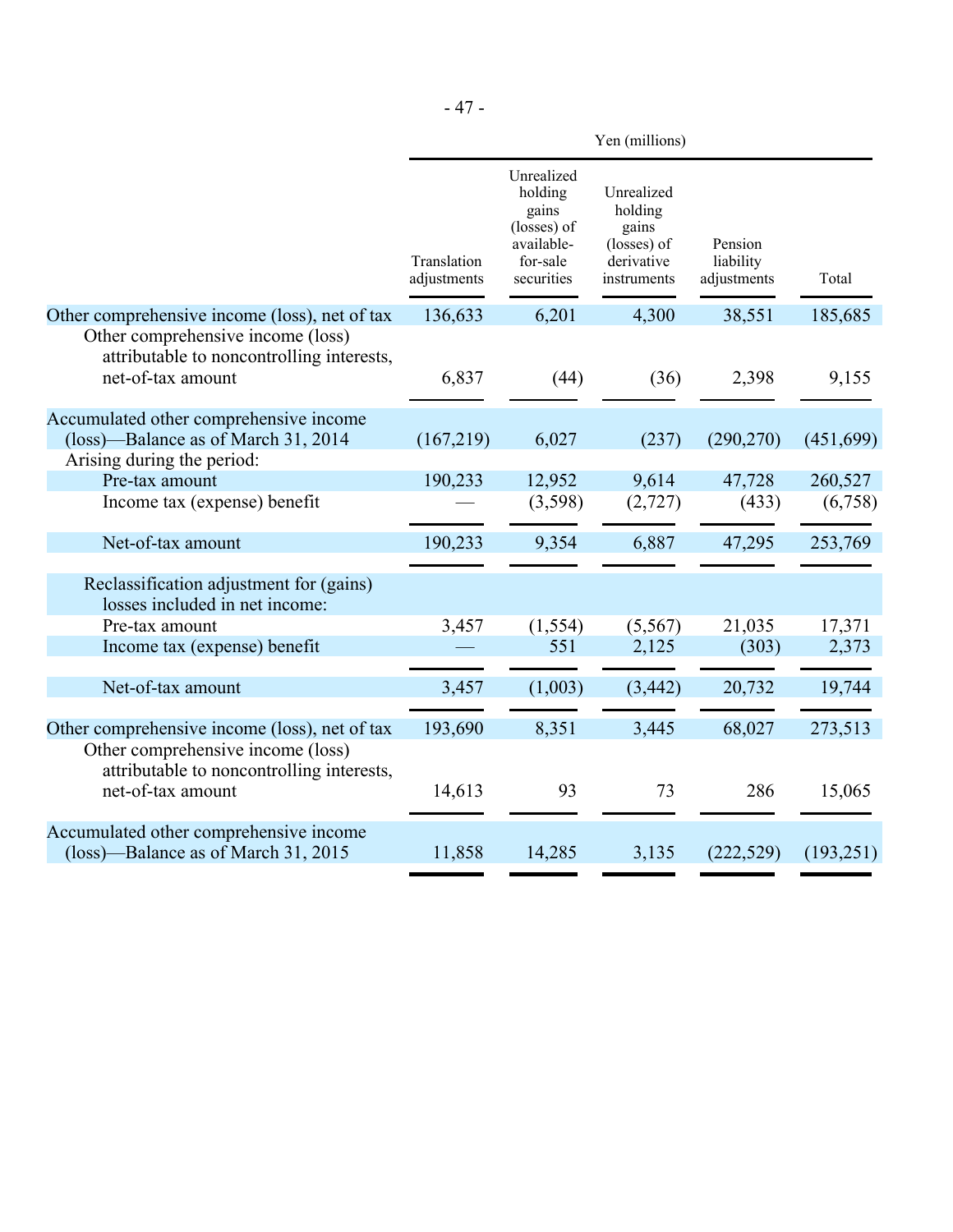Pre-tax amount of reclassification adjustment for (gains) losses included in net income (loss) in the table above is included in the following in the consolidated statement of operations.

Translation adjustments—Other income (deductions) Unrealized holding gains (losses) of available-for-sale securities—Other income (deductions) Unrealized holding gains (losses) of derivative instruments Foreign exchange contract—Other income (deductions) Commodity derivatives—Cost of sales Pension liability adjustments—Net periodic pension cost (See Note 9)

Pre-tax amount of reclassification adjustment for (gains) losses included in net income (loss) relating to foreign exchange contract is 6,204 million yen, (9,732) million yen and 10,765 million yen, for the years ended March 31, 2015, 2014 and 2013, respectively. Pre-tax amount of reclassification adjustment for (gains) losses included in net income (loss) relating to commodity derivatives is (637) million yen, (2,388) million yen and 2,188 million yen, for the years ended March 31, 2015, 2014 and 2013, respectively.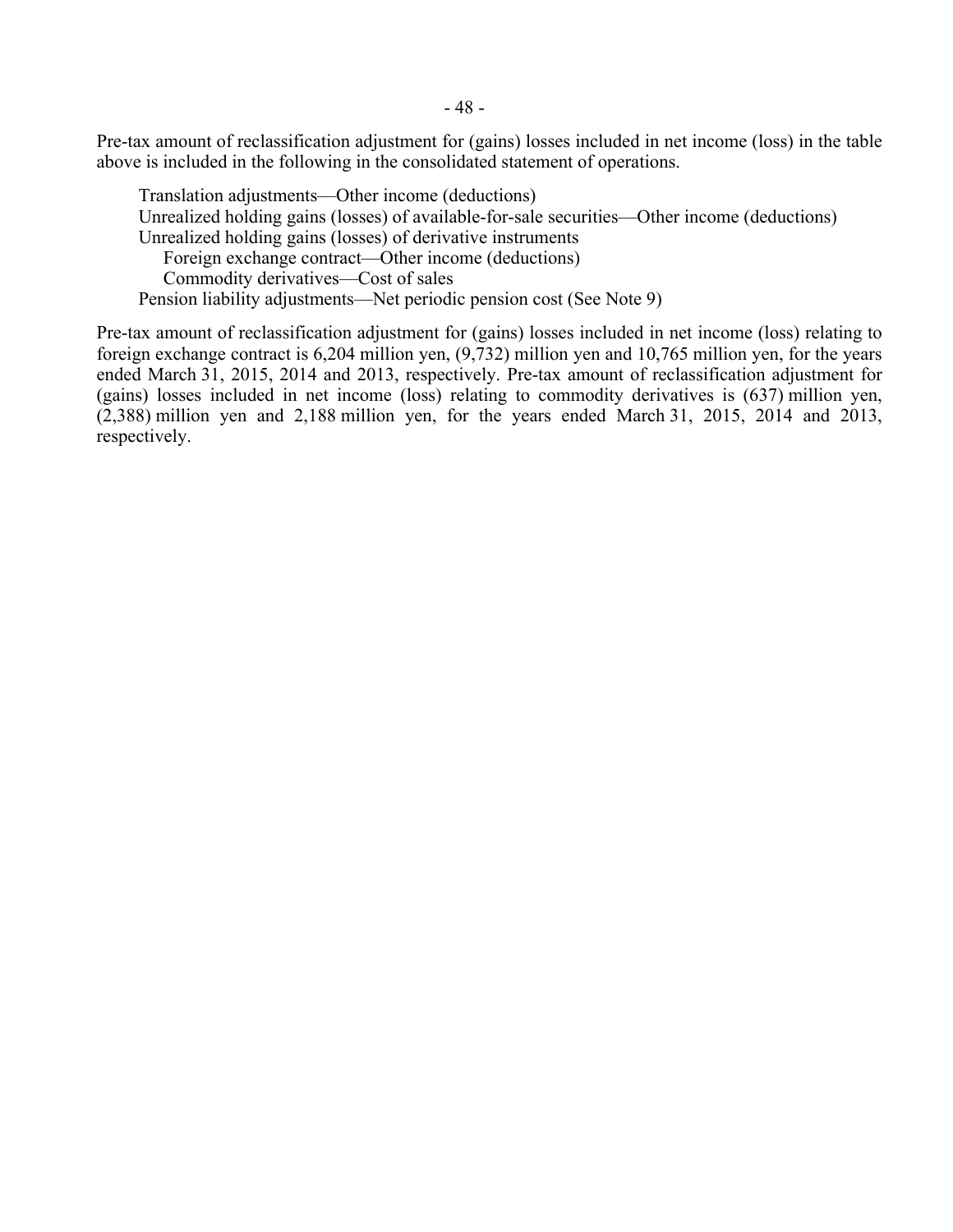A breakdown of arising during the period and reclassification adjustment for (gains) losses included in net income (loss) relating to pension liability adjustments for the years ended March 31, 2015, 2014 and 2013 are as follows:

|                                                                                  | Yen (millions)              |                                      |           |
|----------------------------------------------------------------------------------|-----------------------------|--------------------------------------|-----------|
|                                                                                  | 2015                        |                                      |           |
|                                                                                  | Prior<br>service<br>benefit | Actuarial<br>gain<br>$(\text{loss})$ | Total     |
| Arising during the period:                                                       |                             |                                      |           |
| Pre-tax amount                                                                   | 3,519                       | 44,209                               | 47,728    |
| Income tax (expense) benefit                                                     |                             | (433)                                | (433)     |
| Net-of-tax amount                                                                | 3,519                       | 43,776                               | 47,295    |
| Reclassification adjustment for (gains) losses included in net                   |                             |                                      |           |
| income (loss):                                                                   |                             |                                      |           |
| Pre-tax amount                                                                   | (4, 124)                    | 25,159                               | 21,035    |
| Income tax (expense) benefit                                                     | 1,417                       | (1,720)                              | (303)     |
| Net-of-tax amount                                                                | (2,707)                     | 23,439                               | 20,732    |
|                                                                                  |                             | Yen (millions)                       |           |
|                                                                                  |                             | 2014                                 |           |
|                                                                                  | Prior<br>service            | Actuarial<br>gain                    |           |
|                                                                                  | benefit                     | $(\text{loss})$                      | Total     |
| Arising during the period:                                                       |                             |                                      |           |
| Pre-tax amount                                                                   | (644)                       | 114,023                              | 113,379   |
| Income tax (expense) benefit                                                     | 228                         | (16,986)                             | (16,758)  |
| Net-of-tax amount                                                                | (416)                       | 97,037                               | 96,621    |
| Reclassification adjustment for (gains) losses included in net<br>income (loss): |                             |                                      |           |
| Pre-tax amount                                                                   | (84, 282)                   | 23,165                               | (61, 117) |
| Income tax (expense) benefit                                                     | 4,842                       | (1,795)                              | 3,047     |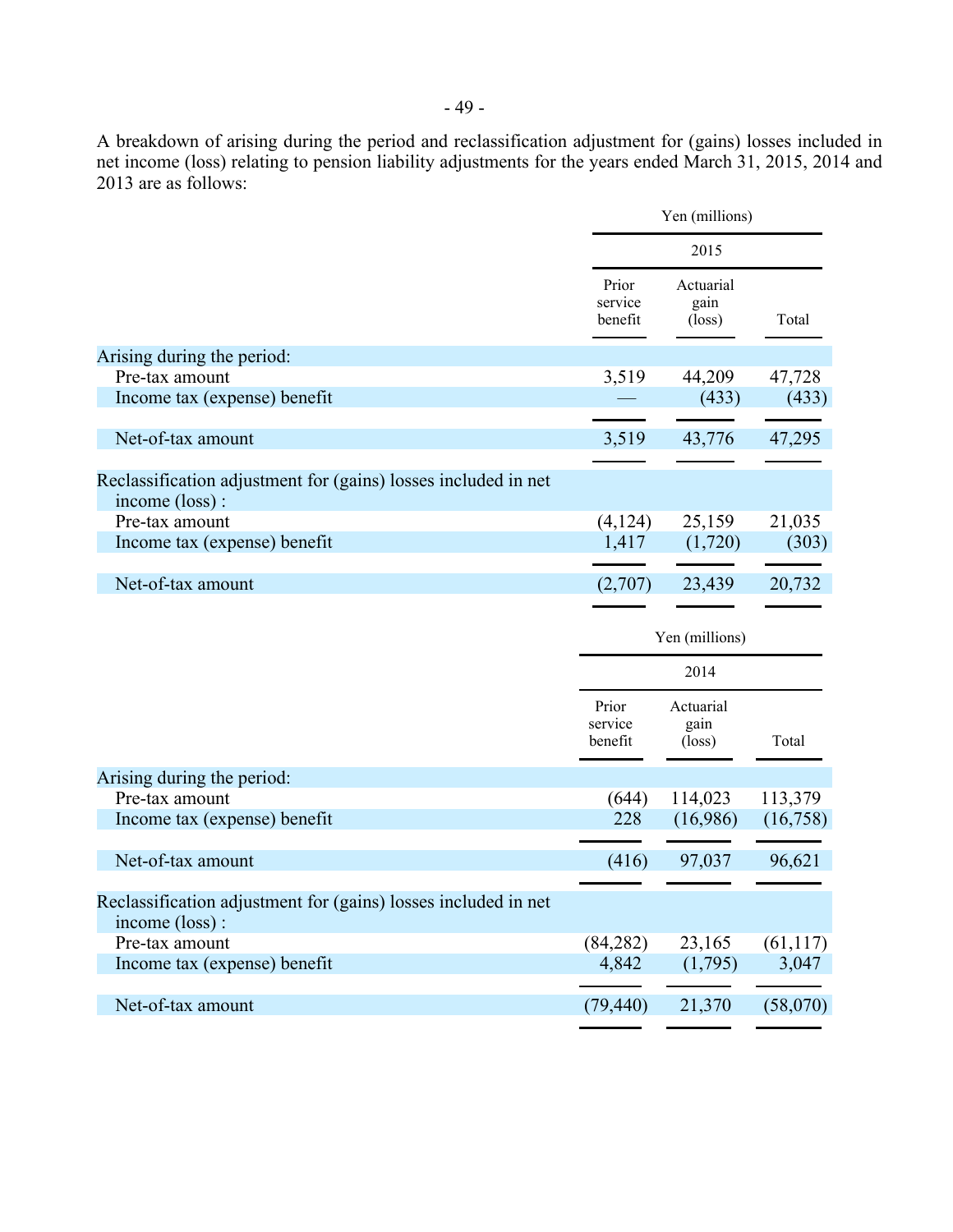|                                                                                  | Yen (millions)              |                                      |           |
|----------------------------------------------------------------------------------|-----------------------------|--------------------------------------|-----------|
|                                                                                  | 2013                        |                                      |           |
|                                                                                  | Prior<br>service<br>benefit | Actuarial<br>gain<br>$(\text{loss})$ | Total     |
| Arising during the period:                                                       |                             |                                      |           |
| Pre-tax amount                                                                   | (860)                       | (71, 557)                            | (72, 417) |
| Income tax (expense) benefit                                                     | 304                         | 605                                  | 909       |
|                                                                                  |                             |                                      |           |
| Net-of-tax amount                                                                | (556)                       | (70, 952)                            | (71, 508) |
|                                                                                  |                             |                                      |           |
| Reclassification adjustment for (gains) losses included in net<br>income (loss): |                             |                                      |           |
| Pre-tax amount                                                                   | (22, 458)                   | 33,063                               | 10,605    |
| Income tax (expense) benefit                                                     | 5,359                       | (6,937)                              | (1,578)   |
|                                                                                  |                             |                                      |           |
| Net-of-tax amount                                                                | (17,099)                    | 26,126                               | 9,027     |
|                                                                                  |                             |                                      |           |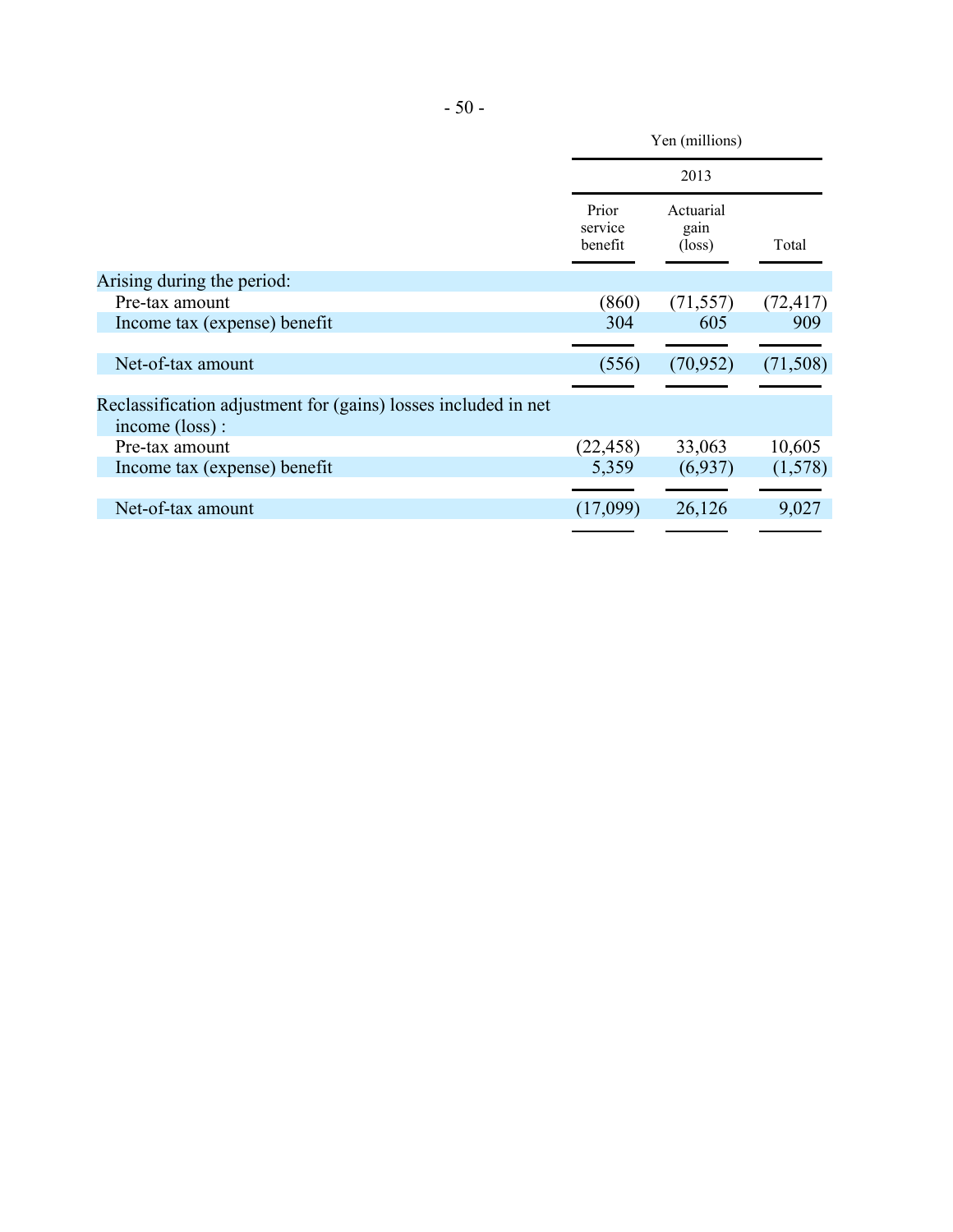### (15) Restructuring Charges

In connection with the reorganization of the Company's operations, the Company has incurred certain restructuring charges. Components and related amounts of the restructuring charges, before the related tax effects, for the years ended March 31, 2015, 2014 and 2013 are as follows:

|                                                         | Yen (millions) |        |        |
|---------------------------------------------------------|----------------|--------|--------|
|                                                         | 2015           | 2014   | 2013   |
| Expenses associated with the implementation of early    |                |        |        |
| retirement programs:                                    |                |        |        |
| Domestic                                                | 9,055          | 25,451 | 32,441 |
| Overseas                                                | 7,362          | 6,583  | 5,996  |
|                                                         |                |        |        |
| Total                                                   | 16,417         | 32,034 | 38,437 |
| Expenses associated with the closure and integration of |                |        |        |
| locations                                               | 14,906         | 32,100 | 40,788 |
|                                                         |                |        |        |
| Total restructuring charges                             | 31,323         | 64,134 | 79,225 |
|                                                         |                |        |        |

These restructuring charges are included in other deductions in the consolidated statements of operations.

The Company has provided early retirement programs to those employees voluntarily leaving the Company. The accrued early retirement programs are recognized when the employees accept the offer and the amount can be reasonably estimated. Expenses associated with the closure and integration of locations include amounts such as moving expenses of facilities and costs to terminate leasing contracts incurred at domestic and overseas manufacturing plants and sales offices. An analysis of the accrued restructuring charges for the years ended March 31, 2015, 2014 and 2013 is as follows:

|          | Yen (millions) |            |  |
|----------|----------------|------------|--|
| 2015     | 2014           | 2013       |  |
| 28,860   | 45,889         | 70,942     |  |
| 31,323   | 64,134         | 79,225     |  |
| (50,088) | (81, 163)      | (104, 278) |  |
|          |                |            |  |
| 10,095   | 28,860         | 45,889     |  |
|          |                |            |  |

The restructuring activities are generally insignificant on an individual activity basis and are short term in nature and are generally completed within one year of initiation. The total amount of costs expected to be incurred in connection with the activity are generally not materially different from the respective restructuring charges as disclosed below except as indicated otherwise. Furthermore, the amounts of restructuring costs incurred, subsequent to the fiscal year end, for the initiation of any given restructuring activity are not significant except as indicated otherwise.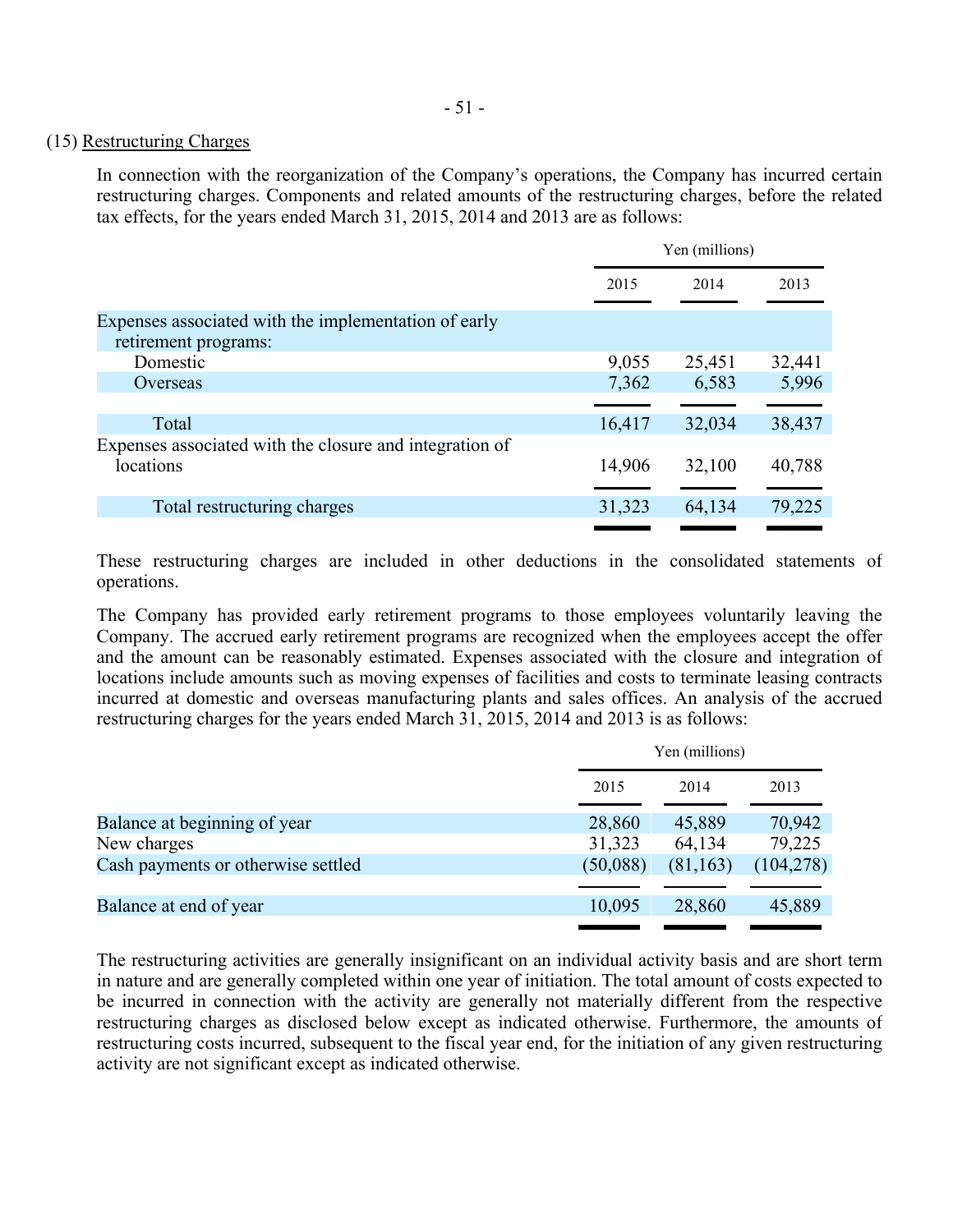|                                                                                | Yen (millions)                                                                       |                                                                               |                                |
|--------------------------------------------------------------------------------|--------------------------------------------------------------------------------------|-------------------------------------------------------------------------------|--------------------------------|
|                                                                                | Expenses associated<br>with the<br>implementation of<br>early retirement<br>programs | Expenses<br>associated with<br>the closure and<br>integration of<br>locations | Total restructuring<br>charges |
| Appliances                                                                     | 3,074                                                                                | 2,717                                                                         | 5,791                          |
| <b>Eco Solutions</b>                                                           | 1,396                                                                                | 87                                                                            | 1,483                          |
| <b>AVC Networks</b>                                                            | 2,761                                                                                | 6,852                                                                         | 9,613                          |
| Automotive & Industrial Systems                                                | 4,497                                                                                | 4,211                                                                         | 8,708                          |
| Other                                                                          | 3,142                                                                                | 86                                                                            | 3,228                          |
| Restructuring charges which are not<br>attributable to any reportable segments | 1,547                                                                                | 953                                                                           | 2,500                          |
| Consolidated total                                                             | 16,417                                                                               | 14,906                                                                        | 31,323                         |
|                                                                                |                                                                                      |                                                                               |                                |

#### *Appliances*

Appliances segment restructured its operations to improve efficiency mainly in overseas.

#### *Eco Solutions*

Eco Solutions segment restructured its operations to improve efficiency mainly in overseas.

#### *AVC Networks*

AVC Networks segment restructured its operations for selection and concentration of its businesses mainly in Japan.

### *Automotive & Industrial Systems*

Automotive & Industrial Systems segment restructured its operations to improve cost competitiveness through selection and concentration of business mainly in Japan.

### *Other*

Other segment restructured its operations to improve efficiency mainly in Japan.

Restructuring charges which are not attributable to any reportable segments were mainly for restructuring activities to accelerate integration of the organization at corporate headquarters.

The following table represents ending liability balance for the year ended March 31, 2015 and 2014 by segment:

| Yen (millions) |        |
|----------------|--------|
| 2015           | 2014   |
|                |        |
|                | 230    |
| 1,124          | 987    |
| 6,999          | 677    |
| 764            | 21,236 |
| 28             | 1,138  |
| 411            | 4,592  |
|                |        |
| 10,095         | 28,860 |
|                | 769    |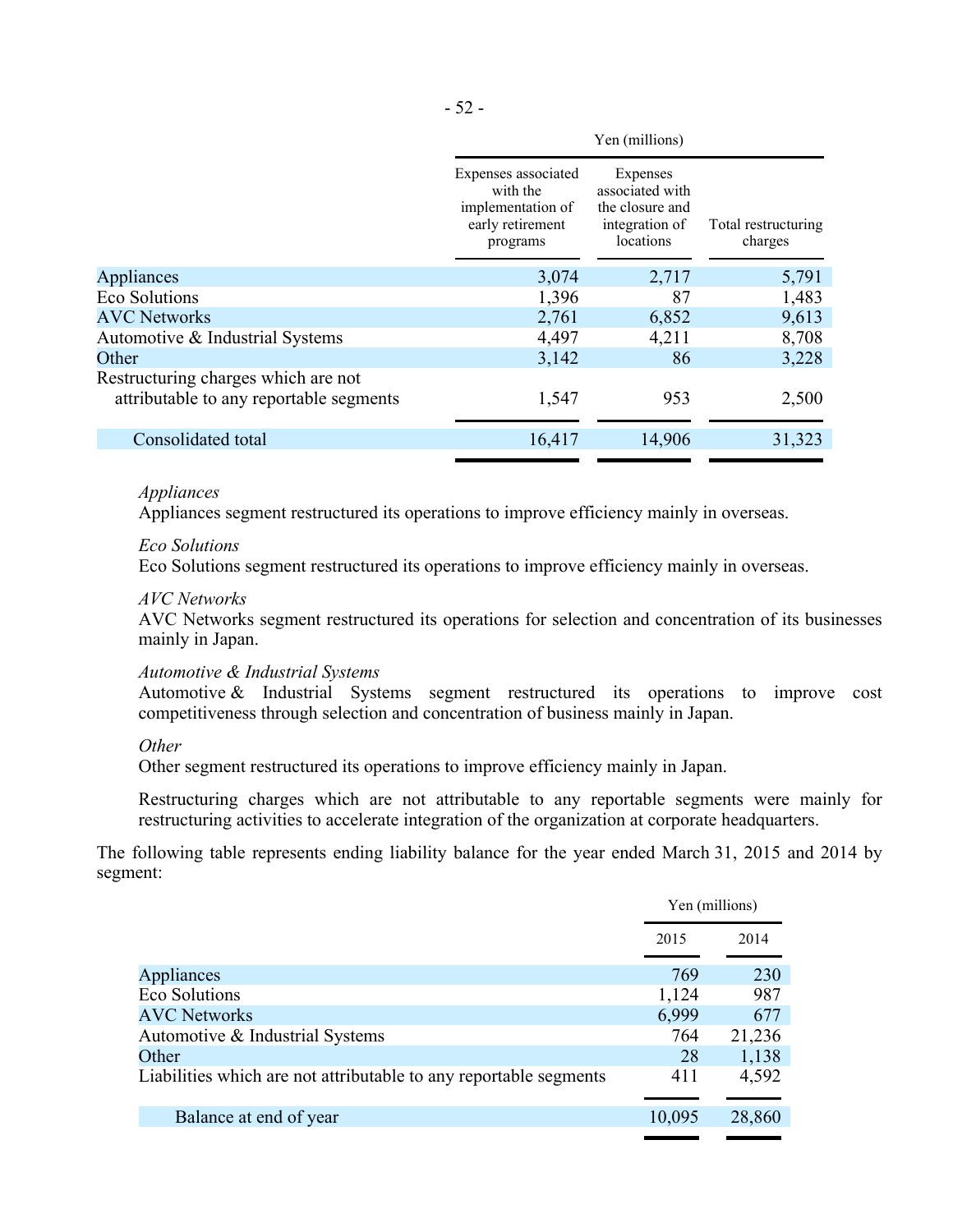The following table represents restructuring activities for the year ended March 31, 2014 by segment:

| Yen (millions)                                                                 |                                                                                      |                                                                               |                                |
|--------------------------------------------------------------------------------|--------------------------------------------------------------------------------------|-------------------------------------------------------------------------------|--------------------------------|
|                                                                                | Expenses associated<br>with the<br>implementation of<br>early retirement<br>programs | Expenses<br>associated with<br>the closure and<br>integration of<br>locations | Total restructuring<br>charges |
| Appliances                                                                     | 1,281                                                                                | 1,696                                                                         | 2,977                          |
| Eco Solutions                                                                  | 1,918                                                                                | 1,635                                                                         | 3,553                          |
| <b>AVC Networks</b>                                                            | 1,202                                                                                | 8,170                                                                         | 9,372                          |
| Automotive & Industrial Systems                                                | 14,152                                                                               | 15,581                                                                        | 29,733                         |
| Other                                                                          | 10,444                                                                               | 2,428                                                                         | 12,872                         |
| Restructuring charges which are not attributable to<br>any reportable segments | 3,037                                                                                | 2,590                                                                         | 5,627                          |
| Consolidated total                                                             | 32,034                                                                               | 32,100                                                                        | 64,134                         |
|                                                                                |                                                                                      |                                                                               |                                |

#### *Appliances*

Appliances segment restructured its operations to improve efficiency in Japan and overseas.

#### *Eco Solutions*

Eco Solutions segment restructured its operations to improve efficiency in Japan and overseas.

#### *AVC Networks*

AVC Networks segment restructured its operations for selection and concentration of its businesses mainly in Japan.

#### *Automotive & Industrial Systems*

Automotive & Industrial Systems segment restructured its operations to improve cost competitiveness through selection and concentration of business mainly in Japan.

#### *Other*

Other segment restructured its operations to improve efficiency and cost effectiveness mainly in Japan.

Restructuring charges which are not attributable to any reportable segments were mainly for restructuring activities to accelerate integration of the organization at corporate headquarters.

The following table represents ending liability balance for the year ended March 31, 2014 and 2013 by segment:

|                                                                   |        | Yen (millions) |
|-------------------------------------------------------------------|--------|----------------|
|                                                                   | 2014   | 2013           |
|                                                                   |        |                |
| Appliances                                                        | 230    | 298            |
| <b>Eco Solutions</b>                                              | 987    | 700            |
| <b>AVC Networks</b>                                               | 677    | 38,112         |
| Automotive & Industrial Systems                                   | 21,236 | 3,070          |
| Other                                                             | 1,138  | 3,709          |
| Liabilities which are not attributable to any reportable segments | 4,592  |                |
|                                                                   |        |                |
| Balance at end of year                                            | 28,860 | 45,889         |
|                                                                   |        |                |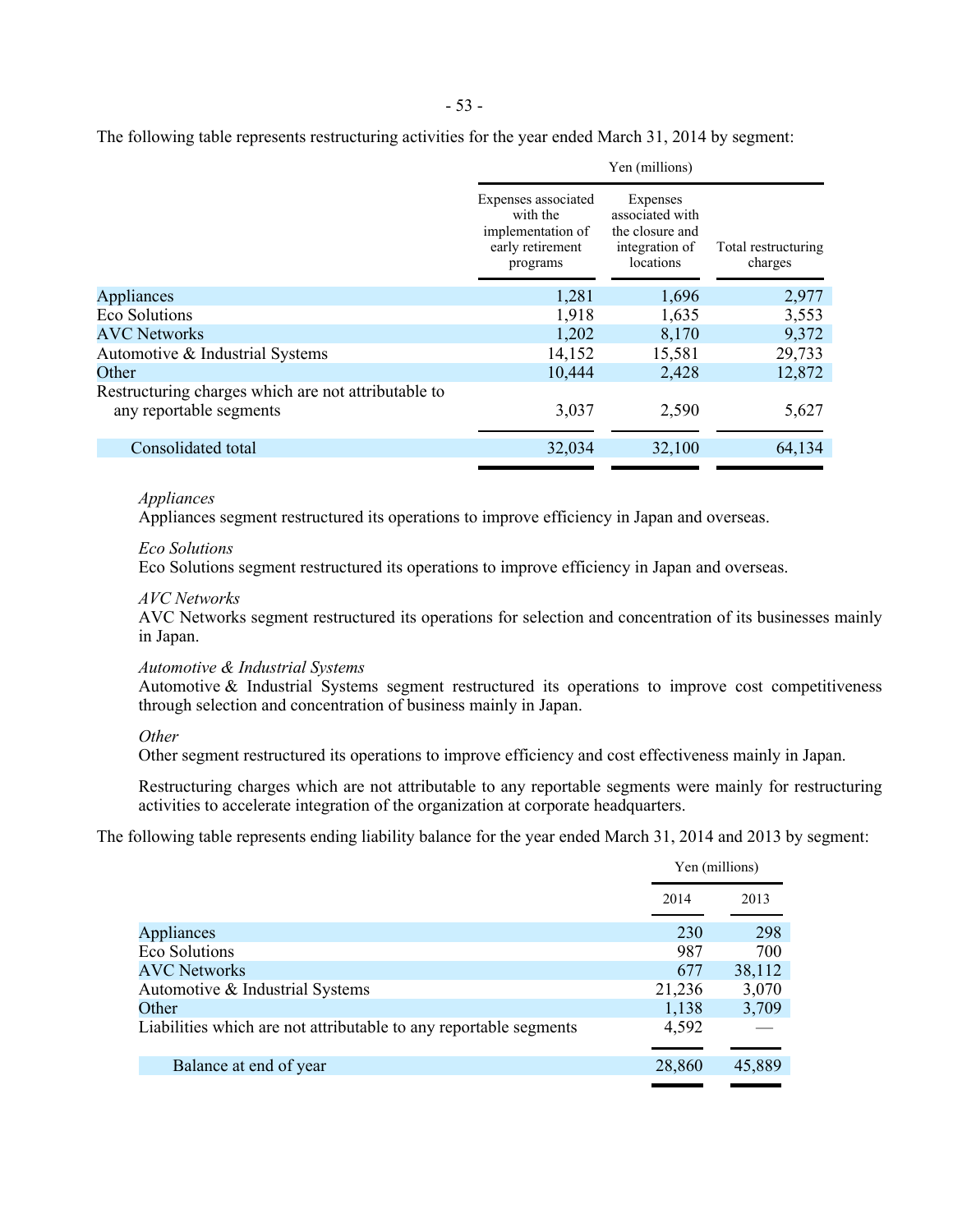# - 54 -

# *AVC Networks*

The beginning liability balance amounting to 36,165 million yen was in connection with the restructuring activity of domestic plasma display panel fifth factory of Panasonic Plasma Display Co., Ltd., a subsidiary of the Company. This was all paid or otherwise settled during the fiscal year. There was no additional restructuring charge incurred for the year ended March 31, 2014.

# *Other*

The beginning liability balance amounting to 113 million yen was in connection with the restructuring activity of SANYO's semiconductor business. This was all paid or otherwise settled during the fiscal year. There was no additional restructuring charge incurred for the year ended March 31, 2014.

The following table represents restructuring activities for the year ended March 31, 2013 by segment:

|                                                                                | Yen (millions)                                                                       |                                                                               |                                |  |
|--------------------------------------------------------------------------------|--------------------------------------------------------------------------------------|-------------------------------------------------------------------------------|--------------------------------|--|
|                                                                                | Expenses associated<br>with the<br>implementation of<br>early retirement<br>programs | Expenses<br>associated with<br>the closure and<br>integration of<br>locations | Total restructuring<br>charges |  |
| Appliances                                                                     | 699                                                                                  | 2,558                                                                         | 3,257                          |  |
| <b>Eco Solutions</b>                                                           | 938                                                                                  | 598                                                                           | 1,536                          |  |
| <b>AVC Networks</b>                                                            | 16,965                                                                               | 7,303                                                                         | 24,268                         |  |
| Automotive & Industrial Systems                                                | 3,750                                                                                | 6,922                                                                         | 10,672                         |  |
| Other                                                                          | 9,949                                                                                | 23,407                                                                        | 33,356                         |  |
| Restructuring charges which are not<br>attributable to any reportable segments | 6,136                                                                                |                                                                               | 6,136                          |  |
| Consolidated total                                                             | 38,437                                                                               | 40,788                                                                        | 79,225                         |  |
|                                                                                |                                                                                      |                                                                               |                                |  |

# *Appliances*

Appliances segment restructured its operations to improve efficiency mainly in Japan.

# *Eco Solutions*

Eco Solutions segment restructured its operations to improve efficiency in Japan and overseas.

# *AVC Networks*

AVC Networks segment restructured its operations to improve cost competitiveness through selection and concentration of business in Japan and overseas.

# *Automotive & Industrial Systems*

Automotive & Industrial Systems segment restructured its operations to improve efficiency and cost effectiveness mainly in Japan.

# *Other*

Other segment restructured its operations for selection and concentration of its businesses in Japan and overseas.

Restructuring charges which are not attributable to any reportable segments were for restructuring activities to accelerate integration of the organization at corporate headquarters.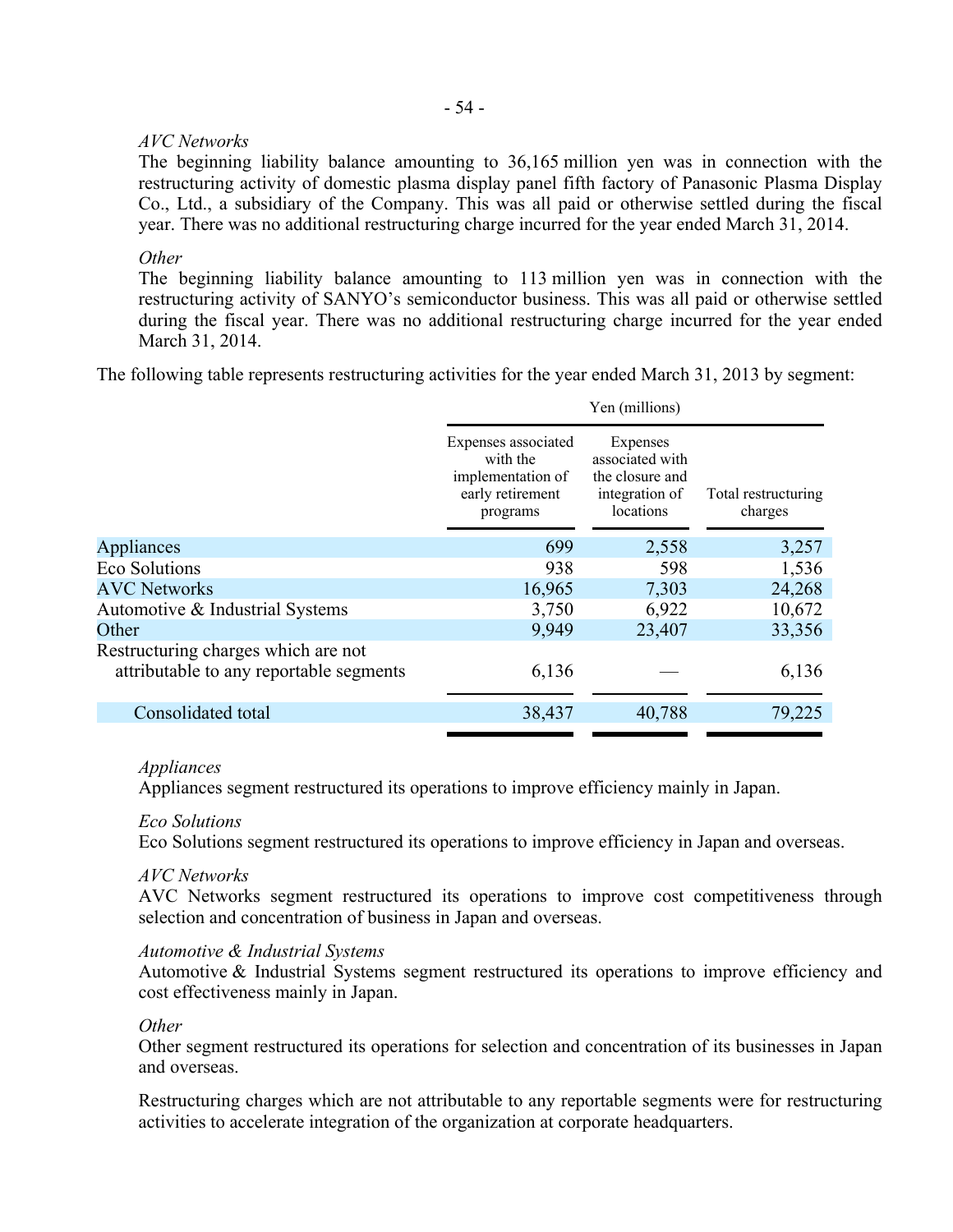The following table represents ending liability balance as of March 31, 2013 and 2012 by segment:

|                                                                   | Yen (millions) |        |
|-------------------------------------------------------------------|----------------|--------|
|                                                                   | 2013           | 2012   |
| Appliances                                                        | 298            | 59     |
| Eco Solutions                                                     | 700            | 342    |
| <b>AVC Networks</b>                                               | 38,112         | 45,861 |
| Automotive & Industrial Systems                                   | 3,070          | 1,119  |
| Other                                                             | 3,709          | 23,119 |
| Liabilities which are not attributable to any reportable segments |                | 442    |
| Balance at end of year                                            | 45,889         | 70,942 |
|                                                                   |                |        |

# *AVC Networks*

The total amount expected to be incurred in connection with the restructuring activity of domestic plasma display panel fifth factory of Panasonic Plasma Display Co., Ltd., a subsidiary of the Company amounted to 54,370 million yen as of March 31, 2013. The beginning liability balance amounted to 45,819 million yen and additional restructuring charges incurred of 3,287 million yen and costs paid or otherwise settled of 12,941 million yen during the fiscal year. The ending liability balance amounted to 36,165 million yen.

# *Other*

The total amount expected to be incurred in connection with the restructuring activity of SANYO's semiconductor business amounted to 45,749 million yen as of March 31, 2013. The beginning liability balance amounted to 3,644 million yen and additional restructuring charges incurred of 1,579 million yen and costs paid or otherwise settled of 5,110 million yen during the fiscal year. The ending liability balance amounted to 113 million yen.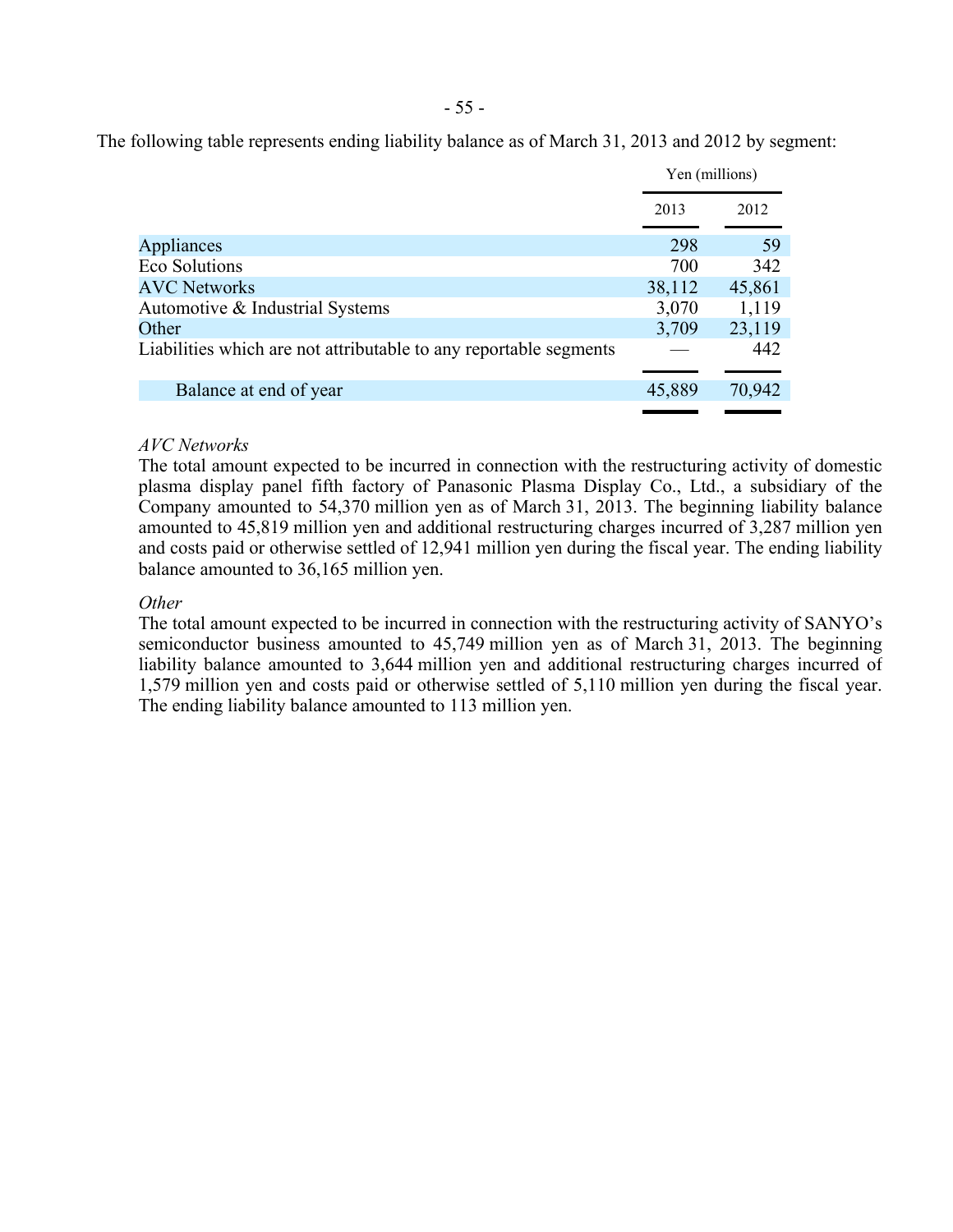### (16) Supplementary Information to the Statements of Operations and Cash Flows

Research and development costs, advertising costs, shipping and handling costs and depreciation charged to income for the years ended March 31, 2015, 2014 and 2013 are as follows:

|                                |         | Yen (millions) |         |
|--------------------------------|---------|----------------|---------|
|                                | 2015    | 2014           | 2013    |
| Research and development costs | 457,250 | 478,817        | 502,223 |
| Advertising costs              | 98,195  | 105,091        | 114,826 |
| Shipping and handling costs    | 159,115 | 147,597        | 139,392 |
| Depreciation                   | 242,149 | 278,792        | 277,582 |

Shipping and handling costs are included in selling, general and administrative expenses in the consolidated statements of operations.

The components included in other deductions for the years ended March 31, 2015, 2014 and 2013 are as follows:

|                                                    |         | Yen (millions) |         |
|----------------------------------------------------|---------|----------------|---------|
|                                                    | 2015    | 2014           | 2013    |
| Expenses related to litigation                     | 59,173  | 9,711          | 5,527   |
| Expenses associated with discontinuation or        |         |                |         |
| voluntary recall of products                       | 52,254  | 40,122         | 25,512  |
| Restructuring charges                              | 31,323  | 64,134         | 79,225  |
| Loss on disposal of long-lived assets              | 18,592  | 58,304         | 64,522  |
| Loss on divestitures of non-core business          | 14,659  |                | 9,792   |
| Loss on curtailments and settlements               | 8,323   |                | 2,209   |
| Reclassification adjustment for losses associated  |         |                |         |
| with translation adjustments                       | 3,457   |                | 2,300   |
| Write-down of investment securities                | 1,023   | 142            | 4,017   |
| Depreciation associated with idle production       |         |                |         |
| capacity                                           | 412     | 1,166          | 5,211   |
| Loss on sale of investment securities              | 42      | 2,480          | 6,813   |
| Environmental remediation costs for equipment with |         |                |         |
| polychlorinated biphenyls                          |         | 13,841         |         |
| Net foreign exchange loss                          |         | 6,324          | 14,050  |
| Other                                              | 48,825  | 25,034         | 30,641  |
|                                                    |         |                |         |
| Total other deductions                             | 238,083 | 221,258        | 249,819 |

Net foreign exchange gains included in other income for the year ended March 31, 2015 is 10,802 million yen.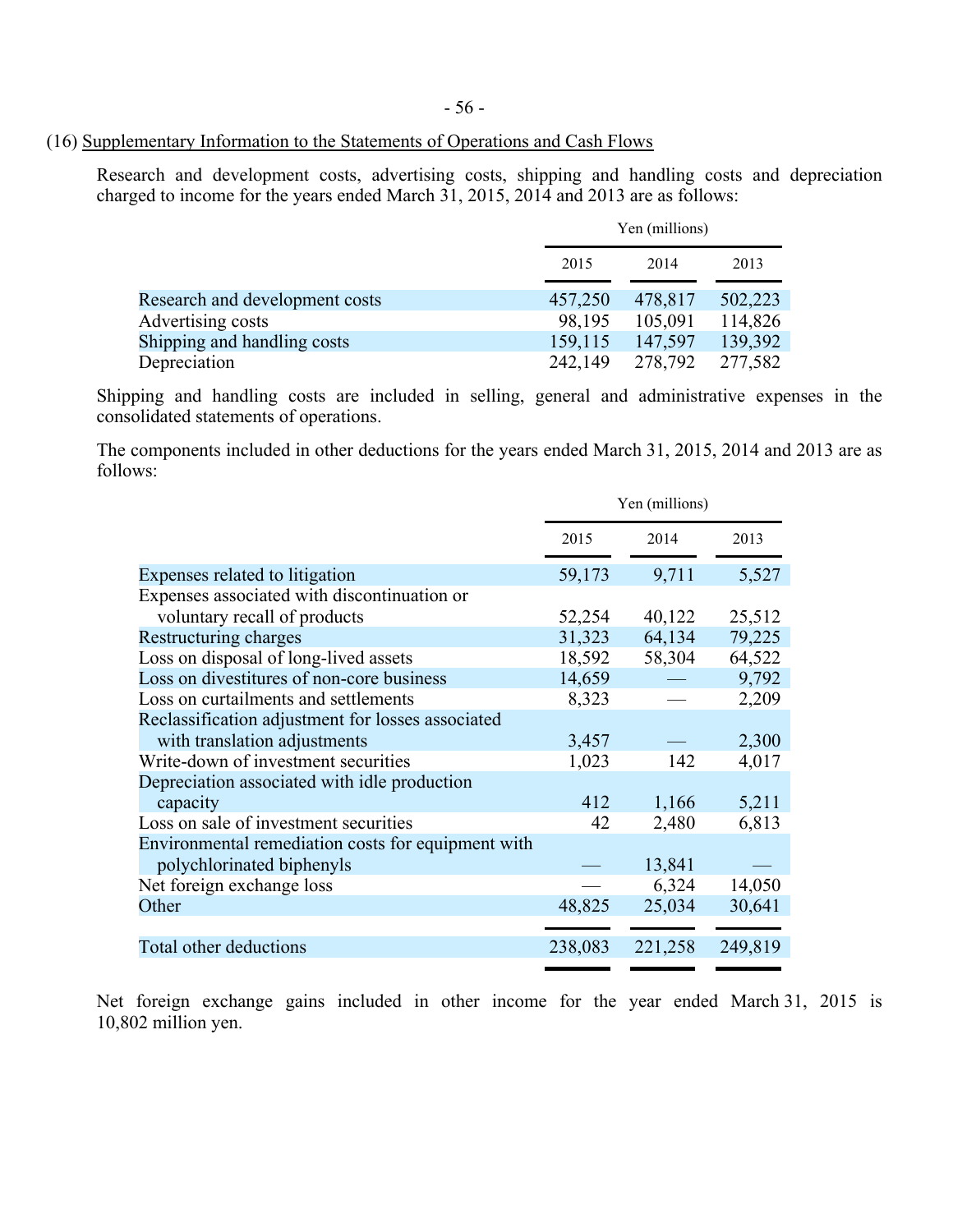During the years ended March 31, 2015, 2014 and 2013, the Company sold, without recourse, trade receivables and others of 772,811 million yen, 617,456 million yen and 642,220 million yen to independent third parties for proceeds of 771,881 million yen, 613,956 million yen and 637,183 million yen, and recorded losses on sale of trade receivables of 930 million yen, 3,500 million yen and 5,037 million yen, respectively. During the years ended March 31, 2015, 2014 and 2013, the Company sold, with recourse, trade receivables of 469,763 million yen, 501,193 million yen and 421,681 million yen to independent third parties for proceeds of 469,368 million yen, 500,656 million yen and 421,145 million yen, and recorded losses on sale of trade receivables of 395 million yen, 537 million yen and 536 million yen, respectively. These losses are included in selling, general and administrative expenses and other deductions. The Company is responsible for servicing most of the receivables. The amounts of trade receivables sold to independent third parties which have not been collected as of March 31, 2015 and 2014 are 158,337 million yen and 130,143 million yen, respectively. These receivables had been derecognized as of March 31, 2015 and 2014. Included in trade notes receivable and trade accounts receivable as of March 31, 2015 are amounts of 49,628 million yen without recourse and 37,204 million yen with recourse scheduled to be sold to independent third parties. The sale of trade receivables was accounted for under the provision of ASC 860, "Transfers and Servicing," which provides accounting and reporting standards for transfer and servicing of financial assets and extinguishments of liabilities.

A gain of 27,874 million yen from sales of certain businesses are included in other income for the year ended March 31, 2015.

For the year ended March 31, 2014, the Company's management and labor unions agreed to reduce the employee's bonuses. As a result of the agreements, the Company and certain domestic subsidiaries reversed accrued employee's bonus expenses, included in accrued payroll in the consolidated balance sheet as of March 31, 2013. This revision is regarded as a change in accounting estimate. Accordingly, the amounts of Income before income taxes increased by 20,133 million yen, and net income attributable to Panasonic Corporation increased by 18,448 million yen for the year ended March 31, 2014. In addition, basic net income attributable to Panasonic Corporation common shareholders per share increased by 7.98 yen. Diluted net income attributable to Panasonic Corporation common shareholders per share is not provided because the Company did not have potential dilutive common shares.

A gain of 12,199 million yen from stocks contributed to an employee retirement benefit trust are included in other income for the year ended March 31, 2014.

Net gain from insurance recovery related to the flooding in Thailand included in other income for the year ended March 31, 2013 amounted to 7,966 million yen which was net of loss of 503 million yen incurred due to the flooding.

Interest expenses and income taxes paid, and noncash investing and financing activities for the years ended March 31, 2015, 2014 and 2013 are as follows:

| Yen (millions) |        |        |
|----------------|--------|--------|
| 2015           | 2014   | 2013   |
|                |        |        |
| 20,049         | 20,362 | 25,244 |
| 110,864        | 81,245 | 61,715 |
|                |        |        |
| 6,528          | 6,179  | 4,684  |
|                |        |        |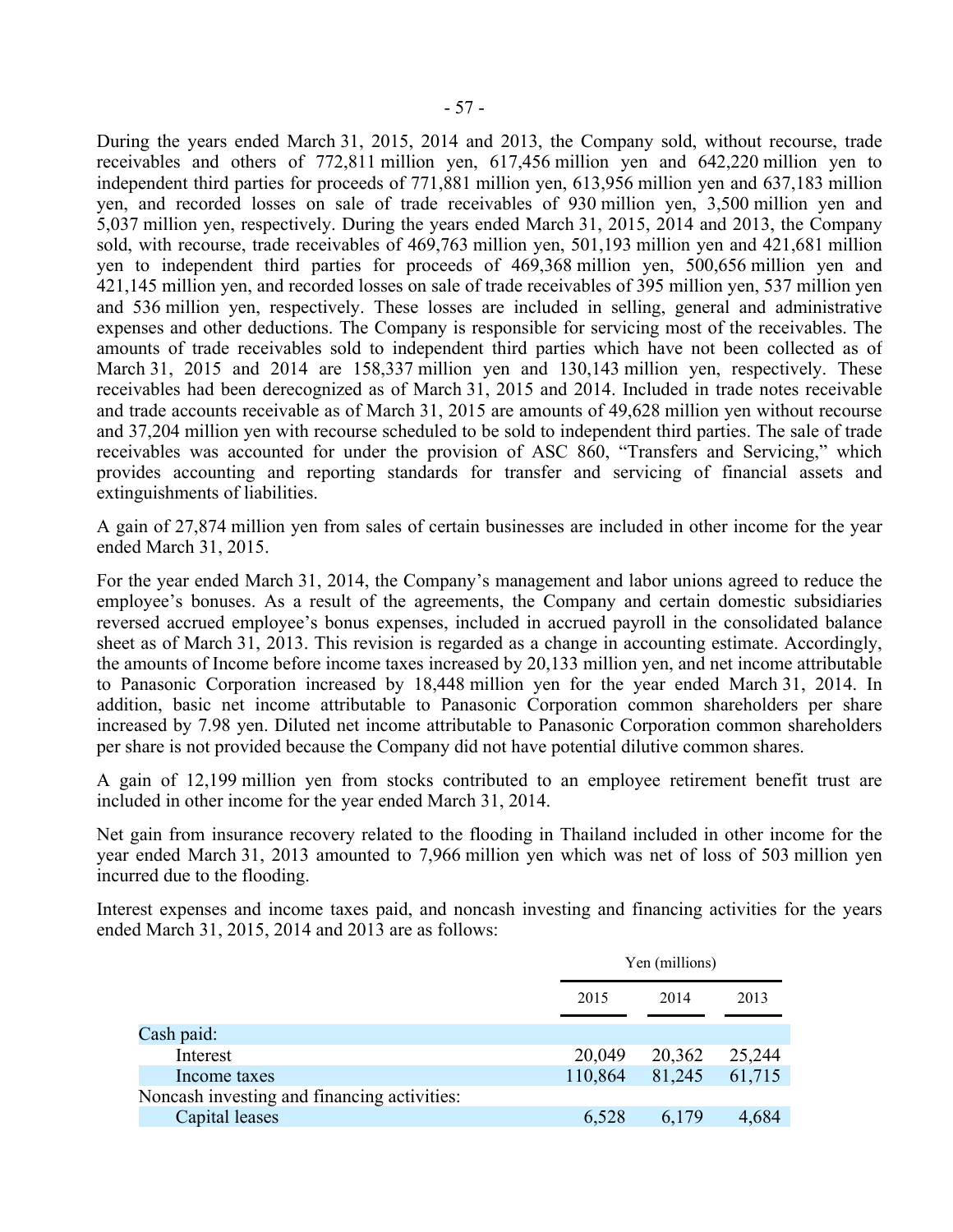### (17) Derivatives and Hedging Activities

The Company operates internationally, giving rise to significant exposure to market risks arising from changes in foreign exchange rates, and commodity prices. The Company assesses these risks by continually monitoring changes in these exposures and by evaluating hedging opportunities. Derivative financial instruments utilized by the Company to hedge these risks are comprised principally of foreign exchange contracts, cross currency swaps and commodity derivatives. The Company does not hold or issue derivative financial instruments for trading purpose.

Amounts included in accumulated other comprehensive income (loss) as of March 31, 2015 are expected to be recognized in earnings principally over the next twelve months. The maximum term over which the Company is hedging exposures to the variability of cash flows for foreign currency exchange risk is approximately five months.

The Company is exposed to credit risk in the event of non-performance by counterparties to the derivative contracts, but such risk is considered mitigated by the high credit rating of the counterparties.

The contract amounts of foreign exchange contracts, cross currency swaps, and commodity futures as of March 31, 2015 and 2014 are as follows:

|                            | Yen (millions) |         |
|----------------------------|----------------|---------|
|                            | 2015           | 2014    |
| Foreign exchange contracts | 368,657        | 856,774 |
| Cross currency swaps       | 30,875         | 29,810  |
| Commodity futures          | 954,984        | 858,139 |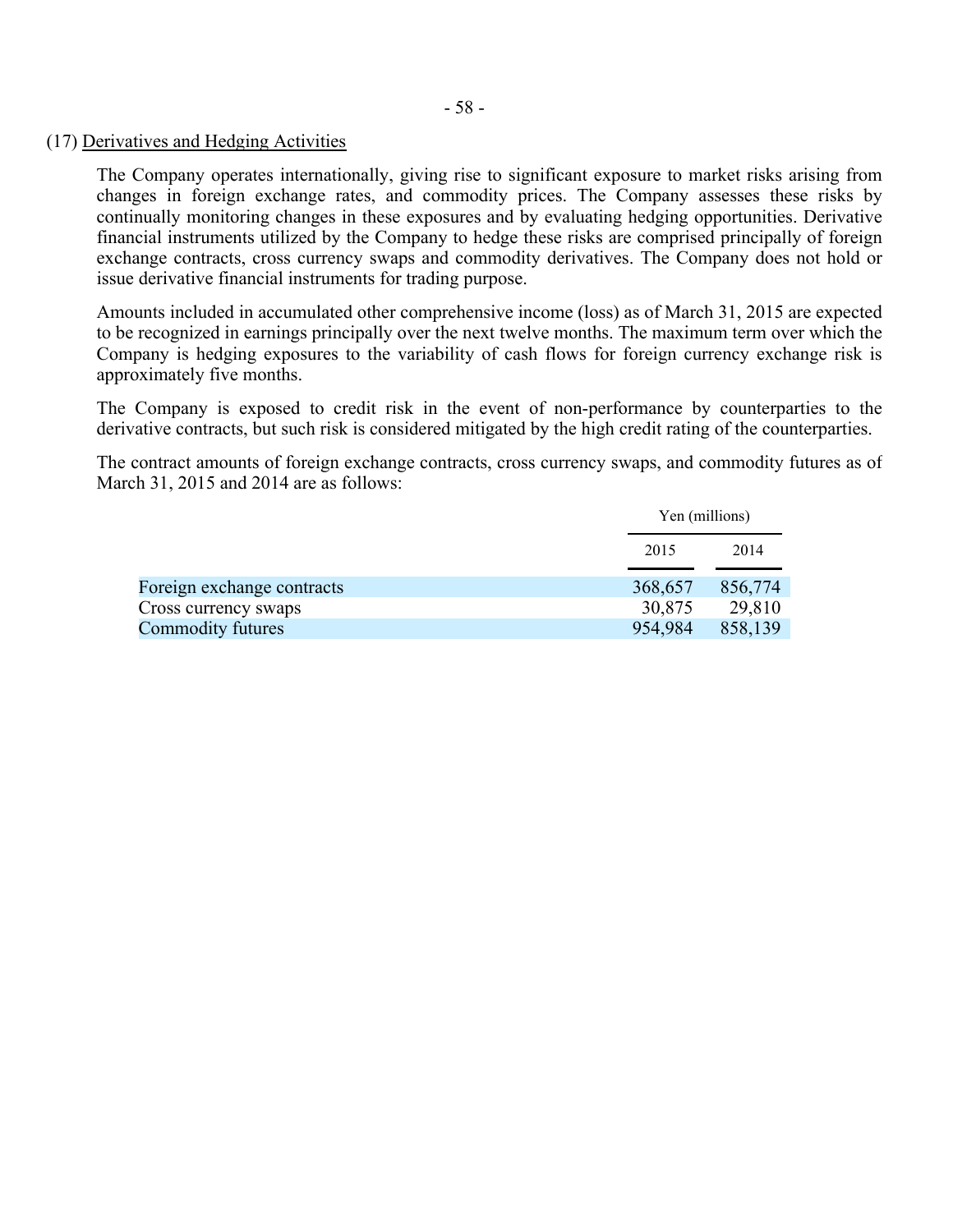- 59 -

The fair values of derivative instruments as of March 31, 2015 are as follows:

|                                                                          | Yen (millions)                             |               |                                        |               |
|--------------------------------------------------------------------------|--------------------------------------------|---------------|----------------------------------------|---------------|
|                                                                          | Asset derivatives<br>Liability derivatives |               |                                        |               |
|                                                                          | Consolidated balance<br>sheet location     | Fair<br>value | Consolidated balance<br>sheet location | Fair<br>value |
| Derivatives designated as hedging<br>instruments under ASC 815:          |                                            |               |                                        |               |
| Foreign exchange contracts                                               | Other current assets                       | 2,132         | Other current liabilities              | 242           |
| Commodity futures                                                        | Other current assets                       | 8             | Other current liabilities              | 938           |
|                                                                          |                                            |               |                                        |               |
| Total derivatives designated as hedging<br>instruments under ASC 815     |                                            | 2,140         |                                        | 1,180         |
|                                                                          |                                            |               |                                        |               |
| Derivatives not designated as hedging<br>instruments under ASC 815:      |                                            |               |                                        |               |
| Foreign exchange contracts                                               | Other current assets                       | 3,688         | Other current liabilities              | 3,129         |
| Cross currency swaps                                                     | Other current assets                       | 141           | Other current liabilities              | 629           |
| Commodity futures                                                        | Other current assets                       | 8,073         | Other current liabilities              | 14,340        |
|                                                                          |                                            |               |                                        |               |
| Total derivatives not designated as<br>hedging instruments under ASC 815 |                                            | 11,902        |                                        | 18,098        |
|                                                                          |                                            |               |                                        |               |
| <b>Total derivatives</b>                                                 |                                            | 14,042        |                                        | 19,278        |

Regarding derivative assets and liabilities as of March 31, 2015, gross amounts offset in the consolidated balance sheet were 3,329 million yen and gross amounts subject to master netting agreements but not offset in the consolidated balance sheet were 7,915 million yen.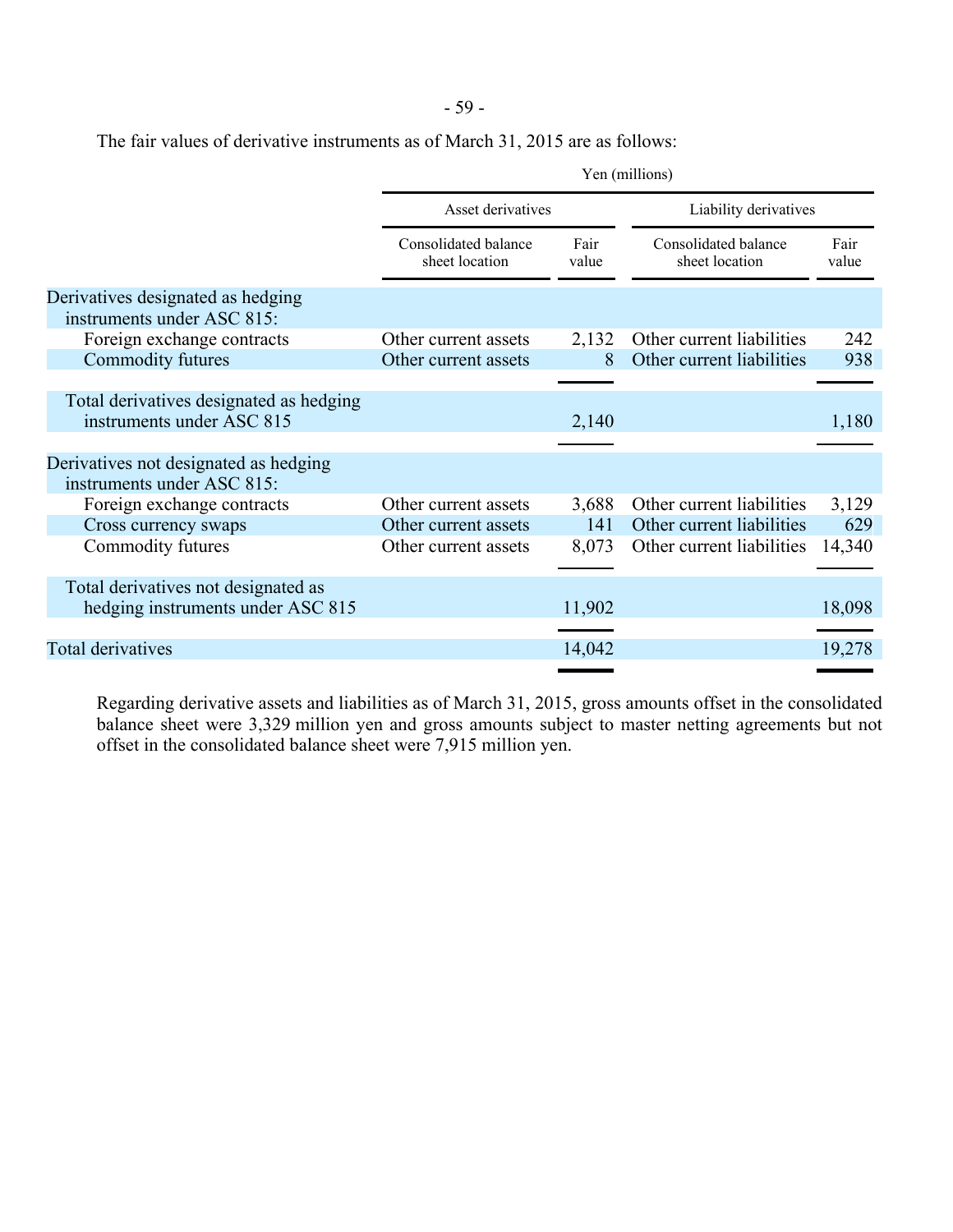- 60 -

The fair values of derivative instruments as of March 31, 2014 are as follows:

| Yen (millions)                         |               |                                        |               |
|----------------------------------------|---------------|----------------------------------------|---------------|
| Asset derivatives                      |               | Liability derivatives                  |               |
| Consolidated balance<br>sheet location | Fair<br>value | Consolidated balance<br>sheet location | Fair<br>value |
|                                        |               |                                        |               |
| Other current assets                   | 520           | Other current liabilities              | 758           |
| Other current assets                   | 34            | Other current liabilities              | 291           |
|                                        |               |                                        |               |
|                                        | 554           |                                        | 1,049         |
|                                        |               |                                        |               |
| Other current assets                   | 4,125         | Other current liabilities              | 1,813         |
| Other current assets                   | 335           |                                        |               |
| Other current assets                   | 4,238         | Other current liabilities              | 9,767         |
|                                        | 8,698         |                                        | 11,580        |
|                                        | 9,252         |                                        | 12,629        |
|                                        |               |                                        |               |

Regarding derivative assets and liabilities as of March 31, 2014, gross amounts offset in the consolidated balance sheet were 3,371 million yen and gross amounts subject to master netting agreements but not offset in the consolidated balance sheet were 3,521 million yen.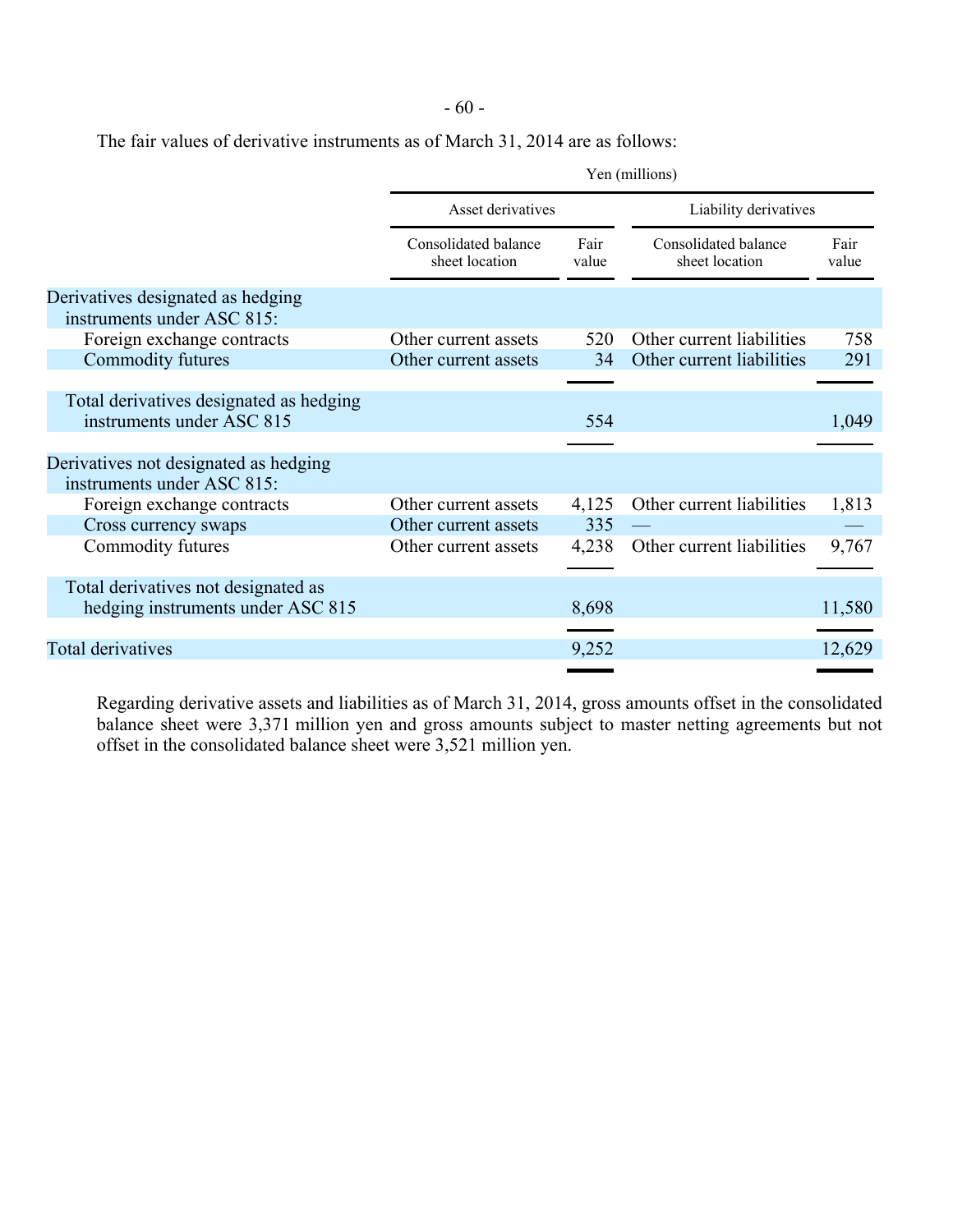The effect of derivative instruments on the consolidated statement of operations for the year ended March 31, 2015 is as follows:

Derivatives designated as hedging instruments under ASC 815:

Cash flow hedging relationships:

| Yen (millions)             |                                            |                                                                                         |                       |  |
|----------------------------|--------------------------------------------|-----------------------------------------------------------------------------------------|-----------------------|--|
|                            | Amount of gain (loss)<br>recognized in OCI | Amount of gain reclassified from accumulated OCI<br>into operations (effective portion) |                       |  |
| Derivatives                | derivative (effective<br>portion)          | Location of gain (loss)<br>recognized in operations                                     | Amount of gain (loss) |  |
| Foreign exchange contracts | 10,081                                     | Other income (deductions)                                                               | 6,204                 |  |
| Commodity futures          | (467)                                      | Cost of sales                                                                           | (637)                 |  |
| Total                      | 9,614                                      |                                                                                         | 5,567                 |  |
|                            |                                            |                                                                                         |                       |  |

1,102 million yen of fair value changes relating to ineffective portion of cash flow hedge and fair value changes relating to amounts excluded from hedge effectiveness testing recognized on foreign exchange contracts are included in other deductions.

Derivatives not designated as hedging instruments under ASC 815:

Amount of gain (loss) recognized in operations on derivative

| Derivatives                | Location of gain (loss)<br>recognized in operations | Amount of gain (loss) |
|----------------------------|-----------------------------------------------------|-----------------------|
| Foreign exchange contracts | Other income (deductions)                           | (13,070)              |
| Cross currency swaps       | Other income (deductions)                           | (1,045)               |
| <b>Commodity futures</b>   | Cost of sales                                       | (1,301)               |
| Total                      |                                                     | (15, 416)             |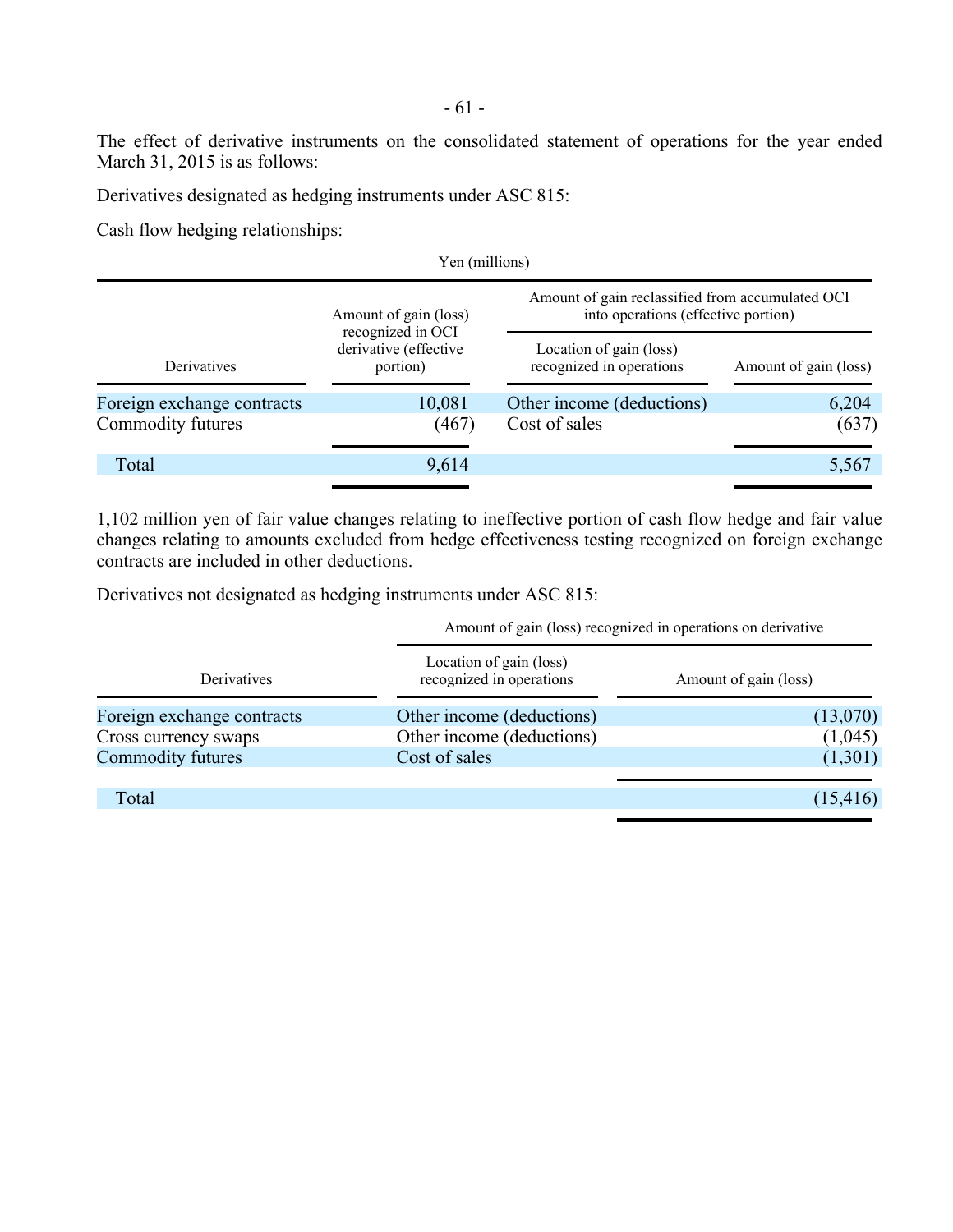The effect of derivative instruments on the consolidated statement of operations for the year ended March 31, 2014 is as follows:

Derivatives designated as hedging instruments under ASC 815:

Cash flow hedging relationships:

|                               |                                                                                 | Yen (millions)                                                                          |                       |  |
|-------------------------------|---------------------------------------------------------------------------------|-----------------------------------------------------------------------------------------|-----------------------|--|
|                               |                                                                                 | Amount of gain reclassified from accumulated OCI<br>into operations (effective portion) |                       |  |
| Derivatives                   | Amount of gain (loss)<br>recognized in OCI<br>derivative (effective<br>portion) | Location of gain<br>(loss) recognized in<br>operations                                  | Amount of gain (loss) |  |
| Foreign exchange<br>contracts | (5,880)                                                                         | Other income (deductions)                                                               | (9, 732)              |  |
| Commodity futures             | (1,901)                                                                         | Cost of sales                                                                           | (2,388)               |  |
| Total                         | (7, 781)                                                                        |                                                                                         | (12, 120)             |  |

605 million yen of fair value changes relating to ineffective portion of cash flow hedge and fair value changes relating to amounts excluded from hedge effectiveness testing recognized on foreign exchange contracts are included in other deductions. 907 million yen of fair value changes recognized on commodity futures were reclassified from accumulated other comprehensive income into the consolidated statement of operations as a result of the discontinuance of a cash flow hedge were included in cost of sales.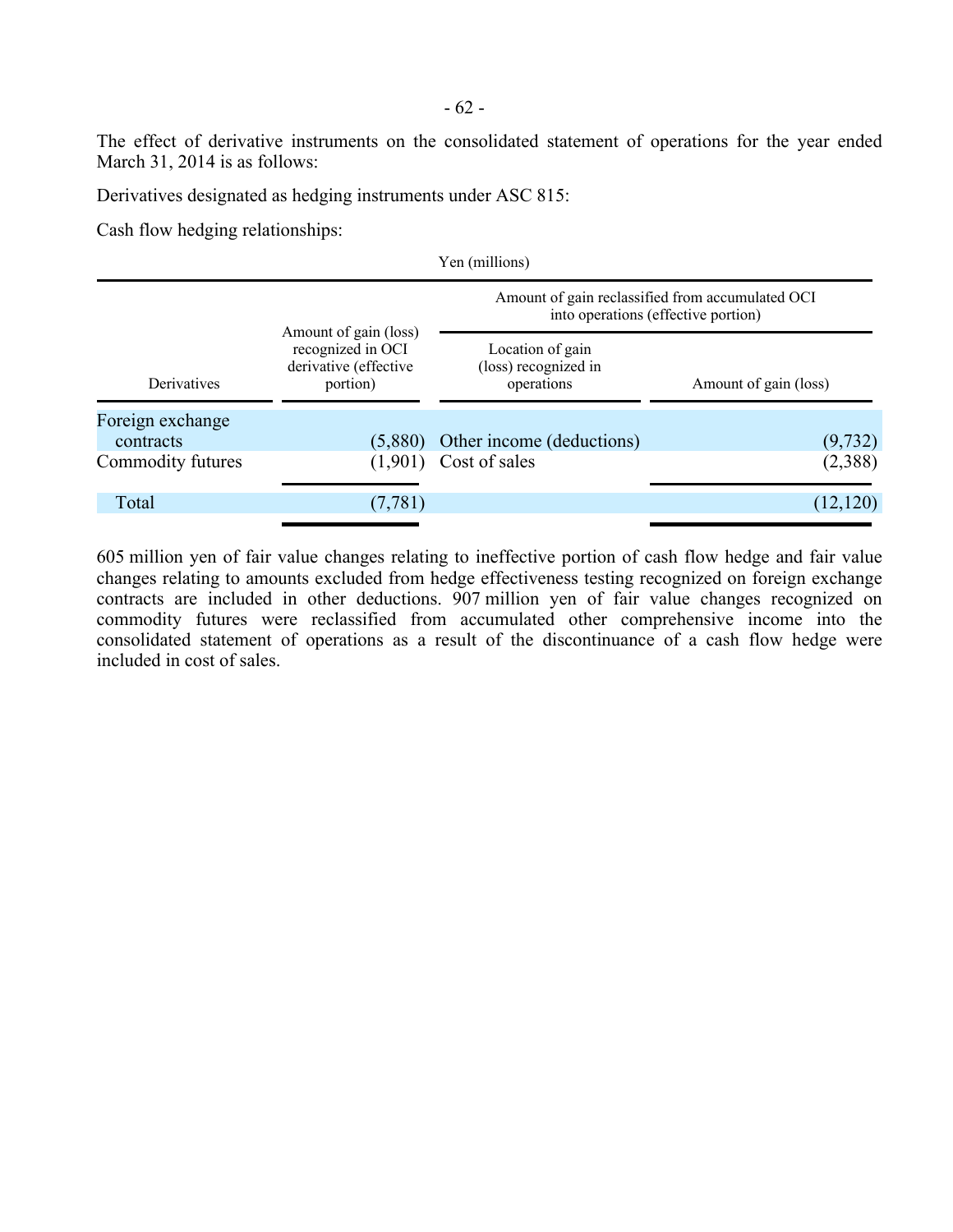Fair value hedging relationships:

Derivatives from fair value hedging relationships did not have a material effect on consolidated statement of operations.

Derivatives not designated as hedging instruments under ASC 815:

|                            | Amount of gain (loss) recognized in operations on derivative |                       |  |
|----------------------------|--------------------------------------------------------------|-----------------------|--|
| <b>Derivatives</b>         | Location of gain (loss)<br>recognized in operations          | Amount of gain (loss) |  |
| Foreign exchange contracts | Other income (deductions)                                    | 11,679                |  |
| Cross currency swaps       | Other income (deductions)                                    | 519                   |  |
| Commodity futures          | Cost of sales                                                | (427)                 |  |
|                            |                                                              |                       |  |
| Total                      |                                                              | 11,771                |  |

The effect of derivative instruments on the consolidated statement of operations for the year ended March 31, 2013 is as follows:

Derivatives designated as hedging instruments under ASC 815:

Cash flow hedging relationships:

| Amount of gain                                       | Amount of gain reclassified from accumulated OCI<br>into operations (effective portion) |                                                                       |  |
|------------------------------------------------------|-----------------------------------------------------------------------------------------|-----------------------------------------------------------------------|--|
| OCI derivative<br>(effective portion)<br>Derivatives |                                                                                         | Amount of gain (loss)                                                 |  |
| 13,960                                               | Other income (deductions)                                                               | 10,765                                                                |  |
| (38)                                                 | Cost of sales                                                                           | 2,188                                                                 |  |
| 13,922                                               |                                                                                         | 12,953                                                                |  |
|                                                      | (loss) recognized in                                                                    | Yen (millions)<br>Location of gain (loss)<br>recognized in operations |  |

566 million yen of fair value changes relating to ineffective portion of cash flow hedge and fair value changes relating to amounts excluded from hedge effectiveness testing recognized on foreign exchange contracts are included in other deductions.

Fair value hedging relationships:

Derivatives from fair value hedging relationships did not have a material effect on consolidated statement of operations.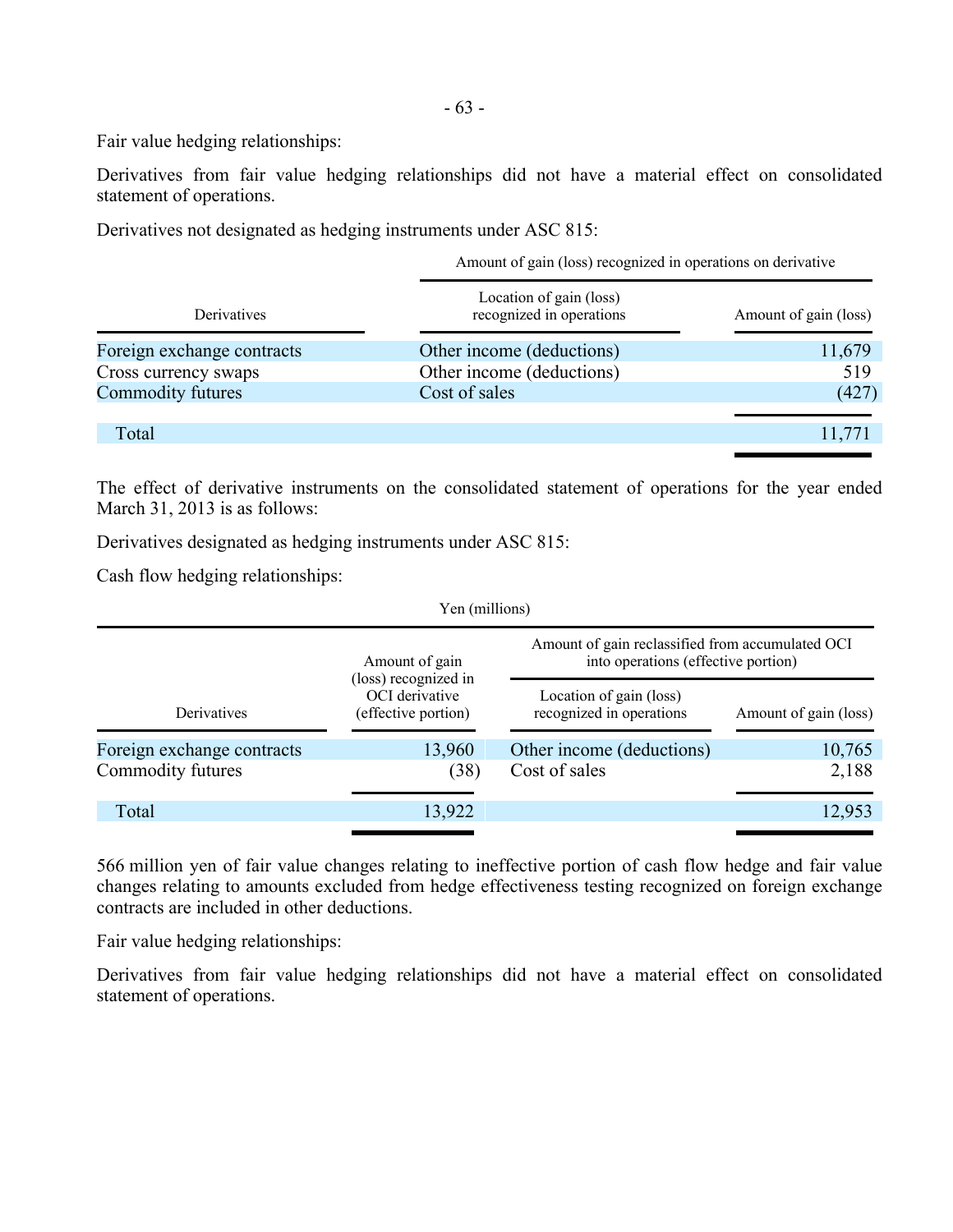- 64 -

Derivatives not designated as hedging instruments under ASC 815:

Amount of gain (loss) recognized in operations on derivative

| Derivatives                | Location of gain (loss)<br>recognized in operations | Amount of gain (loss) |
|----------------------------|-----------------------------------------------------|-----------------------|
| Foreign exchange contracts | Other income (deductions)                           | 2,949                 |
| Cross currency swaps       | Other income (deductions)                           | (488)                 |
| <b>Commodity futures</b>   | Cost of sales                                       | (784)                 |
|                            |                                                     |                       |
| Total                      |                                                     | 1,677                 |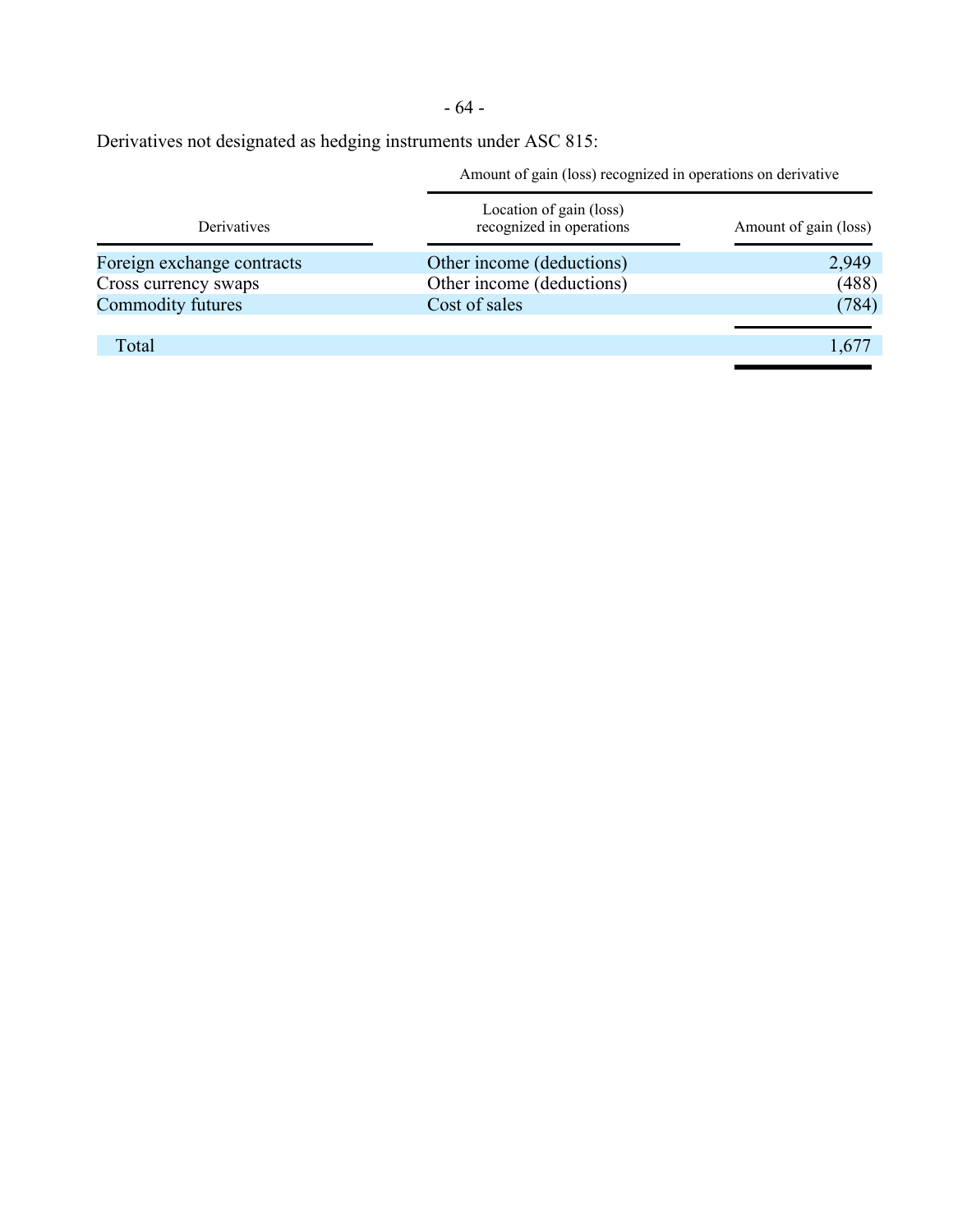#### (18) Fair Value

ASC 820, "Fair Value Measurements and Disclosures" defines fair value and establishes a fair value hierarchy that prioritizes the inputs to valuation techniques used to measure fair value. The three levels of the fair value hierarchy are as follows:

- Level 1 Quoted prices (unadjusted) in active markets for identical assets.
- Level 2 Quoted prices for similar assets or liabilities in active markets, quoted prices for identical or similar assets or liabilities in markets that are not active, inputs other than quoted prices that are observable, and inputs that are derived principally from or corroborated by observable market data by correlation or other means.
- Level 3 Unobservable inputs for the asset or liability.

The following table represents assets and liabilities that are measured at fair value on a recurring basis as of March 31, 2015 and 2014:

|                                     | Yen (millions) |                |         |        |  |
|-------------------------------------|----------------|----------------|---------|--------|--|
|                                     | March 31, 2015 |                |         |        |  |
|                                     | Level 1        | Level 2        | Level 3 | Total  |  |
| Assets:                             |                |                |         |        |  |
| Available-for-sale securities:      |                |                |         |        |  |
| <b>Equity securities</b>            | 74,556         |                |         | 74,556 |  |
| Corporate and government bonds      |                | 2,371          |         | 2,371  |  |
| Other debt securities               |                | $\overline{2}$ |         |        |  |
|                                     |                |                |         |        |  |
| Total available-for-sale securities | 74,556         | 2,373          |         | 76,929 |  |
|                                     |                |                |         |        |  |
| Derivatives:                        |                |                |         |        |  |
| Foreign exchange contracts          |                | 5,820          |         | 5,820  |  |
| Cross currency swaps                |                | 141            |         | 141    |  |
| Commodity futures                   | 7,487          | 594            |         | 8,081  |  |
| <b>Total derivatives</b>            | 7,487          | 6,555          |         | 14,042 |  |
|                                     |                |                |         |        |  |
| Liabilities:                        |                |                |         |        |  |
| Derivatives:                        |                |                |         |        |  |
| Foreign exchange contracts          |                | 3,371          |         | 3,371  |  |
| Cross currency swaps                |                | 629            |         | 629    |  |
| Commodity futures                   | 11,193         | 4,085          |         | 15,278 |  |
|                                     |                |                |         |        |  |
| <b>Total derivatives</b>            | 11,193         | 8,085          |         | 19,278 |  |
|                                     |                |                |         |        |  |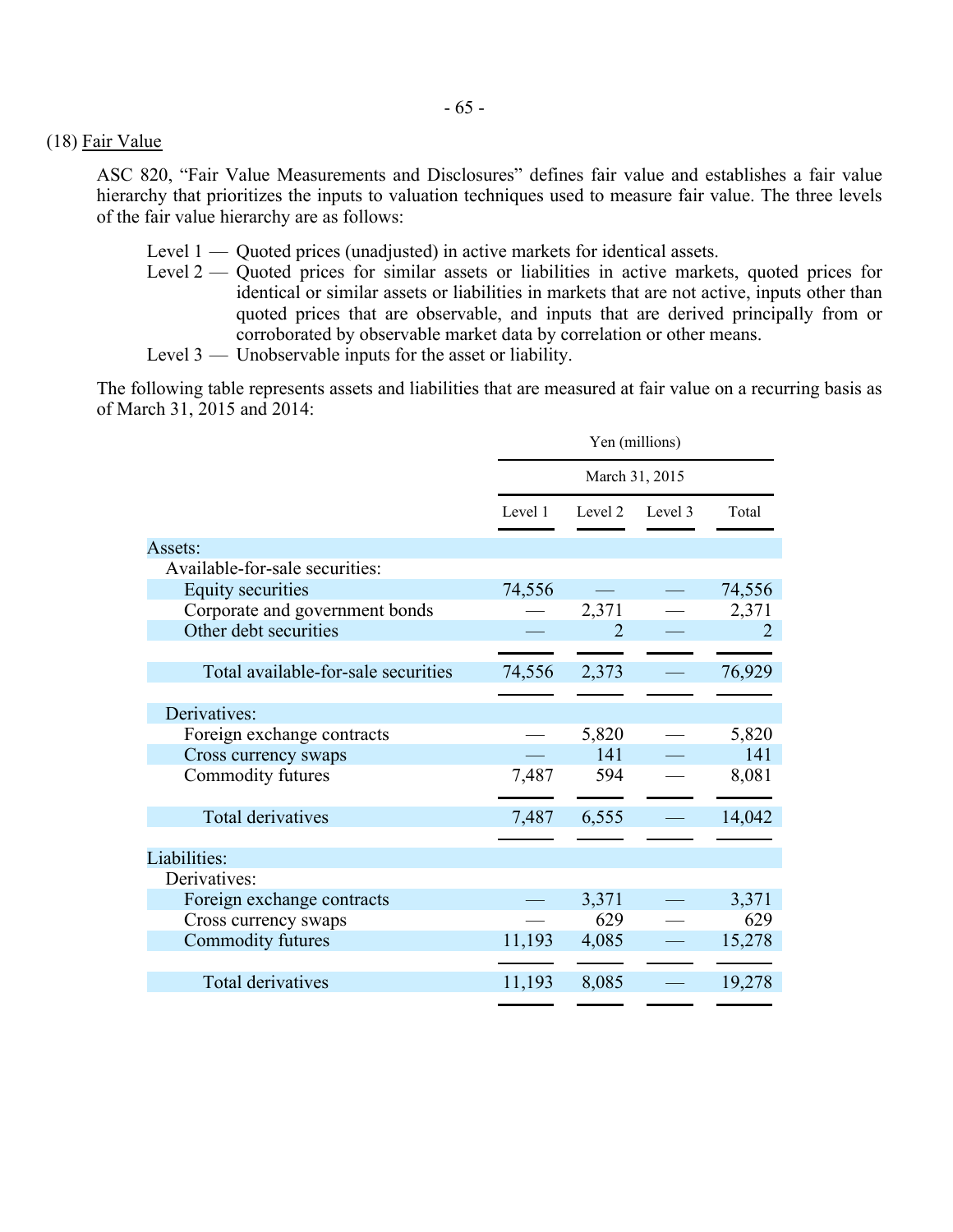|                                     | Yen (millions) |         |         |        |  |
|-------------------------------------|----------------|---------|---------|--------|--|
|                                     | March 31, 2014 |         |         |        |  |
|                                     | Level 1        | Level 2 | Level 3 | Total  |  |
| Assets:                             |                |         |         |        |  |
| Available-for-sale securities:      |                |         |         |        |  |
| <b>Equity securities</b>            | 63,101         |         |         | 63,101 |  |
| Corporate and government bonds      |                | 1,694   |         | 1,694  |  |
| Other debt securities               |                | 16      |         | 16     |  |
|                                     |                |         |         |        |  |
| Total available-for-sale securities | 63,101         | 1,710   |         | 64,811 |  |
|                                     |                |         |         |        |  |
| Derivatives:                        |                |         |         |        |  |
| Foreign exchange contracts          |                | 4,645   |         | 4,645  |  |
| Cross currency swaps                |                | 335     |         | 335    |  |
| Commodity futures                   | 2,935          | 1,337   |         | 4,272  |  |
| Total derivatives                   | 2,935          | 6,317   |         | 9,252  |  |
|                                     |                |         |         |        |  |
| Liabilities:                        |                |         |         |        |  |
| Derivatives:                        |                |         |         |        |  |
| Foreign exchange contracts          |                | 2,571   |         | 2,571  |  |
| Commodity futures                   | 8,000          | 2,058   |         | 10,058 |  |
| Total derivatives                   | 8,000          | 4,629   |         | 12,629 |  |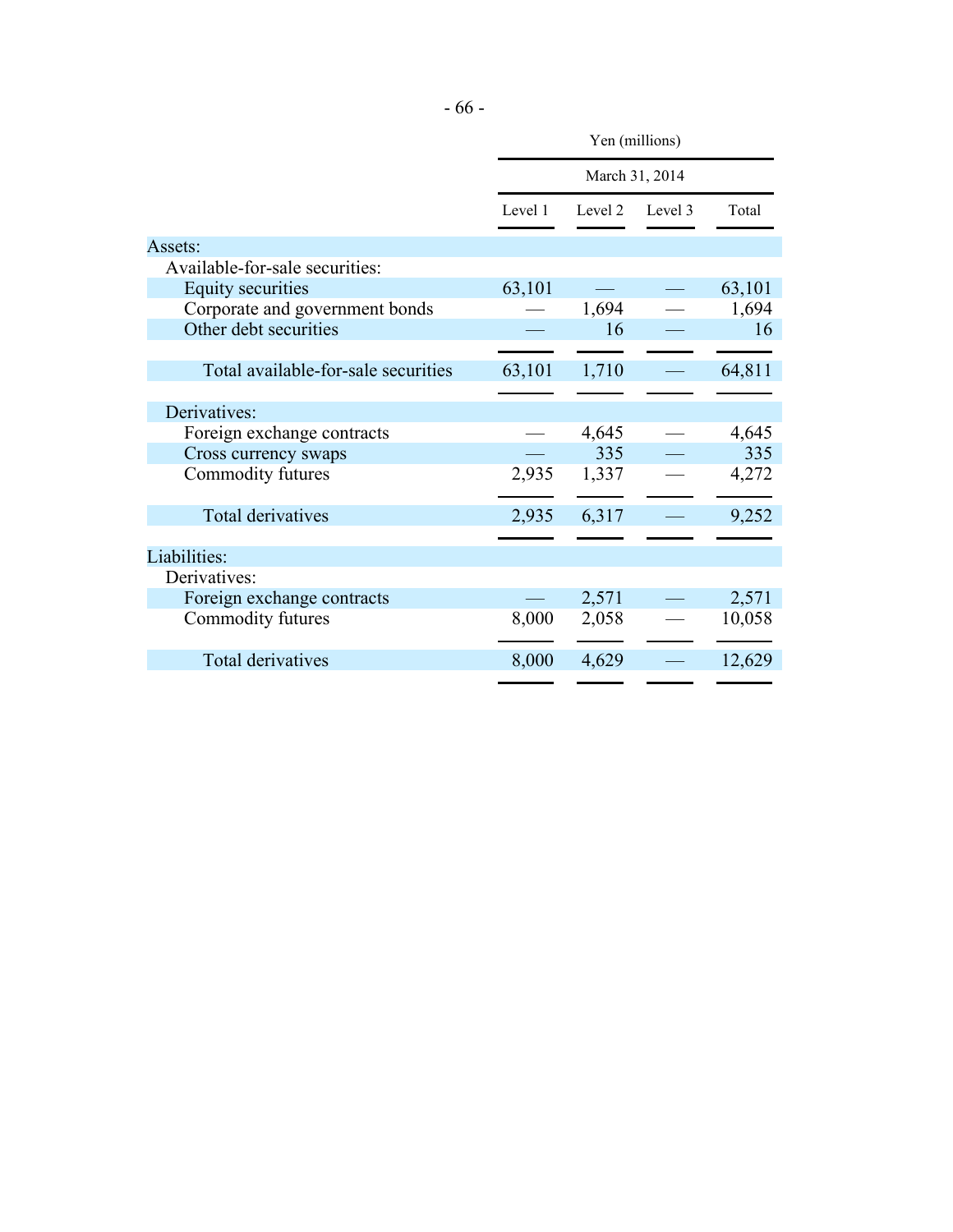The Company's existing marketable equity securities and commodity futures are included in Level 1, which are valued using an unadjusted quoted market price in active markets with sufficient volume and frequency of transactions.

Level 2 available-for-sale securities include all debt securities, which are valued using inputs other than quoted prices that are observable. Level 2 derivatives including foreign exchange contracts, cross currency swaps and commodity futures are valued using quotes obtained from brokers, which are periodically validated by pricing models using observable market inputs, such as foreign currency exchange rates and market prices for commodity futures.

The following table presents assets and liabilities that are measured at fair value on a nonrecurring basis for the years ended March 31, 2015 and 2014;

|                   |                           | Yen (millions) |                           |            |                  |  |  |
|-------------------|---------------------------|----------------|---------------------------|------------|------------------|--|--|
|                   |                           |                | Year ended March 31, 2015 |            |                  |  |  |
|                   |                           | Fair value     |                           |            |                  |  |  |
|                   | Total gains<br>(losses)   | Level 1        | Level 2                   | Level 3    | Total            |  |  |
| Assets:           |                           |                |                           |            |                  |  |  |
| Long-lived assets | (40, 032)                 |                |                           | 93,337     | 93,337           |  |  |
| Goodwill          | (16,001)                  |                |                           | 9,402      | 9,402            |  |  |
|                   |                           | Yen (millions) |                           |            |                  |  |  |
|                   | Year ended March 31, 2014 |                |                           |            |                  |  |  |
|                   |                           |                |                           | Fair value |                  |  |  |
|                   | Total gains<br>(losses)   | Level 1        | Level 2                   | Level 3    | Total            |  |  |
| Assets:           |                           |                |                           |            |                  |  |  |
| Long-lived assets | (135, 175)                |                |                           | 121,463    | 121,463          |  |  |
| Goodwill          | (8,069)                   |                |                           | 0          | $\boldsymbol{0}$ |  |  |

During the year ended March 31, 2015, the Company classified all of the assets described above in Level 3 as the Company used unobservable inputs to value these assets when recognizing losses related to the assets. The fair value for the major assets was measured primarily through an appraisal based on the repurchase cost and discounted cash flow method.

During the year ended March 31, 2014, the Company classified all of the assets described above in Level 3 as the Company used unobservable inputs to value these assets when recognizing losses related to the assets. The fair value for the major assets was measured primarily through an appraisal based on the repurchase cost.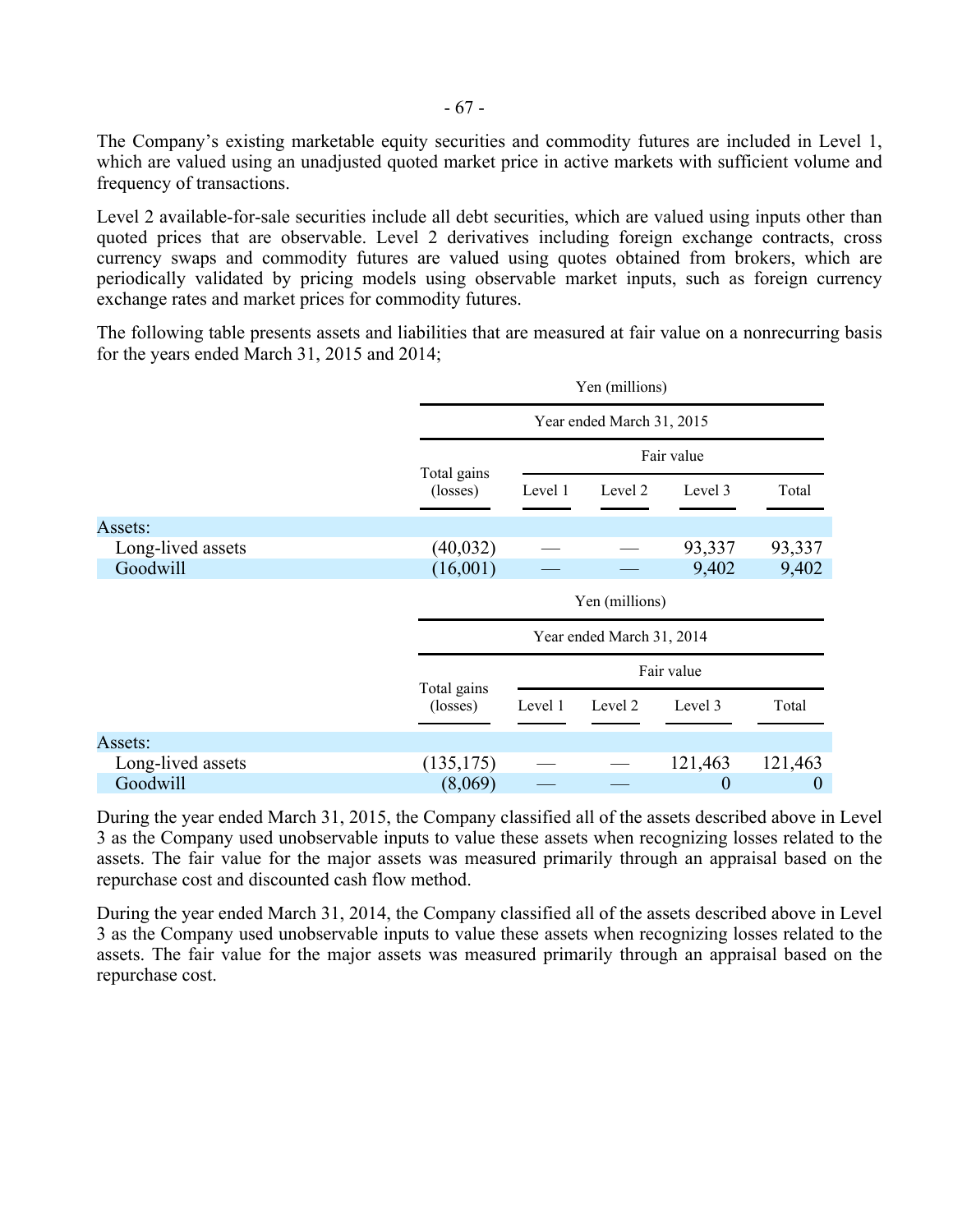The following table presents significant unobservable inputs used to measure fair value on a nonrecurring basis categorized as Level 3 for the years ended March 31, 2015 and 2014:

|                   |            | Yen (millions)                           |                                                    |                  |  |  |
|-------------------|------------|------------------------------------------|----------------------------------------------------|------------------|--|--|
|                   |            | Year ended March 31, 2015                |                                                    |                  |  |  |
|                   | Fair value | Valuation<br>technique                   | Unobservable<br>inputs                             | Range            |  |  |
| Assets:           |            |                                          |                                                    |                  |  |  |
| Long-lived assets | 93,337     | Repurchase cost Residual value<br>method | ratio                                              | $0.1\% - 63.1\%$ |  |  |
| Goodwill          | 9,402      | Discounted cash<br>flow method           | Weighted average $8.4\%$ -12.0%<br>cost of capital |                  |  |  |
|                   |            |                                          | Yen (millions)                                     |                  |  |  |
|                   |            |                                          | Year ended March 31, 2014                          |                  |  |  |
|                   | Fair value | Valuation<br>technique                   | Unobservable<br>inputs                             | Range            |  |  |
| Assets:           |            |                                          |                                                    |                  |  |  |
| Long-lived assets | 121,463    | Repurchase cost Residual value<br>method | ratio                                              | $0.0\% - 99.4\%$ |  |  |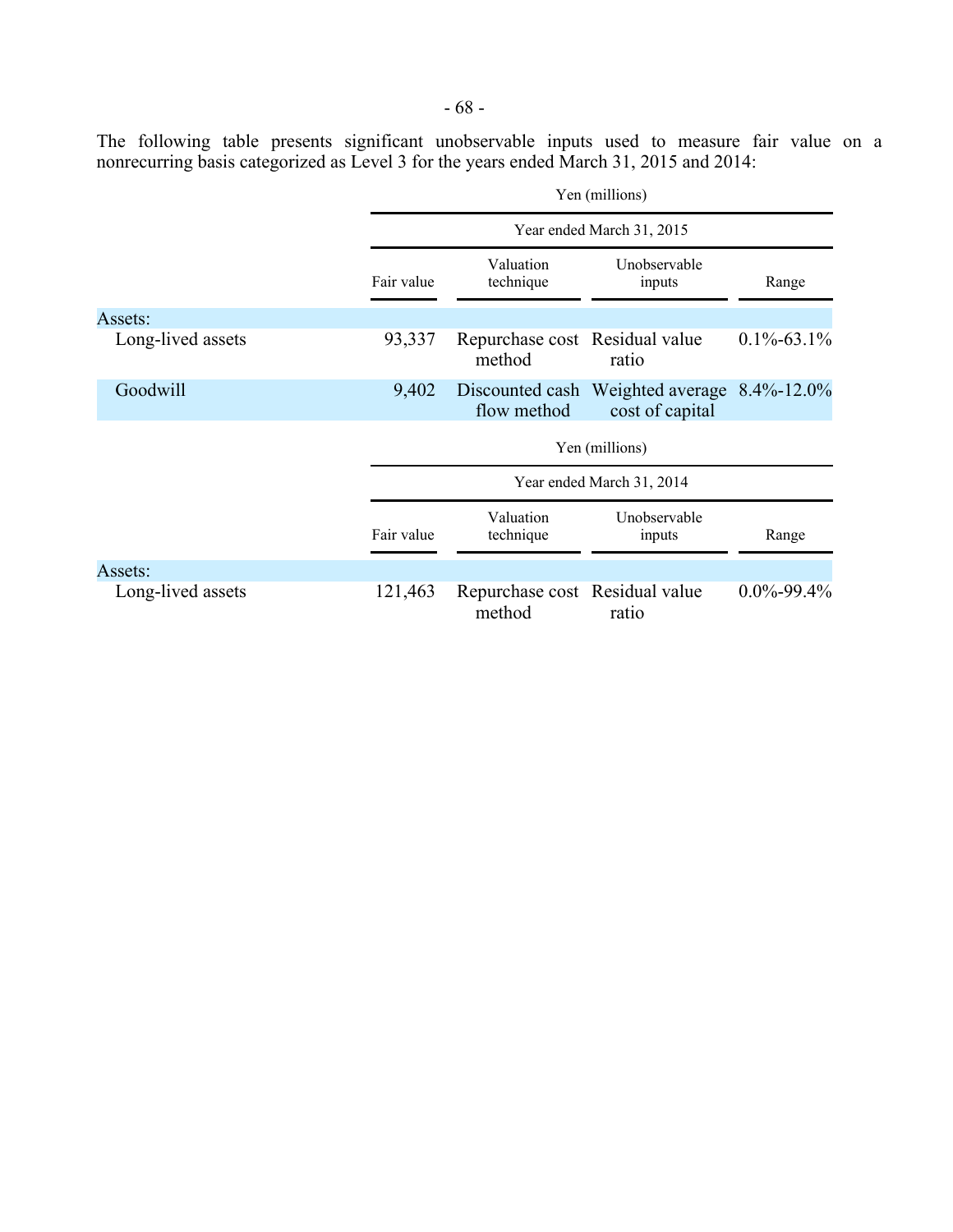The fair value of financial instrument

The following methods and assumptions were used to estimate the fair value of each class of financial instruments for which it is practicable to estimate that value:

## *Available-for-sale securities*

The carrying amount is equal to the fair value which is estimated based on quoted market prices or other observable inputs. The fair value is also described in Note 4.

## *Long-term debt, including current portion*

The fair value of long-term debt is estimated based on quoted market prices or the present value of future cash flows using appropriate current discount rates. The Company classified long-term debt in Level 2.

## *Derivative financial instruments*

The fair value of derivative financial instruments is estimated based on unadjusted market prices or quotes obtained from brokers, which are periodically validated by pricing models using observable inactive market inputs. The fair value is equal to the carrying amount and also described in Note 17.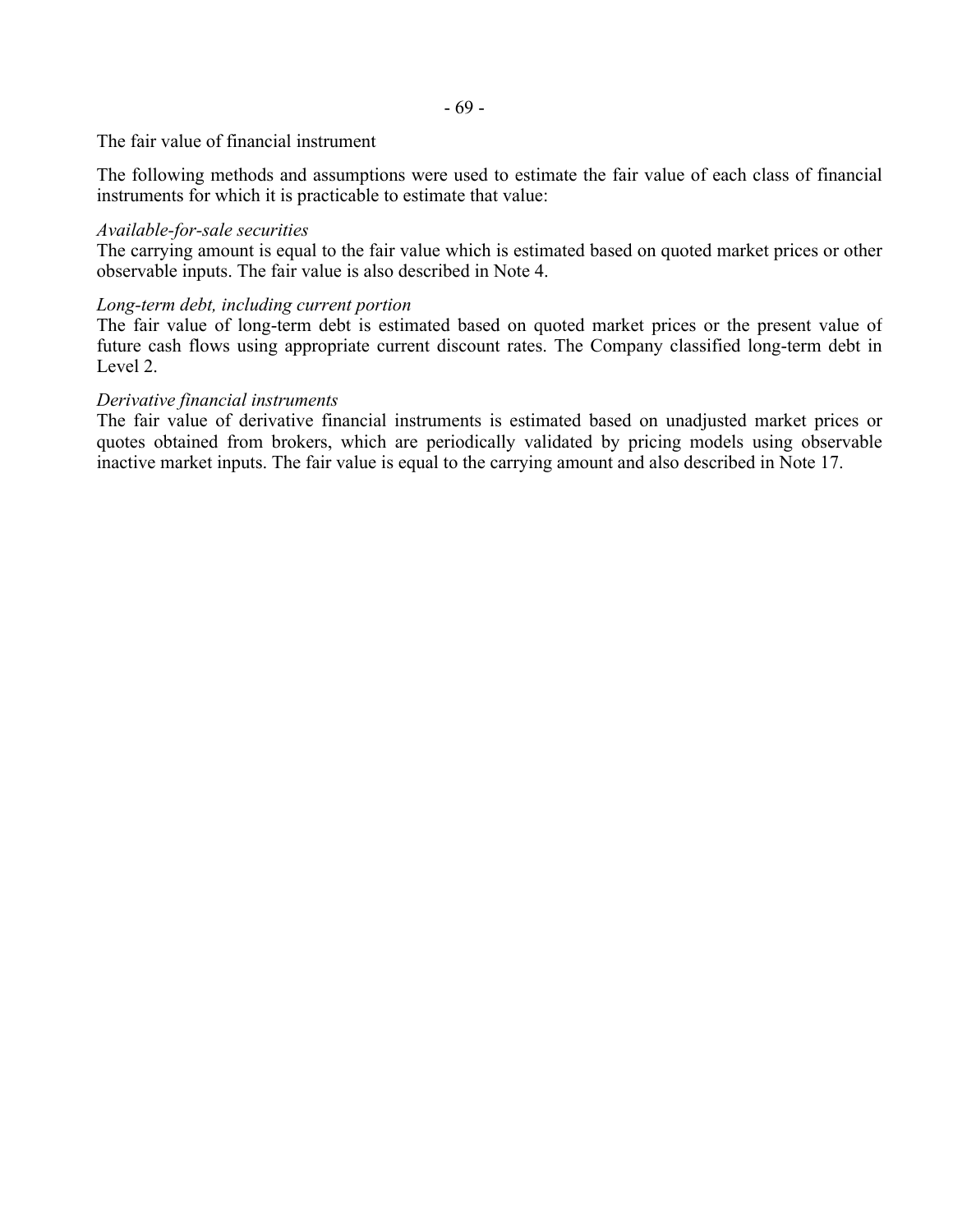#### *Advances*

The fair value of advances is estimated based on the present value of future cash flows using appropriate current discount rates. The Company classified advances in Level 2. The following table excludes advances for which carrying amount approximates fair value.

*Financial instruments other than those listed above (such as Cash and cash equivalents, Time deposits, Trade receivables, Short-term debt, Trade payables and Accrued expenses)* 

The carrying amount approximates fair value because of the short maturity of these instruments. The following table excludes these financial instruments.

|                                           | Yen (millions)     |                |                    |                |
|-------------------------------------------|--------------------|----------------|--------------------|----------------|
|                                           |                    | March 31, 2015 |                    | March 31, 2014 |
|                                           | Carrying<br>amount | Fair<br>value  | Carrying<br>amount | Fair<br>value  |
| Non-derivatives:                          |                    |                |                    |                |
| Assets:                                   |                    |                |                    |                |
| Available-for-sale securities             | 76,929             | 76,929         | 64,811             | 64,811         |
| Liabilities:                              |                    |                |                    |                |
| Long-term debt, including current portion | 962,029            | 974,671        | 598,955            | 615,816        |
| Derivatives:                              |                    |                |                    |                |
| Assets:                                   |                    |                |                    |                |
| Foreign exchange contracts                | 5,820              | 5,820          | 4,645              | 4,645          |
| Cross currency swaps                      | 141                | 141            | 335                | 335            |
| Commodity futures                         | 8,081              | 8,081          | 4,272              | 4,272          |
| Liabilities:                              |                    |                |                    |                |
| Foreign exchange contracts                | 3,371              | 3,371          | 2,571              | 2,571          |
| Cross currency swaps                      | 629                | 629            |                    |                |
| Commodity futures                         | 15,278             | 15,278         | 10,058             | 10,058         |

*Limitations* 

Fair value estimates are made at a specific point in time, based on relevant market information and information about the financial instruments. These estimates are subjective in nature and involve uncertainties and matters of significant judgments and therefore cannot be determined with precision. Changes in assumptions could significantly affect the estimates.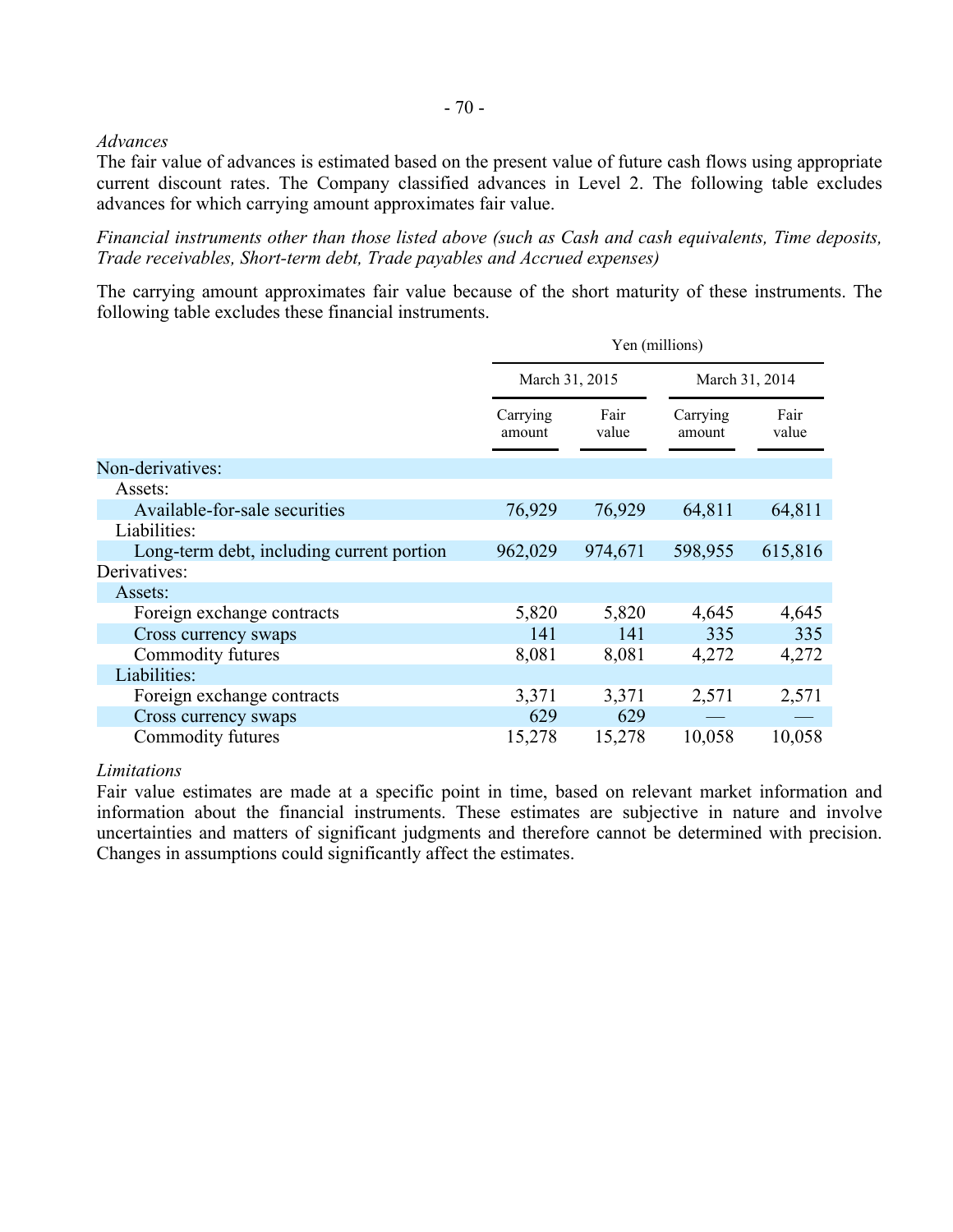- 71 -

#### (19) Commitments and Contingent Liabilities

The Company provides guarantees to third parties mainly on bank loans provided to associated companies and customers. The guarantees are made to enhance their credit. For each guarantee provided, the Company is required to perform under the guarantee if the guaranteed party defaults on a payment. Also, as discussed in Note 16, the Company sold certain trade receivables to independent third parties, some of which are with recourse. If the collectibility of those receivables with recourse becomes doubtful, the Company is obligated to assume the liabilities. As of March 31, 2015, the maximum amount of undiscounted payments the Company would have to make in the event of default was 23,280 million yen. The carrying amount of the liabilities recognized for the Company's obligations as a guarantor under those guarantees as of March 31, 2015 was immaterial.

As discussed in Note 5, in connection with the sale and leaseback of certain machinery and equipment, the Company guarantees a specific value of the leased assets. For each guarantee provided, the Company is required to perform under the guarantee if certain conditions are met during or at the end of the lease term. As of March 31, 2015, the maximum amount of undiscounted payments the Company would have to make in the event that these conditions are met was 2,850 million yen. The carrying amount of the liabilities recognized for the Company's obligations as a guarantor under those guarantees as of March 31, 2015 was immaterial.

The Company issues contractual product warranties under which it generally guarantees the performance of products delivered and services rendered for a certain period or term. The change in accrued warranty costs for the years ended March 31, 2015 and 2014 is summarized as follows:

|                                                                           | Yen (millions) |           |
|---------------------------------------------------------------------------|----------------|-----------|
|                                                                           | 2015           | 2014      |
| Balance at beginning of year                                              | 56,576         | 50,855    |
| Liabilities accrued for warranties issued                                 | 26,606         | 31,818    |
| Warranty claims paid                                                      | (27, 859)      | (26, 624) |
| Changes in liabilities for pre-existing warranties, including expirations | 93             | 527       |
| Balance at end of year                                                    | 55,416         | 56,576    |

As of March 31, 2015, commitments outstanding for the purchase of property, plant and equipment, including the estimated amount based on capital investment agreements, were approximately 36,585 million yen. Certain subsidiaries are under contracts to purchase specific raw materials until 2020. As of March 31, 2015, commitments outstanding for this contract were approximately 72,238 million yen. A loss of 16,732 million yen under this contract was recorded for the year ended March 31, 2014. The corresponding loss is included in cost of sales.

Liabilities for environmental remediation costs are recorded when it is probable that obligations have been incurred and the amounts can be reasonably estimated. In January 2003, the Company announced that disposed electric equipment that contained polychlorinated biphenyls (PCB equipment) might be buried in the ground of its four manufacturing facilities and one former manufacturing facility. The applicable laws require that PCB equipment be appropriately maintained and disposed of by March 31, 2027. As of March 31, 2015, the Company has accrued estimated total cost of 16,890 million yen for necessary actions such as investigating whether the PCB equipment is buried at the facilities, including excavations, maintaining and disposing the PCB equipment that is already discovered, and soil remediation. While it represents management's best estimate of the cost, the payments are not considered to be fixed and reliably determinable.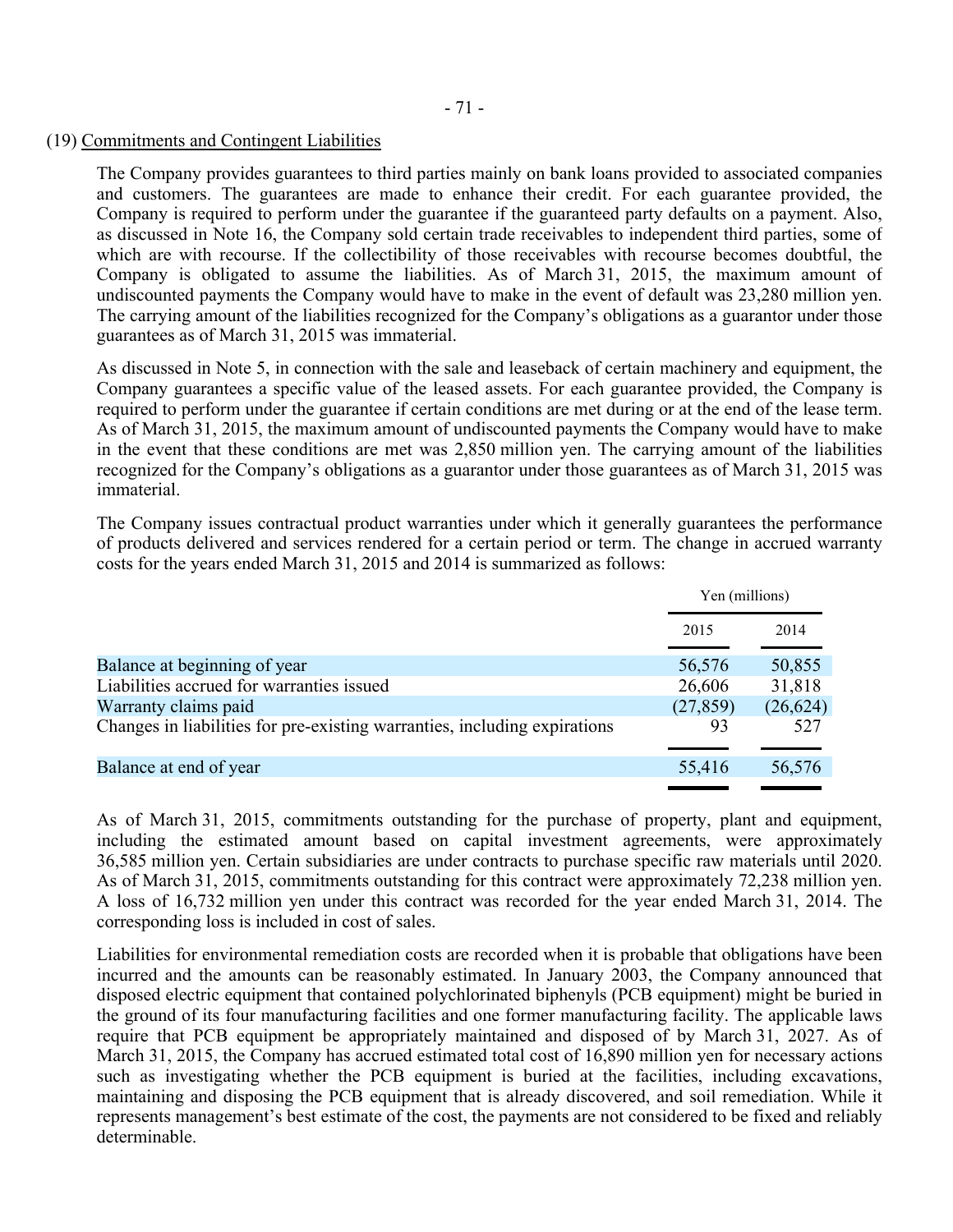The Company and certain subsidiaries are under the term of leasehold interest contracts for the land which domestic factories reside on and have obligations for restitution on departure. The asset retirement obligations cannot be reasonably estimated because the durations of use of the leased land are not specified and there are no plans to undertake relocation in the future. Therefore the Company did not recognize asset retirement obligations.

The Company and certain of its subsidiaries are subject to a number of legal proceedings including civil litigations related to trade, tax, products or intellectual properties, or governmental investigations. The Company has been dealing with the various litigations and investigations. Depending upon the outcome of these different proceedings, the Company and certain of its subsidiaries may be subject to an uncertain amount of fines, and accordingly the Company has accrued for certain probable and reasonable estimated amounts for the fines.

Since November 2007, the Company and MT Picture Display Co., Ltd. (MTPD), a subsidiary of the Company, have been subjected to investigations by government authorities, including the Japan Fair Trade Commission, the U.S. Department of Justice and the European Commission, in respect of alleged antitrust violations relating to cathode ray tubes (CRTs). For the year ended March 31, 2010, the Japan Fair Trade Commission issued a cease and desist order against MTPD and assessed a fine against its three subsidiaries in South East Asia, but each named company filed for a hearing to challenge the orders which is currently subject to proceedings. Since June 2012, the Company and Sanyo Electric Co., Ltd., a subsidiary of the Company, have been subjected to investigations by the European Commission, in respect of alleged antitrust violations relating to the rechargeable battery. Other than those above, there are a number of legal actions against the Company and certain subsidiaries. Management is of the opinion that damages, if any, resulting from these actions, will not have a material effect on the Company's consolidated financial statements.

The ability to predict the outcome of these actions and proceedings is difficult to assess given that certain of the investigations and legal proceedings are still at an early stage, present novel legal theories, involve a large number of parties or taking place in jurisdictions outside of Japan where the laws are complex or unclear. Accordingly, the Company is unable to estimate the losses or range of losses for the actions and proceedings where there is only a reasonable possibility that a loss exceeding amounts already recognized may have been incurred.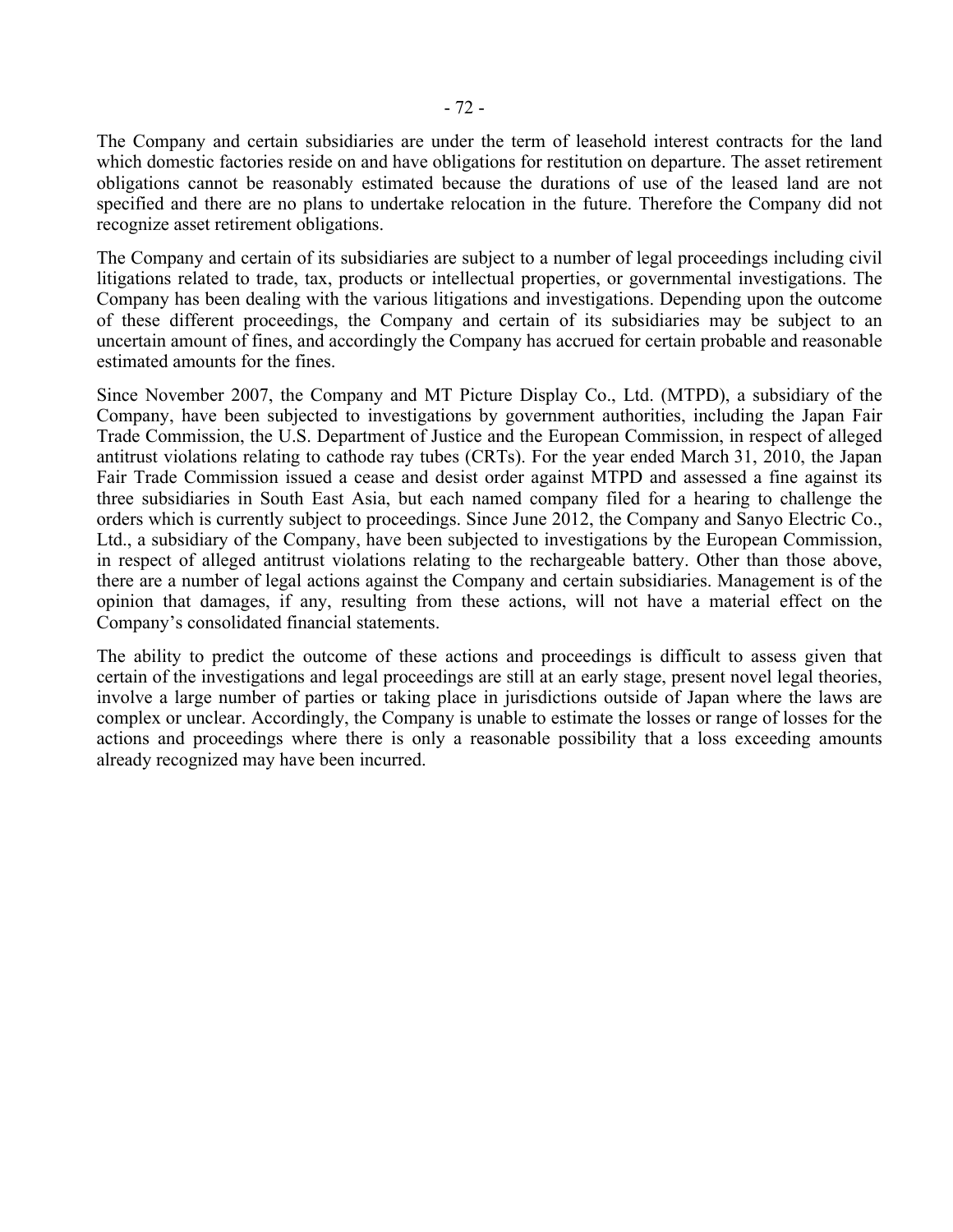#### (20) Segment Information

In accordance with the provisions of ASC 280, "Segment Reporting," the segments reported below are the components of the Company for which separate financial information is available that is evaluated regularly by the chief operating decision maker of the Company in deciding how to allocate resources and in assessing performance.

"Appliances" is comprised of development, manufacture and sales of consumer electronics (such as flat panel TVs, refrigerators, washing machines, personal-care products, microwave ovens, home audio equipment, video equipment, vacuum cleaners, rice cookers), air-conditioners (such as room airconditioners, large-sized air-conditioners), cold chain (such as showcases), devices (such as electric motors, compressors, fuel cells) and bicycle related products.

"Eco Solutions" is comprised of development, manufacture and sales of products such as lighting fixtures, lamps, wiring devices, solar photovoltaic systems, water-related products, interior furnishing materials, ventilation and air-conditioning equipment, air purifiers, and nursing-care-related products.

"AVC Networks" is comprised of development, manufacture and sales of products such as aircraft inflight entertainment systems, PCs, projectors, digital cameras, mobile phones, surveillance cameras, fixed phones and faxes, and social infrastructure systems equipment.

"Automotive & Industrial Systems" is comprised of development, manufacture and sales of automotive related products (such as car-use-multimedia-related equipment, electrical components), industrial related devices (such as lithium-ion batteries, storage batteries, dry batteries, electronic components, electronic materials, automation controls, semiconductors, LCD panels, optical devices) and manufacturing related systems (such as electronic-component-mounting machines, welding equipment).

"Other" consists of PanaHome Corporation and others.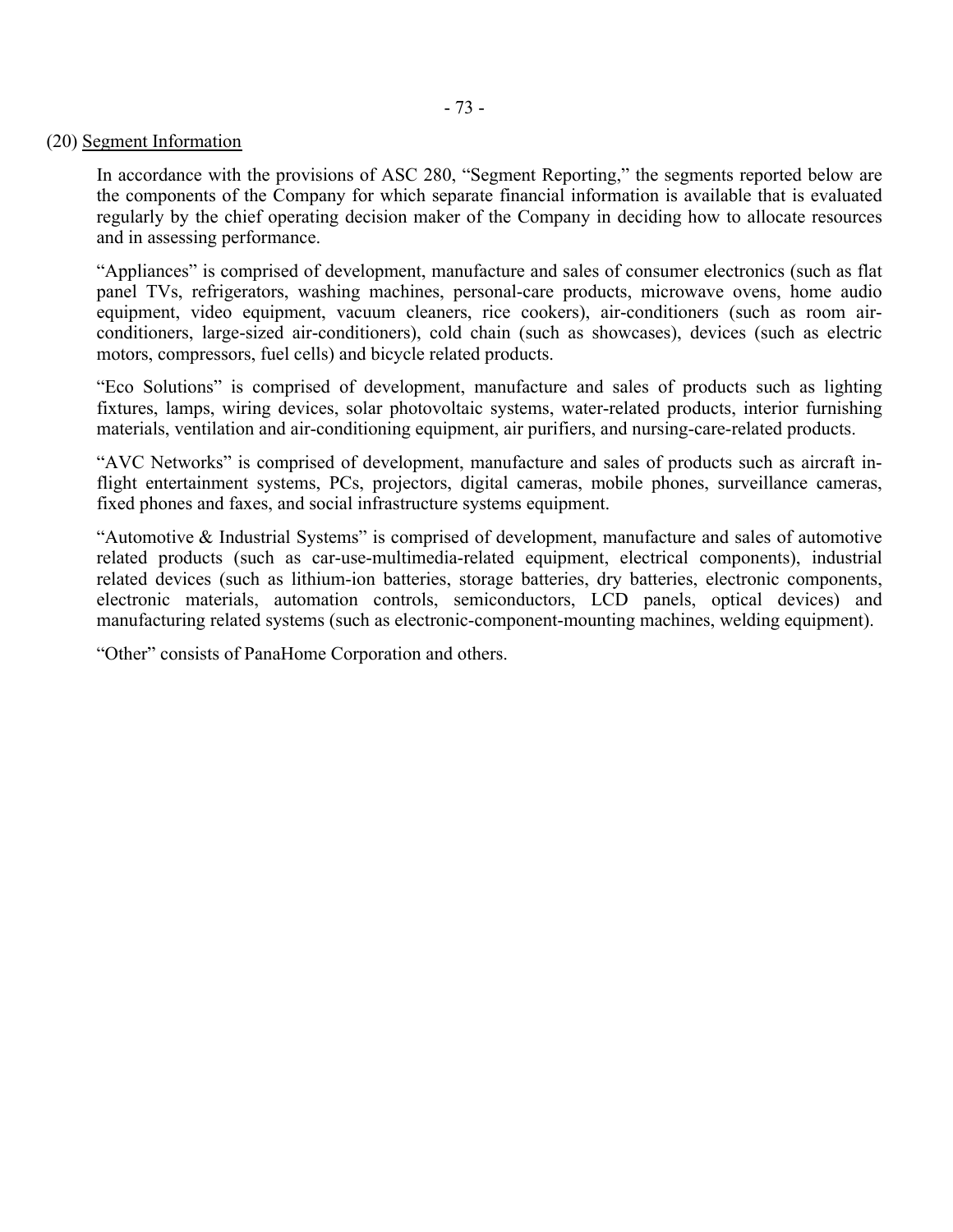Information by segment for the years ended March 31, 2015, 2014 and 2013 is shown in the tables below:

By Business Segment:

|                                  |            | Yen (millions)       |             |  |  |
|----------------------------------|------------|----------------------|-------------|--|--|
|                                  |            | Year ended March 31, |             |  |  |
|                                  | 2015       | 2014                 | 2013        |  |  |
| Sales:                           |            |                      |             |  |  |
| Appliances:                      |            |                      |             |  |  |
| Customers                        | 1,490,919  | 1,497,485            | 1,478,626   |  |  |
| Intersegment                     | 278,748    | 279,931              | 255,926     |  |  |
| Total                            | 1,769,667  | 1,777,416            | 1,734,552   |  |  |
| Eco Solutions:                   |            |                      |             |  |  |
| Customers                        | 1,400,833  | 1,404,799            | 1,246,162   |  |  |
| Intersegment                     | 265,194    | 269,636              | 261,351     |  |  |
| Total                            | 1,666,027  | 1,674,435            | 1,507,513   |  |  |
| <b>AVC</b> Networks:             |            |                      |             |  |  |
| Customers                        | 1,097,973  | 1,045,144            | 1,032,157   |  |  |
| Intersegment                     | 56,304     | 107,378              | 155,045     |  |  |
| Total                            | 1,154,277  | 1,152,522            | 1,187,202   |  |  |
| Automotive & Industrial Systems: |            |                      |             |  |  |
| Customers                        | 2,620,809  | 2,563,709            | 2,338,966   |  |  |
| Intersegment                     | 161,728    | 158,085              | 202,540     |  |  |
| Total                            | 2,782,537  | 2,721,794            | 2,541,506   |  |  |
| Other:                           |            |                      |             |  |  |
| Customers                        | 627,877    | 714,530              | 717,412     |  |  |
| Intersegment                     | 136,599    | 176,760              | 199,462     |  |  |
| Total                            | 764,476    | 891,290              | 916,874     |  |  |
| Eliminations and Adjustments:    |            |                      |             |  |  |
| Customers                        | 476,626    | 510,874              | 489,722     |  |  |
| Intersegment                     | (898, 573) | (991,790)            | (1,074,324) |  |  |
| Total                            | (421, 947) | (480, 916)           | (584, 602)  |  |  |
| Consolidated total               | 7,715,037  | 7,736,541            | 7,303,045   |  |  |
|                                  |            |                      |             |  |  |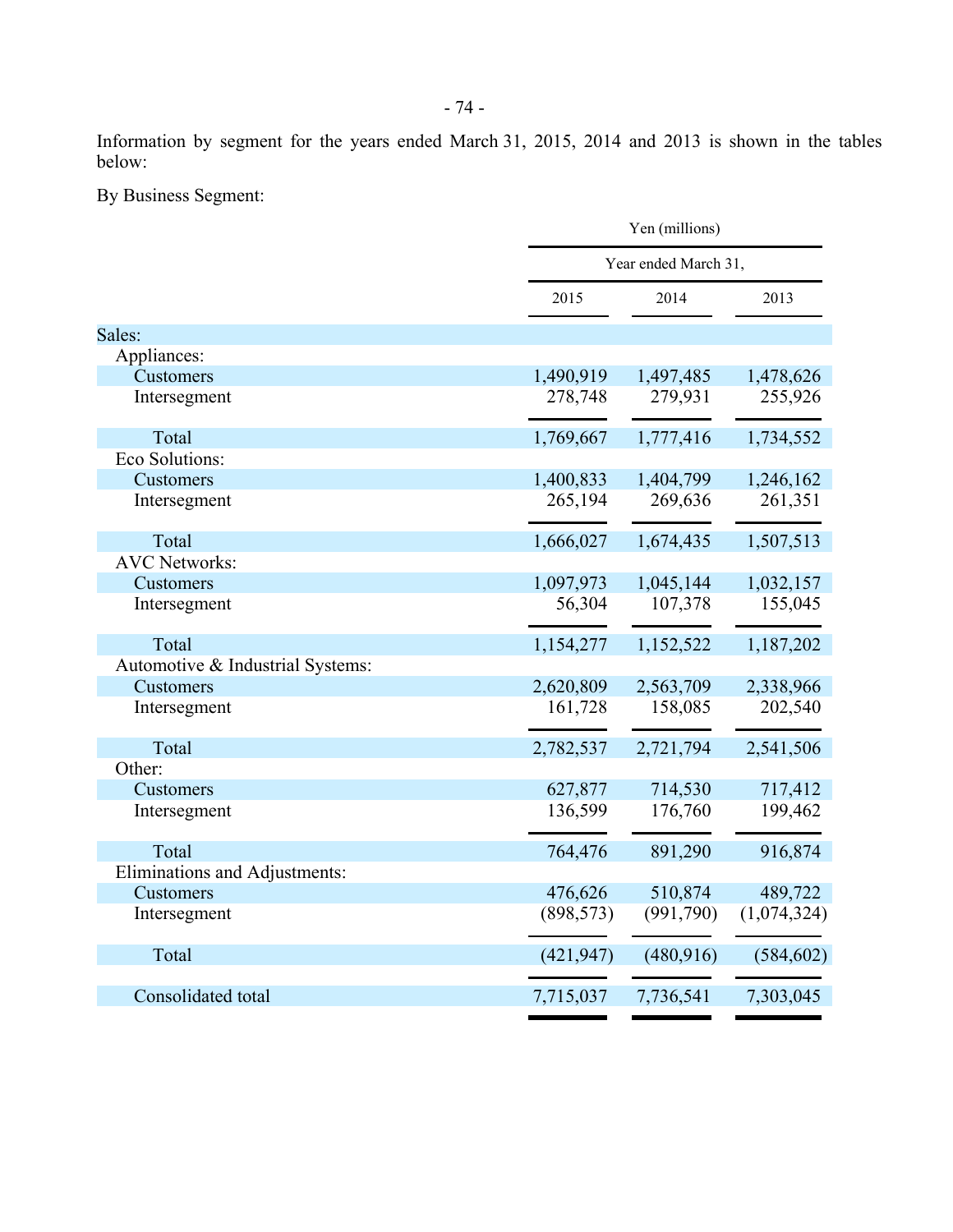|                                                | Yen (millions)       |            |            |  |
|------------------------------------------------|----------------------|------------|------------|--|
|                                                | Year ended March 31, |            |            |  |
|                                                | 2015                 | 2014       | 2013       |  |
| Segment profit:                                |                      |            |            |  |
| Appliances                                     | 40,515               | 29,509     | 43,485     |  |
| <b>Eco Solutions</b>                           | 95,255               | 92,106     | 60,296     |  |
| <b>AVC Networks</b>                            | 51,785               | 35,707     | 32,687     |  |
| Automotive & Industrial Systems                | 105,677              | 69,150     | 179        |  |
| Other                                          | 14,557               | 24,345     | 7,426      |  |
| Eliminations and Adjustments                   | 74,124               | 54,297     | 16,863     |  |
|                                                |                      |            |            |  |
| Total segment profit                           | 381,913              | 305,114    | 160,936    |  |
|                                                |                      |            |            |  |
| Interest income                                | 14,975               | 10,632     | 9,326      |  |
| Dividends received                             | 1,466                | 1,992      | 3,686      |  |
| Other income                                   | 95,784               | 243,488    | 91,807     |  |
| Interest expense                               | (17, 566)            | (21, 911)  | (25,601)   |  |
| Impairment losses of long-lived assets         | (40, 032)            | (103,763)  | (138, 138) |  |
| Goodwill impairment                            | (16,001)             | (8,069)    | (250, 583) |  |
| Other deductions                               | (238, 083)           | (221, 258) | (249, 819) |  |
|                                                |                      |            |            |  |
| Consolidated income (loss) before income taxes | 182,456              | 206,225    | (398, 386) |  |
|                                                |                      |            |            |  |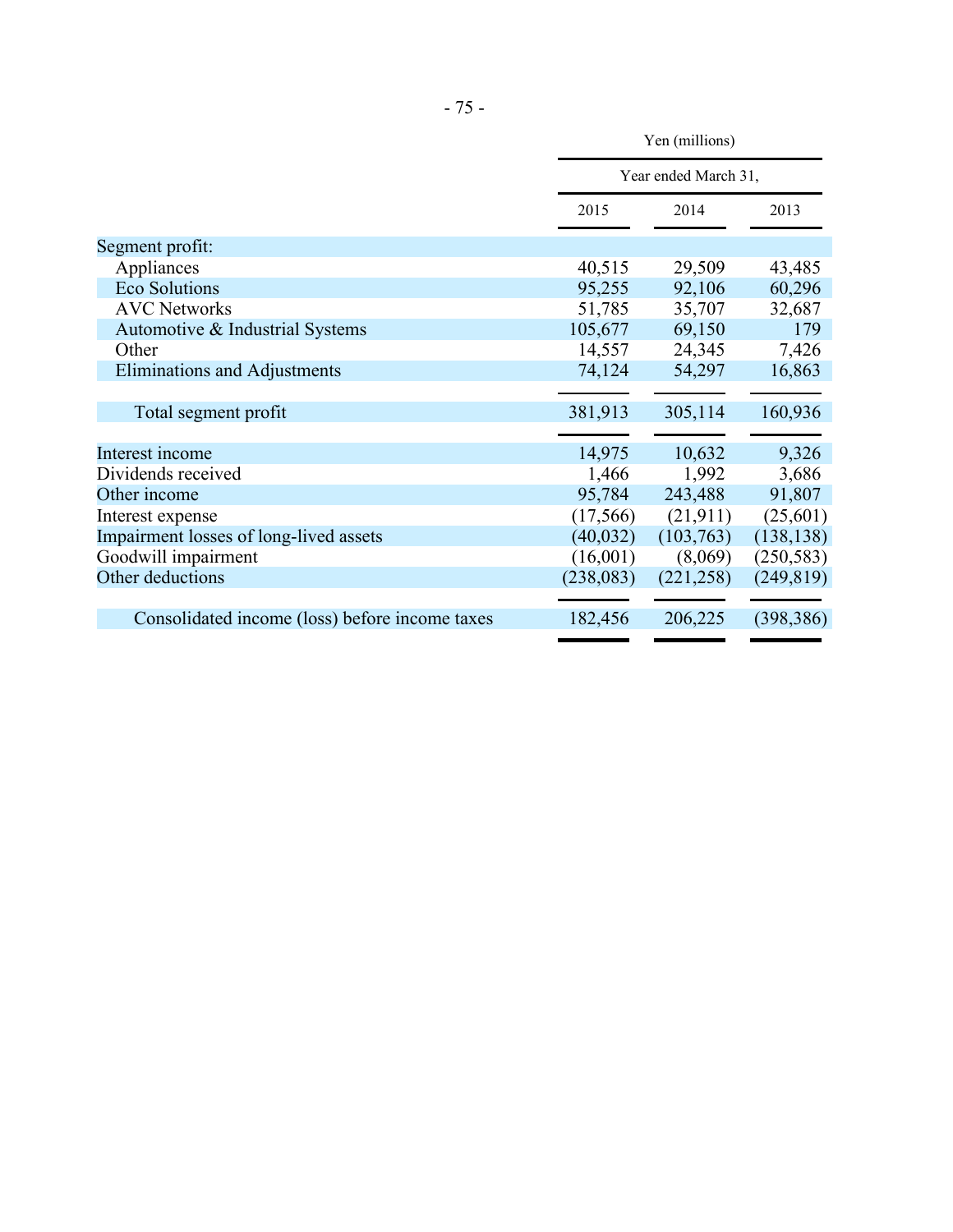|                                                              | Yen (millions) |                      |           |  |  |
|--------------------------------------------------------------|----------------|----------------------|-----------|--|--|
|                                                              |                | Year ended March 31, |           |  |  |
|                                                              | 2015           | 2014                 | 2013      |  |  |
| Identifiable assets:                                         |                |                      |           |  |  |
| Appliances                                                   | 931,137        | 955,463              | 922,581   |  |  |
| <b>Eco Solutions</b>                                         | 1,196,652      | 1,220,782            | 1,096,171 |  |  |
| <b>AVC Networks</b>                                          | 815,646        | 668,828              | 781,583   |  |  |
| Automotive & Industrial Systems                              | 1,818,441      | 1,749,003            | 1,725,751 |  |  |
| Other                                                        | 593,671        | 629,179              | 718,014   |  |  |
| <b>Eliminations and Adjustments</b>                          | 601,400        | (10,261)             | 153,712   |  |  |
| Consolidated total                                           | 5,956,947      | 5,212,994            | 5,397,812 |  |  |
|                                                              |                |                      |           |  |  |
| Depreciation (including intangibles other than<br>goodwill): |                |                      |           |  |  |
| Appliances                                                   | 53,355         | 53,928               | 47,628    |  |  |
| <b>Eco Solutions</b>                                         | 49,007         | 49,708               | 47,137    |  |  |
| <b>AVC Networks</b>                                          | 27,572         | 40,592               | 40,304    |  |  |
| Automotive & Industrial Systems                              | 114,292        | 123,375              | 130,949   |  |  |
| Other                                                        | 9,761          | 17,972               | 21,034    |  |  |
| <b>Eliminations and Adjustments</b>                          | 32,339         | 45,211               | 51,903    |  |  |
|                                                              |                |                      |           |  |  |
| Consolidated total                                           | 286,326        | 330,786              | 338,955   |  |  |
| Capital investment (including intangibles other than         |                |                      |           |  |  |
| goodwill):<br>Appliances                                     | 47,075         |                      | 62,697    |  |  |
| <b>Eco Solutions</b>                                         | 38,892         | 37,586<br>46,902     | 58,733    |  |  |
| <b>AVC Networks</b>                                          |                |                      |           |  |  |
|                                                              | 25,687         | 22,611               | 41,373    |  |  |
| Automotive & Industrial Systems                              | 111,006        | 94,594               | 136,482   |  |  |
| Other                                                        | 11,606         | 15,240               | 18,781    |  |  |
| <b>Eliminations and Adjustments</b>                          | 19,344         | 22,194               | 24,647    |  |  |
| Consolidated total                                           | 253,610        | 239,127              | 342,713   |  |  |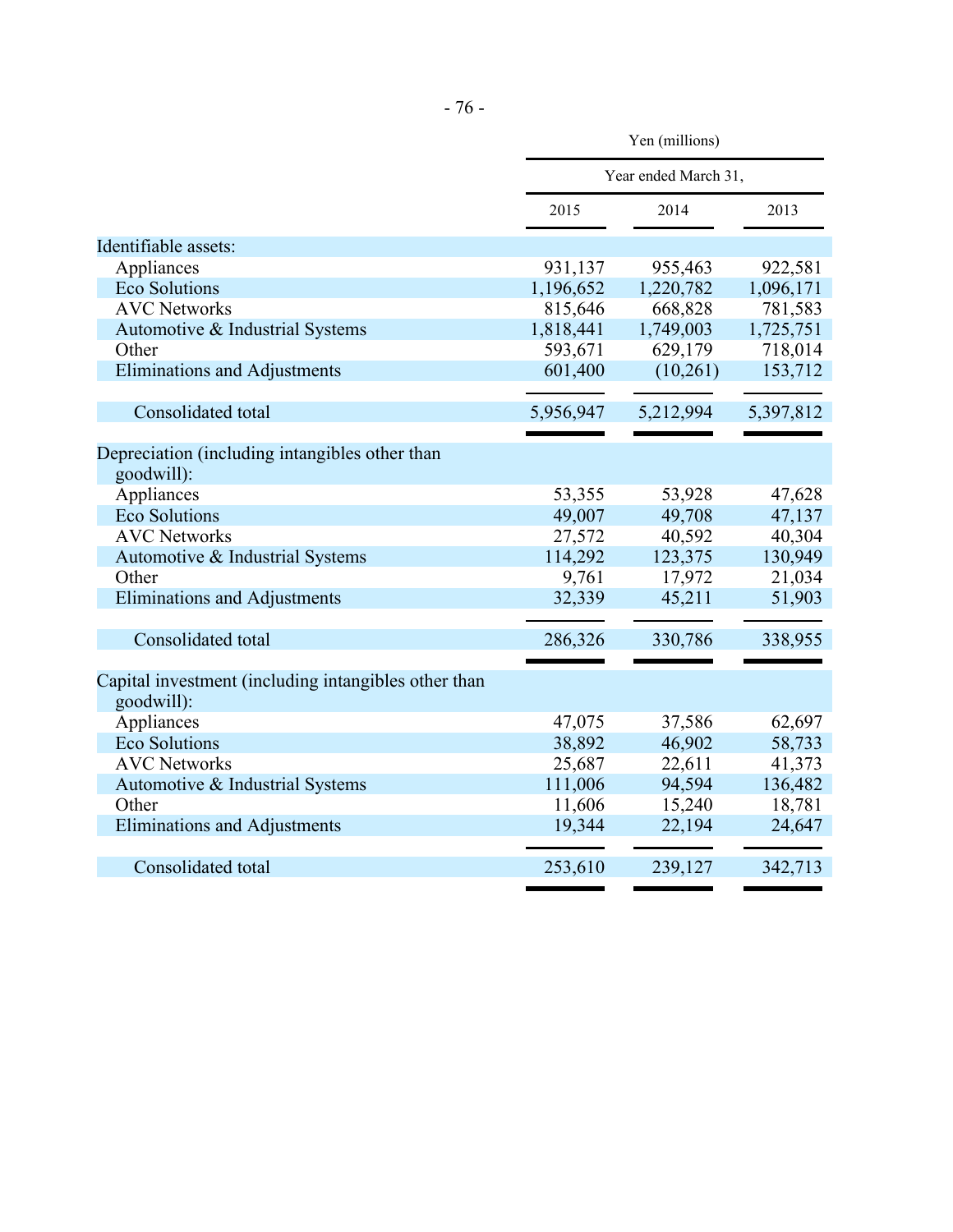The figures in "Eliminations and Adjustments" include revenues and expenses which are not attributable to any reportable segments for the purpose of evaluating operating results of each segment, consolidation adjustments, and eliminations of intersegment transactions.

Adjustments to segment sales to Customers for the years ended March 31, 2015, 2014 and 2013 mainly include price differences of 611,706 million yen, 642,832 million yen and 592,893 million yen, respectively, between sales prices to external customers and the internal sales prices adopted for performance measurement purposes for the sales of consumer products through sales departments. Adjustments also include the sales of certain associated companies under the equity method, amounting to a deduction of 98,684 million yen, 105,815 million yen and 96,225 million yen, respectively, included in segment sales solely for the purpose of assessing segment performance.

Adjustments to segment profit for the years ended March 31, 2015, 2014 and 2013 mainly include 55,305 million yen, 14,568 million yen, and (17,210) million yen, respectively, of profit and (loss) of corporate headquarters and sales departments of consumer products which are not allocated to any reportable segments. The adjustments also include 18,819 million yen, 39,729 million yen and 34,073 million yen of consolidation adjustments, respectively, mainly related to amortization of finitelived intangible assets recognized upon business combinations and other differences in accounting standards.

Assets which are not attributable to any reportable segments include those which are attributable to sales departments of consumer products, goodwill controlled by corporate headquarters, and intangible assets recognized upon business combinations.

Capital investment consists of purchases of property, plant and equipment, and intangibles on an accrual basis.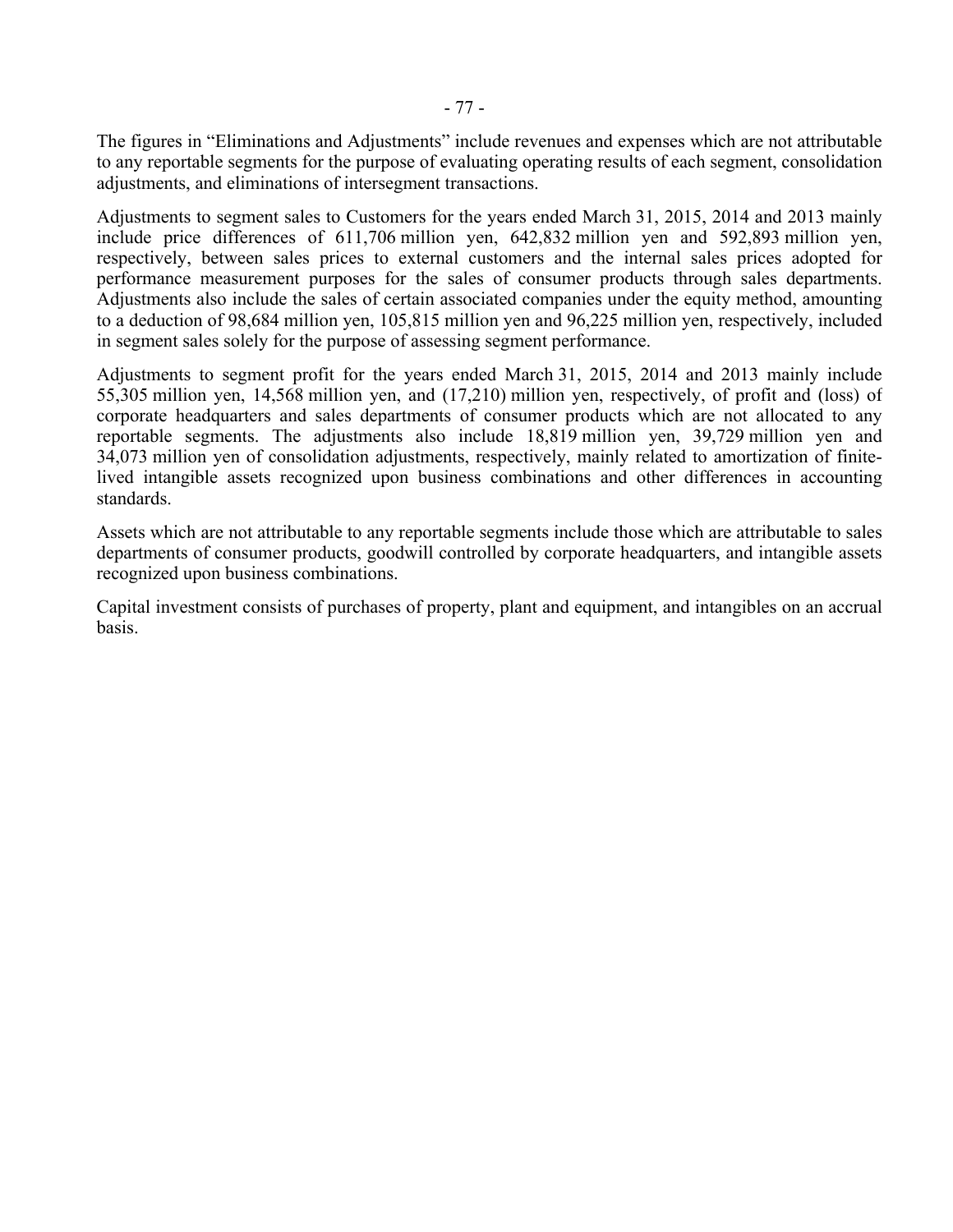# By Geographical Area:

Sales attributed to countries based upon the customers' location and property, plant and equipment are as follows:

|                                                   | Yen (millions)       |           |           |  |
|---------------------------------------------------|----------------------|-----------|-----------|--|
|                                                   | Year ended March 31, |           |           |  |
|                                                   | 2015                 | 2014      | 2013      |  |
| Sales:                                            |                      |           |           |  |
| Japan                                             | 3,692,018            | 3,897,934 | 3,790,392 |  |
| North and South America                           | 1,218,070            | 1,134,658 | 1,022,278 |  |
| Europe                                            | 729,420              | 740,269   | 665,863   |  |
| Asia and Others                                   | 2,075,529            | 1,963,680 | 1,824,512 |  |
|                                                   |                      |           |           |  |
| Consolidated total                                | 7,715,037            | 7,736,541 | 7,303,045 |  |
|                                                   |                      |           |           |  |
| United States included in North and South America | 1,052,048            | 967,551   | 866,048   |  |
| China included in Asia and Others                 | 1,034,760            | 994,852   | 940,804   |  |
| Property, plant and equipment:                    |                      |           |           |  |
| Japan                                             | 888,301              | 936,487   | 1,153,080 |  |
| North and South America                           | 52,341               | 47,382    | 44,067    |  |
| Europe                                            | 33,552               | 40,191    | 37,622    |  |
| Asia and Others                                   | 400,637              | 401,389   | 440,659   |  |
|                                                   |                      |           |           |  |
| Consolidated total                                | 1,374,831            | 1,425,449 | 1,675,428 |  |
|                                                   |                      |           |           |  |

There are no individually material countries which should be separately disclosed in North and South America, Europe, and Asia and Others, except for the United States of America and China on sales.

Transfers between business segments or geographic segments are made at arms-length prices. There are no sales to a single external major customer for the years ended March 31, 2015, 2014 and 2013.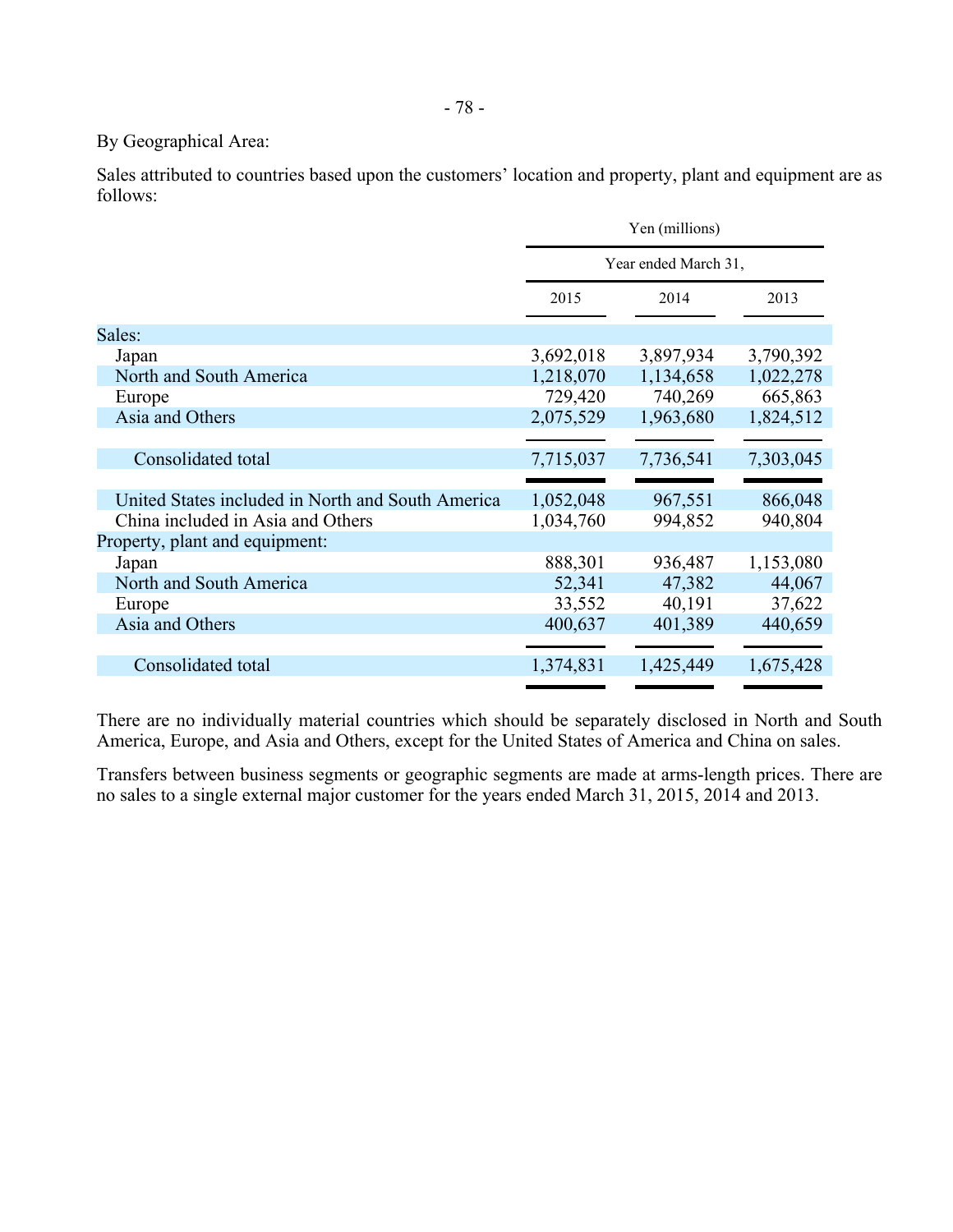## (21) Acquisition

On February 28, 2014, the Company acquired 90% of outstanding shares of Viko Electric Co., Ltd. (VIKO) and accordingly, has a controlling interest in VIKO from the acquisition date.

VIKO is in the business of manufacturing and sales of electrical and materials, such as wiring devices, low voltage switchgears, smart meters and building automation system. As a result of this acquisition, by utilizing VIKO's management resources, such as its strong brand awareness, sales channels, and "C-Type" wiring devices and technologies, using Turkey as the base, the Company expects expansion in the sales of wiring devices and other product ranges as well as electrical equipment and materials produced by the Company, such as lighting devices and fans, not only in Turkey, but in the Middle East, CIS and African markets. In addition, by introducing new products by making use of the Company's product competitiveness and development capabilities, and by making improvements in productivity through sharing manufacturing know-how with VIKO, the Company will create synergies with VIKO and is aiming for further expansion of the business.

The fair value of the consideration paid for the controlling interest of VIKO and the noncontrolling interests as of the acquisition date is as follows:

|                                        | Yen (millions) |
|----------------------------------------|----------------|
| Fair value of consideration:           |                |
| Cash                                   | 47,510         |
| Fair value of noncontrolling interests | 3,771          |
|                                        |                |
| Total                                  | 51,281         |
|                                        |                |

The fair value of noncontrolling interests was estimated based on the acquisition consideration taking into consideration a control premium. Acquisition-related cost was not material.

Assets acquired and liabilities assumed as of the acquisition date were as follows:

|                           | Yen (millions) |
|---------------------------|----------------|
| Cash and cash equivalents | 131            |
| Goodwill                  | 23,145         |
| Intangible assets         | 30,295         |
| Other assets              | 11,701         |
| Total assets acquired     | 65,272         |
|                           |                |
| Deferred tax liabilities  | 5,963          |
| Other liabilities         | 8,028          |
| Total liabilities assumed | 13,991         |
|                           |                |
| Total net assets acquired | 51,281         |
|                           |                |

Intangible assets of 20,188 million yen are subject to amortization, which include a dealer network of 17,629 million yen with a 13-year useful life. Intangible assets of 10,107 million yen are not subject to amortization, all of which relates to trade name.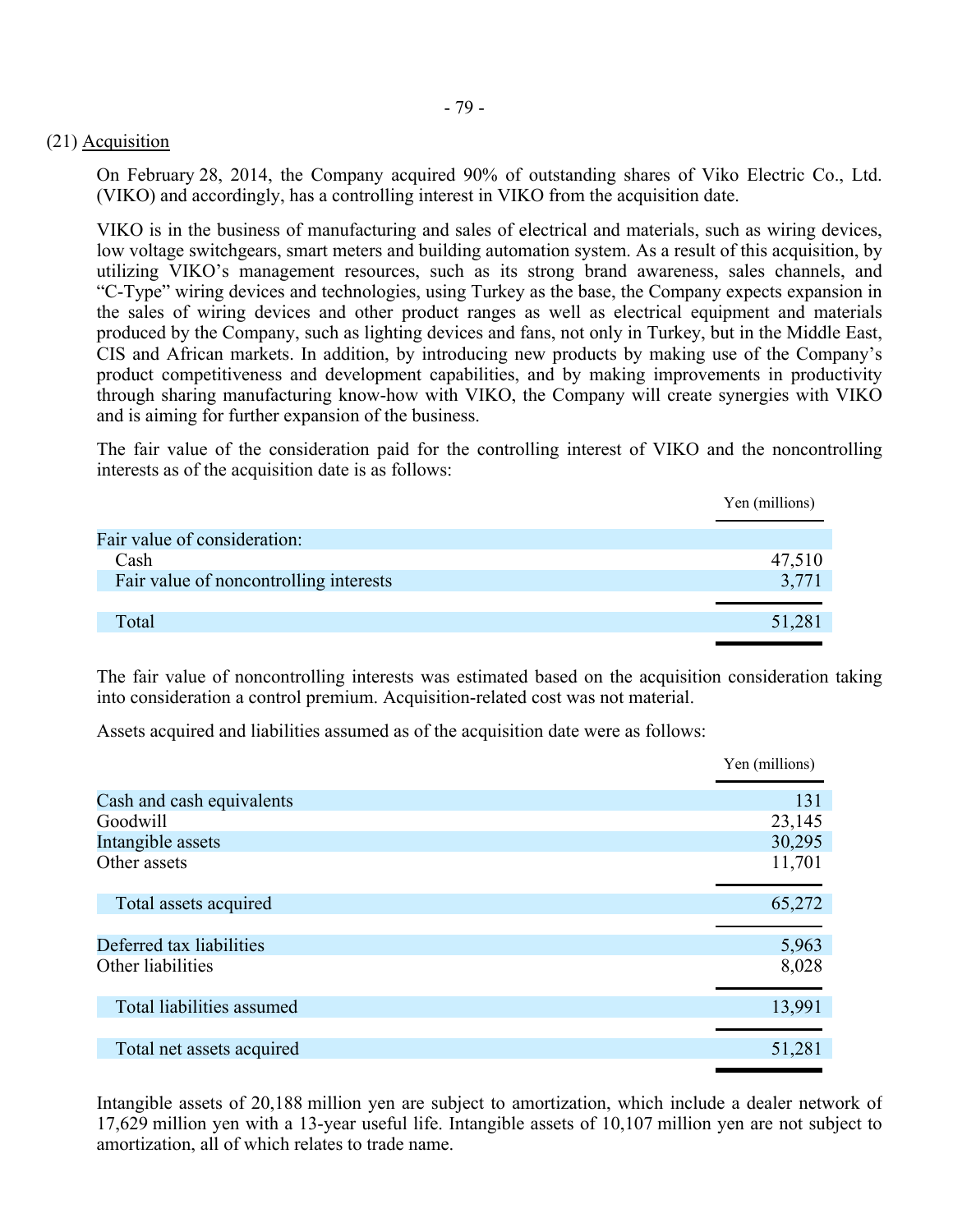The goodwill represents the future expansion of the Company from new revenue streams arising from the acquisition of VIKO and synergies with the existing Company's businesses. The total amount of goodwill is included in "Eco Solutions" segment, and is not deductible for tax purpose.

Net sales and income before income taxes of VIKO that are included in the consolidated statements of operations for the year ended March 31, 2014 are not material.

Pro forma information has been omitted as the amounts are not material.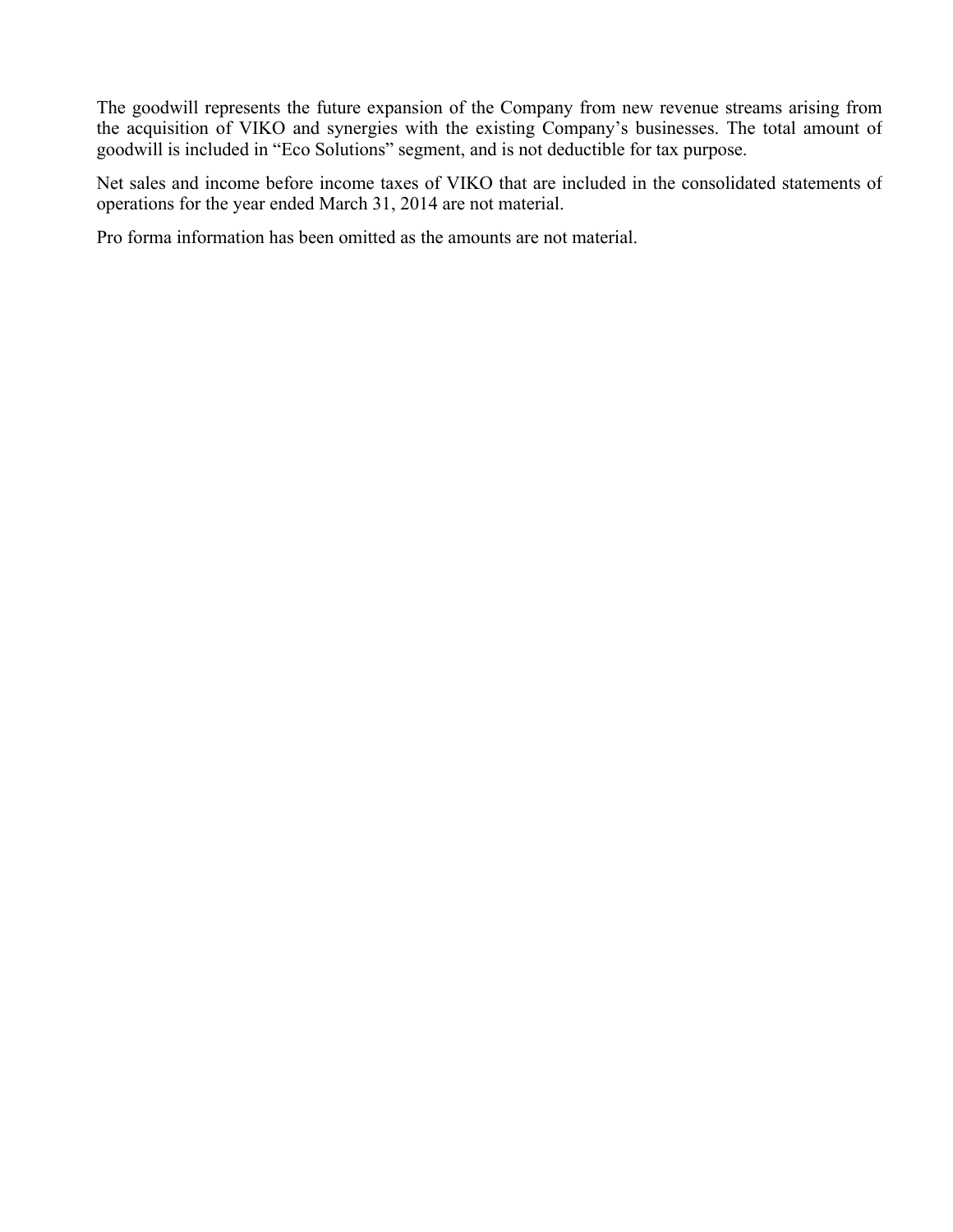#### (22) Stock-Based Compensation

On July 31, 2014, the Company approved to grant stock acquisition rights as an incentive stock-based compensation plan to the directors of Panasonic, the executive officers and certain other officers who are responsible for business operations. Subsequently on August 22, 2014, the Company granted stock acquisition rights to acquire 208,800 shares of common stock at a grant date fair value of 1,054 yen. The stock acquisition rights are fully vested on grant date and have a 30 years exercisable period from August 23, 2014 to August 22, 2044. During the period when stock acquisition rights may be exercised, the holder can exercise the rights on the day following the date on which such holder loses the status as the director, the executive officer or any status equivalent thereto.

The stock-based compensation expense for these stock acquisition rights for the year ended March 31, 2015, was 220 million yen included in selling, general and administrative expenses in the consolidated statements of operations. The income tax benefit related to the stock-based compensation expense during the year ended March 31, 2015, was not material.

The fair value of stock acquisition rights granted on grant date and used to recognize compensation expense for the year ended March 31, 2015, was estimated using the Black-Scholes option-pricing model with the following assumptions:

|                            | 2015        |
|----------------------------|-------------|
|                            |             |
| Stock price                | 1,235.5 yen |
| Exercise price             | 1 yen       |
| Expected term              | 15 years    |
| Risk-free interest date    | 0.95%       |
| <b>Expected volatility</b> | 35.17%      |
| Expected dividends         | 1.05%       |

A summary of the activities regarding the stock acquisition rights as of and for the year ended March 31, 2015, is presented below:

|                                  | <b>Shares</b> | Weighted-average<br>exercise price (Yen) | Weighted-average<br>remaining contractual<br>term (Year) | Aggregate<br>intrinsic value<br>(Million yen) |
|----------------------------------|---------------|------------------------------------------|----------------------------------------------------------|-----------------------------------------------|
| Outstanding at<br>March 31, 2014 |               |                                          |                                                          |                                               |
| Granted                          | 208,800       |                                          |                                                          |                                               |
| Exercised                        |               |                                          |                                                          |                                               |
| Forfeited/Expired                |               |                                          |                                                          |                                               |
| Outstanding at<br>March 31, 2015 | 208,800       |                                          | 29.05                                                    | 329                                           |
|                                  |               |                                          |                                                          |                                               |
| Exercisable at<br>March 31, 2015 | 2,400         |                                          | 4.58                                                     | 4                                             |

As of March 31, 2015, all outstanding stock acquisition rights were vested with no exercises of the stock acquisition rights during the year ended March 31, 2015.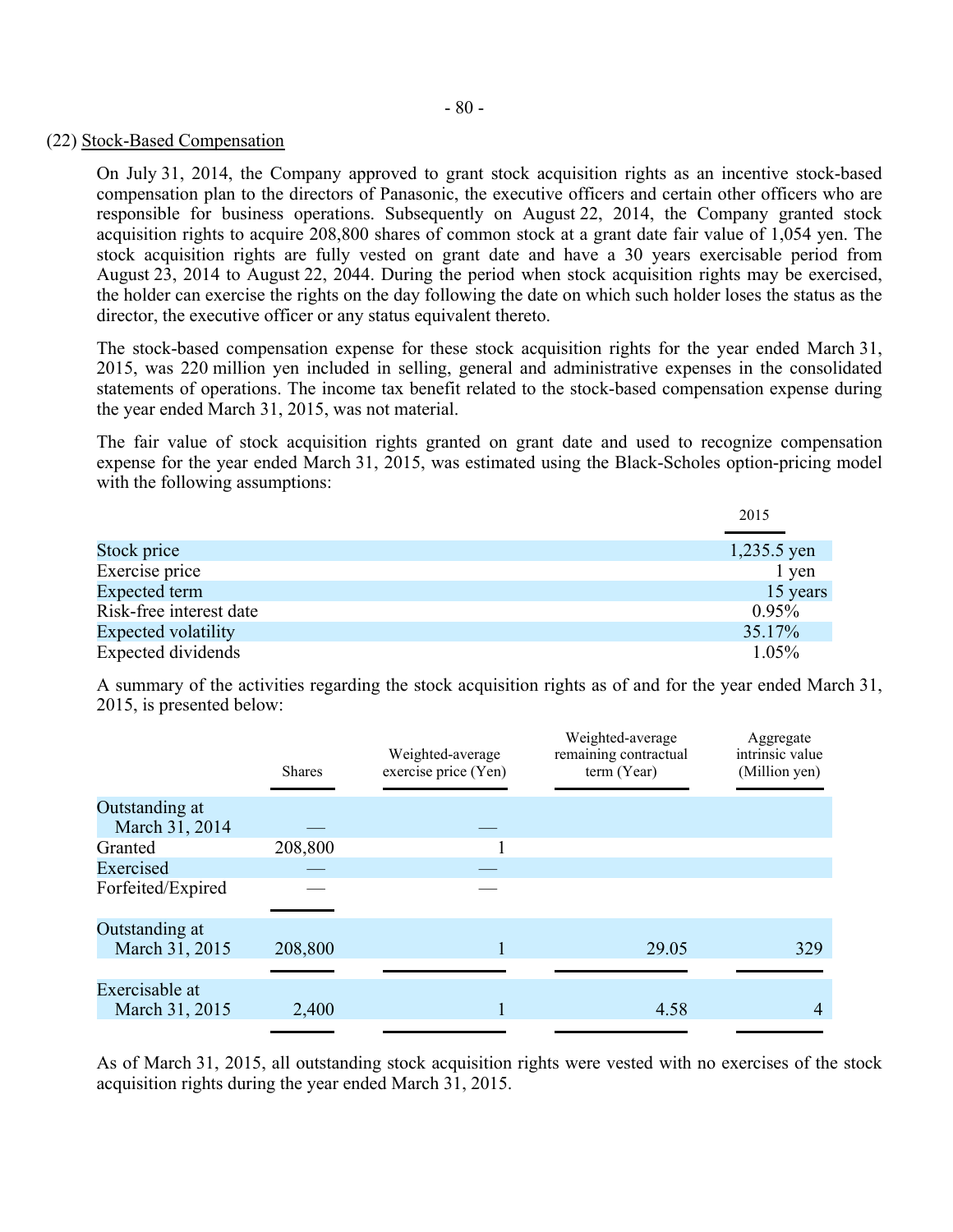# Schedule II

# PANASONIC CORPORATION AND SUBSIDIARIES

#### Valuation and Qualifying Accounts and Reserves (In millions of yen)

# Years ended March 31, 2015, 2014 and 2013

|                                     |                                      | Add<br>Charged<br>to<br><i>n</i> come | Deduct                             |          | Add<br>(deduct)                          |                                |
|-------------------------------------|--------------------------------------|---------------------------------------|------------------------------------|----------|------------------------------------------|--------------------------------|
|                                     | Balance at<br>beginning<br>of period |                                       | <b>Bad Debts</b><br>written<br>off | Reversal | Cumulative<br>translation<br>adjustments | Balance at<br>end of<br>period |
| Allowance for doubtful receivables: |                                      |                                       |                                    |          |                                          |                                |
| 2015                                | 24,476                               | 5,918                                 | 1,975                              | 5,631    | 2,159                                    | 24,947                         |
| 2014                                | 23,398                               | 8,218                                 | 4,126                              | 4,231    | 1,217                                    | 24,476                         |
| 2013                                | 26,604                               | 6,641                                 | 6,092                              | 6,254    | 2,499                                    | 23,398                         |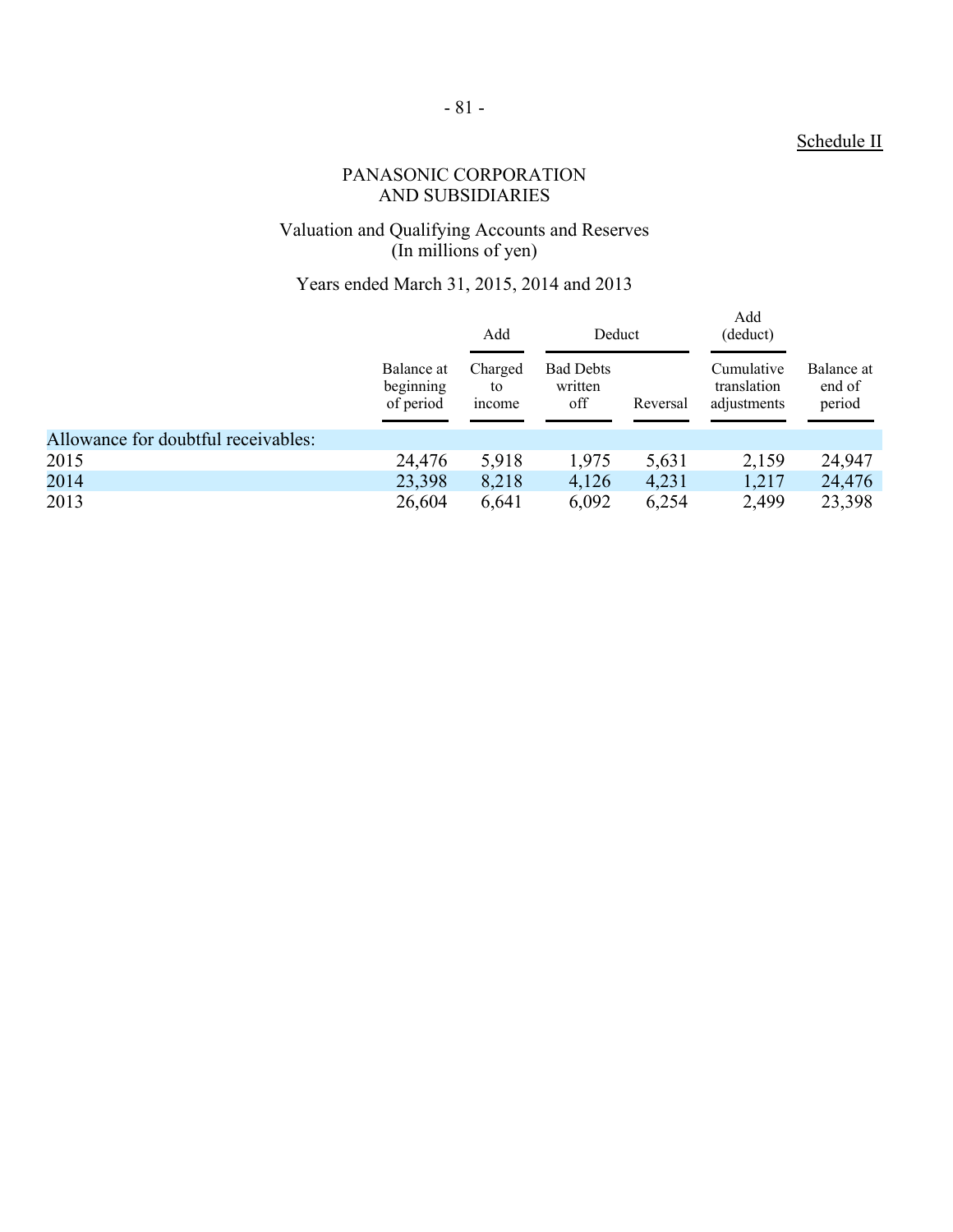#### SIGNATURES

Pursuant to the requirements of the Securities Exchange Act of 1934, the Company certifies that it meets all of the requirements for filing on Form 20-F and has duly caused this annual report to be signed on its behalf by the undersigned, thereunto duly authorized.

#### PANASONIC CORPORATION

(Registrant)

Date: June 26, 2015 By /s/ Yukie Takakuwa

Yukie Takakuwa Attorney-in-Fact General Manager of Disclosure & Investor Relations Office Panasonic Corporation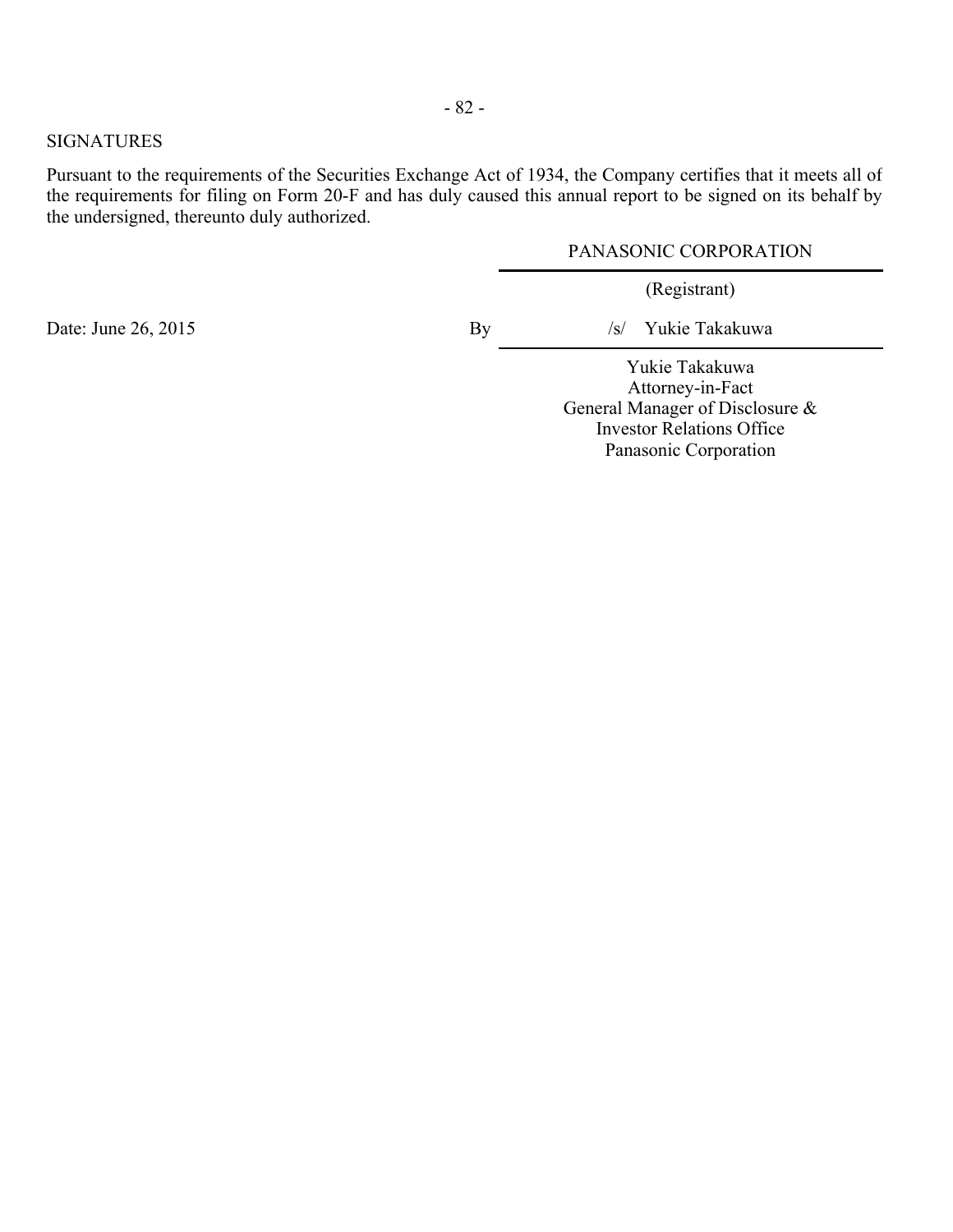# - 83 -

## Index to Exhibits

Documents filed as exhibits to this annual report are as follows:

- 12.1 Certification of the principal executive officer of the Company required by Rule 13a-14(a)
- 12.2 Certification of the principal financial officer of the Company required by Rule 13a-14(a)
- 13.1 Certification required by Rule 13a-14(a) and Section 1350 of Chapter 63 of Title 18 of the United States Code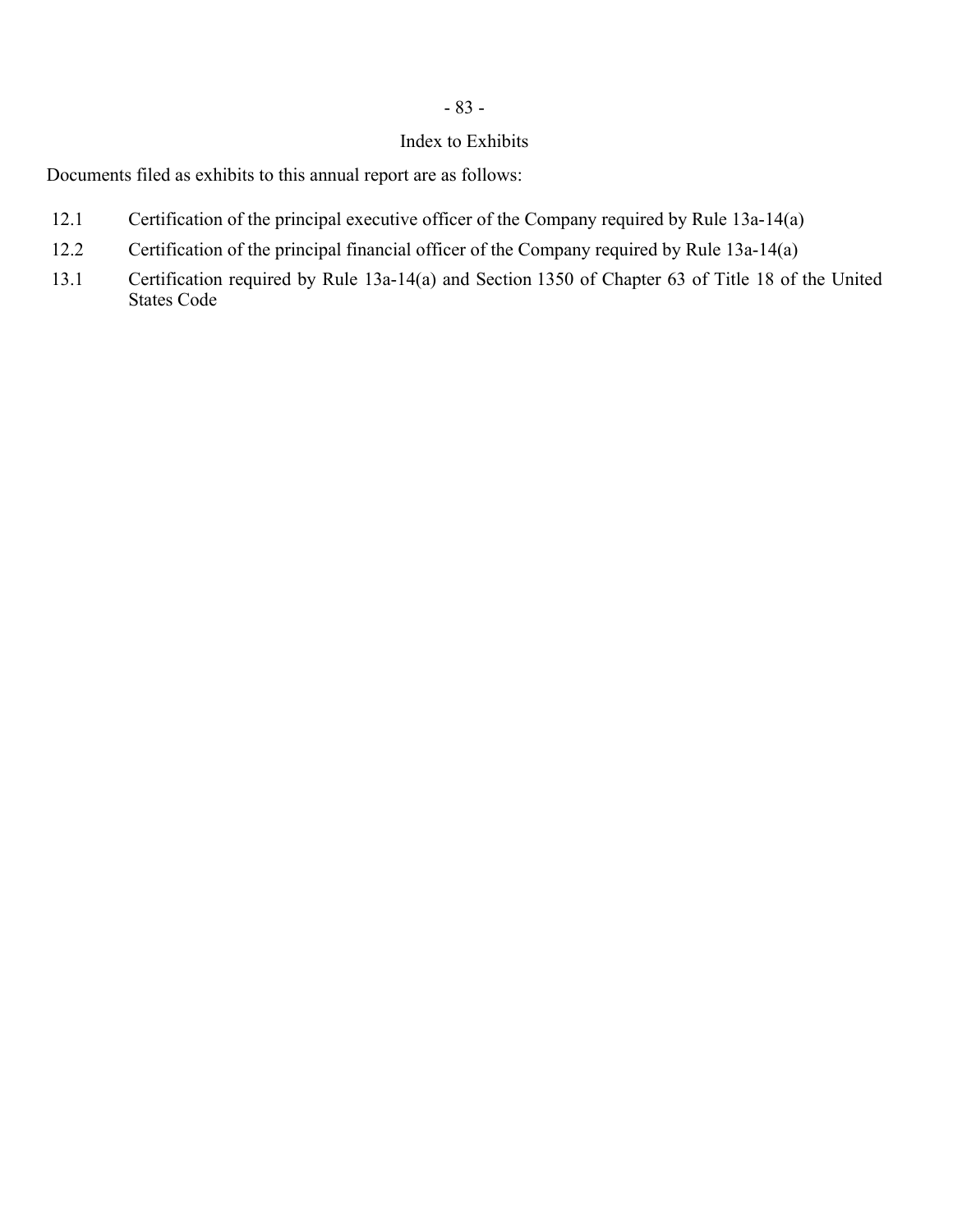## **CERTIFICATION**

I, Kazuhiro Tsuga, certify that:

- 1. I have reviewed this Special Financial Report of Panasonic Corporation (the "company");
- 2. Based on my knowledge, this report does not contain any untrue statement of a material fact or omit to state a material fact necessary to make the statements made, in light of the circumstances under which such statements were made, not misleading with respect to the period covered by this report;
- 3. Based on my knowledge, the financial statements, and other financial information included in this report, fairly present in all material respects the financial condition, results of operations and cash flows of the company as of, and for, the periods presented in this report;
- 4. The company's other certifying officer and I are responsible for establishing and maintaining disclosure controls and procedures (as defined in Exchange Act Rules 13a-15(e) and 15d-15(e)) for the company and have designed such disclosure controls and procedures, or caused such disclosure controls and procedures to be designed under our supervision, to ensure that material information relating to the company, including its consolidated subsidiaries, is made known to us by others within those entities, particularly during the period in which this report is being prepared.

Date: June 26, 2015

/s/ Kazuhiro Tsuga

Name: Kazuhiro Tsuga Title: President and Director (Principal Executive Officer)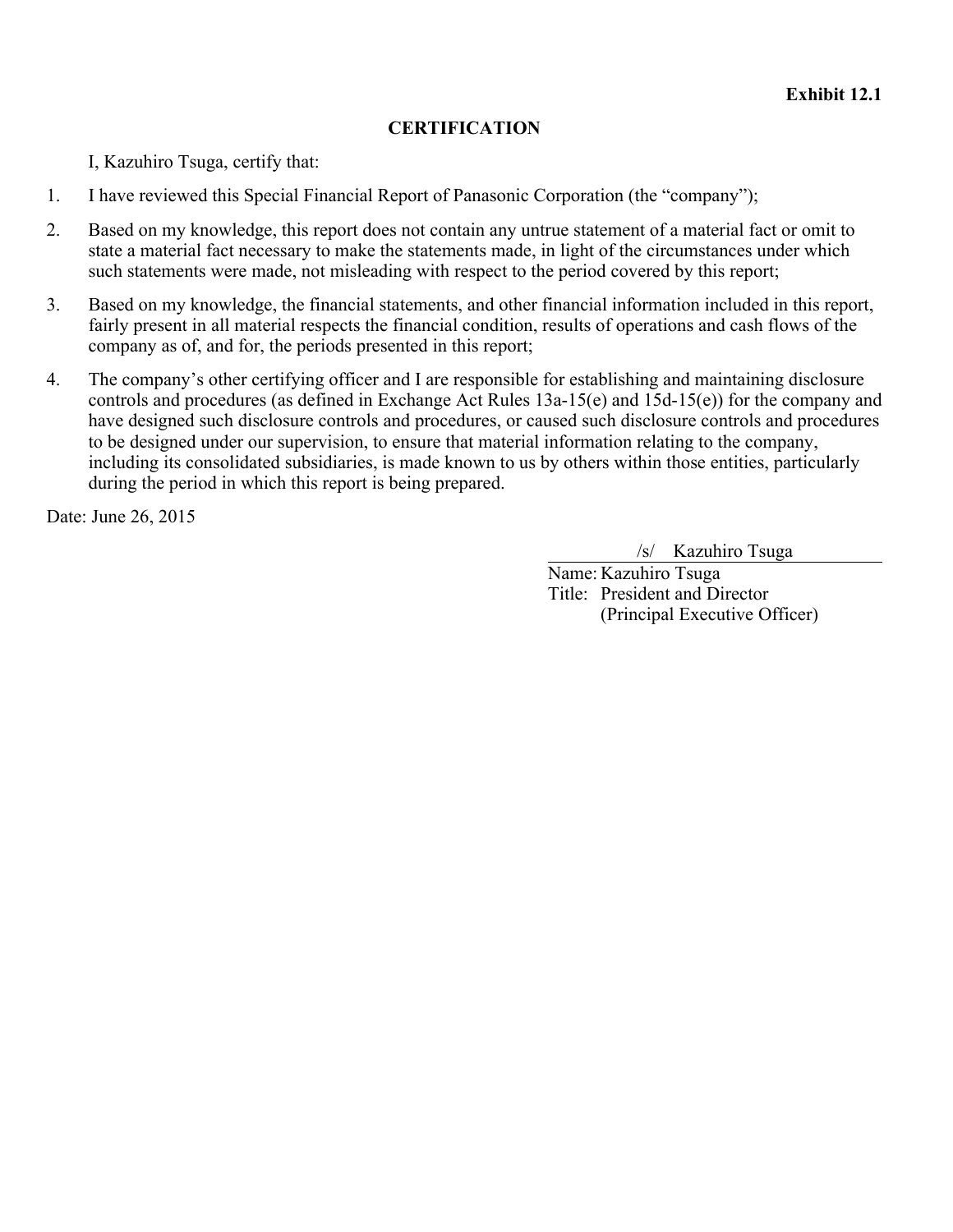# **CERTIFICATION**

I, Hideaki Kawai, certify that:

- 1. I have reviewed this Special Financial Report of Panasonic Corporation (the "company");
- 2. Based on my knowledge, this report does not contain any untrue statement of a material fact or omit to state a material fact necessary to make the statements made, in light of the circumstances under which such statements were made, not misleading with respect to the period covered by this report;
- 3. Based on my knowledge, the financial statements, and other financial information included in this report, fairly present in all material respects the financial condition, results of operations and cash flows of the company as of, and for, the periods presented in this report;
- 4. The company's other certifying officer and I are responsible for establishing and maintaining disclosure controls and procedures (as defined in Exchange Act Rules 13a-15(e) and 15d-15(e)) for the company and have designed such disclosure controls and procedures, or caused such disclosure controls and procedures to be designed under our supervision, to ensure that material information relating to the company, including its consolidated subsidiaries, is made known to us by others within those entities, particularly during the period in which this report is being prepared.

Date: June 26, 2015

/s/ Hideaki Kawai

Name: Hideaki Kawai Title: Senior Managing Director (Principal Financial Officer)